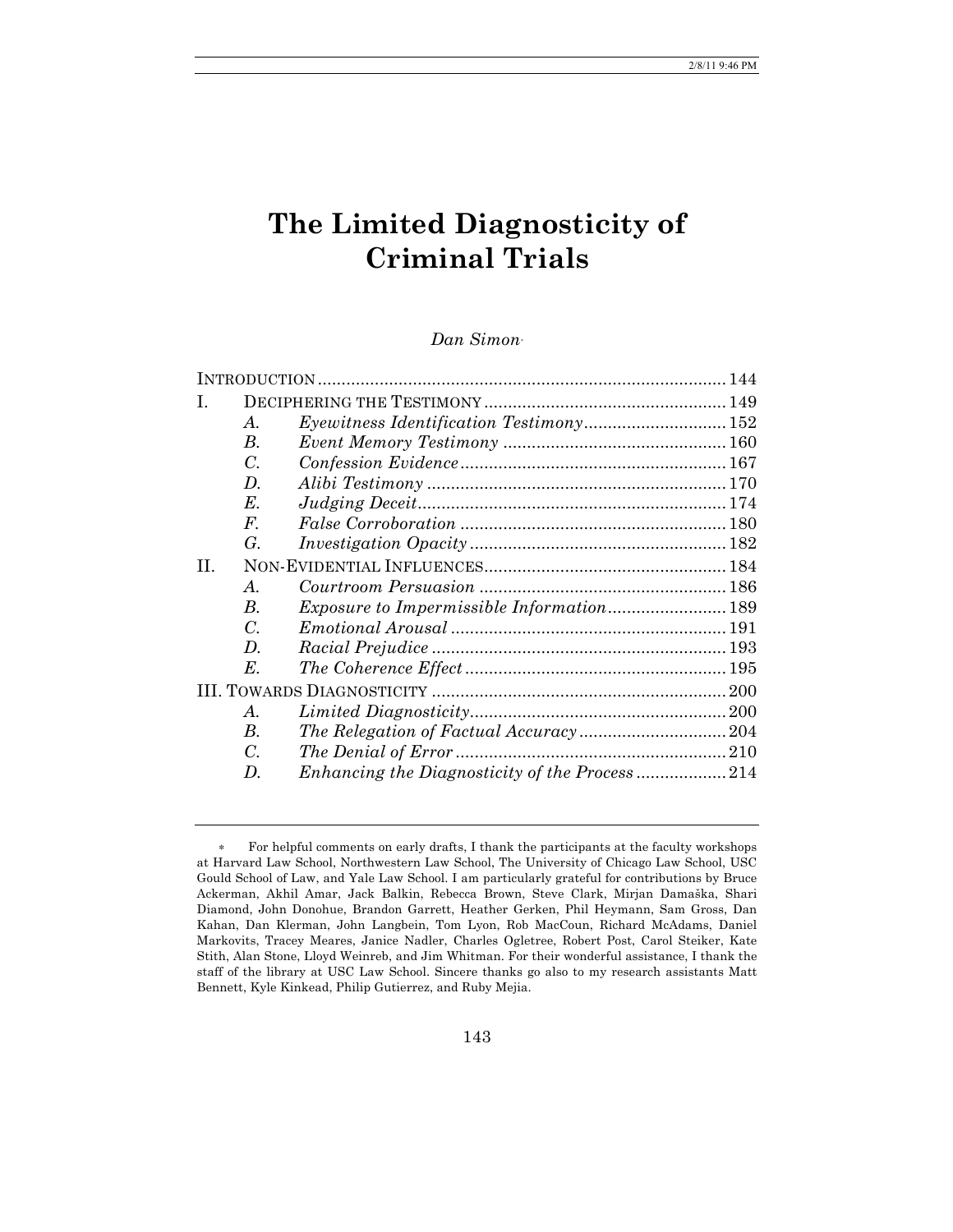#### INTRODUCTION

Few political institutions play as palpable, ubiquitous, and solemn a role in the U.S. public life as the criminal justice system. The task of determining the defendant's criminal liability with a high degree of certitude is performed through the ritualized and highly proceduralized adjudicative process, with the trial at its core. The United States Supreme Court has portrayed the criminal trial as a "decisive and portentous"1 and "paramount" event.2 Trials are considered "the central institution of law as we know it,"3 the "crown jewel" of the legal system.4 Amidst its multiple purposes, an essential objective of the criminal trial is to determine facts: which human events constitute crimes and who perpetrated them. Specifically, the trial is designed to serve the diagnostic function of distinguishing between prosecutions of guilty and innocent people, or at least between compelling prosecutions and those that do not meet the requisite certitude.

The prevailing sentiment within the American polity and legal profession is that the trial is indeed acutely diagnostic. <sup>5</sup> Naturally, the potential for accurate criminal verdicts depends on the ability of the factfinders—typically juries—to ascertain the facts accurately. The Supreme Court routinely lauds the process's factfinding capabilities.

<sup>1.</sup> Wainwright v. Sykes, 433 U.S. 72, 90 (1977).

<sup>2.</sup> Herrera v. Collins, 506 U.S. 390, 416 (1993).

<sup>3.</sup> ROBERT P. BURNS, THE DEATH OF THE AMERICAN TRIAL 3 (2009); JAMES BOYD WHITE, FROM EXPECTATION TO EXPERIENCE: ESSAYS ON LAW AND LEGAL EDUCATION 108 (1999).

<sup>4.</sup> Randall T. Shepard, *The New Role of State Supreme Courts as Engines of Court Reform*, 81 N.Y.U. L. REV. 1535, 1543 (2006).

<sup>5.</sup> *See* JEFFREY ABRAMSON, WE THE JURY: THE JURY SYSTEM AND THE IDEAL OF DEMOCRACY 5 (1994) (noting that although "juries [do not] always get their verdicts right . . . [t]o get at the good, we must risk the bad"); ROBERT P. BURNS, A THEORY OF THE TRIAL 153 (1999) (noting that "[t]he work of juries is generally highly regarded by those in a position to know"); NEIL VIDMAR & VALERIE P. HANS, AMERICAN JURIES: THE VERDICT 346 (2007) ("After evaluating all of the evidence, our verdict is strongly in favor of the American jury.").

For early exceptions to the mainstream view, see EDWIN M. BORCHARD, CONVICTING THE INNOCENT 367 (1932) (noting that the errors that lead to false convictions are "typical"); JEROME FRANK & BARBARA FRANK, NOT GUILTY 31 (1957) ("The conviction and imprisonment of innocent men too frequently occur to be ignored by any of us. There are too many cases on record to prove the point, and there may be countless others of which we know nothing.").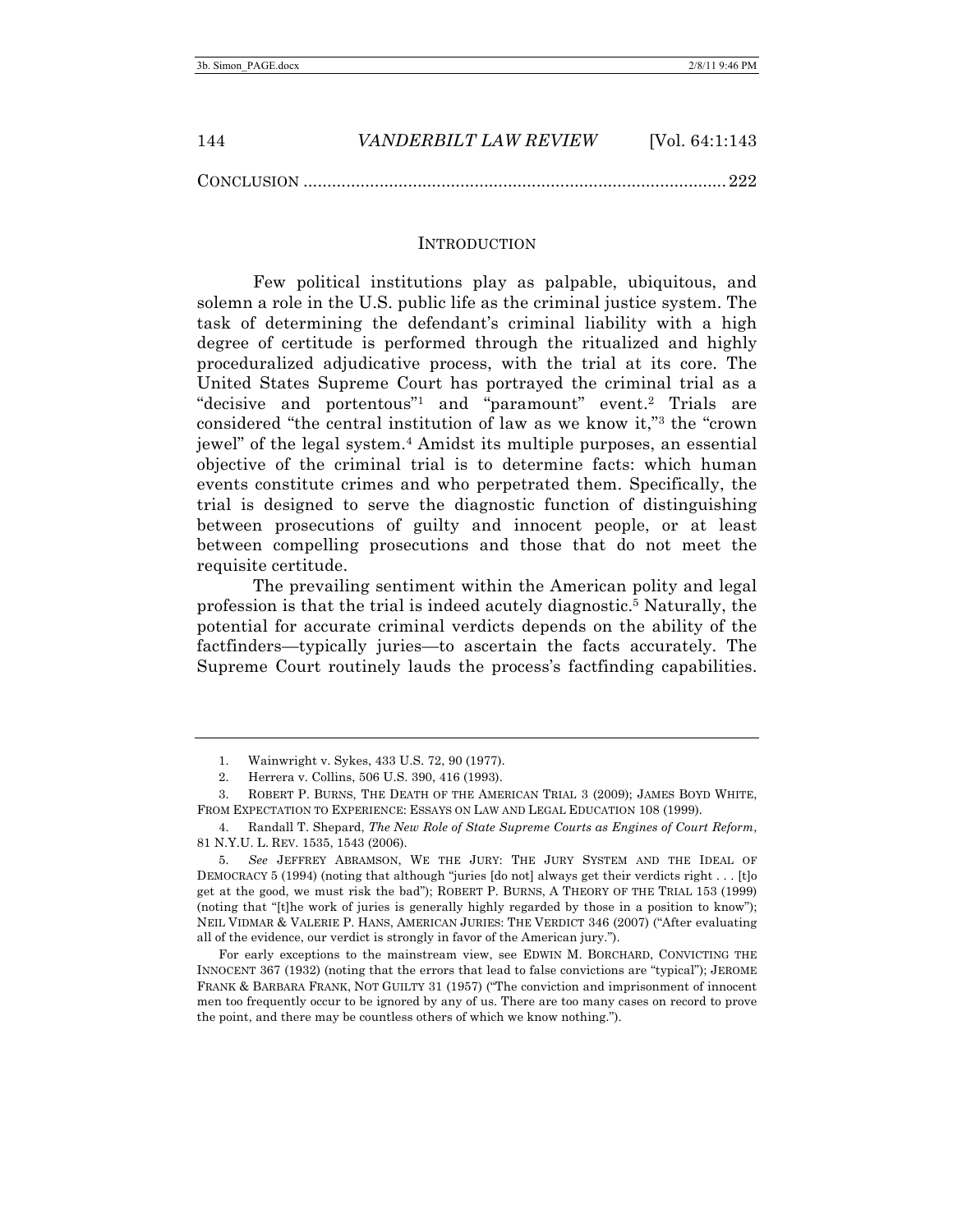Even for the toughest of factual questions, the Court is "content to rely upon the good sense and judgment of American juries."6

This Article seeks to answer a simple question: How good are factfinders in determining facts? In other words, how well does the criminal trial serve its diagnostic function of distinguishing between factual guilt and innocence? The need to examine this question is increasing with the mounting revelations of false convictions.7 Although the dust has yet to settle, the newfound cognizance of the system's capacity to err is beginning to make some cracks in the prevailing view of the criminal justice process.8

One of the most distinctive features of the criminal justice process is that it is operationalized predominantly through people: witnesses, detectives, prosecutors, suspects, defense attorneys, forensic examiners, judges, and jurors. These actors turn the wheels of the system through their mental operations: perceptions, memories, recognitions, assessments, inferences, judgments, and decisions—all tied in with emotions, affective states, motivations, role perceptions, and institutional commitments. As the process can perform no better than the mental performance of the people involved, it seems sensible to examine its workings from a psychological perspective. Fortunately, a very large body of germane experimental psychological research is available. For some decades now, legal-psychologists have been earnestly studying people's performances in fulfilling their designated roles in the operation of the criminal justice process. Likewise, basicpsychologists—notably cognitive-psychologists, social-psychologists, and decisionmaking researchers—have been studying a wide range of mental processing that is implicated in the workings of the criminal justice process.

<sup>6.</sup> Manson v. Brathwaite, 432 U.S. 98, 116, (1977). It should be noted that informal factfinding is performed at other times by other actors, including prosecutors, judges, and even defense attorneys.

<sup>7.</sup> BRANDON GARRETT, CONVICTING THE INNOCENT: WHERE CRIMINAL PROSECUTIONS GO WRONG (forthcoming Apr. 2011); THE INNOCENCE PROJECT, 250 EXONERATED: TOO MANY WRONGFULLY CONVICTED 1 (2010), *available at* http://www.innocenceproject.org/docs/Innocence Project\_250.pdf; Samuel R. Gross et al., *Exonerations in the United States 1989 Through 2003*, 95 J. CRIM. L. & CRIMINOLOGY 523, 523–24 (2005).

<sup>8.</sup> *See, e.g.*, Arnold H. Loewy, *Taking Reasonable Doubt Seriously*, 85 CHI.-KENT L. REV. 63, 66 (2010) (noting that "a generation ago, most of the citizenry truly believed that innocent people were rarely, if ever, convicted" while today "the citizenry must be far less at ease"). *See generally* Symposium, *Convicting the Innocent*, 41 TEX. TECH L. REV. 1 (2008).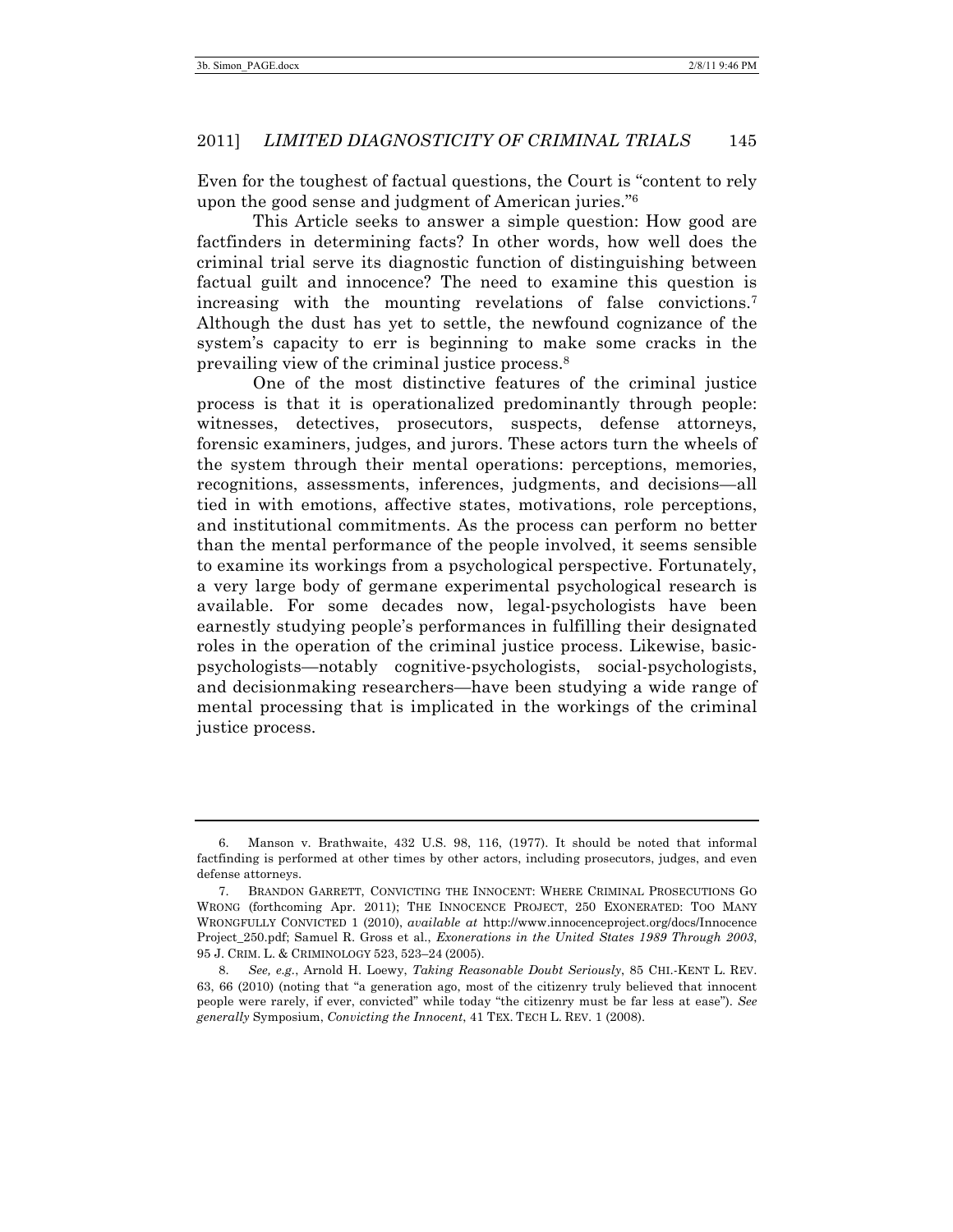This Article focuses on the performance of factfinders.<sup>9</sup> Part I examines people's ability to perform the central factfinding task: the drawing of correct inferences from the types of human testimony that are typically presented in criminal trials. This examination covers people's ability to determine whether a witness's identification of the perpetrator is correct, whether her memories of the event are accurate, whether the defendant's confession offers a truthful account of her deeds, whether a proposed alibi is true, and whether a witness is lying or telling the truth. This Part goes on to examine two systemic factors that cloud the task of deciphering evidence: false corroboration and the paucity of the investigative record. Part II examines nonevidential aspects of the task that have the potential to further hinder and bias the decisionmaking process. This examination looks at the courtroom environment, notably at various forms of persuasion and the arousal of emotion. It also examines the effects of exposure to impermissible information, racial prejudice, and the possible bias borne by the decisionmaker's cognitive process itself, namely, the *coherence effect*.

The psychological research indicates that the cognitive processing involved in discovering the truth in difficult cases is more complex and fickle than generally believed. The determination of facts is influenced by a variety of factors, some of which are well known in the legal literature, while others are unknown, under-appreciated, and, at times, counterintuitive. Accurate determinations require high levels of attentiveness, meticulousness, and commitment to reaching the truth, which are often absent from the hard-hitting practices of the adversarial process. As a result, factual findings are bound to contain an appreciable level of inaccuracy, and are also vulnerable to manipulation. While faulty factual determinations lead mostly to the prosecution of innocent people, they can also result in dropped charges against truly guilty people and even in wrongful acquittals. The prospect of error is generally ignored or denied by those entrusted with governing the criminal justice system, and is not adequately recognized in the scholarly debate.

In sum, I argue that in difficult and contested criminal cases, the adjudicative process falls short of delivering the level of diagnosticity that befits its epistemic demands and the certitude that it proclaims. A primary purpose of this Article is to critically examine

<sup>9.</sup> For discussions of other actors throughout the criminal justice process, see DAN SIMON, IN DOUBT: A PSYCHOLOGICAL INQUIRY INTO THE CRIMINAL JUSTICE PROCESS (forthcoming; tentative title).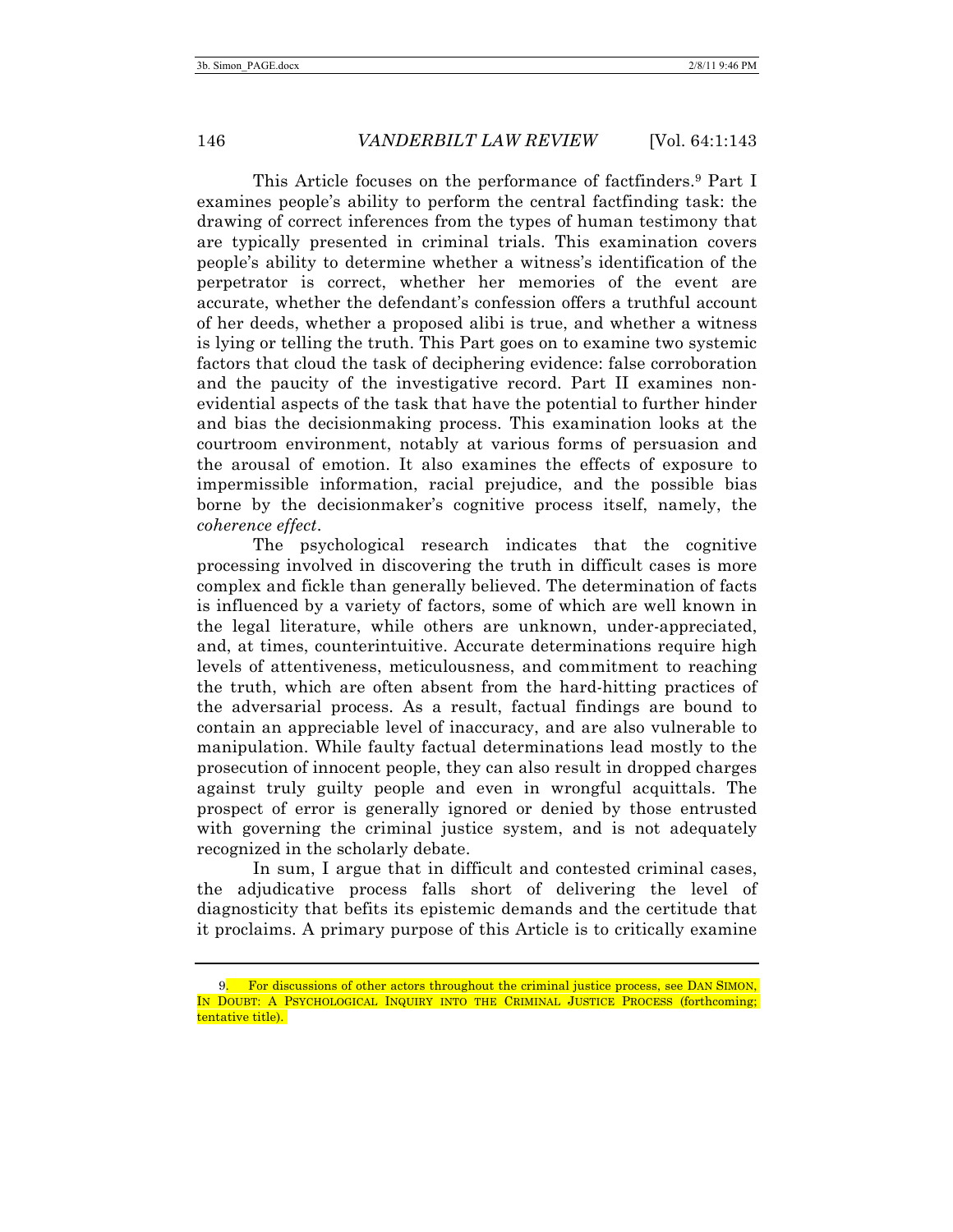the predominant view of the adjudicative process, namely, the sanguine trust in its ability to accurately determine factual truth.<sup>10</sup> Second, the Article is intended to enrich the legal debate with germane, yet mostly unfamiliar, knowledge gleaned from psychological research. Third, the piece examines possible avenues for reform. Although some of the constraints on the process's diagnosticity are rather impervious to modification, there is room for progress. Diagnosticity can be enhanced by limiting the admissibility of unreliable evidence, increasing the use of expert witnesses, and instructing jurors to refrain from relying on unreliable cues, especially the witnesses' demeanor. More importantly, the adjudicative process stands to benefit from enhancing the integrity of the evidence from which verdicts are made. This can be achieved foremost by making the investigatory process transparent to the factfinders. Any prospects of reform are contingent on a reassertion of the value of factual accuracy as its predominant desideratum and a frank acknowledgment of the limited diagnosticity of the process.

Some caveats and clarifications are in order. The following discussion applies only weakly to the large category of cases that, from a forensic perspective, can be considered easy ones. Studies of police investigations show that, in the majority of the cases that are cleared, the identity of the perpetrator and the important details of the crime were never in doubt.<sup>11</sup> While this class of cases yields a large majority of the prison population, it accounts for but a small fraction of the adjudicative procedures. These cases tend to be disposed through plea bargaining, by which more than ninety percent of felony convictions are obtained.<sup>12</sup> The few such cases that do go to trial tend not to tax the adjudicatory process. This Article pertains primarily to the class of difficult cases, in which the evidence is more complex, less obvious, and relies heavily on human testimony. These are the cases that

<sup>10.</sup> For an early critique, see JEROME FRANK, COURTS ON TRIAL: MYTH AND REALITY IN AMERICAN JUSTICE 16 (1949) (noting that that there can be "no assurance" that facts as adduced by a trial court will coincide with the "actual, past facts").

<sup>11.</sup> The well-known RAND study on police investigations concludes that a majority of the serious crimes that get cleared are solved by the time the crime is first reported to the responding patrolman. PETER W. GREENWOOD ET AL., THE CRIMINAL INVESTIGATION PROCESS VOLUME III: OBSERVATIONS AND ANALYSIS 66 (1975). Likewise, in the United Kingdom, it has been estimated that some seventy percent of homicide cases can be considered "self-solvers." Martin Innes, *The "Process Structures" of Police Homicide Investigations*, 42 BRIT. J. CRIMINOLOGY 669, 672 (2002).

<sup>12.</sup> MATTHEW R. DUROSE & PATRICK A. LANGAN, U.S. DEP'T OF JUSTICE, FELONY SENTENCING IN STATE COURTS, 2004, at 1 (2007), *available at* http://bjs.ojp.usdoj.gov/content/pub/ pdf/fssc04.pdf.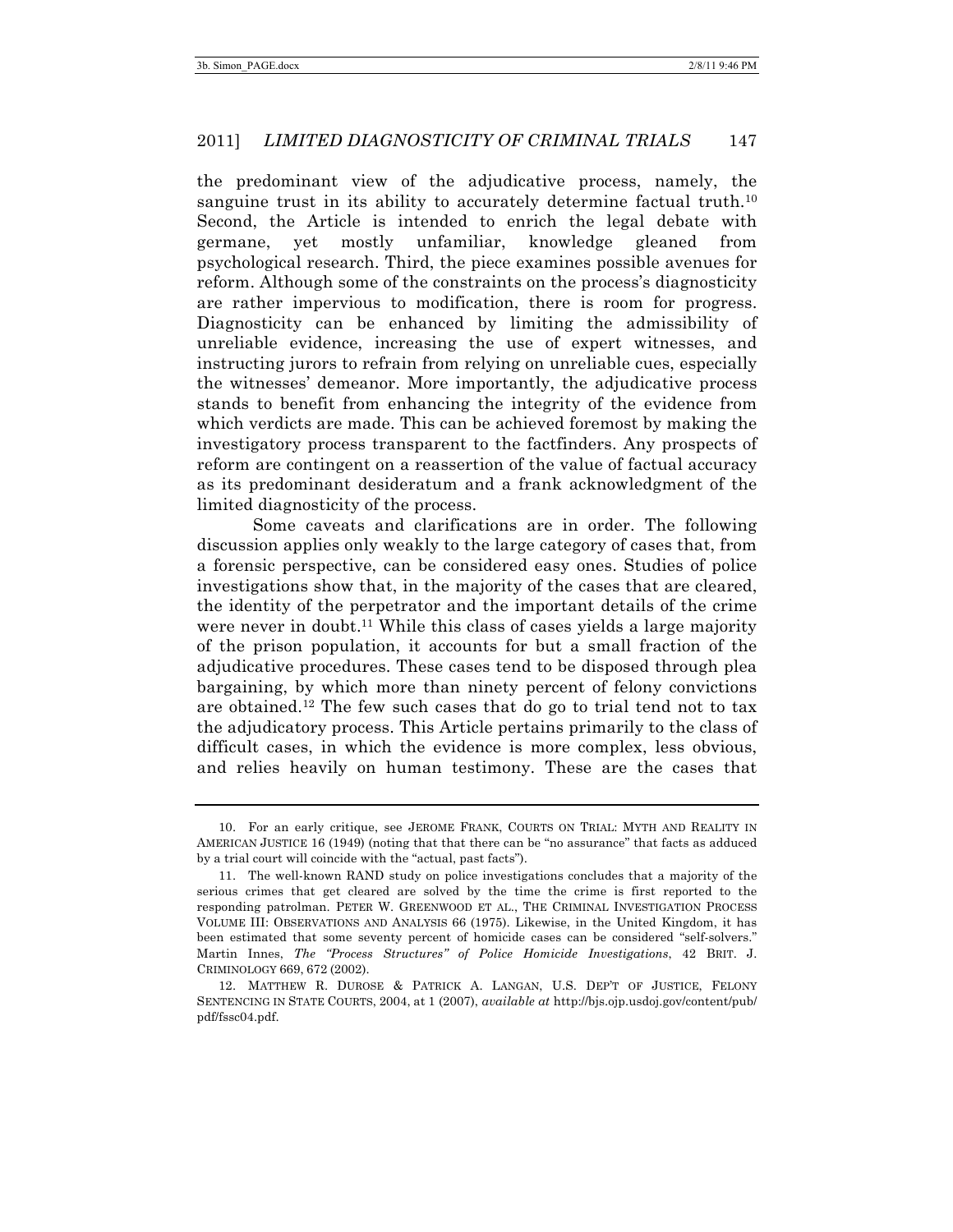consume most of the adjudicative resources. These are also the cases that put the diagnostic capabilities of the trial to the test.

The following discussion focuses almost exclusively on determinations of facts that are, at least in principle, discernable notably, the identity of the perpetrator and the physical acts and circumstances of the criminal event. This Article has little to say about value judgments that factfinders are called to make, such as the reasonableness of an act, the morality of a behavior, or the fairness of the law. The Article will focus mostly on the performance of lay people, who serve the factfinding function in the large majority of criminal trials. Its purpose, however, is not to question the suitability of juries for the task, nor to compare them to judges. A mounting body of studies finds that judges do not perform much differently than lay people in many factfinding tasks.13 The limitations of human cognition observed in the research appear to exceed any possible differences between the two decisionmaking entities. The suitability of the jury as the preferred factfinding body is left for another day. Finally, the Article focuses on decisions made by actors who honestly believe that they are fulfilling their roles properly. Deliberate dishonest conduct raises different sets of issues, which lie beyond the scope of this project.

Applying experimental research to any practical context raises concerns over the external-validity of the research, that is, the appropriateness of generalizing laboratory findings to the real world. Indeed, legal psychological research has been criticized on these grounds.14 This concern places a serious burden on researchers'

<sup>13.</sup> For example, federal magistrate judges did not perform better than lay subjects in tasks involving anchoring effects, hindsight bias, and egocentric bias, but did perform better in tasks involving framing effects and the representativeness heuristic. Chris Guthrie, Jeffrey J. Rachlinski & Andrew J. Wistrich, *Inside the Judicial Mind*, 86 CORNELL L. REV. 777, 826–27 (2001). Bankruptcy judges were found to be susceptible to anchoring and framing effects, but appeared uninfluenced by the omission bias and some emotional factors. Jeffrey J. Rachlinski, Chris Guthrie & Andrew J. Wistrich, *Inside the Bankruptcy Judge's Mind*, 86 B.U. L. REV. 1227, 1256–57 (2006). On the Cognitive Reflection Task, which tests people's ability to override erroneous intuitive judgments, judges performed better than undergraduate students from some colleges, but poorer than students from four elite universities. Chris Guthrie, Jeffrey J. Rachlinski & Andrew J. Wistrich, *Blinking on the Bench: How Judges Decide Cases*, 93 CORNELL L. REV. 1, 14–15 (2007). Amongst other findings, judges performed rather poorly at ignoring evidence which they themselves determined was inadmissible.

<sup>14.</sup> *See, e.g.*, Vladimir J. Konečni & Ebbe B. Ebbesen, *Courtroom Testimony by Psychologists on Eyewitness Identification Issues: Critical Notes and Reflections*, 10 LAW & HUM. BEHAV. 117, 121 (1986) (noting that "[v]irtually none of [psychologists'] simulations have been validated in terms of the real-world situations . . . either in general, or in reference to a particular trial, defendant, and crime" (citation omitted)); Michael McCloskey et al., *The*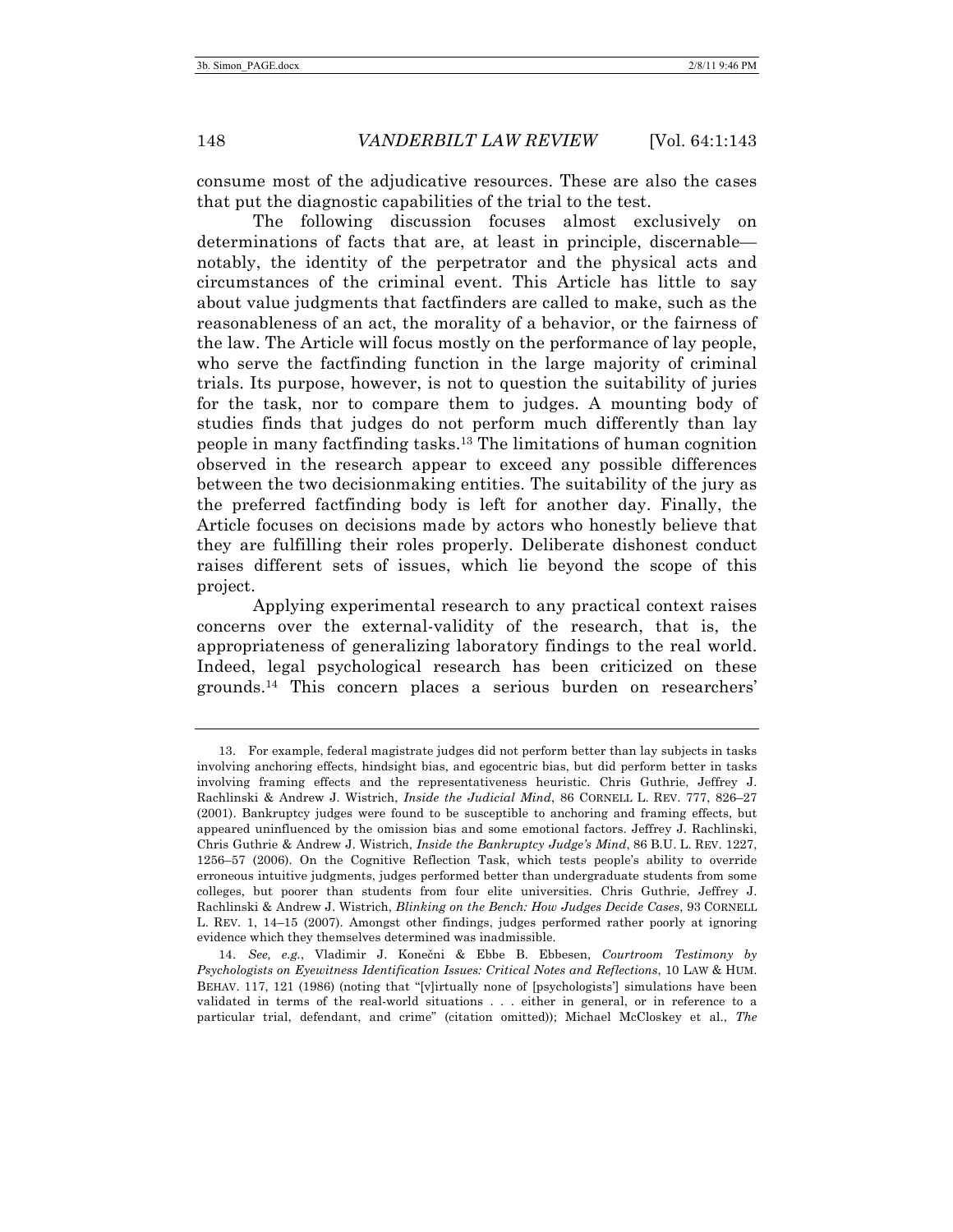shoulders. It does not, however, warrant an unreflective dismissal of the research.15 Though imperfect, the psychological research offers a wealth of sorely needed insight into the workings of the criminal justice system.

The Article should not be taken to stand for the proposition that the legal system is entirely insensitive to the psychological aspects involved in the production of criminal verdicts. The legal process contains a considerable amount of psychological intuitions.16 Still, the law's psychological sensibilities are often limited and inaccurate, and are frozen at the pre-experimental state of knowledge that prevailed at the time these common law rules were forged. There is good reason to update the legal system with more reliable and nuanced knowledge of human behavior.

#### I. DECIPHERING THE TESTIMONY

This Part examines people's ability to draw inferences from types of evidence that are typical of criminal trials. The focus is on human testimony, which is an essential ingredient in almost every trial. The discussion examines situations where the factfinder does not have verifiable information that originates from external sources, such as a DNA match or surveillance camera footage. The task, then, is to

16. For example, the legal regime manifests a certain awareness of the possible effects of leading questions, biased identification lineups, and coercion in the interrogation room. A psychological sensibility also underlies the limitations on admissibility of prejudicial evidence, bad character, and criminal record. *See* FED. R. EVID. 403–04; MCCORMICK ON EVIDENCE 742 (Kenneth S. Broun et al. eds., 6th ed. 2006) ("[J]urors may regard personality traits as more predictive of individual behavior than they actually are . . . .").

*Experimental Psychologist in Court: The Ethics of Expert Testimony*, 10 LAW & HUM. BEHAV. 1, 2 (1986) ("The need to examine the ethics of expert testimony by experimental psychologists is underscored by the fact that this sort of expert testimony is rapidly increasing in frequency.").

<sup>15.</sup> Brian H. Bornstein, *The Ecological Validity of Jury Simulations: Is the Jury Still Out?*, 23 LAW & HUM. BEHAV. 75, 88 (1999); Shari Seidman Diamond, *Illuminations and Shadows from Jury Simulations*, 21 LAW & HUM. BEHAV. 561, 567 (1997). The response to this concern lies in the power of convergent validity, that is, the combined empirical support derived from replicating the results, testing different stimuli on different populations and in different laboratories, and focusing on different facets of the issues. The research is validated also by triangulating a variety of methodologies, including basic and legal psychological experimentation, survey data, field studies, and archival research. To be sure, not every finding mentioned in this Article has been subjected to the complete panoply of external-validity verification, though the available data indicate that the findings are typically consistent and resilient. Undoubtedly, some of the findings will be altered by future research. *See* Dan Simon, *In Praise of Pedantic Eclecticism: Pitfalls and Opportunities in the Psychology of Judging*, *in* THE PSYCHOLOGY OF JUDICIAL DECISION MAKING 131, 143 (David Klein & Gregory Mitchell eds., 2010) (discussing the application of experimentation to judicial decisionmaking).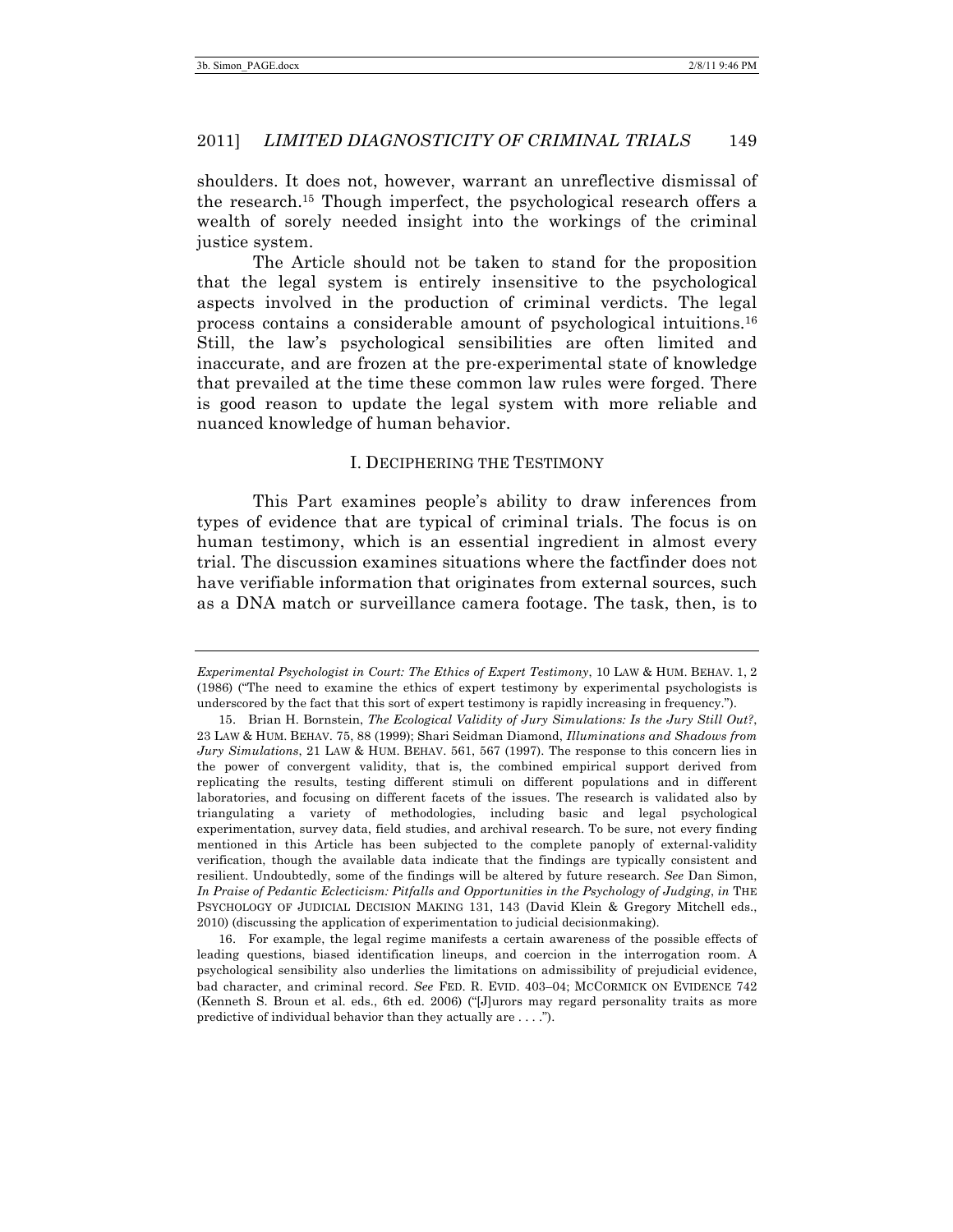draw correct inferences directly from the witnesses' testimony itself. An overarching objective of the adjudicatory process is to ensure that the inferences drawn comport generally to a standard of rationality.17

Three preliminary issues are worthy of note. Foremost, it is crucial to acknowledge that the factfinder does not have at her disposal the witnesses' unadulterated account of the events, which I will call *raw evidence*. For one, courtroom testimony is usually proffered months, sometimes years, following the criminal event.18 Moreover, the investigation itself can induce erroneous testimony.<sup>19</sup> Over the course of the investigation and preparation for the adversarial contest, the evidence often undergoes editing,

18. Based on data from the seventy-five largest counties in the nation, the median time from arrest to adjudication for various felonies, including rape, robbery and, assault, is in the range of four to six months, and just over a year for murder. Invariably, the periods are considerably longer in the cases that actually go to trial. TRACEY KYCKELHAHN & THOMAS H. COHEN, DEP'T OF JUSTICE, FELONY DEFENDANTS IN LARGE URBAN COUNTIES, 2004 – STATISTICAL TABLES tbl.18 (2008), *available at* http://bjs.ojp.usdoj.gov/content/pub/html/fdluc /2004/fdluc04st.pdf.

19. As discussed in detail elsewhere, the evidence produced by the investigation is not an unadulterated reproduction of reality and oftentimes is not even a faithful reproduction of the witnesses' original accounts. Police investigations are effectively conducted in a quasiadversarial manner, at least after the suspect has been identified and often placed under arrest. Detectives are prone to engage in hypothesis-confirming search strategies, expose themselves mostly to confirmatory information, scrutinize the facts in a selective manner, and selectively determine the stopping point of the inquiry. Importantly, the research shows that witnesses are sensitive to a host of inducing behaviors, which usually results in testimony that conforms to the investigators' beliefs and their quasi-adversarial motivations. *See* SIMON, *supra* note 9, chs. 2–5; Keith A. Findley & Michael S. Scott, *The Multiple Dimensions of Tunnel Vision in Criminal Cases*, 2006 WIS. L. REV. 291, 314–16 (discussing the effect of confirmation bias on criminal investigations); D. Michael Risinger, Michael J. Saks, William C. Thompson & Robert Rosenthal, *The Daubert/Kumho Implications of Observer Effects in Forensic Science: Hidden Problems of Expectation and Suggestion*, 90 CAL. L. REV. 1, 1 (2002) (same).

<sup>17.</sup> The dominant standard is encapsulated in what William Twining has labeled the "rationalist tradition of adjudication." *E.g.*, WILLIAM TWINING, RETHINKING EVIDENCE: EXPLORATORY ESSAYS 32–91 (1990). This tradition dates back to Bentham and can be traced through the writings of James Fitzjames Stephen, James Bradley Thayer, John Wigmore, and Lon Fuller. Fuller described adjudication as "a device which gives formal and institutional expression to the influence of reasoned argument in human affairs. As such it assumes a burden of rationality not borne by any other form of social ordering." Lon L. Fuller, *The Forms and Limits of Adjudication*, 92 HARV. L. REV. 353, 366 (1978). This theme is echoed by the Supreme Court. *See, e.g.*, Taylor v. Kentucky, 436 U.S. 478, 485 (1978) (noting that the presumption of innocence "cautions the jury to put away from their minds all the suspicion that arises from the arrest, the indictment, and the arraignment, and to reach their conclusion solely from the legal evidence adduced"). A model of adjudication based on the "rationalist tradition" does not imply that jurors employ formal mathematical models, such as Bayes's Theorem, in evaluating evidence. Rather, it assumes that the process is performed in a generally rational manner and free of systematic biases. *See* Reid Hastie, *Algebraic Models of Juror Decision Processes*, *in*  INSIDE THE JUROR 84, 86 (Reid Hastie ed., 1993) ("The juror arrives at a degree of belief that the defendant is guilty based on the implications of relevant information . . . .").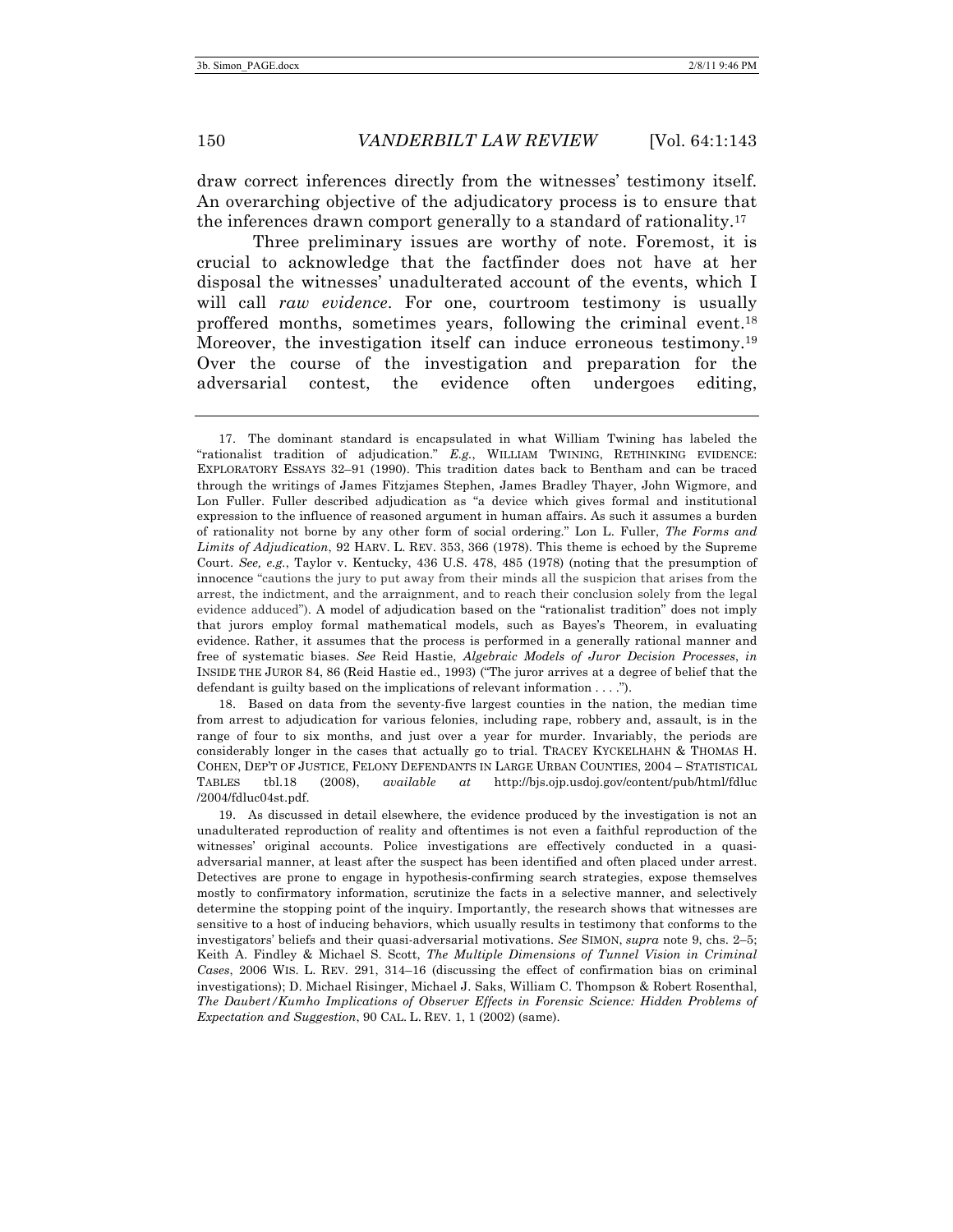embellishment, and alteration.<sup>20</sup> Thus, by the time the memorial account is presented at trial, it has both decayed and been subjected to conditions that are conducive to contamination. The transformation of evidence also guts some of the traces of accuracy that occasionally accompany the testimony. Determining the facts accurately from this *synthesized evidence* is a daunting task. This is one of the most serious impediments to accurate factfinding in the criminal justice process.

The process's ability to distinguish between guilty and innocent defendants is further hindered by the extensive case selection that precedes adjudication. Guided primarily by the twin goals of reducing caseloads and obtaining favorable verdicts, both prosecutors and defense attorneys are disposed to plea bargain cases that they prefer not to try.21 The strategic calculus that underlies the selection of cases is driven to a large extent by the attorneys' predictions of the jury's

Yet even seemingly disinterested witnesses can become swayed towards a particular side of the case. Lawyers routinely prepare witnesses prior to the trial; indeed, failing to do so can amount to a breach of the professional responsibility owed to the client. Professional ethics standards permit lawyers to engage in serious discussions with the witnesses about their testimony. RESTATEMENT (THIRD) OF THE LAW GOVERNING LAWYERS § 116 (2000). The concern is that this process can mold the witness's testimony to fit a particular result, thus weakening its correspondence to the true facts. One study found that after being interviewed by a simulated lawyer, witness testimony became skewed in favor of the side of that lawyer. Blair H. Sheppard & Neil Vidmar, *Adversary Pretrial Procedures and Testimonial Evidence: Effects of Lawyer's Role and Machiavellianism*, 39 J. PERSONALITY & SOC. PSYCHOL. 320, 321–25 (1980). Another study found that forewarning a prosecution witness about an expected hostile cross-examination by the defense attorney resulted in a strengthening of the witness's inculpating testimony and in higher conviction rates. The effect was most pronounced for witnesses whose testimony was actually mistaken. Gary L. Wells, Tamara J. Ferguson & R. C. L. Lindsay, *The Tractability of Eyewitness Confidence and Its Implications for Triers of Fact*, 66 J. APPLIED PSYCHOL. 688, 693 (1981). Moreover, the mere summoning a witness to testify for one of the parties can create an affiliation and even camaraderie between the witness and that side. One study found that the mere assignment of bystander witnesses to testify for one side or the other swayed their testimony towards the assigned side. Neil Vidmar & Nancy MacDonald Laird, *Adversary Social Roles: Their Effects on Witnesses' Communication of Evidence and the Assessment of Adjudicators*, 44 J. PERSONALITY & SOC. PSYCHOL. 888, 893–95 (1983).

21. In some instances, such as murder charges and third-strike prosecutions, prosecutors might not offer a plea deal, and defendants might be inclined to proceed to trial even in the face of strong inculpating evidence.

<sup>20.</sup> While the primary purpose of human testimony is supposedly to convey sensory information, in practice witnesses are oftentimes intricately entangled in the social tragedy surrounding the criminal event and at times also vested in the outcome of the case. Defendants who testify in their own defense are habitually motivated to save themselves from punishment. Victim-witnesses too can be motivated towards a particular outcome, typically, to see their perceived perpetrators suffer punishment. A witness's motivation can strengthen her persuasiveness and thus affect the outcome of the case. *Cf.* Craig A. Anderson, *Motivational and Performance Deficits in Interpersonal Settings: The Effect of Attributional Style*, 45 J. PERSONALITY & SOC. PSYCHOL. 1136, 1142–43 (1983) (analyzing the effect of motivation on the likelihood of success).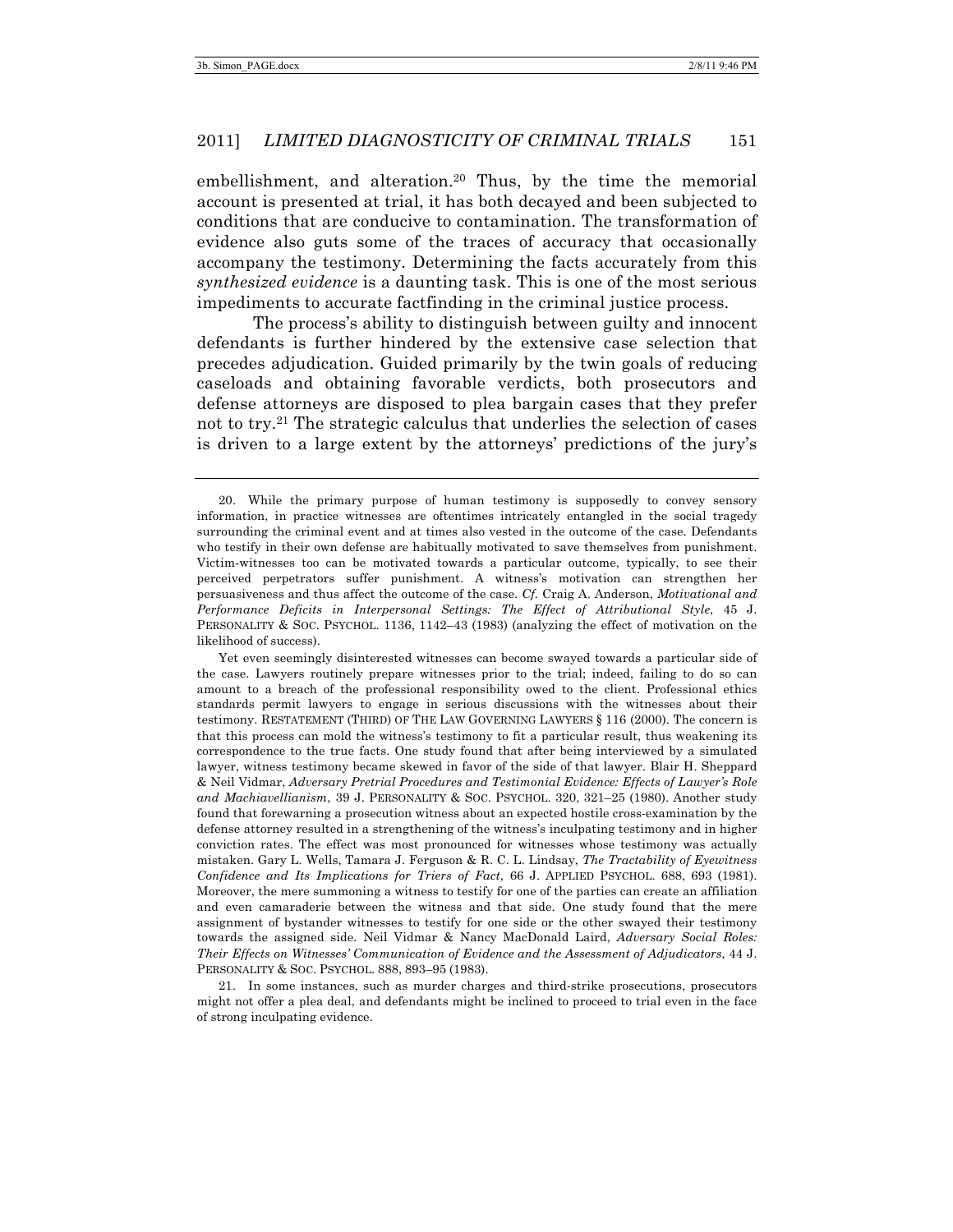reactions to the evidence. Thus, cases are more likely to go to trial when the expectations of the jury's decision are not easily predictable, that is, where the evidence is least clear. Moreover, anecdotal data indicate that some innocent defendants prioritize proving their innocence over the cost-benefit calculations that generally dictate plea bargains.22 Likewise, laboratory data show that innocent defendants are less likely to strike a plea bargain than guilty ones.<sup>23</sup> Thus, innocent defendants are more inclined to go to trial than guilty ones.

Finally, the manner in which verdicts are impacted by an error depends on the particular constellation of the case. Some errors bear nondirectional, random effects, thus resulting in a stochastic distribution of false convictions and false acquittals. Other types of error, however, harbor systematic biases towards either one of the sides, and will naturally tend to sway the verdict in the respective direction. Yet, even nondirectional factors can have systematic effects on adjudicative outcomes, as astute attorneys can leverage these factors in plea negotiations or deploy them to their advantage at trial.

### *A. Eyewitness Identification Testimony*

About three-quarters of the known false convictions were caused primarily or exclusively by a misidentification of an innocent suspect.<sup>24</sup> A key feature of identification evidence is that the accuracy of identifications of strangers varies widely. In one study, changes in the witnessing conditions of the same person resulted in swings of

<sup>22.</sup> *See, e.g.*, Jim Vertuno, *Judge Clears Dead Texas Man of Rape Conviction*, AUSTIN AM.- STATESMAN, Feb. 7, 2009, at B1 (discussing the case of Timothy Cole, who refused to plead guilty to rape charges; Cole was exonerated ten years after he died in prison while serving his sentence); Phoebe Zerwick, *Murder, Race, Justice: The State vs. Darryl Hunt*, WINSTON-SALEM J., Nov. 16–23, 2007, http://darrylhunt.journalnow.com/frontStories.html (discussing the case of Darryl Hunt, who refused to plead guilty to murder and rape charges; Hunt was exonerated nearly twenty years later).

<sup>23.</sup> W. Larry Gregory et al., *Social Psychology and Plea Bargaining: Applications, Methodology, and Theory*, 36 J. PERSONALITY & SOC. PSYCHOL. 1521, 1521 (1978); Avishalom Tor et al., *Fairness and the Willingness to Accept Plea Bargain Offers*, 7 J. EMPIRICAL LEGAL STUD. 97, 99–100 (2010).

<sup>24.</sup> Brandon L. Garrett, *Judging Innocence*, 108 COLUM. L. REV. 55, 78 (2008); Gross et al., *supra* note 7, at 542–43; *Eyewitness Misidentification*, THE INNOCENCE PROJECT, http://www.innocenceproject.org/understand/Eyewitness-Misidentification.php (last visited Nov. 11, 2010). The prevalence of misidentifications amongst the known wrongful convictions stems from the fact that a disproportionate number of exonerations are for crimes of rape, which tend to be based on identification evidence.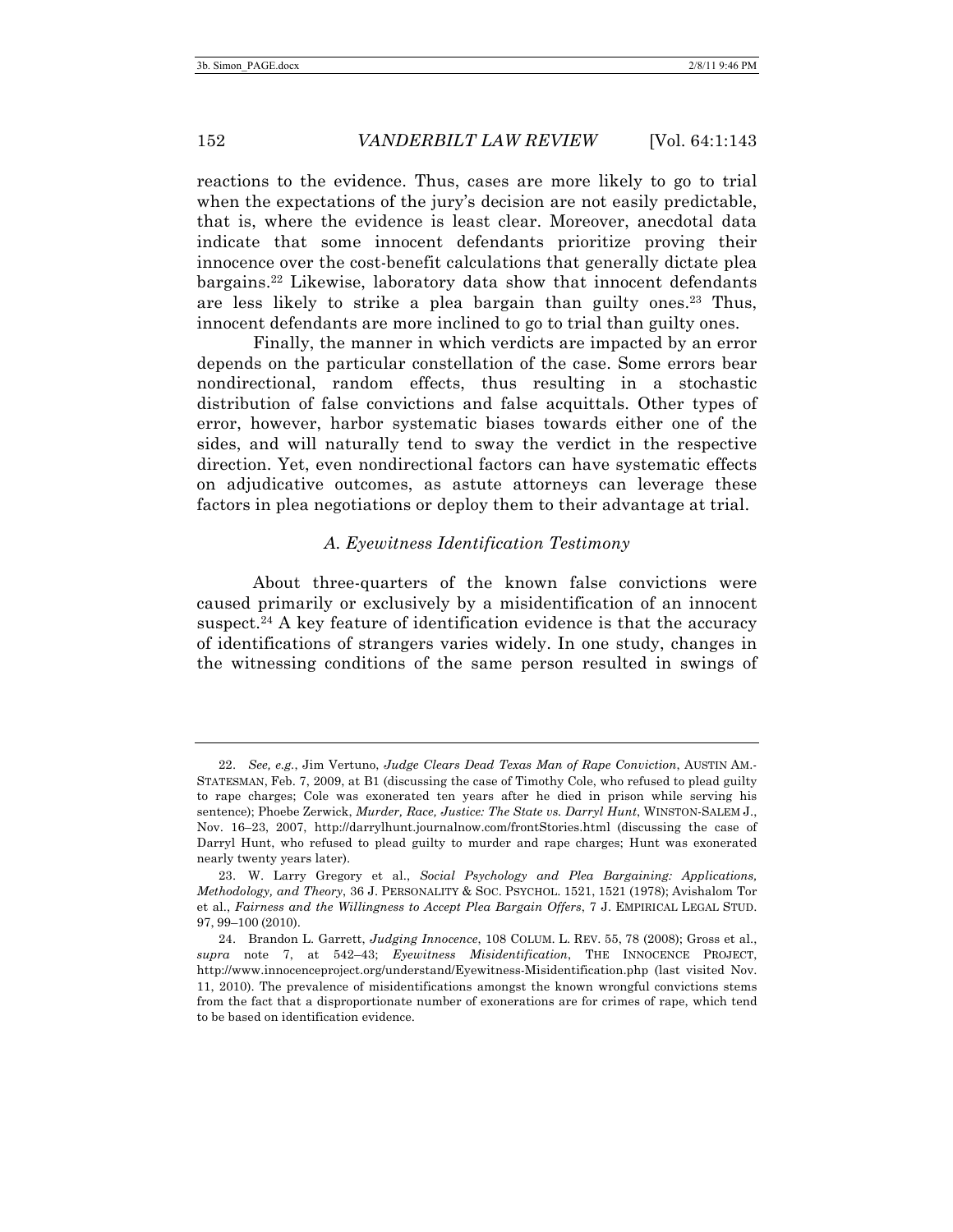accuracy levels from fourteen to eighty-eight percent. <sup>25</sup> Many thousands of naturalistic and experimental observations reveal a relatively stable pattern. Data from real-life cases show that about forty-five percent of witnesses pick the suspect, thirty-five percent decline to make a choice, and twenty percent pick an innocent filler.<sup>26</sup> Similar data are observed in the laboratory.<sup>27</sup> In other words, about one out of every three positive identifications is wrong. Much of the psychological research that has been acknowledged in legal debates concerns the accuracy of witnesses' identifications.<sup>28</sup> The following discussion focuses rather on the adeptness of jurors in assessing those identifications, that is, in distinguishing between accurate and mistaken witnesses. The research indicates that people are not particularly adept at this task. Studies find that simulated jurors are just as likely to believe accurate and inaccurate identifications.29 The

27. A meta-analysis of ninety-four laboratory experiments shows that forty-six percent of the witnesses chose the perpetrator correctly, thirty-three percent declined to choose, and twenty-one percent chose innocent foils. These numbers pertain to procedures where the target was present in the lineup. Steven E. Clark, Ryan T. Howell & Sherrie L. Davey, *Regularities in Eyewitness Identification*, 32 LAW & HUM. BEHAV., 187, 192 (2008).

28. For reviews of the research, see 2 HANDBOOK OF EYEWITNESS PSYCHOLOGY (R.C.L. Lindsay et al. eds., 2007); SIMON, *supra* note 9, ch. 3.

29. For example, a study conducted in an Ontario courthouse found no differences in the believability of accurate and inaccurate identifications (sixty-eight percent and seventy percent, respectively). R.C.L. Lindsay et al., *Mock-Juror Belief of Accurate and Inaccurate Eyewitnesses: A Replication and Extension*, 13 LAW & HUM. BEHAV. 333, 336 (1989). Another study found comparable belief in witnesses who provided accurate (fifty percent) and inaccurate (forty-nine percent) identifications. Margaret C. Reardon & Ronald P. Fisher, *Effect of Viewing the Interview* 

<sup>25.</sup> D. Stephen Lindsay, J. Don Read & Kusum Sharma, *Accuracy and Confidence in Person Identification: The Relationship Is Strong When Witnessing Conditions Vary Widely*, 9 PSYCHOL. SCI. 215, 216 (1998).

<sup>26.</sup> Most of the naturalistic data on this effect comes from police records in the United Kingdom, where identification procedures are generally superior to those used in the United States and where police data are more accessible to researchers. Cases reviewed by Valentine and colleagues covering 584 witnesses found rates of forty-one percent identifications of the suspect (closest approximation of correct identifications), thirty-nine percent no-choice decisions, and twenty-one percent foil identifications. Tim Valentine et al., *Characteristics of Eyewitness Identification That Predict the Outcome of Real Lineups*, 17 APPLIED COGNITIVE PSYCHOL. 969, 974 (2003). Wright and McDaid examined identifications involving 1,569 witnesses and found rates of thirty-nine percent, forty-one percent, and twenty percent, correspondingly. Daniel B. Wright & Anne T. McDaid, *Comparing System and Estimator Variables Using Data from Real Line-Ups*, 10 APPLIED COGNITIVE PSYCHOL. 75, 77 (1996). The limited available data from the United States shows similar distributions: police records of identifications performed in Sacramento County in 1987–1998 show that fifty percent of the witnesses chose the suspect, twenty-six percent declined to pick anyone, and twenty-four percent pointed the finger at innocent fillers. In total, this study covered 271 cases that involved 623 identification procedures. Bruce W. Behrman & Sherrie L. Davey, *Eyewitness Identification in Actual Criminal Cases: An Archival Analysis*, 25 LAW & HUM. BEHAV. 475, 479–84 (2001).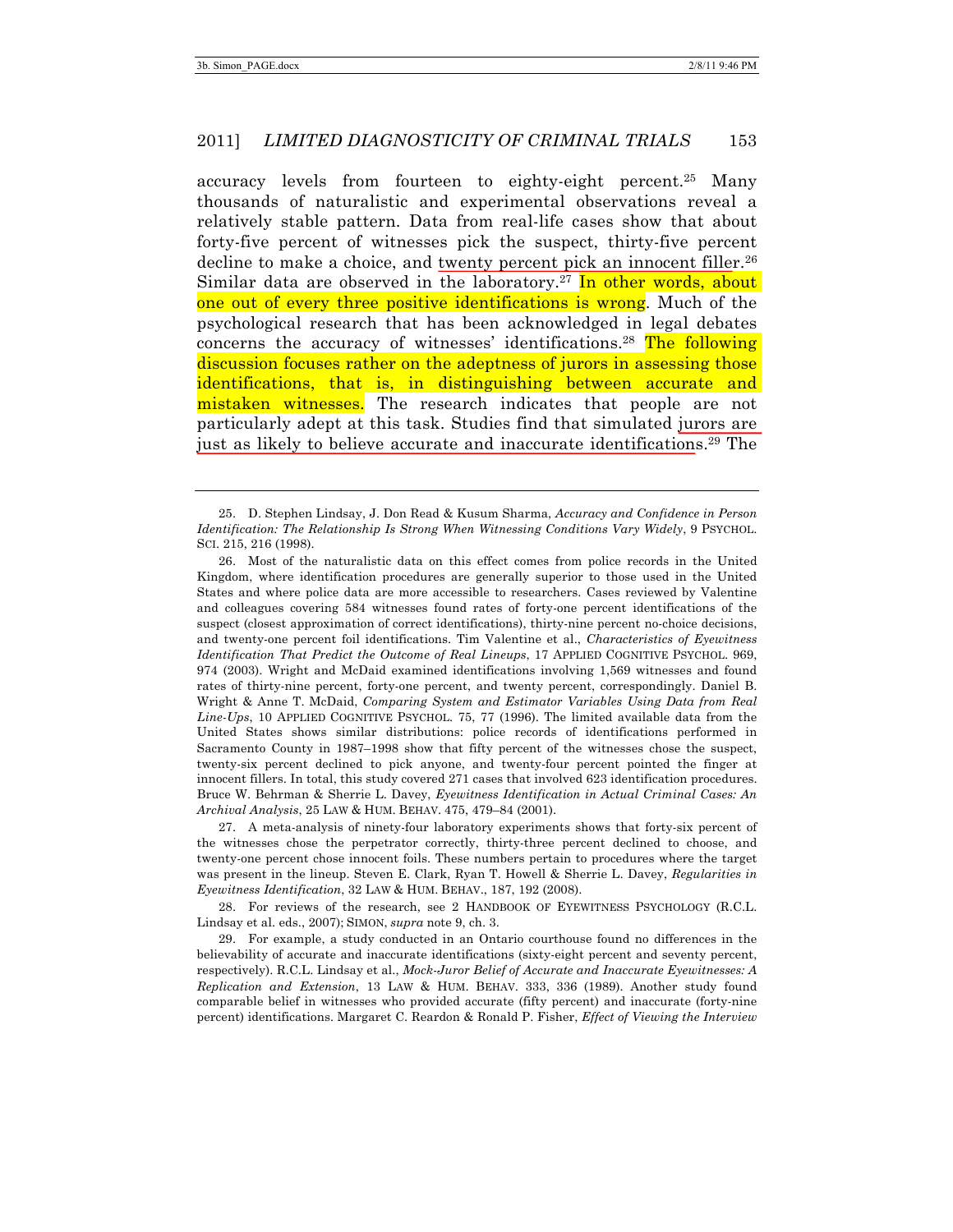causes for this performance are that people overtrust identifications, are insensitive to accuracy factors, and overweigh witness confidence. To make things worse, factfinders are also presented with substandard identification testimony.

*Overtrusting Identifications*. A starting point for evaluating people's ability to assess identification testimony is to gauge their trust in human capabilities of identification in general. General beliefs are important in that they affect specific judgments: jurors who tend to trust identification generally are more likely to believe a specific identification. For one, people overestimate their own capabilities. Unrealistic beliefs were manifested in a large survey of jury-eligible citizens in Washington, D.C. Two-thirds of the respondents endorsed the statement "I never forget a face," and three-quarters agreed with the statement "I have an excellent memory." Only one-half of the respondents disagreed with analogizing memories of traumatic events to video recordings.30 People also overestimate their capabilities when asked to predict how they would perform on various experimental tasks. For example, ninety-seven percent of respondents estimated that they would succeed in an identification task in which fifty percent of the actual participants failed.31 Misjudgments of performance were observed also in studies of face recognition under suboptimal viewing conditions. Participants believed that they would succeed in recognizing faces in conditions under which they themselves had failed to do so successfully on a prior test.<sup>32</sup>

People also tend to overestimate the performance of others. In one study, one of every six participants estimated that the witnesses would pick an innocent filler at a lineup, while the actual rate of identifying an innocent filler was almost eighty percent. <sup>33</sup> Another

*and Identification Process on Juror Perceptions of Eyewitness Accuracy*, APPLIED COGNITIVE PSYCHOL. (forthcoming).

<sup>30.</sup> Richard S. Schmechel et al., *Beyond the Ken? Testing Jurors' Understanding of Eyewitness Reliability Evidence*, 46 JURIMETRICS J. 177, 196 (2006).

<sup>31.</sup> Daniel T. Levin et al., *Change Blindness Blindness: The Metacognitive Error of Overestimating Change-Detection Ability*, 7 VISUAL COGNITION 397, 402 (2000).

<sup>32.</sup> Erin M. Harley et al., *The "Saw-It-All-Along" Effect: Demonstrations of Visual Hindsight Bias*, 30 J. EXPERIMENTAL PSYCHOL.: LEARNING, MEMORY, & COGNITION 960, 964–65 (2004).

<sup>33.</sup> For these and other estimation studies, see Gary L. Wells, *How Adequate is Human Intuition for Judging Eyewitness Testimony?*, *in* EYEWITNESS TESTIMONY: PSYCHOLOGICAL PERSPECTIVES 256, 264 (Gary L. Wells & Elizabeth F. Loftus eds., 1984). While most estimation studies show a consistent pattern of overestimation, one study found both over- and underestimation. A. Daniel Yarmey, *Eyewitness Recall and Photo Identification: A Field Experiment*, 10 PSYCHOL. CRIME & L. 53, 62 (2004).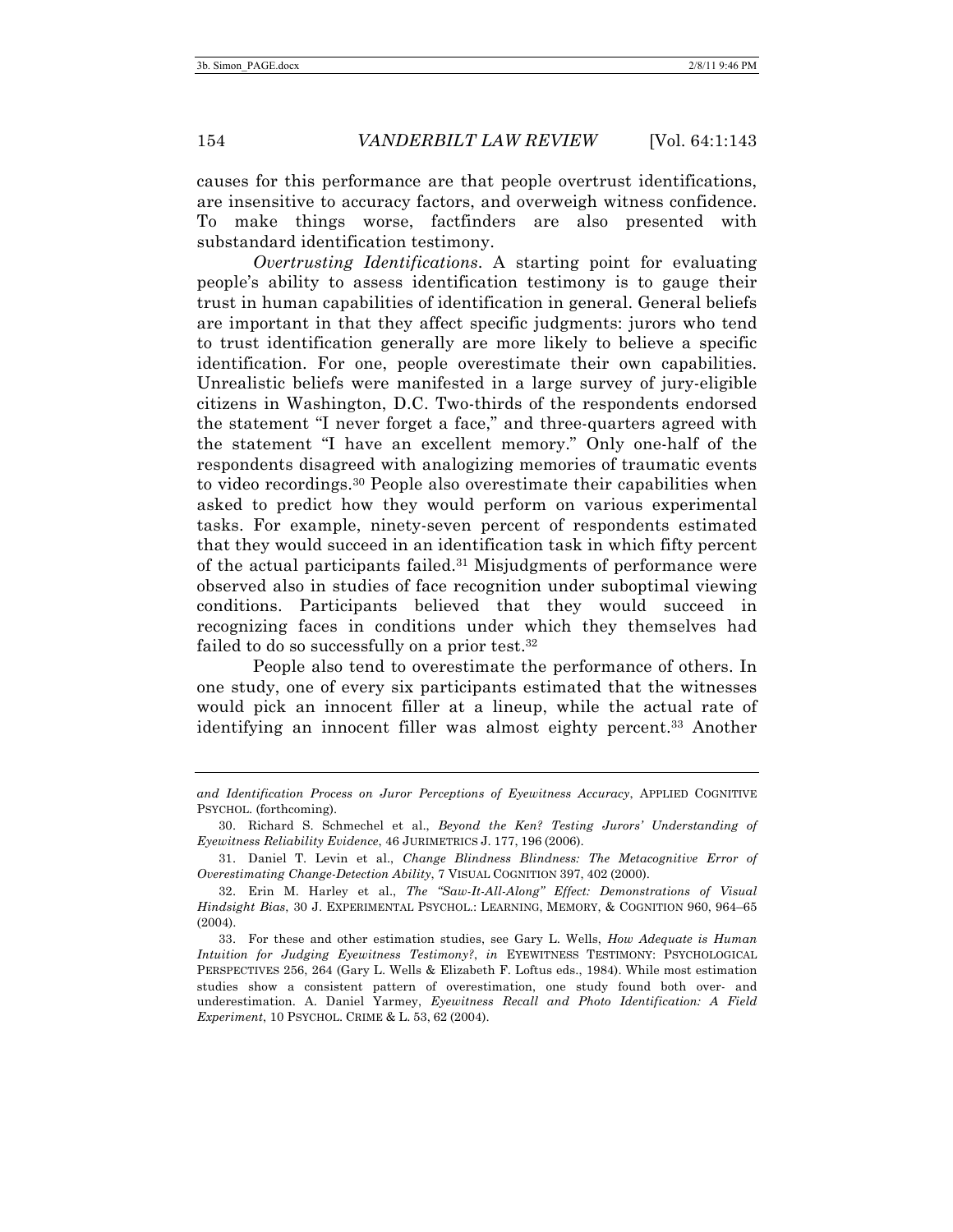study found that eighty percent of jury-eligible members of a Florida community overestimated the accuracy of identifications made by the store clerks who actually participated in a field study. Based on these results, in about seven juries out of ten, at least ten jurors would be prone to overbelieve an identification.34

Overtrusting identification performance has been found also in studies of simulated trials. For example, a Canadian study found that simulated jurors judged the identifications to be accurate and voted to convict in sixty-eight percent of the cases, when the actual rate of accuracy was only fifty percent. <sup>35</sup> The rate of belief was particularly high (seventy-seven percent) for witnesses who expressed high confidence.36

*Insensitivity to Accuracy Factors*. As mentioned above, identification accuracy is highly susceptible to the specific factors of the case, resulting in remarkable swings from very low to very high levels of accuracy. It follows that to distinguish between accurate and inaccurate identifications, factfinders need to be aware of these factors and the impact they bear on identifications. Thus, a key question in determining people's diagnostic capabilities is the extent to which they are knowledgeable about and sensitive to these factors.

Survey data show that people have limited knowledge of the accuracy factors. In one survey, students and jury-eligible citizens recognized accuracy factors between one-third and one-half of the time. This performance was significantly better than chance (twentyfive percent), but overall rather poor.<sup>37</sup> Another series of studies found that jury-eligible citizens and experts agreed on only four out of thirty accuracy factors.38 Poor appreciation for accuracy factors was revealed

<sup>34.</sup> The mean overestimation level was eighty-four percent. John C. Brigham & Robert K. Bothwell, *The Ability of Prospective Jurors to Estimate the Accuracy of Eyewitness Identifications*, 7 LAW & HUM. BEHAV. 19, 28 (1983).

<sup>35.</sup> R.C.L. Lindsay et al., *Can People Detect Eyewitness-Identification Accuracy Within and Across Situations?*, 66 J. APPLIED PSYCHOL. 79, 83 (1981).

<sup>36.</sup> *Id.*

<sup>37.</sup> Kenneth A. Deffenbacher & Elizabeth F. Loftus, *Do Jurors Share a Common Understanding Concerning Eyewitness Behavior?*, 6 LAW & HUM. BEHAV. 15, 17 (1982).

<sup>38.</sup> All four items concerned *incident factors*, that is, factors that are related to the viewing of the perpetrator by the witness. There was no agreement on any *system factors*, which pertain to the investigative procedures conducted by the police. Tanja Rapus Benton et al., *Eyewitness Memory Is Still Not Common Sense: Comparing Jurors, Judges and Law Enforcement to Eyewitness Experts*, 20 APPLIED COGNITIVE PSYCHOL. 115, 119 (2006). People's lack of familiarity with system factors was most apparent in a study that asked respondents to generate their own list of factors, which they believed influence identification accuracy. Only one percent of the generated factors pertained to system factors. John S. Shaw III et al., *A Law Perspective on the Accuracy of Eyewitness Testimony*, 29 J. APPLIED SOC. PSYCHOL. 52, 65 (1999).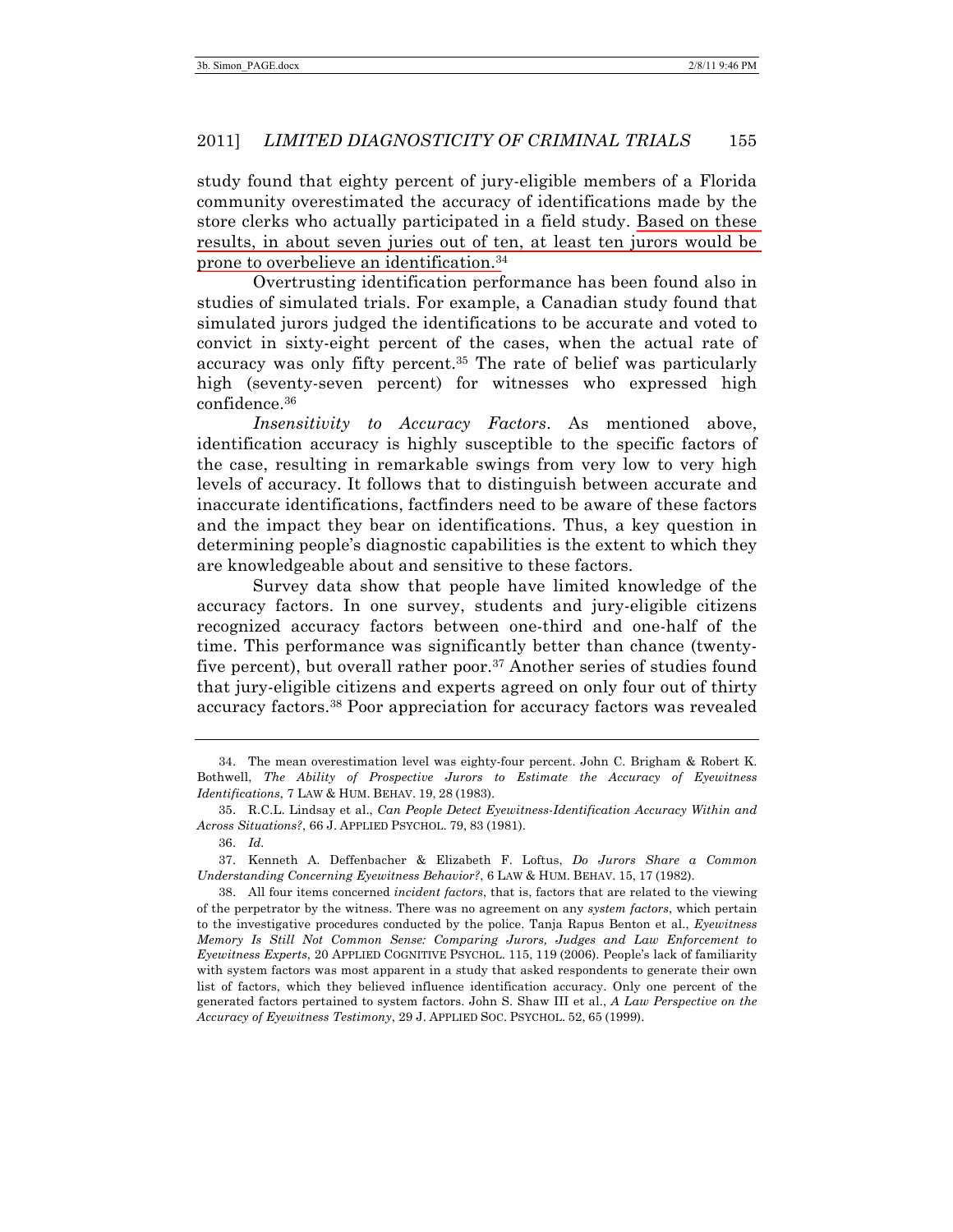also in the above-mentioned survey conducted with jury-eligible respondents in Washington D.C. A majority of respondents overweighed the diagnosticity of witness confidence, almost threequarters failed to realize the detrimental effect of biasing lineup instructions, and almost one-half failed to appreciate the advantage of conducting blind lineups.39

A large experimental study found that simulated jurors were flatly insensitive to the nine factors that are known to impair identifications, but were influenced by the witness's stated confidence, which, as discussed below, is not a good indicator of accuracy.<sup>40</sup> Another study found overall insensitivity to the witness's viewing conditions, such as the level of illumination, distance to the perpetrator, and duration of exposure.41 Simulated jurors have also been found to be relatively insensitive to the cross-race bias<sup>42</sup> and to biased instructions,43 and only marginally sensitive to the similarity of the suspect to the fillers.<sup>44</sup>

Insensitivity to witnessing conditions is manifested by the tendency to overtrust witnesses who viewed the target under poor witnessing conditions. One study found that when the rate of correct identifications was merely thirty-three percent, the witnesses were believed by sixty-two percent of the simulated jurors.45 Juror insensitivity to the nuances of identifications was observed also in a study that compared lay people's judgment of an identification in five similar vignettes. Two findings were of note. First, a patently

<sup>39.</sup> A majority of respondents did, however, appreciate the problematic nature of showups. Schmechel et al., *supra* note 30, at 199–201.

<sup>40.</sup> Brian L. Cutler et al., *Juror Decision Making in Eyewitness Identification Cases*, 12 LAW & HUM. BEHAV. 41, 53 (1988). The study tested 321 students and 129 jury-eligible citizens. The witness was said to be either eighty percent confident or one-hundred percent certain. *Id.* at 45– 47; Brian L. Cutler et al., *Juror Sensitivity to Eyewitness Identification Evidence*, 14 LAW & HUM. BEHAV. 185, 187 (1990).

<sup>41.</sup> R.C.L. Lindsay et al., *Mock-Juror Evaluations of Eyewitness Testimony: A Test of Metamemory Hypotheses*, 16 J. APPLIED SOC. PSYCHOL. 447, 455–57 (1986).

<sup>42.</sup> In this study, the rate of convictions was unaffected by whether the black suspect was identified by a white or a black witness. Jordan Abshire & Brian H. Bornstein, *Juror Sensitivity to the Cross-Race Effect*, 27 LAW & HUM. BEHAV. 471, 476–78 (2003).

<sup>43.</sup> In an estimation study, participants made similar predictions of filler choices in targetabsent conditions where the witness was given biased and unbiased lineup instructions (sixteen percent and eighteen percent, respectively), while the actual rate of filler choices was seventyeight percent and thirty-three percent respectively. Wells, *supra* note 33, at 264.

<sup>44.</sup> Jennifer L. Devenport et al., *How Effective Are the Cross-Examination and Expert Testimony Safeguards? Jurors' Perceptions of the Suggestiveness and Fairness of Biased Lineup Procedures*, 87 J. APPLIED PSYCHOL. 1042, 1052 (2002).

<sup>45.</sup> Lindsay et al., *supra* note 35, at 79.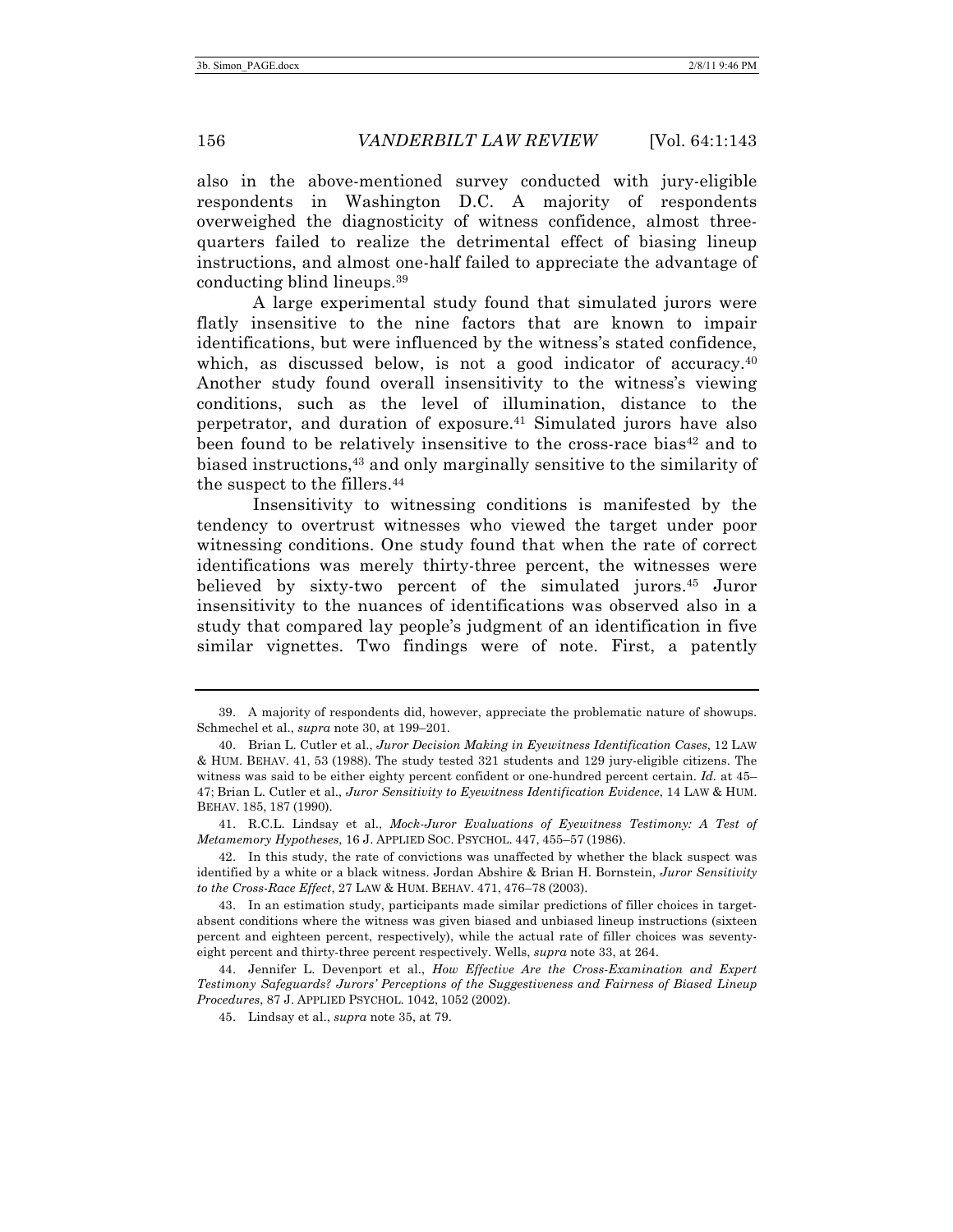unreliable identification was believed by as many as forty-two percent of respondents. Second, three substandard identifications were judged to be just as reliable as a reliable one.46

It should be added that even if jurors were appropriately sensitive to the factors that hinder identifications, in real life their assessments would be impeded by a lack of reliable information to enable the evaluation of those factors. In many cases, factfinders must rely on the witnesses' own reports of properties such as distance, duration, and illumination at the time of the viewing, as the witnesses themselves are the only source of this information. The research casts a doubt over these self-reports, as people tend to shrink assessments of distances, exaggerate estimates of duration, and fail to notice inferior illumination, all of which result in inflated assessments of accuracy.47

*Overweighing Witness Confidence*. A considerable amount of research finds that factfinders place a great deal of weight on witnesses' confidence in their identifications. One study found that eyewitness confidence was a stronger predictor of jurors' decisions than the actual accuracy of the identifications.48 Simulated jurors have been found to trust identifications by confident witnesses twice as often as unconfident witnesses.49 Witnesses who testified that they were "completely certain" were three times more likely to be judged accurate than those who reported being "somewhat uncertain."50 In

47. *See e.g.*, Elizabeth F. Loftus et al., *Time Went by So Slowly: Overestimation of Event Duration by Males and Females*, 1 APPLIED COGNITIVE PSYCHOL. 3, 10 (1987); Melissa Ann Pigott et al., *A Field Study on the Relationship Between Quality of Eyewitnesses' Descriptions and Identification Accuracy*, 17 J. POLICE SCI. & ADMIN. 84, 84, 87-88 (1990).

49. The rate of belief was sixty-three percent for confident witnesses and thirty-three percent for witnesses who expressed low confidence. R.C.L. Lindsay, *Expectations of Eyewitness Performance: Jurors' Verdicts Do Not Follow from Their Beliefs*, *in* ADULT EYEWITNESS TESTIMONY: CURRENT TRENDS AND DEVELOPMENTS 362, 369 (David Frank Ross et al. eds., 1994).

50. The rates of belief for witnesses who claimed to be "completely certain" and "somewhat uncertain" were eighty-three percent and twenty-eight percent, respectively. Wells, *supra* note 33.

<sup>46.</sup> All eyewitness vignettes described the same factual pattern (a burglary followed by a sexual assault). The strong identification scenario yielded a mean estimate of witness accuracy of seventy-one percent, whereas in the other three scenarios, the rates of accuracy were sixty-five percent, sixty-eight percent, and sixty-seven percent.

This study was part of the Jurors' Beliefs Survey, which tested a wide range of lay people's beliefs, knowledge, and opinions regarding the criminal justice system. The survey sample consisted of 650 respondents, half of whom were from a general sample of Internet users and half were USC undergraduate students. Dan Simon, Douglas Stenstrom & Stephen J. Read, Jurors' Background Knowledge and Beliefs (Paper presented at Am. Psychology & Law Soc'y annual meeting, Mar. 5, 2008), http://www.allacademic.com/meta/p229087\_index.html.

<sup>48.</sup> Lindsay et al., *supra* note 35, at 334.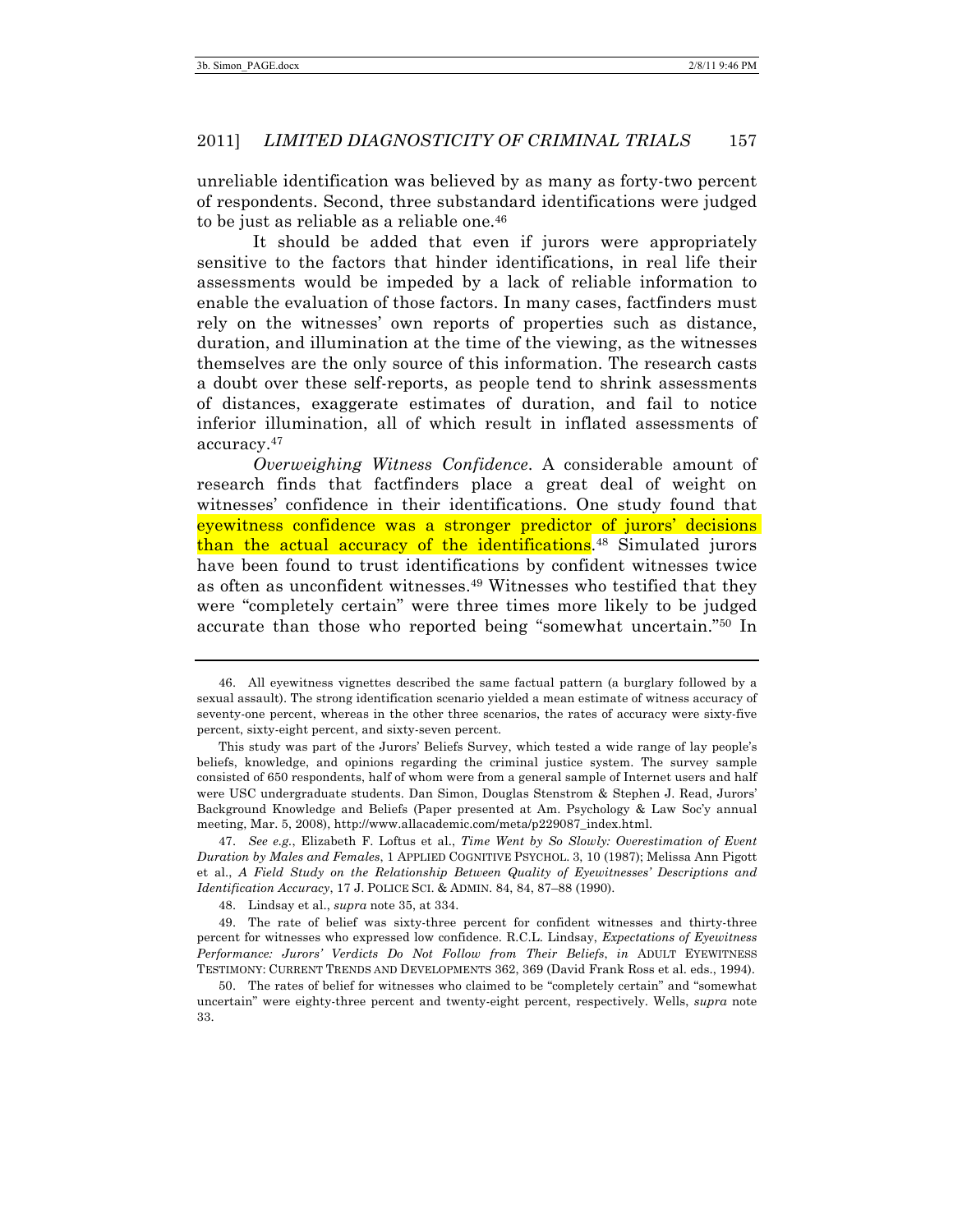another study, conviction rates were almost fifty percent higher when the prosecution eyewitness stated that he was "100% confident" than when he "could not say that he was 100% confident."51 Witness confidence has also been found to wipe out jurors' sensitivity to witnessing factors.<sup>52</sup>

The reliance on witness confidence as a proxy for accuracy would be helpful if it were a good marker of accuracy. The experimental findings cast some doubt over this proposition. Studies show that the statistical relationship between identification accuracy and witness confidence is about 0.4.53 While positive, this correlation by itself is not strongly diagnostic. To illustrate, where the base rate of accuracy is fifty percent, a coefficient of 0.4 means that only seventy percent of witnesses who claim to be absolutely confident are in fact correct.54

*Substandard Identification Testimony*. If people's ability to decipher identification testimony is imperfect under the controlled conditions of the laboratory, it becomes considerably less reliable with the substandard testimony that is often proffered in real-life trials. First, there is reason to suspect that a substantial number of identifications presented at trial are unreliable because of the improper manner in which the procedures were conducted. Due to the lack of uniformity and general informality of investigative practices across the 17,800 law enforcement departments nationwide, there is substantial variance in the identification procedures used. Large numbers of police personnel who conduct identification procedures are unaware of correct procedures and lack knowledge about the

<sup>51.</sup> Scott E. Culhane & Harmon M. Hosch, *An Alibi Witness' Influence on Mock Jurors' Verdicts*, 34 J. APPLIED SOC. PSYCHOL. 1604, 1610–11 (2004).

<sup>52.</sup> One study found that manipulating the viewing conditions affected judgments of nonconfident witnesses (forty-seven percent, fifty-four percent, and seventy-six percent for the three respective viewing conditions), but not of confident ones (seventy-six percent, seventy-six percent, and seventy-eight percent, respectively). Lindsay et al., *supra* note 35, at 84.

<sup>53.</sup> *See* Siegfried Ludwig Sporer et al., *Choosing, Confidence, and Accuracy: A Metaanalysis of the Confidence-Accuracy Relation in Eyewitness Identification Studies*, 118 PSYCHOL. BULL. 315, 319–21 (1995); Michael R. Leippe & Donna Eisenstadt, *Eyewitness Confidence and the Confidence-Accuracy Relationship in Memory for People*, *in* 2 THE HANDBOOK OF EYEWITNESS PSYCHOLOGY, *supra* note 28, at 377, 377–425. This correlation pertains to witnesses who choose a target at the lineup. This category of witnesses is most relevant to criminal cases, because witnesses who fail to pick anyone at the lineup are not likely to be called to testify.

<sup>54.</sup> Neil Brewer & Gary L. Wells, *The Confidence-Accuracy Relationship in Eyewitness Identification: Effects of Lineup Instructions, Foil Similarity, and Target-Absent Base Rates*, 12 J. EXPERIMENTAL PSYCHOL.: APPLIED 11, 25 (2006).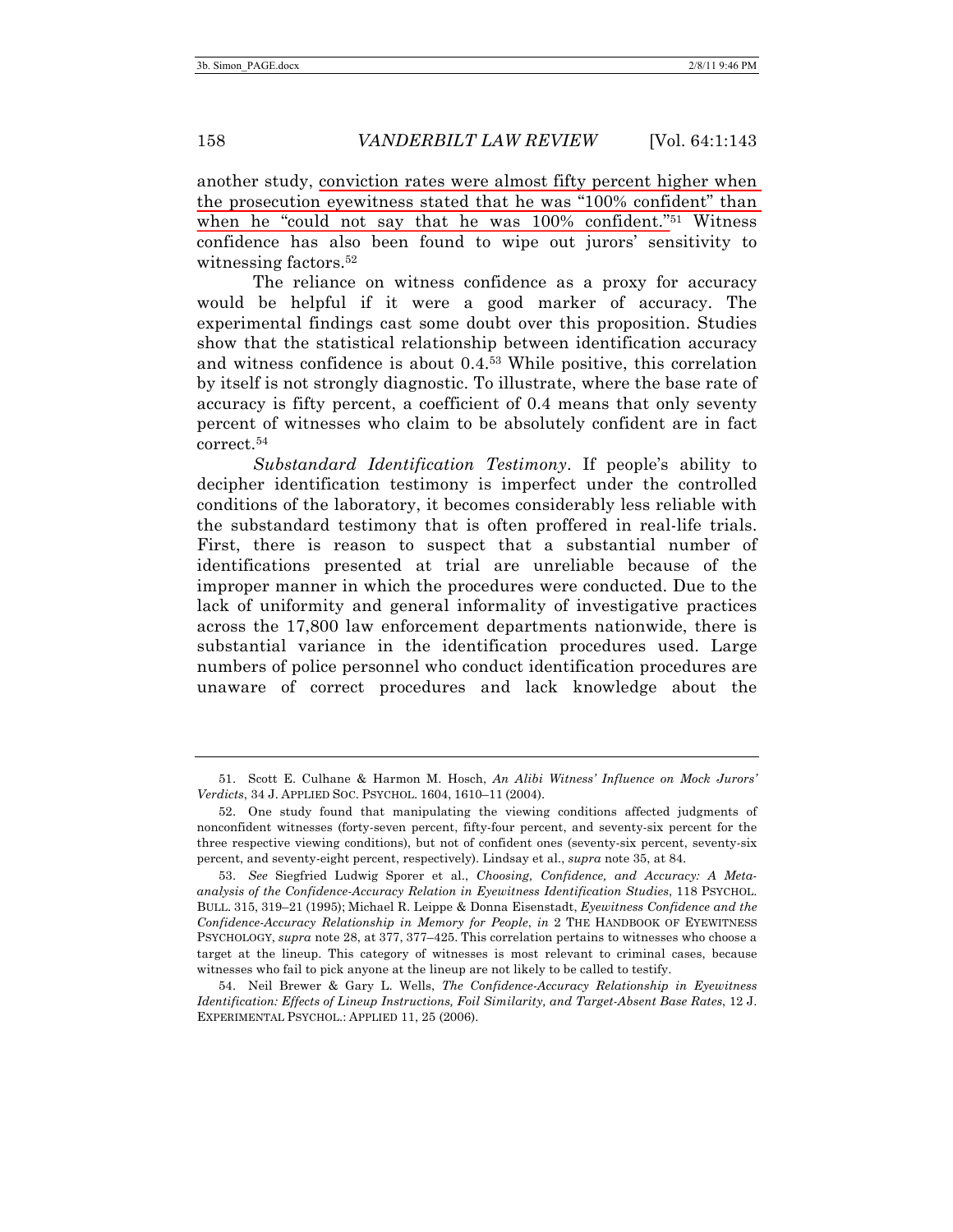intricacies of witness memory.55 Indeed, a large number of the DNA exoneration cases reveal that the procedures used to convict these innocent defendants amounted to poor, sometimes shameful, police work.56 Lacking both the information about what transpired during the lineup and the knowledge about how variations in the procedures can distort identifications, jurors cannot be expected to detect these mistakes. The prevalence of inadequate identification procedures can be explained by the Supreme Court's permissive stance towards improper procedures.57

Second, jurors are presented not with the *raw evidence*, as initially observed by the witness, but with the *synthesized* testimony as it evolved through the investigative and pretrial phases. Witnesses' memories of the perpetrator decay with the passage of time and are readily contaminated by exposure to composite drawings,<sup>58</sup> mug shots,<sup>59</sup> misleading questions,<sup>60</sup> and misleading descriptions.<sup>61</sup> Moreover, *synthesized* testimony is also more likely to be reported with higher levels of confidence, which further weakens the accuracyconfidence relationship. A large body of research shows that confidence is a malleable construct that is sensitive to error, distortion, and manipulation. Fictitious feedback from the administrator ("good, you identified the suspect") has been found to boost witness confidence,62 and that in turn increases factfinders' trust

58. Felicity Jenkins & Graham Davies, *Contamination of Facial Memory Through Exposure to Misleading Composite Pictures*, 70 J. APPLIED PSYCHOL. 164, 173–75 (1985).

59. Gabriel W. Gorenstein & Phoebe C. Ellsworth, *Effect of Choosing an Incorrect Photograph on a Later Identification by an Eyewitness*, 65 J. APPLIED PSYCHOL. 616, 620–22 (1980).

60. Kenneth R. Weingardt et al., *Viewing Eyewitness Research from a Metacognitive Perspective*, *in* METACOGNITION: KNOWING ABOUT KNOWING 157, 159–64 (Janet Metcalfe & Arthur P. Shimamura eds., 1995).

61. Elizabeth F. Loftus & Edith Greene, *Warning: Even Memory for Faces May be Contagious*, 4 LAW & HUM. BEHAV. 323, 332–34 (1980).

62. Amy L. Bradfield et al., *The Damaging Effect of Confirming Feedback on the Relation Between Eyewitness Certainty and Identification Accuracy*, 87 J. APPLIED PSYCHOL. 112, 117–18 (2002); Amy Bradfield Douglass & Nancy Steblay, *Memory Distortion in Eyewitnesses: A Metaanalysis of the Post-identification Feedback Effect*, 20 J. APPLIED COGNITIVE PSYCHOL. 859, 864– 66 (2006); Gary L. Wells & Amy L. Bradfield, *"Good, You Identified the Suspect": Feedback to* 

<sup>55.</sup> Richard Wise et al., *What U.S. Law Enforcement Officers Know and Believe About Eyewitness Factors, Eyewitness Interviews and Identification Procedures*, 24 APPLIED COGNITIVE PSYCHOL. (forthcoming 2010).

<sup>56.</sup> *See* SIMON, *supra* note 9, ch. 3.

<sup>57.</sup> Most notable in this regard are the Court's decisions in the cases of *Neil v. Biggers*, 409 U.S. 188, 200 (1972), and *Manson v. Brathwaite*, 432 U.S. 98, 117 (1977), which permitted the admission of identifications borne by suggestive police procedures. For a discussion, see SIMON, *supra* note 9, ch. 7.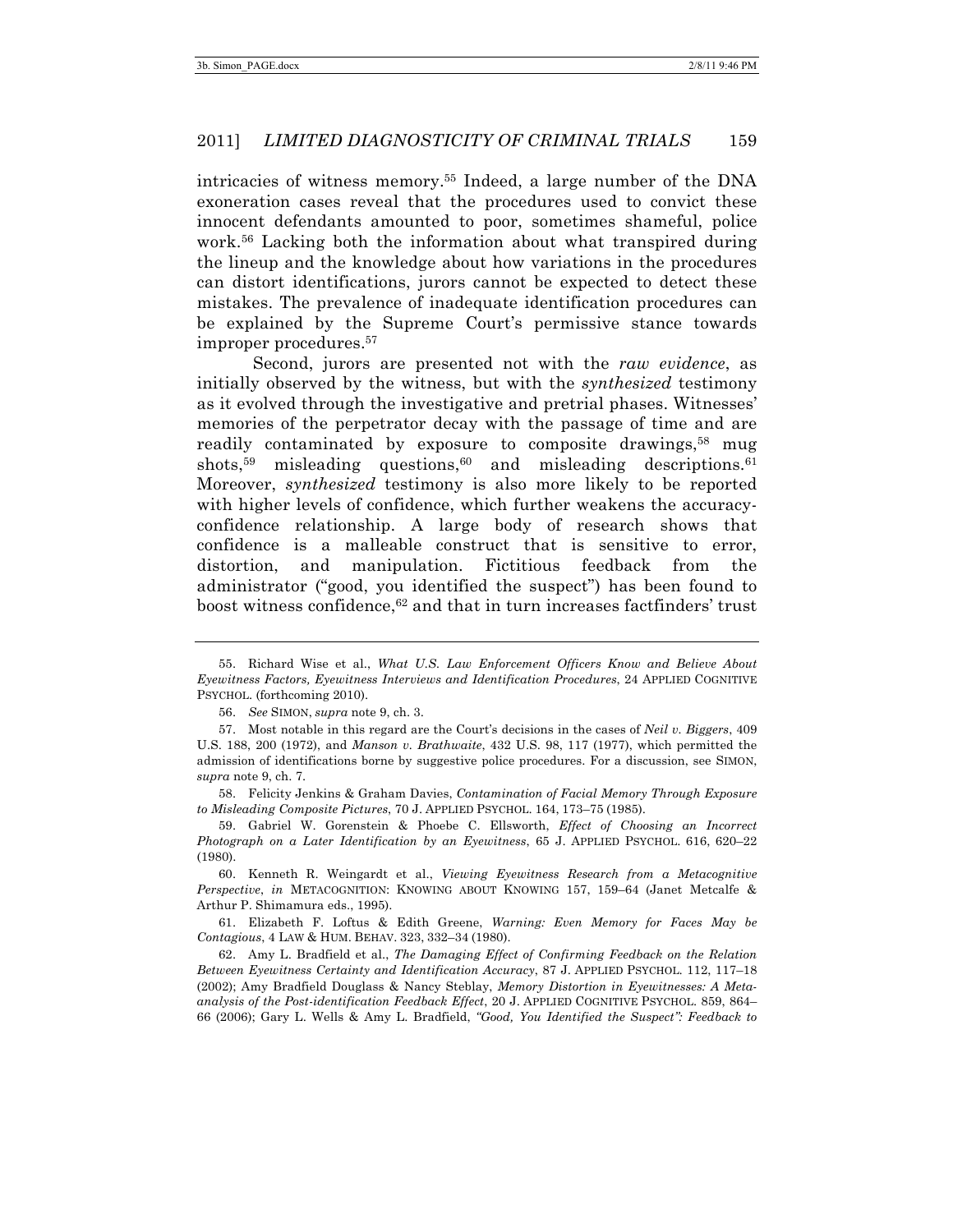in the identifications.63 Confidence has also been found to be inflated by communication with co-witnesses, <sup>64</sup> exposure to identifications by co-witnesses,65 and by exposure to other inculpatory evidence against the suspect.<sup>66</sup> By the time witnesses testify in court, they are generally less accurate and more confident than warranted, thus making the identifications appear more reliable than they really are. Moreover, confident witnesses are likely to be overrepresented at trial because prosecutors are most likely to try cases when they have confident eyewitnesses.

Finally, jurors' ability to decipher identification testimony is hampered also by the practice of in-court identifications. As discussed elsewhere, identifications performed in open court provide no meaningful test of witnesses' memory, and all but guarantee the identification of the person sitting in the defendant's seat. As such, these procedures are uninformative at best and highly prejudicial at worst.<sup>67</sup>

## *B. Event Memory Testimony*

The bulk of the evidence presented at criminal trials consists of the witnesses' memorial accounts of the criminal event. Event memory pertains to the question *what happened?* The assessment of testimony for events can entail two distinct modes of judgment. When the juror has reason to suspect the witness's honesty, she is concerned mostly with trying to determine whether the witness is lying. When the juror has no reason to suspect the witness's honesty, she is concerned primarily with evaluating the accuracy of the memorial account. The former task will be examined below. For now, the discussion is

*Eyewitnesses Distorts Their Reports of the Witnessing Experience*, 83 J. APPLIED COGNITIVE PSYCHOL. 360, 372–74 (1998). These findings have been replicated in real life identification procedures conducted by the police in the UK. Daniel B. Wright & Elin M. Skagerberg, *Postidentification Feedback Affects Real Eyewitnesses*, 18 PSYCHOL. SCI. 172, 175–76 (2007).

<sup>63.</sup> *See* Amy Bradfield Douglass et al., *Does Post-identification Feedback Affect Evaluations of Eyewitness Testimony and Identification Procedures?*, 34 LAW & HUM. BEHAV. 282, 291–93 (2010).

<sup>64.</sup> *See* Elin M. Skagerberg, *Co-witness Feedback in Line-Ups*, 21 APPLIED COGNITIVE PSYCHOL. 489, 494–96 (2007).

<sup>65.</sup> C.A. Elizabeth Luus & Gary L. Wells, *The Malleability of Eyewitness Confidence: Cowitness and Perseverance Effects*, 79 J. APPLIED PSYCHOL. 714, 720–22 (1994).

<sup>66.</sup> *See* Lisa E. Hasel & Saul M. Kassin, *On the Presumption of Evidentiary Independence: Can Confessions Corrupt Eyewitness Identifications?*, 20 PSYCHOL. SCI. 122, 125–26 (2009) (examining the contamination effect created by inculpatory confession introduction).

<sup>67.</sup> *See id.* ch. 3.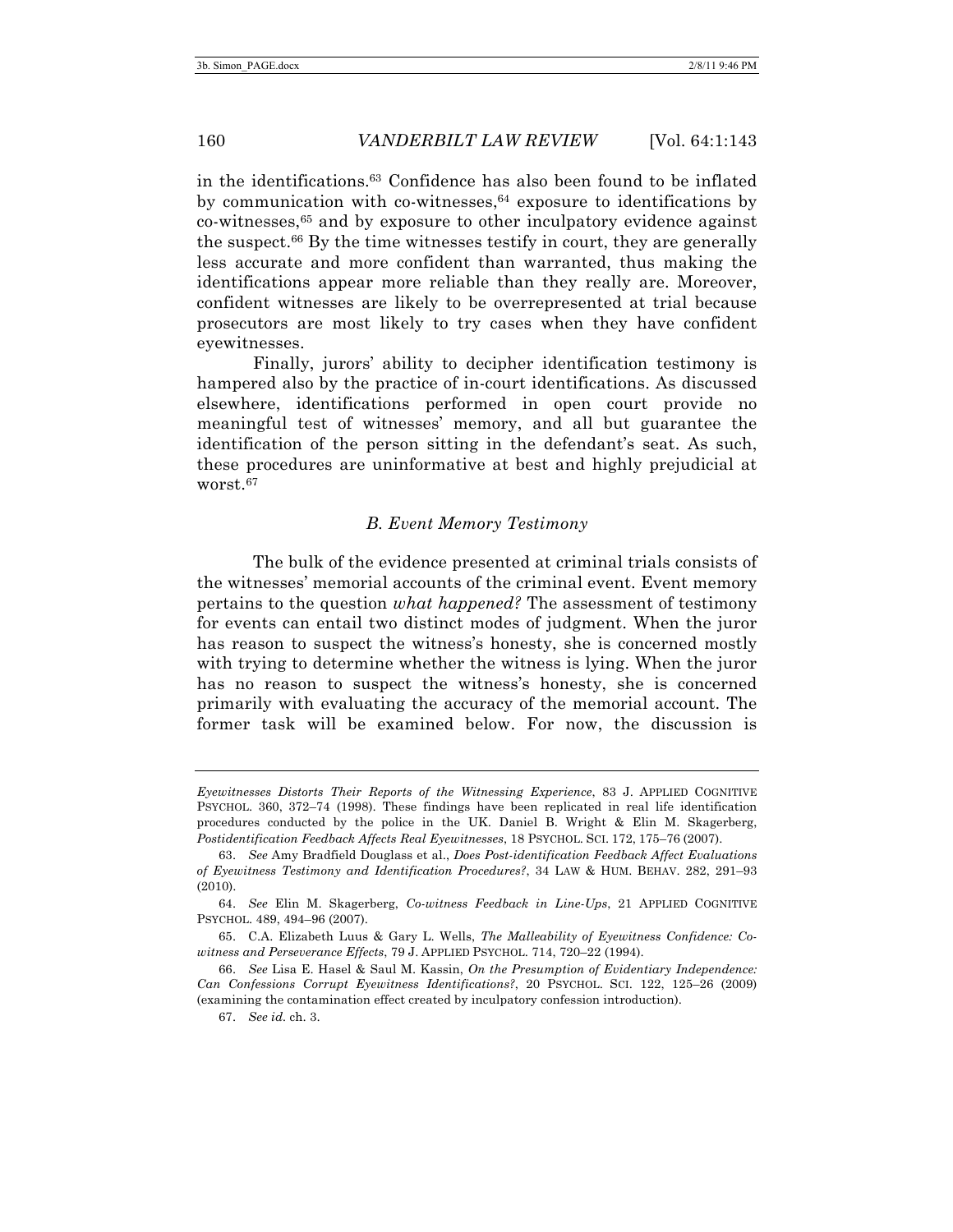concerned with assessments of testimony from witnesses who might be mistaken, but are not suspected of deliberate deceit.

The assessment of a witness's memory for the event boils down to distinguishing between true and false memories. A large body of basic- and applied-psychological research demonstrates that human memory is a powerful cognitive apparatus, but it can be fickle and is vulnerable to error and contamination. For one, people's memories are invariably incomplete, in that oftentimes they do not contain all of the details that might be needed to solve a given crime. A witness cannot be expected to remember the color of the assailant's jacket, and his tattoo, and the exact words he uttered, and the precise sequence of events, and so on. Human memory is strongest in remembering the *gist* of events, that is, the deeper, more practical and meaningful aspects of the episode. Specific *verbatim* details are least likely to be noticed and encoded, are the quickest to decay, and are most vulnerable to contamination.68 Second, people's memories are not always accurate. False memories can occur spontaneously, such as when people confuse facts from different events, fill memory gaps with mistaken information, and interpret events to match their schemas and expectations.69 False memories can also be induced by external sources, such as exposure to postevent information and faulty investigative procedures.70

The question is how, and how well, do people assess other people's memory for events. A number of laboratory experiments reveal inconsistent and overall weak performance, with accuracy levels ranging from fifty to seventy-five percent (with fifty percent being chance level).<sup>71</sup> To better appreciate people's capabilities, it would be helpful to examine the psychological processes involved in

<sup>68.</sup> C.J. Brainerd & V.F. Reyna, *Fuzzy-Trace Theory and False Memory*, 11 CURRENT DIRECTIONS PSYCHOL. SCI. 164, 166–67 (2002); C.J. Brainerd & V.F. Reyna, *Gist Is the Grist: Fuzzy-Trace Theory and the New Intuitionism*, 10 DEVELOPMENTAL REV. 3, 34–36 (1990).

<sup>69.</sup> *See generally* DANIEL L. SCHACTER, THE SEVEN SINS OF MEMORY: HOW THE MIND FORGETS AND REMEMBERS (2001).

<sup>70.</sup> Specifically, the research shows that false memories can be generated by common interviewing practices such as implying incorrect facts, posing leading and suggestive questions, prompting for repetition and extra effort at retrieval, and by encouraging witnesses to imagine, speculate and guess facts that they cannot recall. For research on event memory, see generally SIMON, *supra* note 9, at ch. 4; 1 THE HANDBOOK OF EYEWITNESS PSYCHOLOGY, *supra* note 28 (collection of essays and articles discussing memory of events).

<sup>71.</sup> *See, e.g.*, Jessica M. Hanba & Maria S. Zaragoza, *Interviewer Feedback in Repeated Interviews Involving Forced Confabulation*, 21 APPLIED COGNITIVE PSYCHOL. 433, 440, 448, 453 (2007); Jonathan W. Schooler et al., *Qualities of the Unreal*, 12 J. EXPERIMENTAL PSYCHOL.: LEARNING, MEMORY, & COGNITION 171, 178 (1986).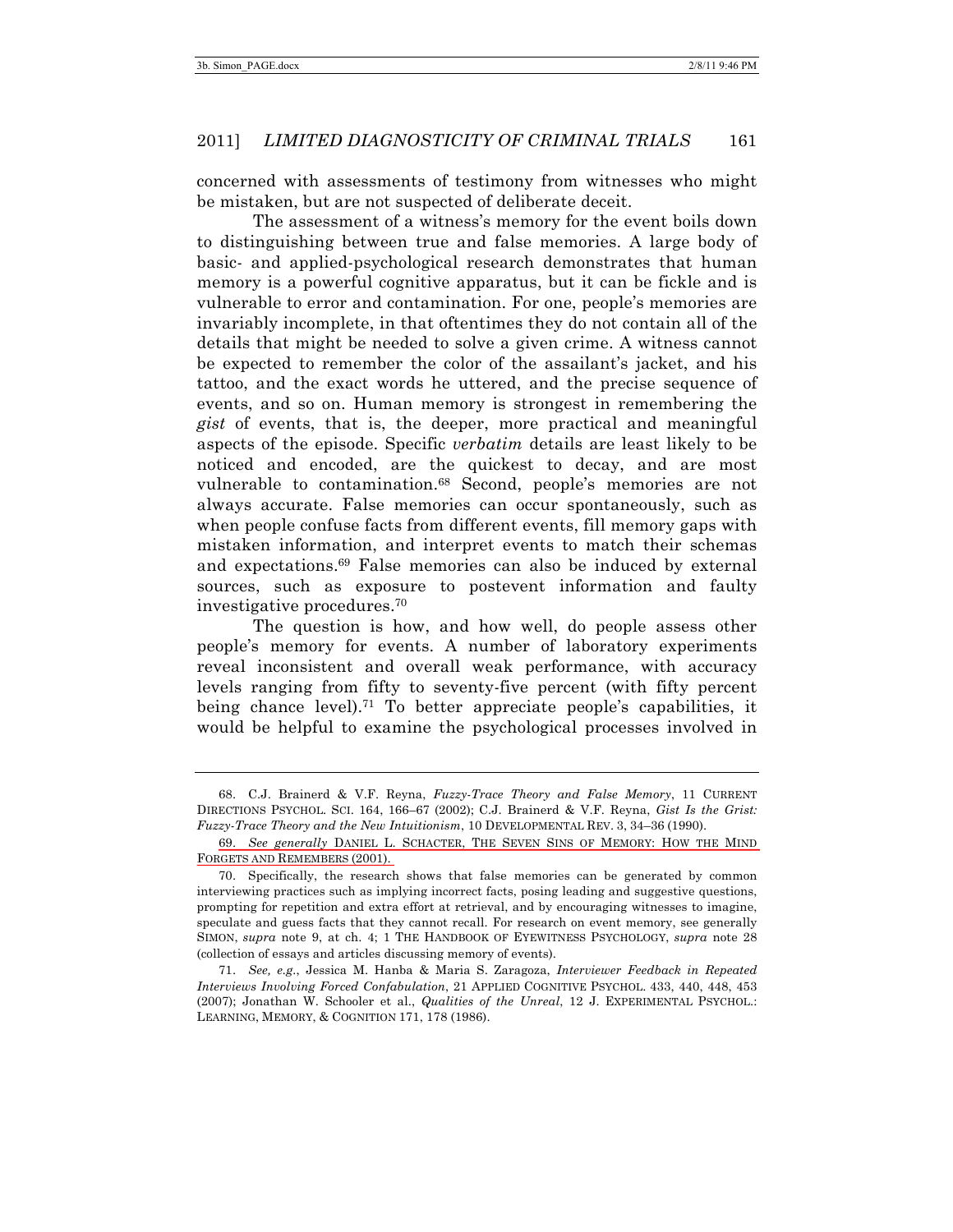assessing other people's memory. Making reliable judgments of other people's memory requires that the memory contains observable and valid cues that are indicative of the memory's accuracy, and that the factfinder detect those cues and interpret them correctly.72

One **accuracy cue** that is commonly used to assess other peoples' memories is the vividness of the memorial account, most notably the *richness of detail* it contains.73 As discussed below, this cue is used for a host of other judgments.74 For example, a series of studies showed that the believability of the testimony of a prosecution witness was influenced by the inclusion of trivial details. In a simulated trial for a robbery-murder, testimony by a convenience store clerk that explicitly detailed the items taken by the perpetrator prior to the shooting (a six-pack of Diet Pepsi, Kleenex, and Tylenol) made a greater impact than did an otherwise identical testimony that only mentioned that the perpetrator took "a few store items."75 A second accuracy cue that observers use is the consistency of the witness's memorial accounts.76 A number of studies found that inconsistent testimony resulted in substantial decreases in the believability of the

<sup>72.</sup> Neither the emitting of cues by the witness nor the detection and interpretation by the observer needs to be done via explicit processing. Much of this kind of processing is likely to be done implicitly, that is, without conscious awareness.

<sup>73.</sup> Other aspects of vividness have been tested less frequently. These include the witness's rate of pauses, hesitations, and response latency. Hanba & Zaragoza, *supra* note 71, at 449. Other aspects include the number of "don't know" answers, verbal hedges, and hesitations. Michael R. Leippe et al., *Eyewitness Persuasion: How and How Well Do Fact Finders Judge the Accuracy of Adults' and Children's Memory Reports?*, 63 J. PERSONALITY & SOC. PSYCHOL. 181, 185 (1992).

<sup>74.</sup> This cue is used also for monitoring the source of one's own memories. Marcia K. Johnson, Julie G. Bush & Karen J. Mitchell, *Interpersonal Reality Monitoring: Judging the Sources of Other People's Memories*, 16 SOC. COGNITION 199, 219 (1998).

<sup>75.</sup> The detailed testimony was found to be more believable (fifty-four versus forty, on a scale of zero to one hundred), and to result in higher conviction rates (twenty-nine percent versus eleven percent). Brad E. Bell & Elizabeth F. Loftus, *Degree of Detail of Eyewitness Testimony and Mock Juror Judgments*, 18 J. APPLIED SOC. PSYCHOL. 1171, 1171, 1189–91 (1988) [hereinafter Bell & Loftus, *Degree of Detail*]; *see also* Brad E. Bell & Elizabeth F. Loftus, *Vivid Persuasion in the Courtroom*, 49 J. PERSONALITY ASSESSMENT 659, 662–63 (1985) [hereinafter Bell & Loftus, *Vivid Persuasion*]; Lara Keogh & Roslyn Markham, *Judgements of Other People's Memory Reports: Differences in Reports as a Function of Imagery Vividness*, 12 APPLIED COGNITIVE PSYCHOL. 159, 169 (1998). *Contra* Kerri L. Pickel, *Evaluation and Integration of Eyewitness Reports*, 17 LAW & HUM. BEHAV. 569, 592 (1993). The *vividness* of memory is closely related to the concept of memory *fluency*. *See* John S. Shaw, *Increases in Eyewitness Confidence Resulting from Postevent Questioning*, 2 J. EXPERIMENTAL PSYCHOL. 126, 139–40 (1996).

<sup>76.</sup> Neil Brewer et al., *Beliefs and Data on the Relationship Between Consistency and Accuracy of Eyewitness Testimony*, 13 APPLIED COGNITIVE PSYCHOL. 297, 311–12 (1999).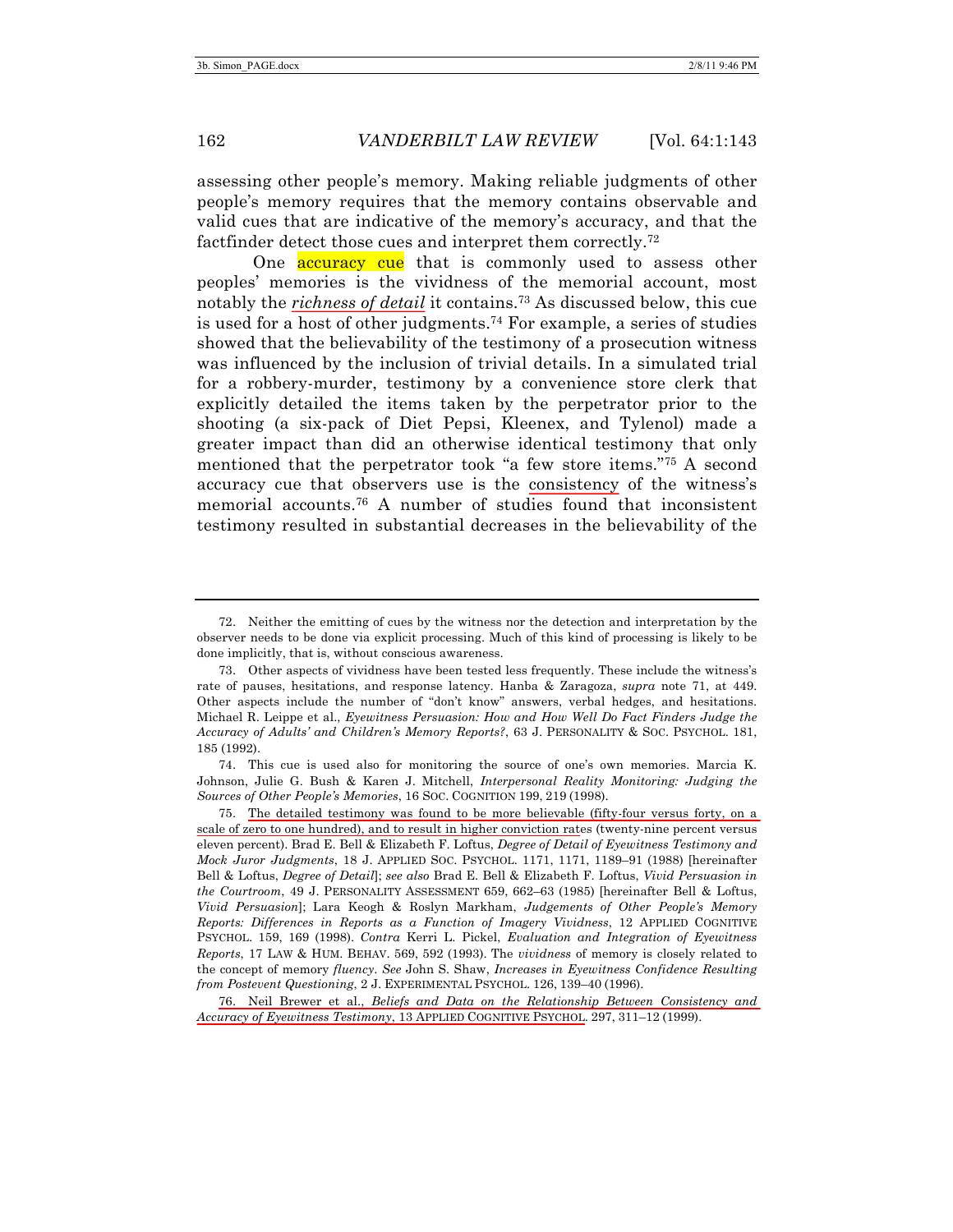witness, estimations of probability of guilt, and the rate of guilty verdicts.77

The third commonly used accuracy cue is the person's stated level of confidence.78 As with judgments of identifications, factfinders are more likely to believe testimony for the event that is accompanied by high levels of confidence. One study found that more confident prosecution witnesses ("I am absolutely sure" versus "I am reasonably sure") led to double the estimations of the probability of guilt and quadruple the conviction rates.79 The effect of confidence has been replicated in a number of studies.80

The question, then, is whether these cues are actually indicative of memory accuracy. Needless to mention, if the cues do not correspond to accuracy, or if they correspond only weakly, one ought to be skeptical of observers' reliance on them.81 As it turns out, the research casts doubt over the diagnosticity of these cues. The richness of detail does provide diagnostic value, but that diagnosticity is limited to the specific corresponding fact. It cannot sustain a broader assessment of the witness's memory for the event more generally, an inference that people naturally make. Generalizing from the richness of detail of a memorial account seems to be premised on the notion

78. Brewer et al., *supra* note 76, at 308.

<sup>77.</sup> One study found that inconsistent testimony reduced the level of guilty verdicts from fifty-three percent to seven percent. Neil Brewer & R.M. Hupfeld, *Effects of Testimonial Inconsistencies and Witness Group Identity on Mock-Juror Judgments*, 34 J. APPLIED SOC. PSYCHOL. 493, 507 (2004). Prosecution witnesses who provided inconsistent testimony about a robbery were found to be less effective than those who provided consistent testimony (2.9 versus 4.3 on a zero-to-six scale), and their testimony yielded lower conviction rates (twenty percent versus sixty-nine percent). Garrett L. Berman & Brian L. Cutler, *Effects of Inconsistencies in Eyewitness Testimony on Mock-Juror Decision Making*, 81 J. APPLIED PSYCHOL. 170, 173 (1996). Similar consistency effects were observed with college students and jury-eligible community members. Garrett L. Berman et al., *Effects of Inconsistent Eyewitness Statements on Mock-Jurors' Evaluations of the Eyewitness, Perceptions of Defendant Culpability and Verdicts*, 19 LAW & HUM. BEHAV. 79, 84–85 (1995).

<sup>79.</sup> Highly confident prosecution testimony resulted in higher assessments of guilt (fiftyseven percent versus thirty-two percent) and a higher conviction rate (thirty-nine percent versus nine percent). The confidence manipulation also swamped any inferences drawn from the consistency of the witness's story. Neil Brewer & Anne Burke, *Effects of Testimonial Inconsistencies and Eyewitness Confidence on Mock-Juror Judgments*, 26 LAW & HUM. BEHAV. 353, 359–60 (2002).

<sup>80.</sup> *See, e.g.*, Leippe et al., *supra* note 73; Pickel, *supra* note 75; Bernard E. Whitley, Jr. & Martin S. Greenberg, *The Role of Eyewitness Confidence in Juror Perceptions of Credibility*, 16 J. APPLIED SOC. PSYCHOL. 387 (1986).

<sup>81.</sup> It is theoretically possible that there are other accuracy cues that have not been identified by researchers, though it is not very likely that powerful cues have been completely overlooked.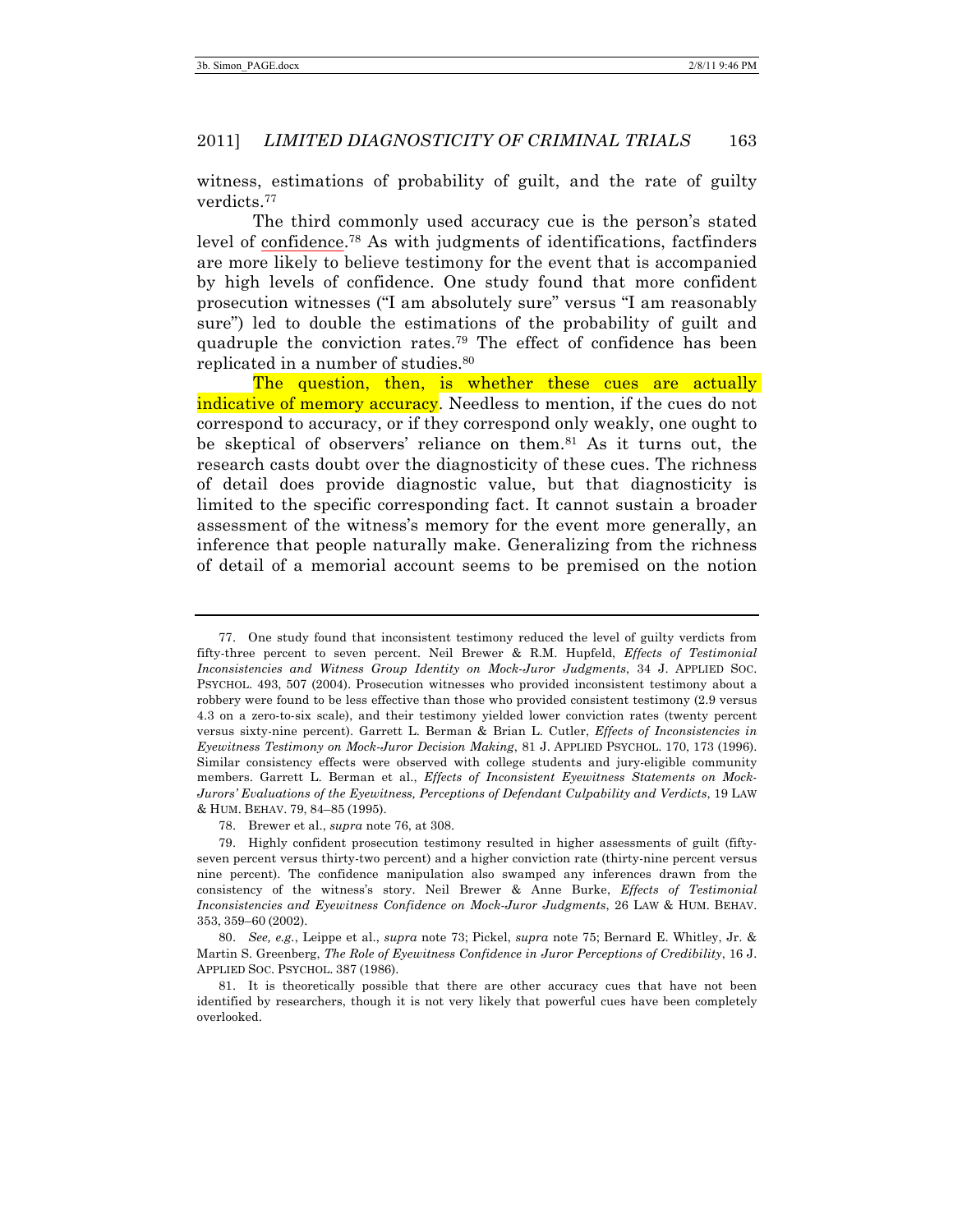that memories are monolithic entities. However, memory research provides a wealth of data indicating that memories are constructed from multiple fragments, which are often encoded, stored, and retrieved independently from one another. The fragments are bound with different memory sources, are stored in different parts of the brain, and decay at different rates.<sup>82</sup> It follows that accuracy on some aspects of the event is a poor indicator for accuracy on other aspects.83 Thus, in the above-mentioned study of the convenience store murder, a witness's recollection that the perpetrator took Diet Pepsi is indicative of the fact that the witness does indeed remember which soda was taken. It does not, however, warrant any inferences about the accuracy of the witness's memory about any other aspect of her testimony. Moreover, memories for different aspects of an event are at times inversely related. Notably, it has been found that the better the witness's memory of the peripheral details of a criminal event, the poorer she performs in identifying the perpetrator.<sup>84</sup> Similar issues arise with respect to the diagnosticity of the consistency cue, as consistent recollection on one aspect of a memory is a weak indicator of the strength of the memory overall. Indeed, the statistical relationship between memory consistency and memory accuracy has been found to be a modest 0.3.85

Doubts also plague the diagnosticity of the widely used witness confidence cue. Confidence is not related to accuracy as intimately as people tend to believe, as memories tend to be reported with

<sup>82.</sup> *See* DANIEL L. SCHACTER, SEARCHING FOR MEMORY 40–44, 110–12 (1996); Scott C. Brown & Fergus I.M. Craik, *Encoding and Retrieval of Information*, *in* THE OXFORD HANDBOOK OF MEMORY 93, 93, 98–103 (Endel Tulving & Fergus I.M. Craik eds., 2000); Karen J. Mitchell & Marcia K. Johnson, *Source Monitoring: Attributing Mental Experiences*, *in* THE OXFORD HANDBOOK OF MEMORY *supra*, at 179, 182–84, 187–88; Neal E.A. Kroll et al., *Cohesion Failure as a Source of Memory Illusions*, 35 J. MEMORY & LANGUAGE 176, 193 (1996).

<sup>83.</sup> Brewer et al., *supra* note76, at 309–11; Julian A.E. Gilbert & Ronald P. Fisher, *The Effects of Varied Retrieval Cues on Reminiscence in Eyewitness Memory*, 20 APPLIED COGNITIVE PSYCHOL. 723, 735–37 (2006).

<sup>84.</sup> Gary L. Wells & Michael R. Leippe, *How Do Triers of Fact Infer the Accuracy of Eyewitness Identifications? Using Memory for Peripheral Detail Can Be Misleading*, 66 J. APPLIED PSYCHOL. 682, 686 (1981). In another study, a negative correlation of –0.21 was found between the number of memorized peripheral details and the accuracy of identifications of the perpetrator. Brian L. Cutler et al., *The Reliability of Eyewitness Identification: The Role of System and Estimator Variables*, 11 LAW & HUM. BEHAV. 233, 245 (1987). A field study conducted in Tokyo found no relationship between the memory for the event and identification accuracy. Makiko Naka et al., *Eyewitness Testimony After Three Months: A Field Study on Memory for an Incident in Everyday Life*, 38 JAPANESE PSYCHOL. RES. 14, 21–23 (1996). This finding is likely explained by the limited cognitive resources. The attention paid towards the peripheral details comes at the expense of attending to other facets of the event.

<sup>85.</sup> Brewer et al., *supra* note76, at 301; *see* Gilbert & Fisher, *supra* note 83, at 735–37.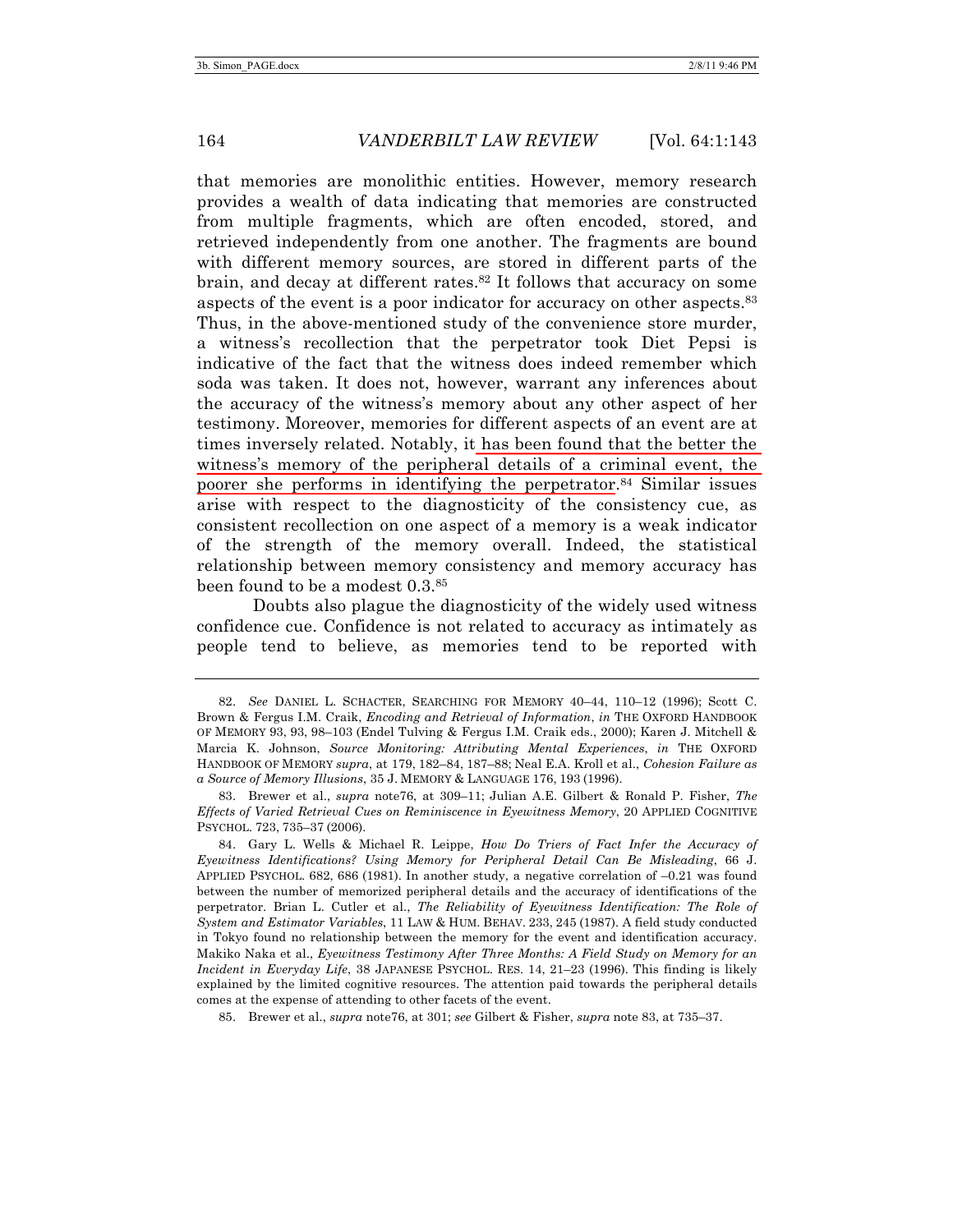overconfidence across varying levels of accuracy. For example, people have been found to report ninety percent confidence where they are only sixty percent accurate,<sup>86</sup> and to report as many as twenty-five percent of inaccurate memories with maximal confidence.87 The accuracy-confidence correlation has been found to be unstable and oftentimes weak, ranging from zero to 0.6.88 One set of studies revealed that even when the confidence-accuracy relationship was significant, observers tended to "overuse" the reported confidence, that is, to place more weight on it than warranted by its correspondence with accuracy.<sup>89</sup>

The three noted accuracy cues are considerably less diagnostic when assessing the *synthesized* testimony that is presented at trial. With regard to the richness of detail, the decay of memory for verbatim and surface details leaves gaps that people tend to replenish with information from both internal and external sources.<sup>90</sup> However rich, the specific details testifying witnesses mention are to a large extent not genuine recollections from the crime scene, and they say little about the memory for the actual criminal event. It should also be noted that people's intuitive belief in the richness-of-detail cue can be

86. Pär Anders Granhag et al., *Effects of Reiteration, Hindsight Bias, and Memory on Realism in Eyewitness Confidence*, 14 APPLIED COGNITIVE PSYCHOL. 397, 406 (2000).

88. Tomes and Katz reported an average confidence-accuracy relationship of about 0.61. *Id.* at 278. Leippe, Manion, and Romanczyk observed a correlation as high as 0.5, but it was significant in only one of three tests. Leippe et al., *supra* note73, at 193. Another study found overall weak to nonexistent relationships. John S. Shaw III & Kimberley A. McClure, *Repeated Postevent Questioning Can Lead to Elevated Levels of Eyewitness Confidence*, 20 LAW & HUM. BEHAV. 629, 643 (1996). Shaw and Zerr observed values ranging between 0 and 0.4. John S. Shaw III & Tana K. Zerr, *Extra Effort During Memory Retrieval May Be Associated with Increases in Eyewitness Confidence*, 27 LAW & HUM. BEHAV. 315, 326 (2003). Brewer, Potter, Fisher, Bond, and Luszcz found no confidence-accuracy relationship at all. Brewer et al., *supra* note76, at 307.

89. Leippe et al., *supra* note73, at 195.

90. A slew of studies show that people's false memories are replete with detail. For example, participants who were misled to believe that a car was traveling fast when it crashed also tended to report seeing (nonexistent) broken glass at the scene of the accident. Elizabeth F. Loftus & John C. Palmer, *Reconstruction of Automobile Destruction: An Example of the Interaction Between Language and Memory*, 13 J. VERBAL LEARNING & VERBAL BEHAV. 585, 588 (1974). Participants who were led to falsely recall riding in a hot-air balloon also tended to report various details of the experience, including being fearful and feeling the wind blowing in their face. Maryanne Garry & Kimberly A. Wade, *Actually, a Picture Is Worth Less than 45 Words: Narratives Produce More False Memories than Photographs Do*, 12 PSYCHOL. BULL. & REV. 359, 363 (2005). Dutch participants who reported seeing the (nonexistent) video of a plane crash also reported remembering details about the plane's flight path. Hans F.M. Crombag et al., *Crashing Memories and the Problem of "Source Monitoring"*, 10 APPLIED COGNITIVE PSYCHOL. 95, 101–02 (1996).

<sup>87.</sup> Jennifer L. Tomes & Albert N. Katz, *Confidence-Accuracy Relations for Real and Suggested Events*, 8 MEMORY 273, 279 (2000).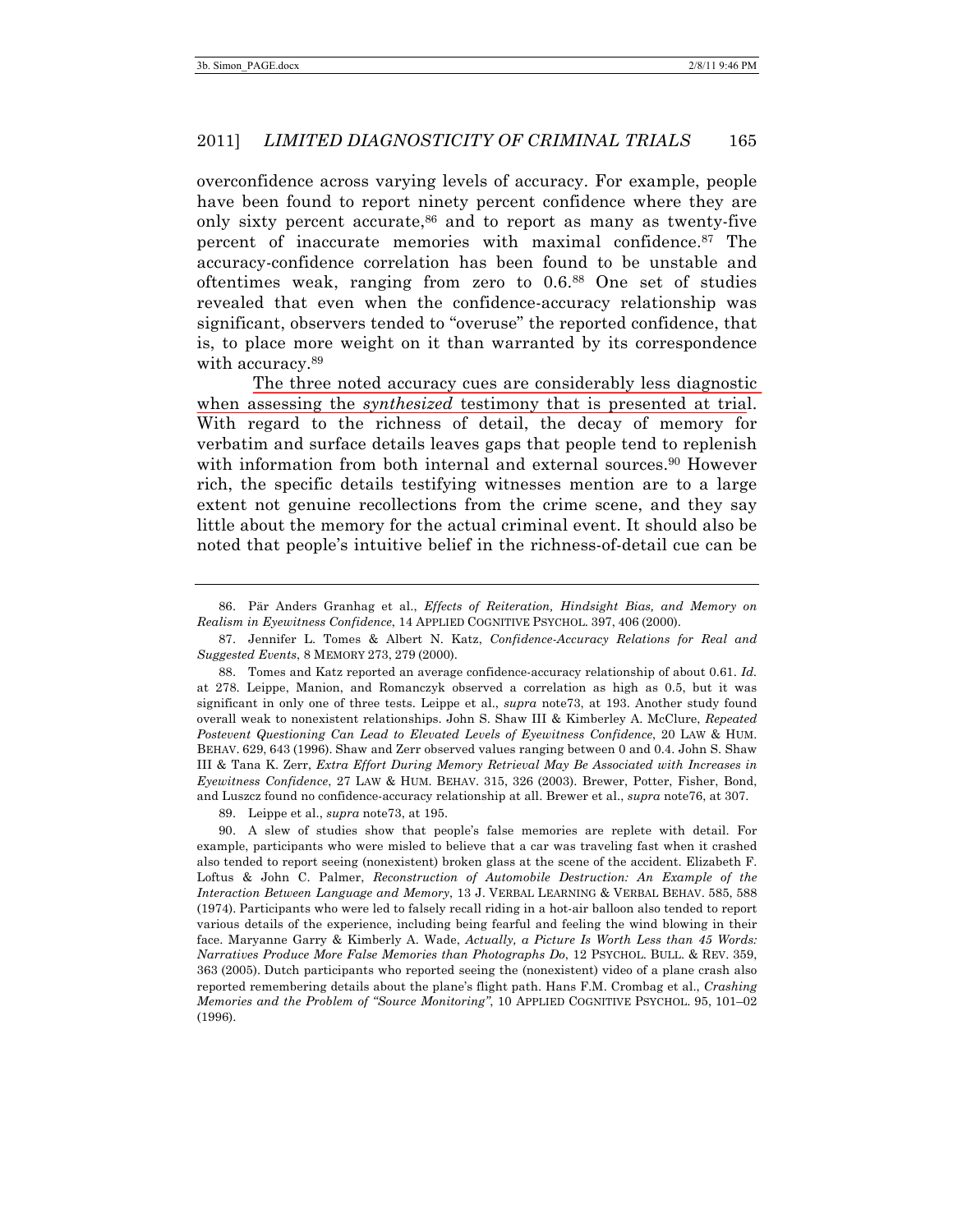manipulated at trial. Savvy attorneys can readily encourage witnesses to include trivial details, praise their witnesses' testimony for containing details, and attack opposing witnesses for the failure to recount details or for mentioning mistaken ones. The diagnosticity of the consistency cue is likewise questionable because synthesized memorial accounts are often reiterated and rehearsed repeatedly in preparation for trial.91 This cue too is susceptible to manipulation at trial, as lawyers can praise witnesses for being consistent, irrespective of their accuracy, and they can catch truthful witnesses in an inconsistency on some detail or another.<sup>92</sup>

Again, synthesized testimony robs the confidence cue of much of its usefulness. The research indicates that numerous investigative procedures result in inflation of witnesses' confidence for event memory. For the most part, boosts in confidence typically coincide with decreases in accuracy borne by decay and contamination. A number of studies have found that confidence, but not accuracy, is boosted by repeated questioning. This effect was strongest for incorrect responses and for impossible memories, that is, putative recollections of facts that were not in the original crime scene.<sup>93</sup> Confidence for false memories has been found to be inflated also by a variety of factors that are oftentimes present in real-life investigations, such as communicating with co-witnesses,  $94$  high motivation at retrieval,  $95$  engaging in imagination and confabulation,  $96$ and receiving confirmatory feedback from the interviewer.<sup>97</sup> Providing

93. Reid Hastie et al., *Eyewitness Testimony: The Dangers of Guessing*, 19 JURIMETRICS J. 1, 7–8 (1978); Shaw, *supra* note 75, at 139–40; Shaw III & McClure, *supra* note 88, at 646–48.

94. Carl Martin Allwood et al., *Eyewitnesses Under Influence: How Feedback Affects the Realism in Confidence Judgements*, 12 PSYCHOL. CRIME & L. 25, 32–34 (2006).

95. Shaw III & Zerr, *supra* note 88, at 321–22.

<sup>91.</sup> One study found that repetition of memory tests accompanied with false feedback boosted the consistency of false memories up to one hundred percent. Hanba & Zaragoza, *supra* note 71, at 440.

<sup>92.</sup> Ronald Fisher et al., *The Relation Between Consistency and Accuracy of Eyewitness Testimony: Legal Versus Cognitive Explanations*, *in* HANDBOOK OF PSYCHOLOGY OF INVESTIGATIVE INTERVIEWING: CURRENT DEVELOPMENTS AND FUTURE DIRECTIONS 121, 132–34 (Ray Bull et al. eds., 2009).

<sup>96.</sup> Maryanne Garry & Devon L.L. Polaschek, *Imagination and Memory*, 9 CURRENT DIRECTIONS PSYCHOL. SCI. 6, 7–8 (2000); Maryanne Garry et al., *Imagination Inflation: Imagining a Childhood Event Inflates Confidence That It Occurred*, 3 PSYCHOL. BULL. & REV. 208, 213 (1996).

<sup>97.</sup> Allwood et al., *supra* note 94, at 36; Hanba & Zaragoza, *supra* note 71, at 451–53; Michael R. Leippe et al., *Effects of Social-Comparative Memory Feedback on Eyewitnesses' Identification Confidence, Suggestibility, and Retrospective Memory Reports*, 28 BASIC & APPLIED SOC. PSYCHOL. 201, 213–16 (2006).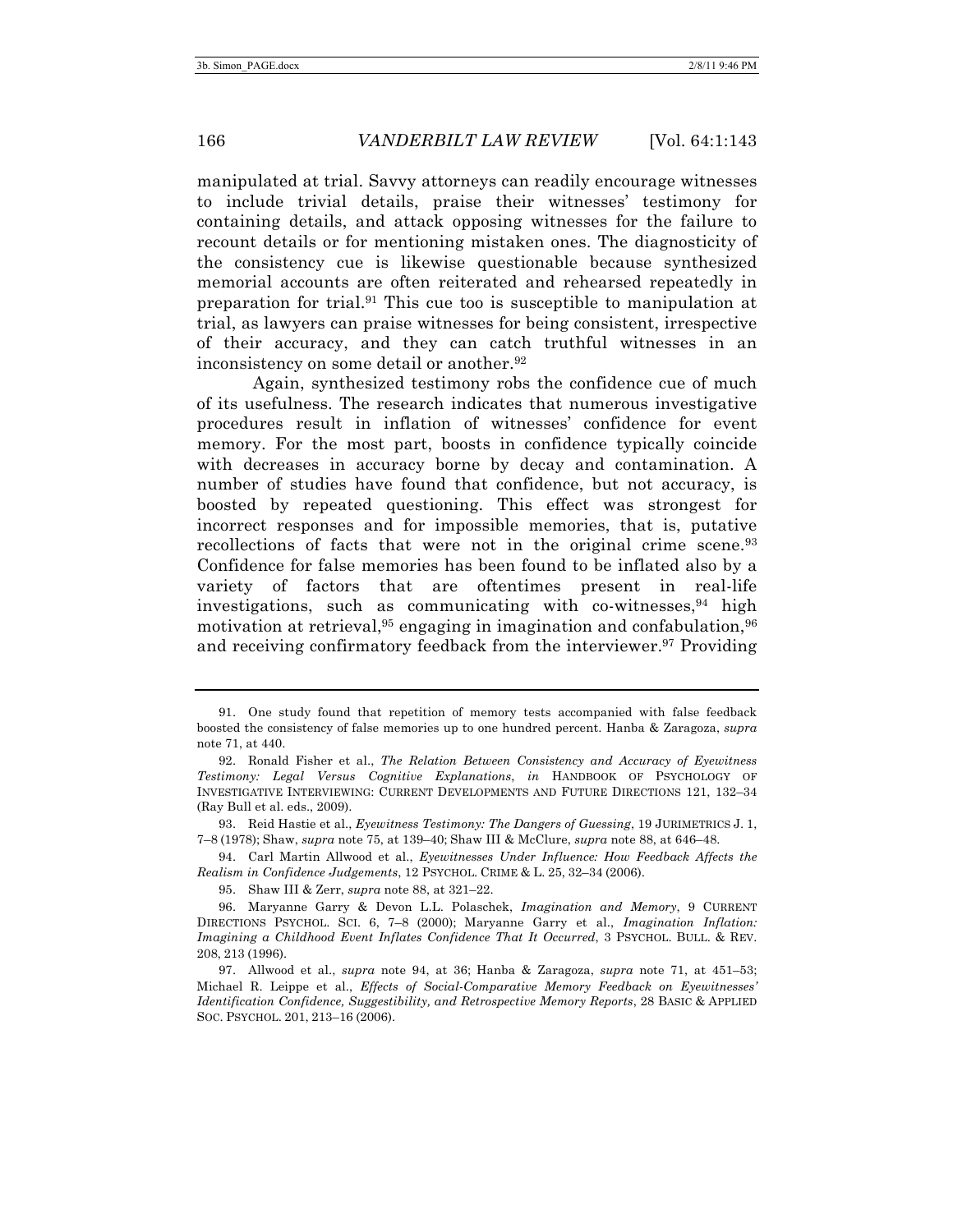witnesses with fictitious feedback has been found to reduce the confidence-accuracy correlation from 0.6 down to zero.98 In sum, assessing the accuracy of a memory for an event is a difficult feat.

#### *C. Confession Evidence*

Another important type of evidence consists of statements obtained out of court in which the defendant inculpates himself. Confessions are widely believed to be powerful inculpatory evidence, "probably the most probative and damaging evidence,"<sup>99</sup> a "bombshell" which shatters the defense."<sup>100</sup> Yet, confessions are not always true, and thus pose a serious challenge for factfinders. Most confessions are extracted by means of interrogative methods that are not designed to distinguish between innocent and guilty suspects. These techniques are avowedly intended to obtain confessions from the suspect at hand, and are deployed on the assumption that he is indeed the perpetrator.101 That determination is typically based on a judgment that the suspect is deceitful which, as discussed below, often rests on shaky grounds.

The prospect that a false confession will lead to a false conviction depends critically on the jury's ability to recognize it as such. The legal system places much faith in jurors' capabilities in this regard and applies a liberal standard for admitting contested confessions into evidence.102 Thus, it is important to determine how good jurors are at distinguishing true confessions from false ones. The limited available naturalistic data cast some doubt over jurors' judgments in this regard, as prosecutions based on false confessions tend to result in convictions.103 Studies show that lay people believe

<sup>98.</sup> Tomes & Katz, *supra* note 87, at 278. Likewise, one study found that the correlation coefficient dropped significantly once participants were given an incentive on the memory test (from 0.4 to 0.05). Shaw & Zerr, *supra* note 88, at 321.

<sup>99.</sup> Parker v. Randolph, 442 U.S. 62, 72 (1979).

<sup>100.</sup> People v. Schader, 401 P.2d 665, 674 (Cal. 1965).

<sup>101.</sup> For reviews of the research, see RICHARD A. LEO, POLICE INTERROGATION AND AMERICAN JUSTICE 195–98 (2008); SIMON, *supra* note 9, ch. 5; Saul M. Kassin, *The Psychology of Confessions*, 4 ANN. REV. L. & SOC. SCI. 193, 221–24 (2008).

<sup>102.</sup> To admit a confession before a jury, the prosecution need only show that it was made voluntarily by the deferential standard of preponderance of the evidence. Lego v. Twomey, 404 U.S. 477, 489 (1972).

<sup>103.</sup> Two studies have looked closely at real world cases that contained confessions which were subsequently revealed to have been given by innocent people. Of the cases that went to trial, 73.3 percent and 81 percent of the respective samples ended up with jury convictions. Richard A. Leo & Richard J. Ofshe, *The Consequences of False Confessions: Deprivations of*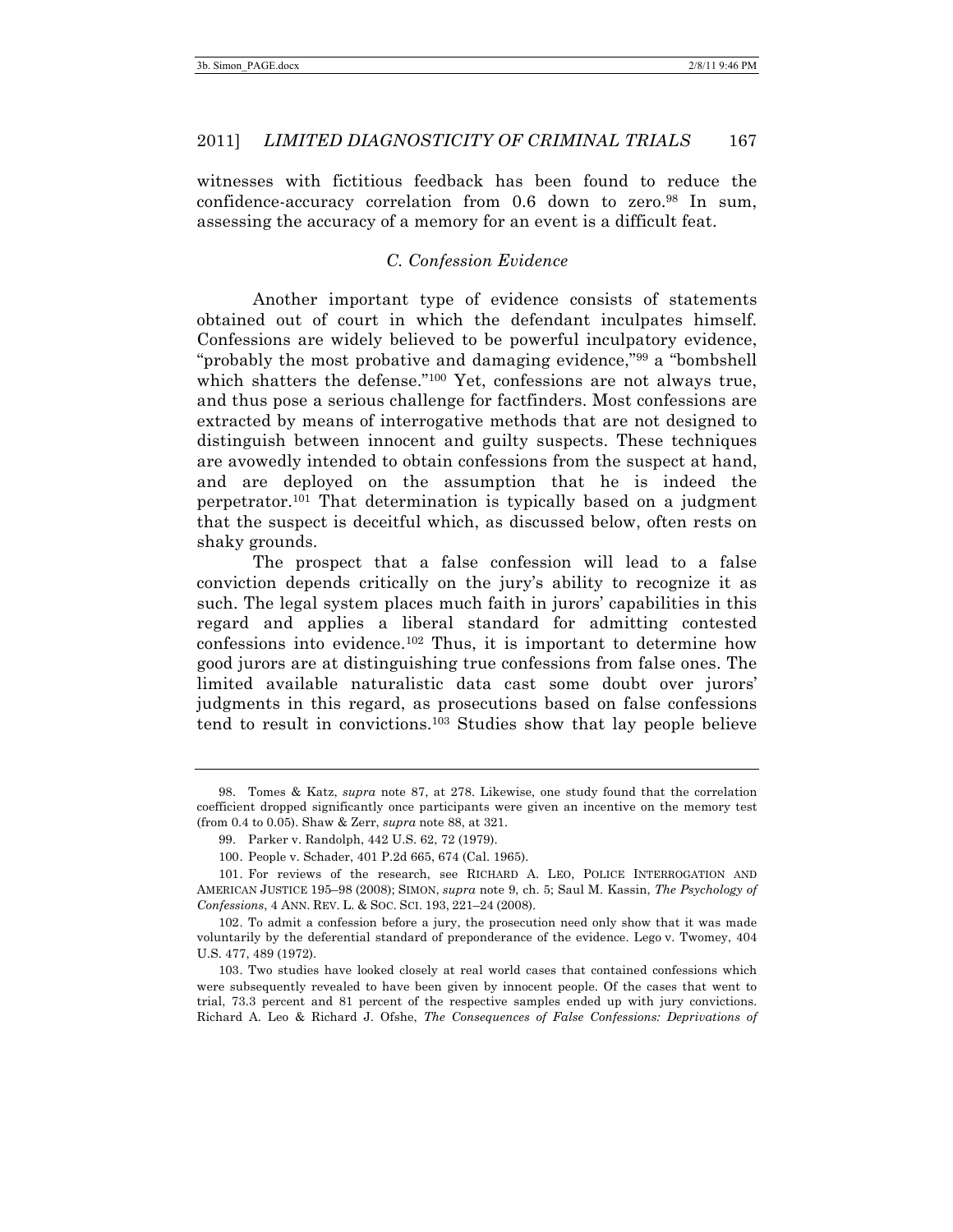that coercive interrogation techniques elicit true confessions but not false ones.104 Moreover, even when people deem interrogative as coercive, they do not always adjust their verdicts accordingly. People tend also to be swayed by inadmissible coerced confessions, which they are admonished to disregard.105 People appear to accept coercive interrogation because they believe that the police do not interrogate innocent suspects or because they feel that it is permissible to behave unethically to elicit true confessions.<sup>106</sup> It should be noted that judges too appear to be selectively sensitive to coercion. A study of federal and state judges found a greater willingness to ignore confessions obtained by impermissibly coercive interrogations when the suspect was charged with a murder of a police officer than with a less serious offense.107

It is important to note that even if jurors were perfectly attuned to the risks of coercion, and even if they translated those concerns appropriately into verdict decisions, discerning the veracity

106. *See* Linda A. Henkel, Kimberly A. J. Coffman & Elizabeth M. Dailey, *A Survey of People's Attitudes and Beliefs About False Confessions*, 26 BEHAV. SCI. & L. 555, 579 (2008); Saul A. Kassin, *The Psychology of Confession Evidence*, 52 AM. PSYCHOLOGIST 221, 229 (1997); *see also* Richard A. Leo & Brittany Liu, *What Do Potential Jurors Know About Police Interrogation and Techniques and False Confessions?*, 27 BEHAV. SCI. & L. 381, 395–96 (2009).

107. Jeffrey J. Rachlinksi et al., *Context Effects in Judicial Decision Making* 30 (CELS 2009 4th Annual Conference on Empirical Legal Studies Paper, 2009), *available at* http://ssrn.com/ abstract=1443596.

*Liberty and Miscarriages of Justice in the Age of Psychological Interrogation*, 88 J. CRIM. L. & CRIMINOLOGY 429, 477–78 (1998). The second study contained confessions by 125 suspects, of whom seventy-four were released pretrial, fourteen pled guilty, seven were acquitted at trial and thirty were convicted. Steven A. Drizin & Richard A. Leo, *The Problem of False Confessions in the Post-DNA World*, 82 N.C. L. REV. 891, 957 (2004). This data, however, is possibly incomplete in that some acquittals might not have been counted in these studies.

<sup>104.</sup> Iris Blandón-Gitlin et al., *Jurors Believe Interrogation Tactics Are Not Likely to Elicit False Confessions: Will Expert Witness Testimony Inform Them Otherwise?*, PSYCHOL. CRIME & L. (forthcoming). The logic of this position appears to be founded on the notion that furnishing selfdefeating evidence must be an indicator of truth. It is not altogether clear why this should be the case.

<sup>105.</sup> The rate of conviction was found to be almost identical when the judge ruled that the confession was admissible as when he ruled it inadmissible and ordered the jurors to ignore it (fifty percent versus forty-four percent, high pressure condition only). These rates were considerably higher than when no confession was presented (nineteen percent). Saul M. Kassin & Holly Sukel, *Coerced Confessions and the Jury: An Experimental Test of the "Harmless Error" Rule*, 21 LAW & HUM. BEHAV. 27, 39 (1997). Lower sensitivity to coercive techniques was found by Blandón-Gitlin et al., *supra* note 104. For similar results, see Saul M. Kassin & Karlyn McNall, *Police Interrogations and Confessions: Communicating Promises and Threats by Pragmatic Implication*, 15 LAW & HUM. BEHAV. 233, 247–50 (1991); Saul M. Kassin & Lawrence S. Wrightsman, *Coerced Confessions, Judicial Instruction, and Mock Juror Verdicts*, 11 J. APPLIED SOC. PSYCHOL. 489, 503–04 (1981) (showing that judicial instruction may not be an effective solution to juror bias as a result of pretrial confessions).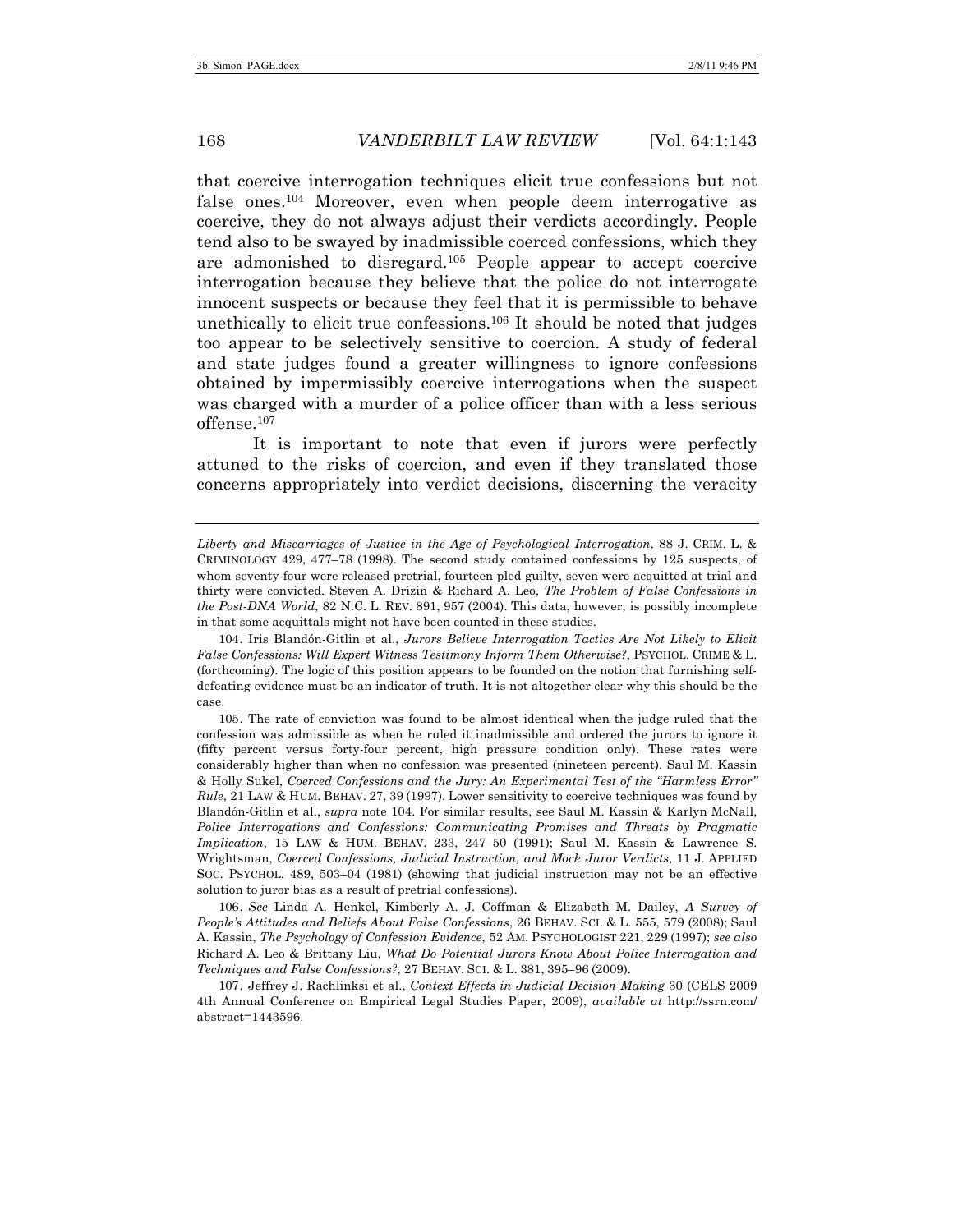of confessions in actual criminal cases remains a tall order. The difficulty stems from the fact that false confessions in the real world tend to cover up their traces of inaccuracy. A commonly used cue in assessing confession accuracy is, again, the richness of detail. This cue is deemed to be diagnostic of the veracity of confessions because only true perpetrators are believed to be familiar with the specifics of the criminal event, whereas innocent people are not. This notion is strongest for details that are not known to the public.<sup>108</sup>

Indeed, false confessions invariably come fully packaged with details. A review of the false confession cases that ended up with DNA exonerations reveals that innocent confessors provided detailed accounts in all but two of the thirty-eight cases for which trial transcripts were available. In nineteen of the cases, the prosecutors explicitly highlighted this aspect at trial, and emphasized that the facts were nonpublic and thus could only have been known to the true perpetrator.109 One prosecutor stated that it was a "mathematically [sic] impossibility" that the defendant could have guessed so many details correctly,110 and another dismissed the defendant's claim of coercion, emphasizing that he "supplied detail after detail after detail after detail."111

When confessions are found to have been false, the most plausible conclusion is that any nonpublic information divulged by the defendants was somehow communicated to them by the police.112 Still, in court, the detectives denied having disclosed any facts to the suspects in twenty-seven of the thirty-eight known cases.<sup>113</sup> In many of the confession records, detectives also include assurances from the

<sup>108.</sup> The Jurors' Beliefs Survey mentioned above reveals that people believe that knowledge of nonpublic facts is a strong indicator of the confessor's involvement in the crime. The mode and median responses to this question were both nine, on a scale one to eleven. Simon et al., *supra* note 46.

It is not surprising that one of the explicit objectives of police interrogations is to convert the defendant's admission into an elaborate and detailed postadmission narrative. CRIMINAL INTERROGATION AND CONFESSIONS 365–66 (Fred E. Inbau et al. eds., 4th ed. 2001).

<sup>109.</sup> Brandon L. Garrett, *The Substance of False Confessions*, 62 STAN. L. REV. 1051, 1068–74 (2010).

<sup>110.</sup> *Id.* at 1078 (quoting Trial Transcript at 22, Commonwealth v. Godschalk, No. 934–87, (Pa. Ct. Com. Pl. May 27, 1987)).

<sup>111.</sup> *Id.* at 1066. For analyses of other cases, see LEO, *supra* note 101, at 195–236.

<sup>112.</sup> Absent any record of the interrogation, it is hard to tell whether detectives deliberately feed the information to defendants or merely mention it unwittingly.

<sup>113.</sup> Garrett, *supra* note 109, at 1074. In the case of Bruce Godschalk, the detective insisted in his trial testimony: "Never did I offer anything to him." LEO, *supra* note 101, at 184.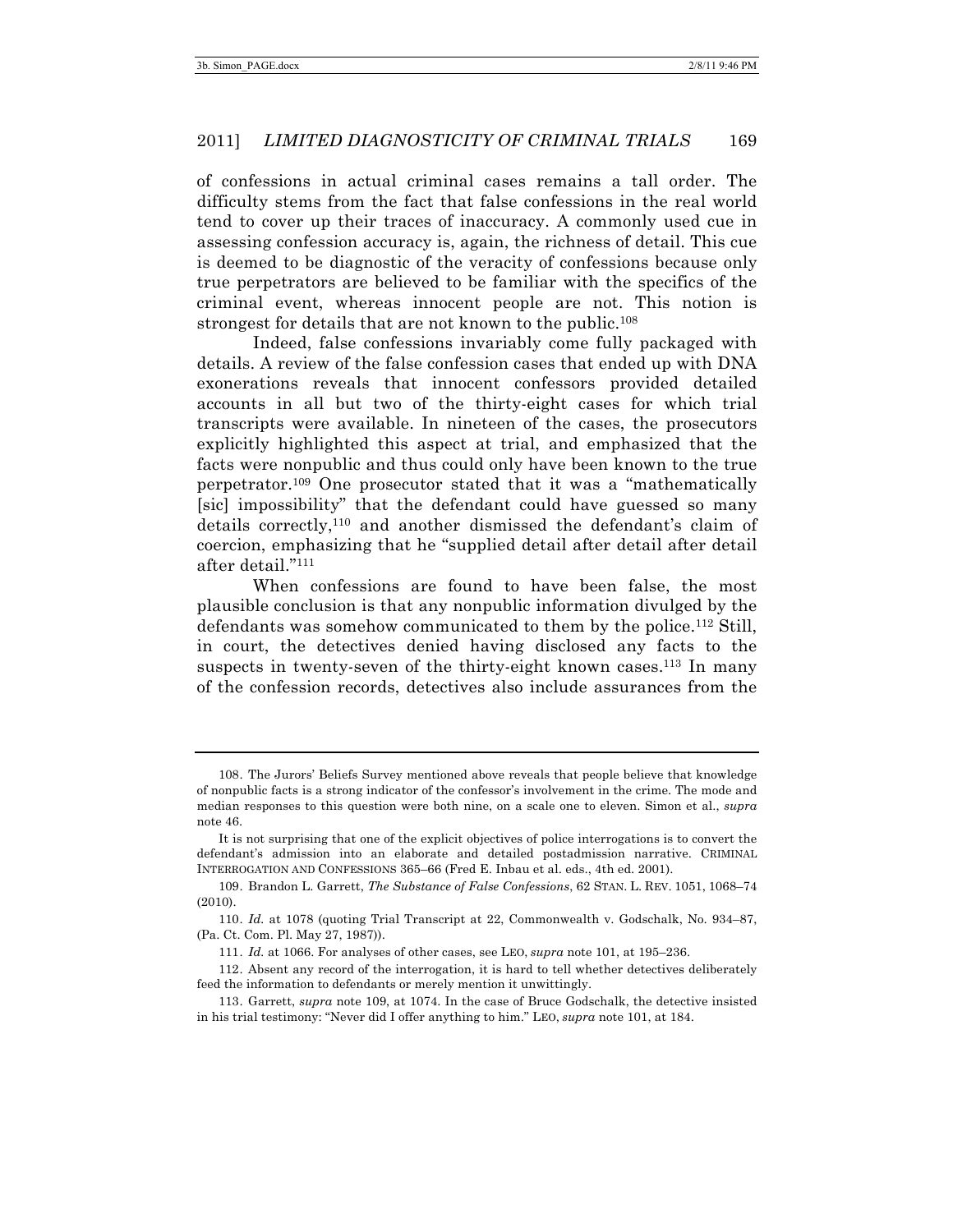defendant that the statement was made of their free will. <sup>114</sup> With this kind of evidence in hand, juries have no apparent reason to question the veracity of confession, nor do they have the tools to do so.

#### *D. Alibi Testimony*

The assessment of alibi evidence poses yet another set of challenges for the factfinder. While the research on this issue is rather sparse and its findings relatively intuitive, it helps punctuate the difficulties in assessing alibis. Alibi evidence involves issues pertaining both to the construction of the alibi by the suspect, and to its subsequent believability by third parties.115 Alibis play an obvious role in persuading jurors and police officers and they can affect the outcome of a case also by convincing prosecutors, judges, and even defense attorneys. The assessment of alibis is closely related to judgments of deceit, as disbelieved alibis are naturally deemed to be deceitful, and thus are readily taken to imply guilt. The current discussion focuses on assessments based on the content of the alibi claim, not the demeanor of the suspect.

Two intuitions hover over the issue of alibi evidence, giving it an aura of incredulity. First, alibis are generally treated with suspicion because perpetrators of crimes are deemed to be willing to concoct them. Second, it is generally believed that when faced with the threat of severe punishment, innocent people will invariably be capable of furnishing a truthful and believable account of their whereabouts at the time the crime was committed. These intuitions help explain why some seemingly powerful alibis offered by DNA exonerees were disbelieved by juries.<sup>116</sup>

<sup>114.</sup> For example, when asked if he was confessing freely, Godschalk responded "On my own free will," and when asked if he was treated well by the police he replied "Very well." Trial Transcript *supra* note 110, at 126–27. Finally, Godschalk added a personal touch by stating that he was "[t]ruly sorry for what happened, and it's all caused from my drinking problem. . . . I'm very sorry for what I've done to these two nice women." *Id.* at 38–39.

<sup>115.</sup> For a useful taxonomy on alibi evidence, see Elizabeth A. Olson & Gary L. Wells, *What Makes a Good Alibi? A Proposed Taxonomy*, 28 LAW & HUM. BEHAV. 157, 160–62 (2004).

<sup>116.</sup> For example, Tim Durham, an Oklahoma man, was convicted primarily on the basis of an identification by an eleven-year-old girl despite the fact that eleven witnesses placed him in Dallas at the time of the crime. *See* BARRY SCHECK ET AL., ACTUAL INNOCENCE 158–71 (2000). Steven Avery, a Wisconsin man, was convicted based mostly on an eyewitness identification even though sixteen alibi witnesses testified that he was elsewhere at the time. *See Steven Avery*, CTR. ON WRONGFUL CONVICTIONS, http://www.law.northwestern.edu/wrongfulconvictions/ exonerations/wiAverySSummary.html (last visited Nov. 11, 2010). Both men were subsequently exonerated on the basis of DNA tests.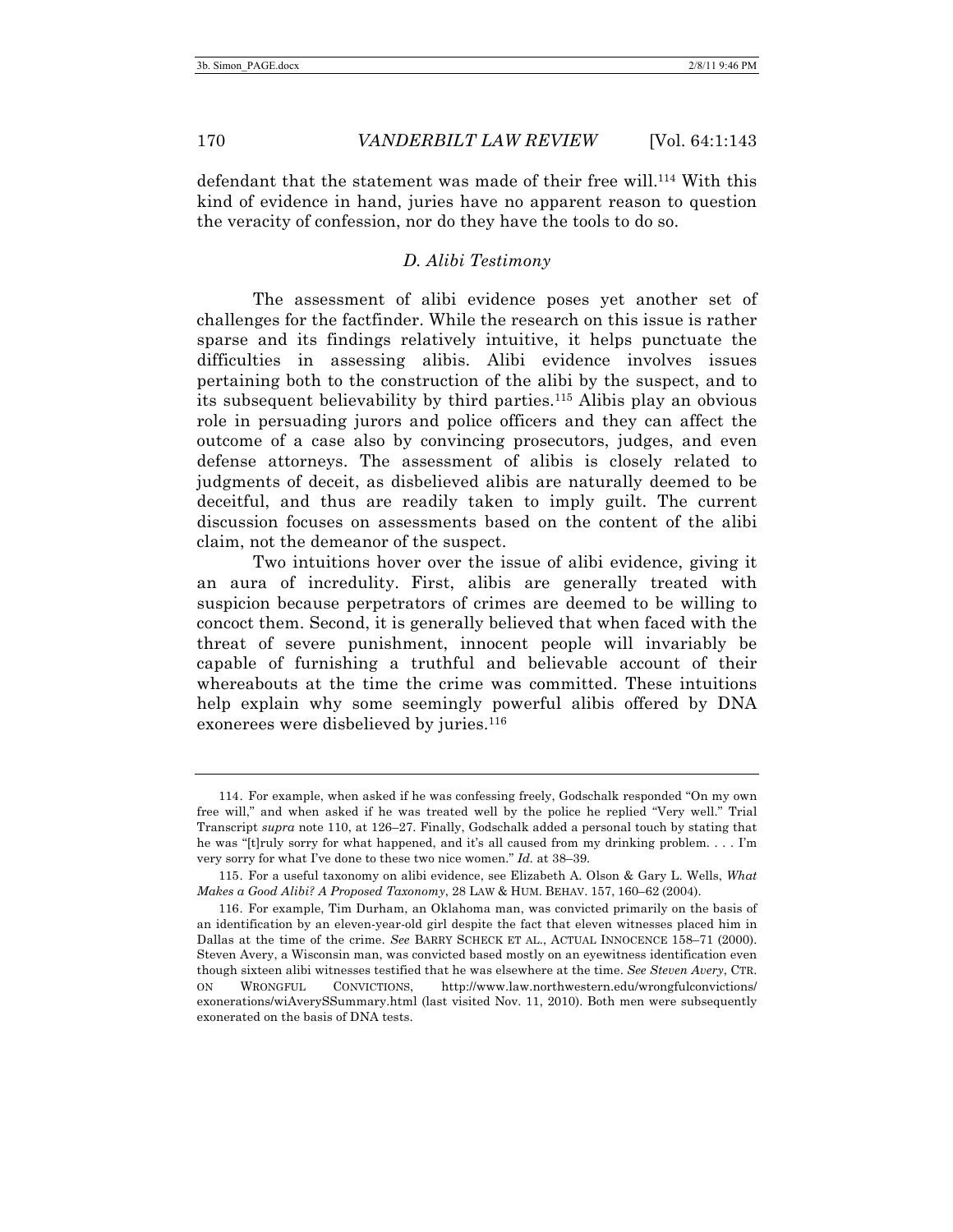In reality, providing an accurate and believable account of one's whereabouts at a specific time is not always an easy task. Research shows that people have poor memories for dates, times, and sequences of events,117 they often confuse the details of one event with those of another, and they sometimes fail to recall which other people were present at which event.118 To provide accounts of their whereabouts, people often need to reconstruct them, whether by consulting other people, referring to calendars, or examining records.119

Constructing an alibi is not always possible for the innocent person. While the commission of a crime is invariably a memorable event for the perpetrator, it is typically of no significance to others. Innocent suspects are generally not prepared to be asked to account for their actions at the particular time, and they lack both the motive and the opportunity to prepare an alibi in advance of the interview. Innocent suspects might also feel the need to furnish the alibi on the spot, which heightens the risk of providing mistaken information. They might not be sufficiently cautious about offering an incorrect alibi, believing naively that the truth will eventually come to light. This lack of caution is particularly likely before the suspect is made aware of the severity of the charges, or when she is hoping to fend off the detective with a quick distraction. Constructing an alibi is particularly difficult for people who lead unstructured and undocumented lives, such as the unemployed and the self-employed.

Some innocent suspects will simply fail to construct an alibi, which might be perceived as suggestive of guilt. Others will provide a mistaken alibi. If refuted by the police, mistaken alibis make the suspect appear guilty. In some instances, the suspect will seek to correct her mistaken alibi with information gathered at a subsequent occasion. That could improve her situation, but the alibi will still be viewed with heightened skepticism, as inconsistencies in testimony are generally perceived as a cue for unreliable memory or as an

<sup>117.</sup> For example, employees in a large manufacturing company had poor memories of their schedule from one week prior. Margery A. Eldridge et al., *Autobiographical Memory and Daily Schemas at Work*, 2 MEMORY 51, 67 (1994). In an interview conducted four to five months following a memorable shooting incident, no fewer than ten of the thirteen witnesses failed to recall the month of the incident, and only six recalled the day of the week. John C. Yuille & Judith L. Cutshall, *A Case Study of Eyewitness Memory of a Crime*, 71 J. APPLIED PSYCHOL. 291, 294–96 (1986).

<sup>118.</sup> Timothy N. Odegard & James M. Lampinen, *Memory Conjunction Errors for Autobiographical Events: More than Just Familiarity*, 12 MEMORY 288, 297 (2004).

<sup>119.</sup> *See, e.g.*, Jeffrey A. Gibbons & Charles P. Thompson, *Using a Calendar in Event Dating*, 15 APPLIED COGNITIVE PSYCHOL. 33, 42 (2001) (discussing the use of calendars in reconstructing events).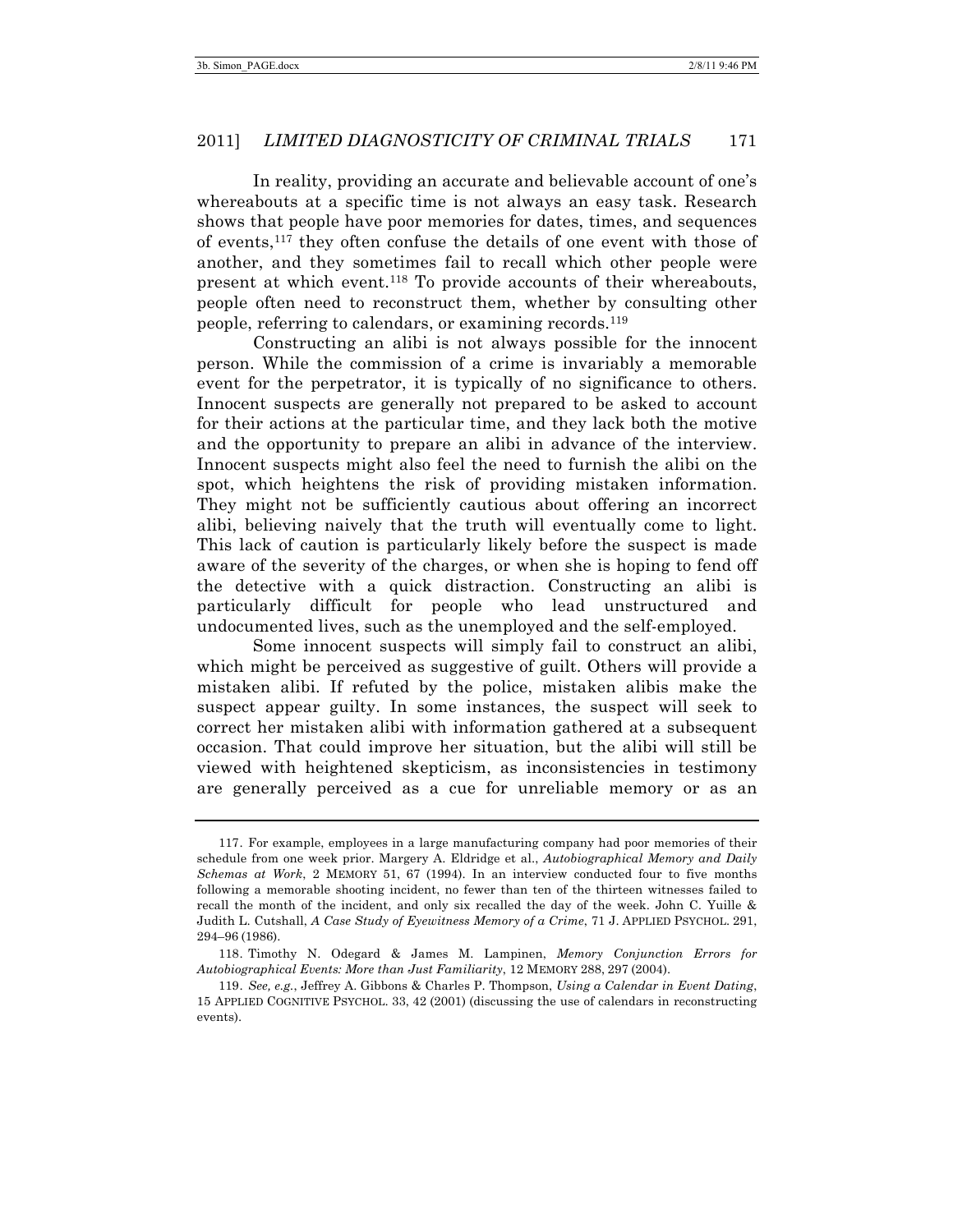Even when suspects manage to construct their whereabouts truthfully and accurately, they stand to be disbelieved unless they can offer satisfactory corroboration. Alibis can be corroborated by physical evidence, such as ticket stubs, passport stamps, and surveillance cameras.120 It is, however, rather rare to possess physical proof of one's whereabouts, as most people's lives are not documented and do not produce a constant stream of time-stamped physical traces. A survey of 125 American and Canadian alibi cases revealed that alibis were corroborated by physical evidence in fewer than one-tenth of the cases examined.<sup>121</sup> The research shows that physical evidence is readily discounted, especially when it is perceived to be susceptible to fabrication.<sup>122</sup>

Alibis can be corroborated also by human testimony, typically, statements that the suspect was with the corroborating witness somewhere else at the time of the crime.<sup>123</sup> Corroboration by witnesses is not always available, as people spend certain amounts of time by themselves, especially those who live alone. Moreover, a true alibi might not be corroborated when the corroborating witness himself cannot construct his whereabouts at the time of the crime, or when his own account cannot be corroborated reliably. Failures to corroborate can be costly to defendants, and can even backfire by increasing the defendant's apparent guilt.<sup>124</sup>

<sup>120.</sup> For example, on a scale of 0 to 10 simulating conditions without witness corroboration, one study found that security camera evidence increased the believability of the alibi from 4.79 to 6.97 and reduced the judgments of likelihood of guilt from 5.41 to 3.35. Olson & Wells, *supra* note 115, at 167 tbl.2, 169 tbl.3.

<sup>121.</sup> Tara M. Burke & John W. Turtle, *Alibi Evidence in Criminal Investigations and Trials: Psychological and Legal Factors*, 1 CANADIAN J. POLICE & SECURITY SERV. 286, 288 (2004).

<sup>122.</sup> Olson & Wells, *supra* note 115, at 172–75.

<sup>123.</sup> On a scale from 0 to 10 without corroborating physical evidence, corroboration from a convenience store clerk increased the believability of the alibi from 4.79 to 6.63 and reduced the judgments of likelihood of guilt from 5.41 to 3.98. *Id.* at 167 tbl.2, 169 tbl.3.

<sup>124.</sup> One study found a substantial, though not statistically significant, increase in judgments of guilt following a failure to corroborate the alibi. Hunter A. McAllister & Norman J. Bregman, *Juror Underutilization of Eyewitness Nonidentifications: A Test of the Disconfirmed Expectancy Explanation*, 19 J. APPLIED SOC. PSYCHOL. 20, 28 (1989).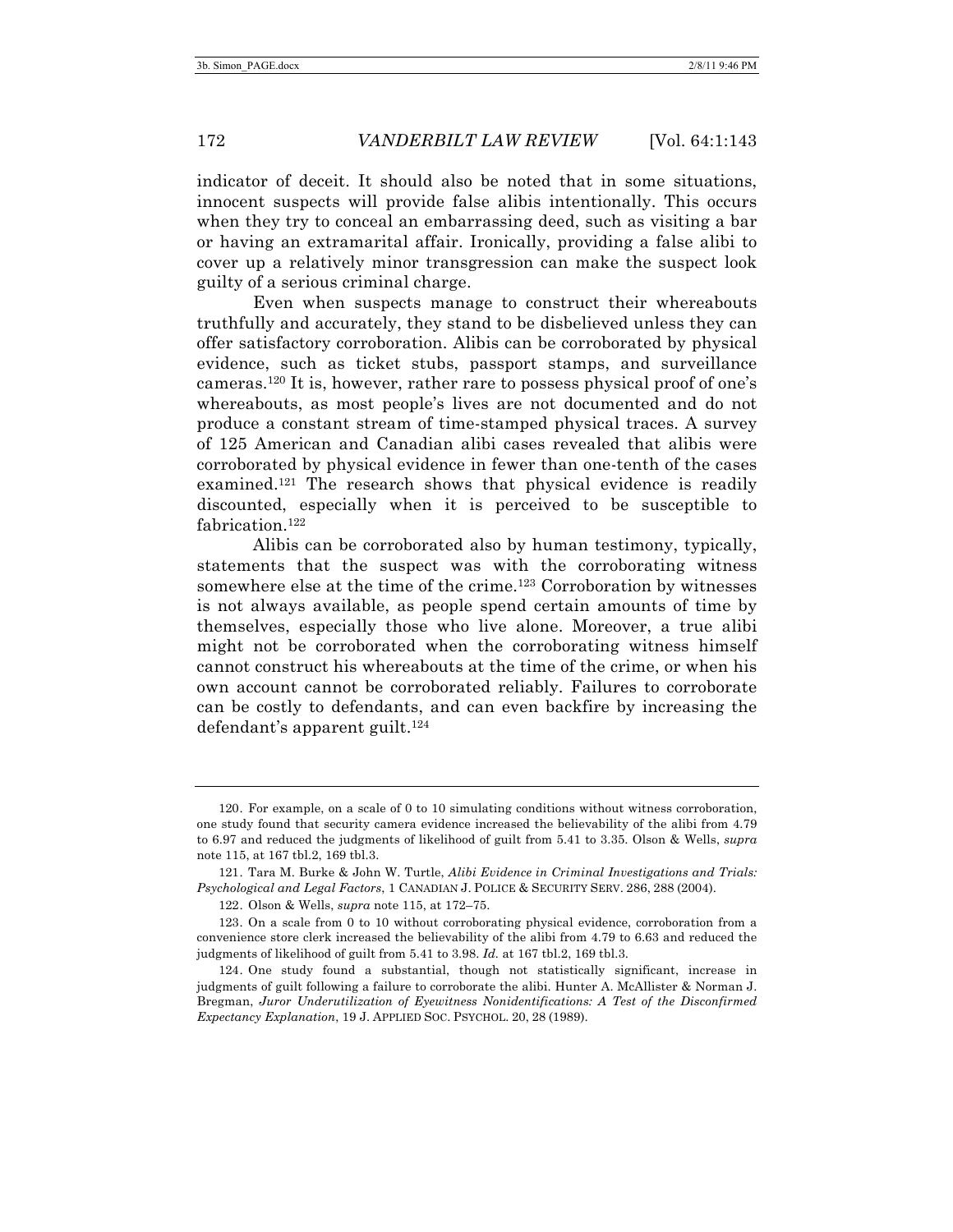Most commonly, alibi testimony is discounted due to suspicion about the credibility of corroborating witnesses. A number of studies have shown that corroboration by strangers, neighbors, and store clerks reduces the rate of convictions, but corroboration by friends and family members does not.<sup>125</sup> These results are hardly surprising, as a majority of survey respondents believe that people would lie to the police rather than see a loved one go to prison. Respondents also concede that they would do the same.126 This poses a problem for corroborating alibis, given that people tend to spend the bulk of their nonsolitary time in the company of the very people who are most disbelieved. In the study of 125 alibi cases, only two of the alibis were supported by people other than friends and family.<sup>127</sup> Indeed, the vast majority of the alibis offered (all unsuccessfully) by DNA exonerees were corroborated by family members, girlfriends, and friends.128 As prosecutors and defense attorneys know full well, though intended as a shield, alibi testimony can readily serve as a weapon. Whether present, absent, refuted, or altered, alibi testimony can easily hinder the factfinder's ability to determine the facts correctly.

<sup>125.</sup> In one study, the stranger corroborating witness reduced conviction rate from sixty percent to twenty-seven percent, while the alibi from a brother-in-law was no different from baseline (fifty-seven percent). Lindsay et al., *supra* note 41, at 452. Another study found that corroboration by the defendant's girlfriend did not significantly reduce the conviction rate (forty percent versus thirty-five percent), but the neighbor's testimony did (16.7 percent). Culhane & Hosch, *supra* note 51, at 1612; *see also* Olson & Wells, *supra* note 115, at 172 (showing that, among other things, alibi corroboration from the nonmotivated stranger is seen as more credible than corroboration from the nonmotivated familiar other).

<sup>126.</sup> In a survey of 291 jury-eligible undergraduate students, 81.72 percent of respondents admitted that they would lie to provide a false alibi for their spouse. The numbers were high also for siblings (77.73 percent) and best friends (67.34 percent), but not for strangers (2.74 percent). Respondents also reported that they expect other people would do the same. Harmon M. Hosch et al., *Effects of an Alibi Witness' Relationship to the Defendant on Mock Jurors' Judgments*, LAW & HUM. BEHAV. ONLINE FIRST 5 (Apr. 22, 2010), http://www.springerlink.com/content/ 421916501113p2x1/fulltext.pdf.

<sup>127.</sup> Burke & Turtle, *supra* note 121, at 288.

<sup>128.</sup> In the case of Ronald Cotton, for example, a number of his family members testified at trial that he was at home on the night of the crime. One of the jurors was dismissive of the fact that all the witnesses "said the same thing." She added: "You knew what the next one was going to say after about three or four of them had said that he was on the sofa. So that impressed me as . . . that they had been rehearsed, like they had been told what to say. Well, to me, that would make one think that somebody is guilty." *Frontline: What Jennifer Saw* (PBS television broadcast Feb. 25, 1997), *transcript available at* http://www.pbs.org/wgbh/pages/frontline/shows /dna/etc/script.html (presenting the viewpoint of jury member Dallas Fry). Cotton was exonerated based on a DNA test after serving more than ten years in prison. *Id.*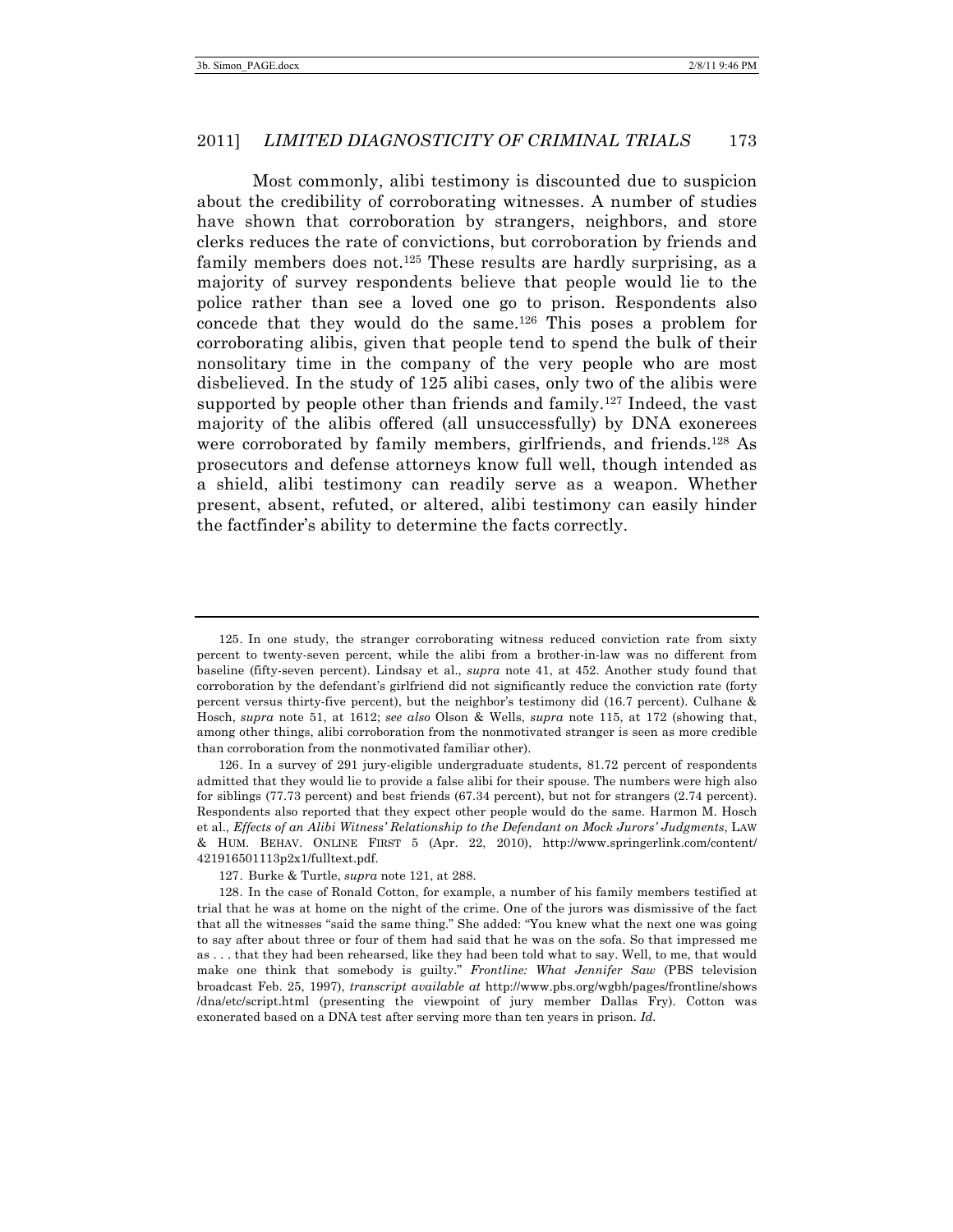#### *E. Judging Deceit*

Assessments of testimony are intricately intertwined with judgments of the witness's truthfulness. While the honesty of a witness does not ensure accuracy, deceit is a strong indicator of falsity. The detection of deceit plays a key role in police investigations,129 and is often critical in courtroom factfinding. To a certain extent, the real battle at trial rages over jurors' assessment of the credibility of the witnesses. To be sure, the legal system places a great deal of trust in jurors' ability to detect deceit. As the Supreme Court stated, "A fundamental premise of our criminal trial system is that the jury is the lie detector."130 Jurors are explicitly instructed to rely on the demeanor of the witnesses in assessing the credibility of the evidence.131 The detection of deception is relevant in most trials, in that doubts over the honesty of witnesses, particularly defendants, invariably loom in the background. Defendants are likely to be observed closely, even when they do not testify. Jurors are most likely to engage in judging demeanor in difficult cases, where the evidence is ambiguous. Determining that a witness is lying provides a way to resolve the uncomfortable state of decisional conflict. Invariably, a determination of deceit on a specific issue undermines the credibility of that witness's entire testimony and can readily destroy the party's case completely. The inability to observe witness demeanor is a principal justification that appellate and habeas courts offer for their reluctance to intervene in factfinding and their deferential posture towards trial court findings.132

Entrusting jurors with the role of lie detector in the absence of reliable extrinsic evidence is premised on the assumption that they are capable of detecting deceit from the witness's behavior. To perform this function successfully, it is first necessary that liars behave

<sup>129.</sup> Determinations of deceit are regularly used to trigger the deployment of intense interrogation methods. *See* LEO, *supra* note 111, at 119–64, 195–236 (reviewing American police interrogation structures and providing examples).

<sup>130.</sup> United States v. Scheffer, 523 U.S. 303, 313 (1997) (citation omitted).

<sup>131.</sup> For example, the Massachusetts jury instructions read: "Often it may not be *what* a witness says, but *how* he says it that might give you a clue whether or not to accept his version of an event as believable. You may consider a witness's appearance and demeanor on the witness stand, his frankness or lack of frankness in testifying, whether his testimony is reasonable or unreasonable, probable or improbable." MASS. CRIMINAL MODEL JURY INSTRUCTIONS § 2.260 (2009).

<sup>132.</sup> The Supreme Court has stated that only the courtroom factfinder can "be aware of the variations in demeanor and tone of voice that bear so heavily on the listener's understanding and belief in what is said." Anderson v. Bessemer City, 470 U.S. 564, 575 (1985).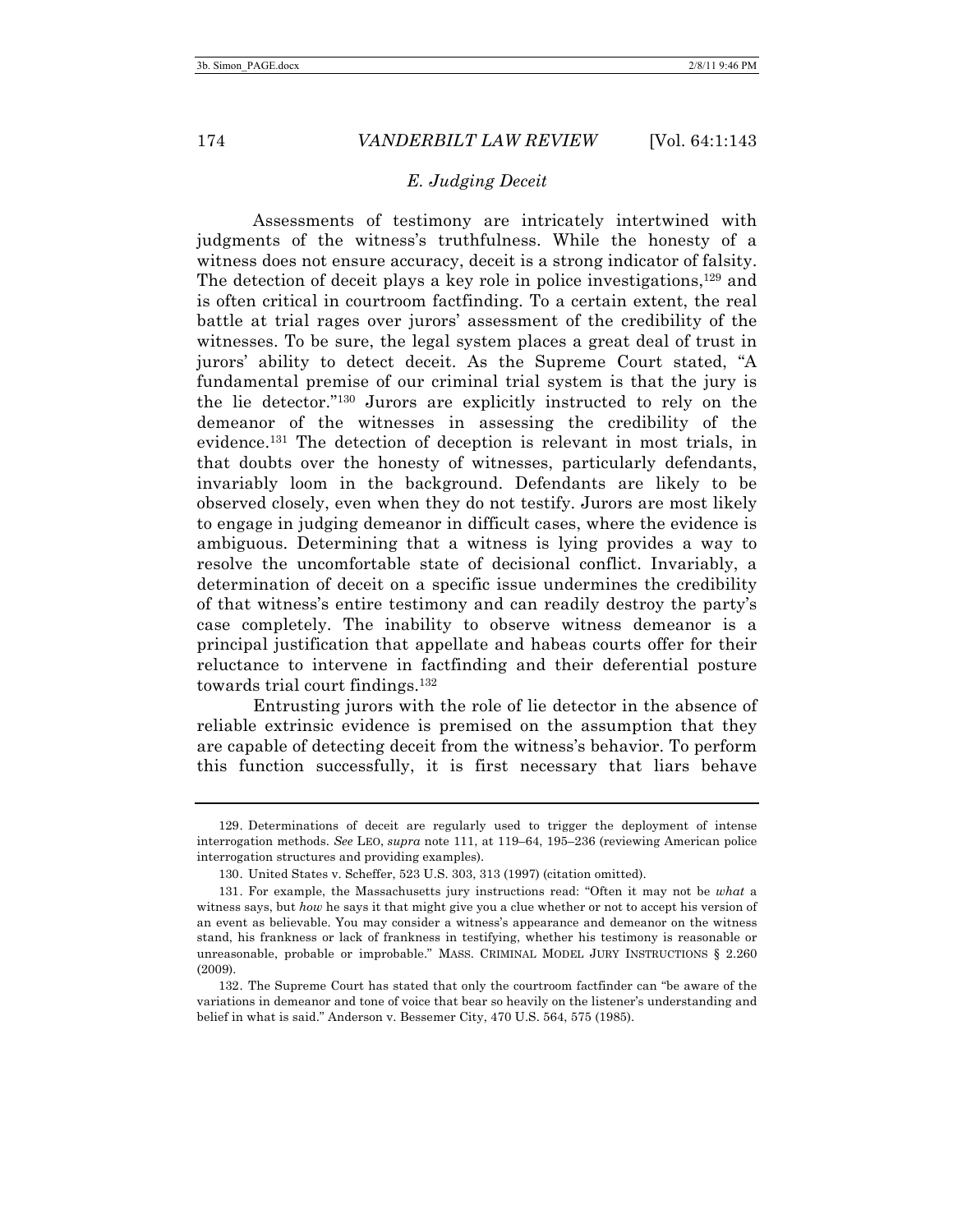differently from truth-tellers. Indeed, there are a number of theoretical reasons why telling a lie would result in subjective experiences that differ from making honest statements. Telling lies usually places people in unusual and potentially threatening situations, which can entail fear of getting caught or compunctions about being dishonest. This arousal is typically accompanied by physiological states that are mostly beyond people's control and which might be observable by others. Unlike truth-tellers, liars tend to try to control their behavior to feign normal demeanor. Liars also expend extra cognitive effort to keep their stories straight and to monitor their apparent believability.133

The question is whether these phenomenological experiences manifest themselves in unique patterns of behavior and whether other people can decipher these behaviors. To detect behavioral leakage, one must first know what to look for. The cues that people use for this purpose fall into three types. First, observers can look for *verbal cues* that relate to the content of the communication. Verbal cues include such features as richness of detail, consistency of statements, selfreference, and response length. A second type of cue consists of attributes that accompany speech. These *para-verbal* cues include voice pitch, response latency, pauses, and "ah" and "um" utterances. Finally, observers might look to physical cues that are visually apparent. *Visual cues* pertain to the witness's demeanor, namely, his facial expressions, head movements, and a variety of body movements.

The list of potential cues of deceit runs very long. For illustration, the definition of the term "demeanor" in the sixth edition of *Black's Law Dictionary* enumerates twenty different para-verbal and visual cues, including the witness's hesitation, smiling, zeal, expression, yawns, use of eyes, and "air of candor."134 There appears to be considerable consensus among people and even across cultures as to which behaviors indicate deceit. One study found general agreement between lay people and police officers with respect to sixtyfour different cues.135 While the panoply of perceived cues covers almost every imaginable vocal and corporal behavior, one particular cue—gaze aversion, and its reciprocal, maintaining eye contact—is singularly prominent. Gaze aversion is the most often mentioned cue

<sup>133.</sup> Miron Zuckerman, Bella M. DePaulo & Robert Rosenthal, *Verbal and Nonverbal Communication of Deception*, 14 ADVANCES EXPERIMENTAL SOC. PSYCHOL. 1, 10, 38–39 (1981).

<sup>134.</sup> BLACK'S LAW DICTIONARY 430 (6th ed. 1990).

<sup>135.</sup> Lucy Akehurst et al., *Lay Persons' and Police Officers' Beliefs Regarding Deceptive Behaviour*, 10 APPLIED COGNITIVE PSYCHOL. 461, 464, 468 (1996).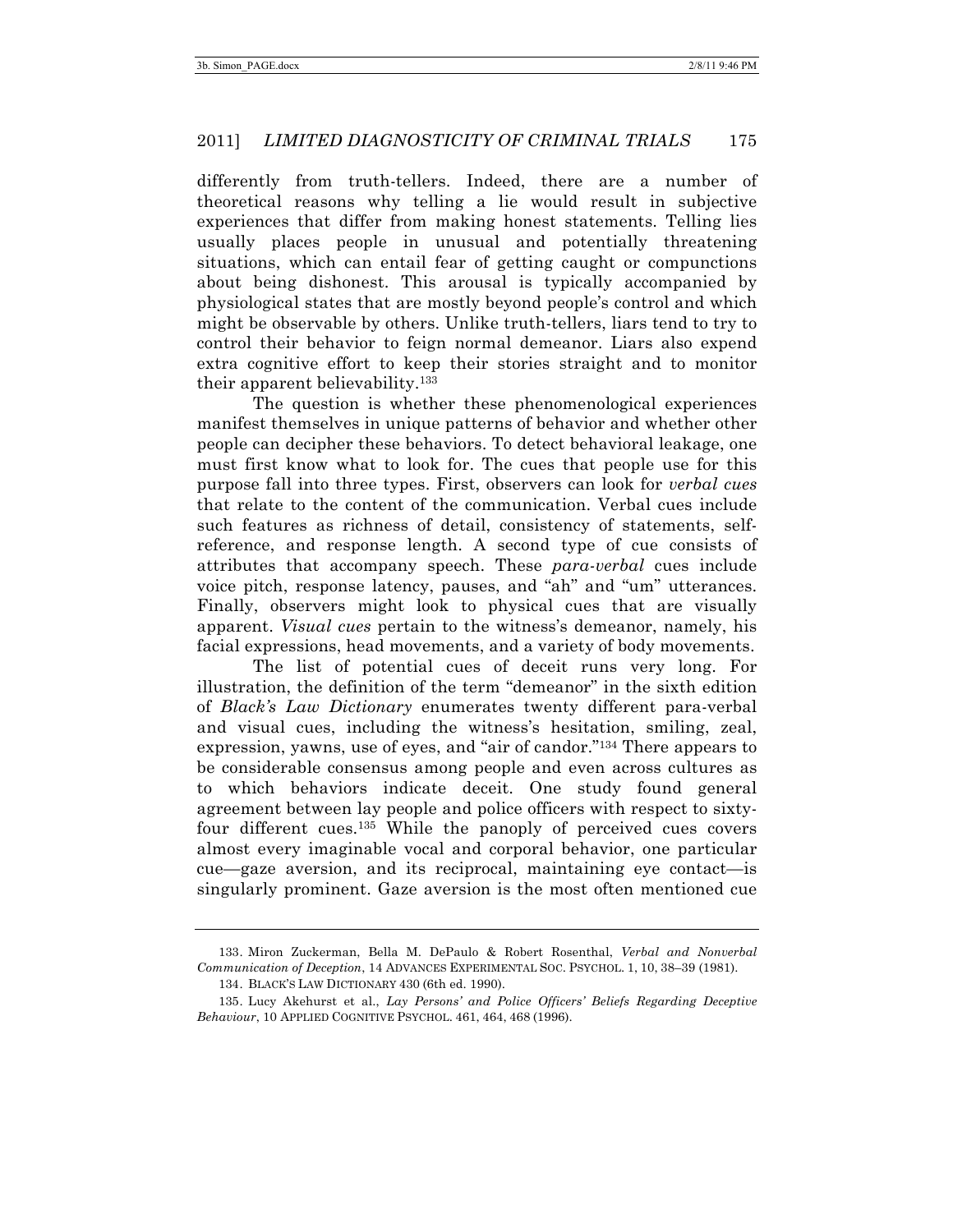by both lay people and professional lie-catchers, including police patrol officers, detectives, custom officials, and prison guards.136 Prison inmates, in contrast, place much less trust in it.137 The belief in the unique diagnosticity of gaze aversion appears to be a pan-cultural phenomenon. A survey conducted with more than 11,000 respondents in fifty-eight countries yielded 103 spontaneously proposed cues believed to be associated with deceit. Of them, gaze aversion was cited by two-thirds of the respondents, more than twice the rate of any other cue.138

The key question is whether the cues people use are actually indicative of deceit. This question was the subject of a large metaanalysis covering data from 120 samples, encompassing some 6,000 participants. Of the 158 cues analyzed, the vast majority was found to be unrelated to lying. The few cues that were found to be valid were mostly verbal (notably, low richness of detail, discrepancies, ambivalence, and noncooperativeness) and para-verbal (voice pitch and vocal tension). Invariably, visually observable behaviors—namely, the speaker's demeanor, including gaze aversion—were not found to be related to deceit.139 The findings revealed also that, while people tend to believe that the various physical behavioral cues are activated by deceit, a substantial number of them are actually inhibited by it.140 Based on the current state of the research, one must conclude that there are no universal behaviors that reveal deceit. To the extent that

<sup>136.</sup> Gaze aversion figures prominently in the teaching materials used in police training. *See* CRIMINAL INTERROGATION AND CONFESSIONS, *supra* note 108, at 150–53. Gaze aversion was cited by seventy-eight percent of the students tested and seventy-three percent of the professional lie catchers. Aldert Vrij & Gün R. Semin, *Lie Experts' Beliefs About Nonverbal Indicators of Deception*, 20 J. NONVERBAL BEHAV. 65, 70 (1996). Similar opinions were obtained by Miron Zuckerman et al., *Beliefs About Cues Associated with Deception*, 6 J. NONVERBAL BEHAV. 105, 113 (1981).

<sup>137.</sup> Only thirty-three percent of prison inmates tested seemed to believe that gaze aversion is related to deceit. Vrij & Semin, *supra* note 136, at 70. Prisoners' superior knowledge of deceit cues was confirmed in a Swedish study. Pär Anders Granhag et al., *Imprisoned Knowledge: Criminals' Beliefs about Deception*, 9 LEGAL & CRIMINOLOGICAL PSYCHOL. 103, 116 (2004).

<sup>138.</sup> Global Deception Research Team, *A World of Lies*, 37 J. CROSS-CULTURAL PSYCHOL. 60, 64–65 (2006). In a follow-up study conducted with 2,500 people in sixty-three countries, gaze aversion was cited by 71.5 percent of the respondents, again, more than any other cue. *Id.* at 67– 68.

<sup>139.</sup> Two visual cues—pupil dilation and chin raise—were found to be positively related to deceit, but they were observed in only four studies each. Bella M. DePaulo et al., *Cues to Deception*, 129 PSYCHOL. BULL. 74, 92 (2003).

<sup>140.</sup> For example, most people associate deceit with increased arm and leg movements, while the research shows that these movements are actually inhibited during deceit. Akehurst et al., *supra* note 135, at 466.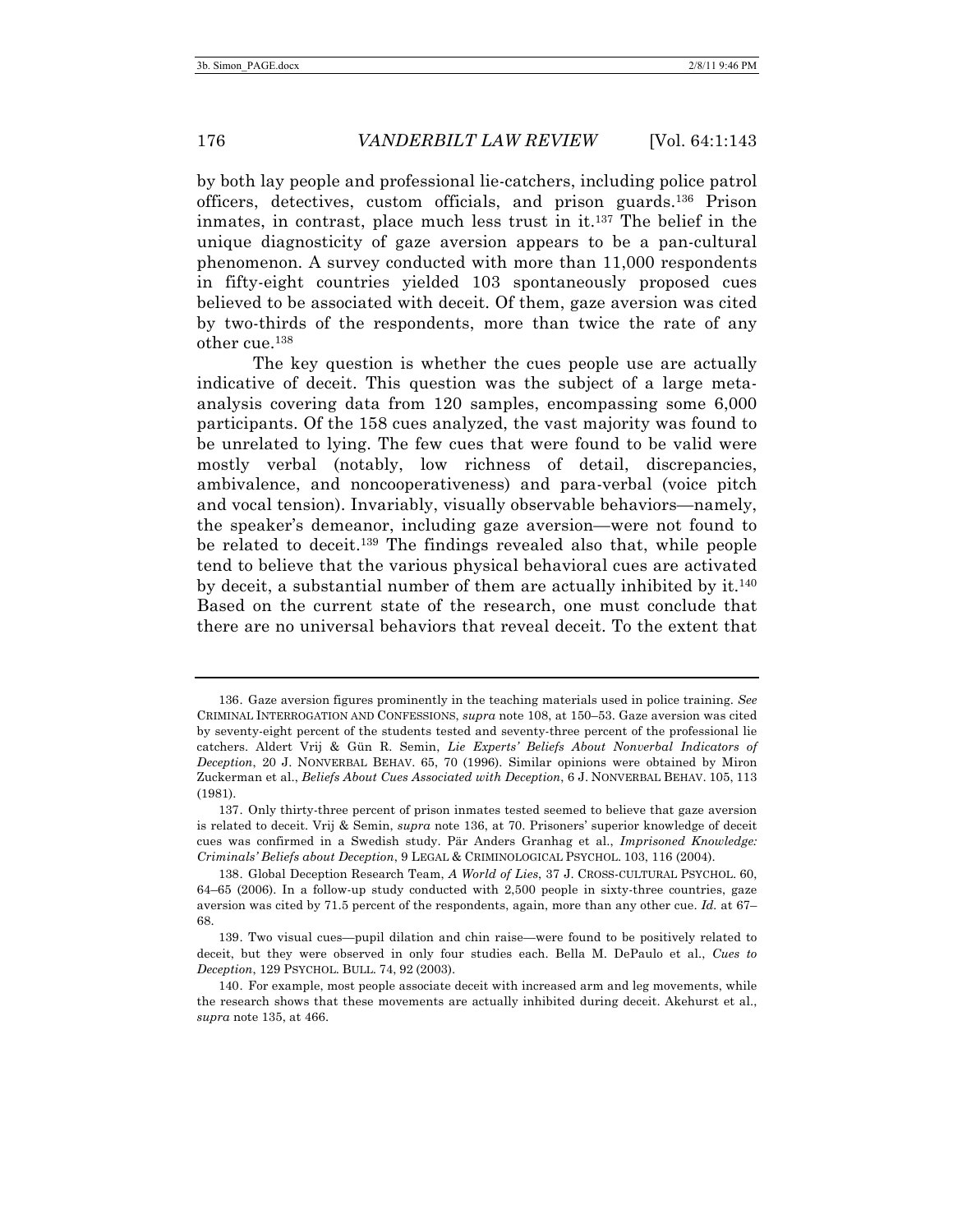liars behave differently from truth-tellers, they do so in many diverse and barely perceptible ways.

Yet, even assuming that a reliable and universal set of diagnostic cues existed and that they were known to the observers, accurate determinations of deceit would hardly be guaranteed. Given limited attention, the observer cannot observe the entire panoply of cues at once. Furthermore, she needs to discern the telling behavior correctly (did I just see a twitch?), gauge its strength (how inconsistent is that statement?), interpret it (are those finger movements indicative of deceit or truth?), and integrate it with all the other cues into a discrete judgment (I observed two cues, but innumerable others were absent). People are not equipped with the explicit knowledge needed to solve these quandaries, though it is possible that they perform this task implicitly.

To test for this possibility of implicit judgments, studies have been conducted to determine people's ability to distinguish between truths and lies. A large meta-analysis summarizes data from 206 experiments and leads to a rather simple conclusion: people perform poorly in distinguishing truthful from deceitful statements. Overall, the mean percentage of accurate classifications is fifty-four percent. The highest reported rate in any sample was seventy-three percent, and the lowest was thirty-one percent.<sup>141</sup> These results are statistically better than flipping a coin, but barely so. As Aldert Vrij

<sup>141.</sup> Charles F. Bond, Jr. & Bella M. DePaulo, *Accuracy of Deception Judgments*, 10 PERSONALITY & SOC. PSYCHOL. REV. 214, 219 (2006) [hereinafter Bond & DePaulo, *Accuracy*]. Put differently, determinations of deceit were found to be correct fifty-six percent of the time, as were fifty-four percent of the determinations of truth. This meta-analysis included results from 384 samples comprising of more than 24,000 judgments of deceit. A telling finding was made in a Swedish study in which 125 participants judged a single witness (who was lying). About one half of the observers (53.64 percent) judged him to be telling the truth, and the remainder (46.4 percent) reached the opposite conclusion. Pär Anders Granhag & Leif A. Strömwall, *Effects of Preconceptions on Deception Detection and New Answers to Why Lie-Catchers Often Fail*, 6 PSYCHOL. CRIME & L. 197, 206 (2000).

The conclusion that people lack the skill to detect lies is consistent with the finding that individual differences in detection accuracy are minute. A meta-analysis shows that differences in performance among individuals are no different from what would be expected by chance, and that the highest levels of accuracy do not differ from what a stochastic mechanism would predict. Charles F. Bond, Jr. & Bella M. DePaulo, *Individual Differences in Judging Deception: Accuracy and Bias*, 134 PSCYHOL. BULL. 477, 483, 485–87 (2008) [hereinafter Bond & DePaulo, *Differences*]. A Swedish study found that inmates were somewhat more accurate in detecting deceit than students (65.4 percent versus 57.7 percent). Their performance was superior in accurately judging deceitful statements, but no better in judging truthful ones. Maria Hartwig, Pär Anders Granhag, Leif A. Strömwall & Lars O. Andersson, *Suspicious Minds: Criminals' Ability to Detect Deception*, 10 PSYCHOL. CRIME & L. 83, 88 (2004). For more on individual differences, see Granhag & Strömwall, *supra* note 141, at 213–16.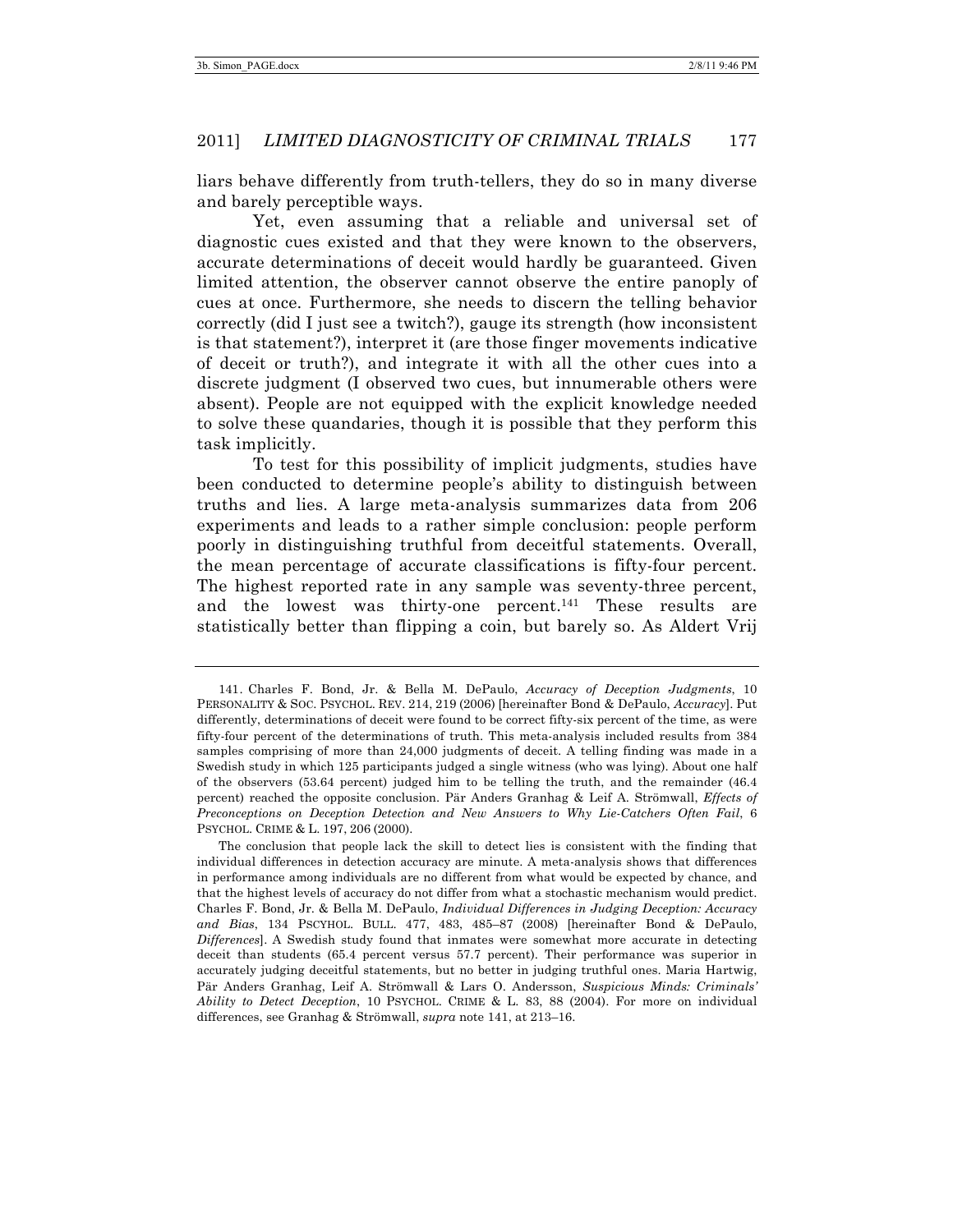has pointed out, people are considerably better at telling lies than at detecting them.142 Importantly, human performance on this task falls well short of the levels of diagnosticity that warrant the dramatic impact that a determination of deceit can have on a verdict.

This meta-analysis revealed also that detection accuracy is contingent on the medium of the communication. Judgments based on visual stimuli alone were found to be least accurate, while judgments based on audio-visual presentations, audio recordings alone, and transcripts share similar levels of accuracy.143 This finding suggests that visual cues might amount to a red herring that distracts observers from concentrating on the more diagnostic information embedded in the content of the statements and the para-verbal cues emitted by the speaker. This observation is troubling in light of the explicit instruction given to jurors to draw inferences from witnesses' demeanor. The finding also throws into question the legal maxim that immediate access to witnesses' courtroom demeanor makes jurors uniquely positioned to determine credibility. As it turns out, appellate judges should be able to perform just as well working off the trial transcript.

Applying the above-mentioned research to the realistic settings is open to a serious objection. Much of the data was collected in the laboratory, under conditions where most subjects had little incentive to succeed in their tasks of deceiving or detecting deception. It is quite possible that lies communicated to save one's freedom (or to cause someone else to lose his) will have stronger behavioral manifestations and thus be more decipherable by the observer. While the laboratory setting does not afford the possibility of testing lies that have such high stakes, some of the studies included in the meta-analysis did incentivize participants to succeed in their attempted deceit, typically, by offering monetary awards. Overall, the analysis shows that incentives make only minor differences.144 In fact, the research

<sup>142.</sup> ALDERT VRIJ, DETECTING LIES AND DECEIT: PITFALLS AND OPPORTUNITIES 2 (2d ed. 2008).

<sup>143.</sup> Bond & DePaulo, *Accuracy*, *supra* note 141, at 225–26.

<sup>144.</sup> When looking only at studies that contained incentives, DePaulo and her colleagues found four cues that were significantly diagnostic, only one of which (voice pitch) had a more than minimal effect (a *d* value of 0.59, which is considered medium). DePaulo et al., *supra* note 139, at 97. In the meta-analysis by Sporer and Schwandt, the effect size for voice pitch was  $r = .529$ , while the other three significant cues (message duration, speech rate and response latency) were between 0.1 and 0.2 in high motivation settings. Siegfried Ludwig Sporer & Barbara Schwandt, *Paraverbal Indicators of Deception: A Meta-analytic Synthesis*, 20 APPLIED COGNITIVE PSYCHOL. 421, 433–34 (2006).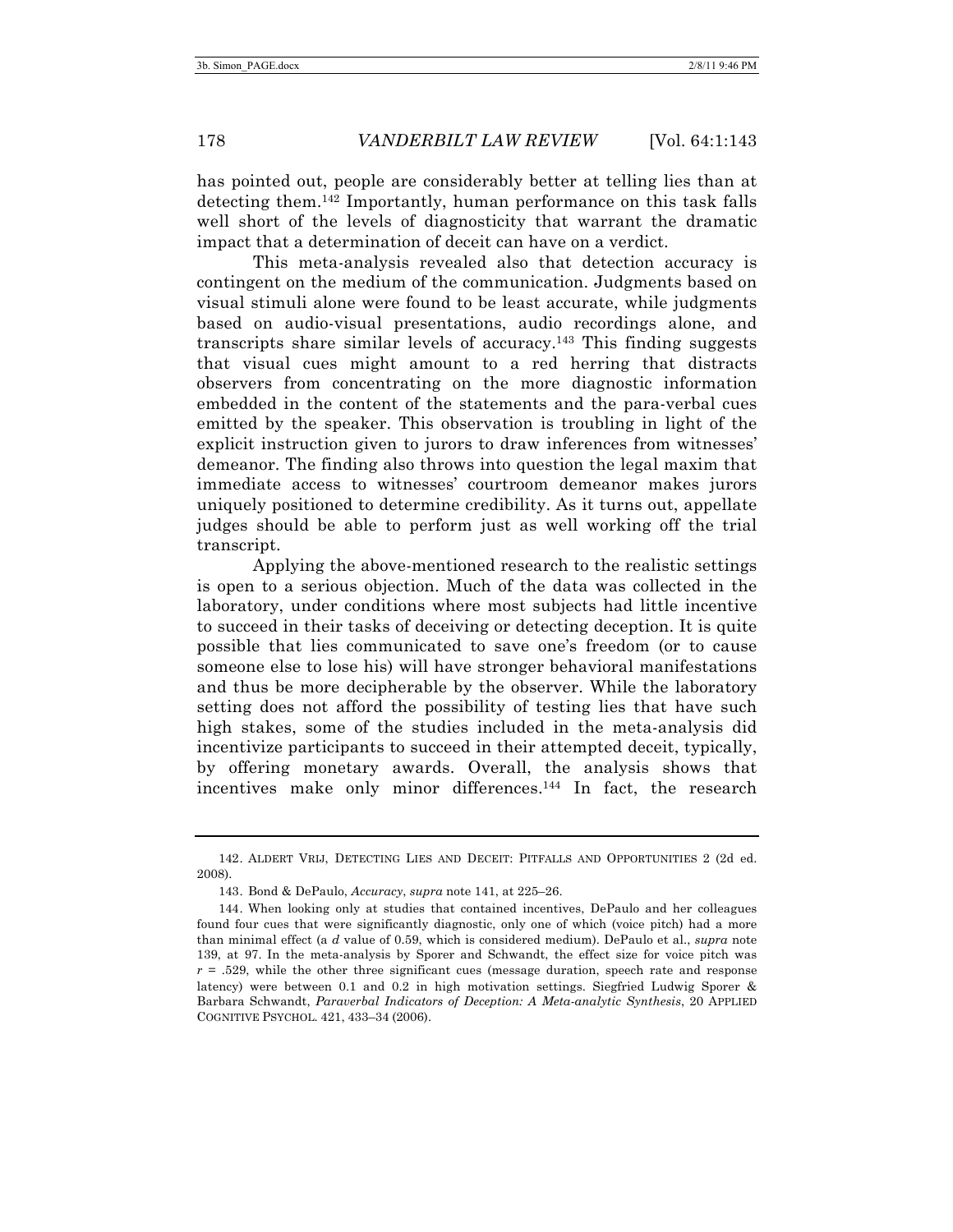suggests that the motivation to be believed tends to increase suspicious behaviors and thus reduces one's believability, regardless of the truthfulness of the testimony.145 Other cues, related to nervousness, were observed in the subset of studies in which the witness lied to cover up a transgression.<sup>146</sup> Notably, detectives and students have fared poorly when trying to detect lies in realistic, highstake circumstances, including attempts by real-life murderers and other guilty felons to escape prosecution.147

The difficulties in detecting deceit are even more pronounced in the courtroom setting. For one, nervousness might be less diagnostic in the courtroom, where most witnesses—innocent defendants perhaps more than others—are anxious to be believed by the jury. Jurors might well misconstrue signs of nervousness as signs of deceit. Another problem stems from the physical limitations of the courtroom. Subtle facial cues, such as pupil dilation, are unlikely to be visible from the distance that separates the witness and jury boxes. Other cues cannot be observed absent special scientific instrumentation. Notably, the effect of deceit on voice pitch amounts to a change of just a few hertz, which is imperceptible to the naked ear.148

The detection of deception in a criminal trial is further hindered by the fact that jurors are presented with synthesized testimony. Numerous pretrial occasions to practice their testimony and to receive feedback provide witnesses with the opportunity to improve their believability. There is good reason to believe that, over the course of these renditions, the stories gravitate towards a better fit with the extrinsic evidence and become embellished with details. Rehearsing the testimony might also assist liars to overcome their ambivalence and noncooperativeness, and to testify with fewer pauses

148. VRIJ, *supra* note 142, at 55.

Notably, in this category of studies, gaze aversion was found to be significantly related to deceit, though the relationship was unstable and weak. The effect size for gaze aversion, measured in standardized difference (*d*), was –0.15. DePaulo et al., *supra* note 139, at 97.

<sup>145.</sup> Bond & DePaulo, *Accuracy*, *supra* note 141, at 226–27.

<sup>146.</sup> Deceit related to concealing a transgression appears to reveal more nervousness (*d* = 0.51), blinking ( $d = 0.38$ ), rate of speech ( $d = 0.32$ ), and less foot and leg movement ( $d = -0.24$ ). Gaze aversion was nonsignificant in this group of studies. DePaulo et al., *supra* note 139, at 101.

<sup>147.</sup> Martha Davis et al., *Judging the Credibility of Criminal Suspect Statements: Does Mode of Presentation Matter?*, 30 J. NONVERBAL BEHAV. 181, 193–94 (2006); Samantha Mann et al., *Suspects, Lies, and Videotape: An Analysis of Authentic High-Stake Liars*, 26 LAW & HUM. BEHAV. 365, 372 (2002) (finding that liars behave contrary to professional expectations); Aldert Vrij & Samantha Mann, *Who Killed My Relative? Police Officers' Ability to Detect Real-Life High-Stake Lies*, 7 PSYCHOL. CRIME & L. 119, 129 (2001) (finding that police officers were not able to accurately detect lies even in high-stakes situations).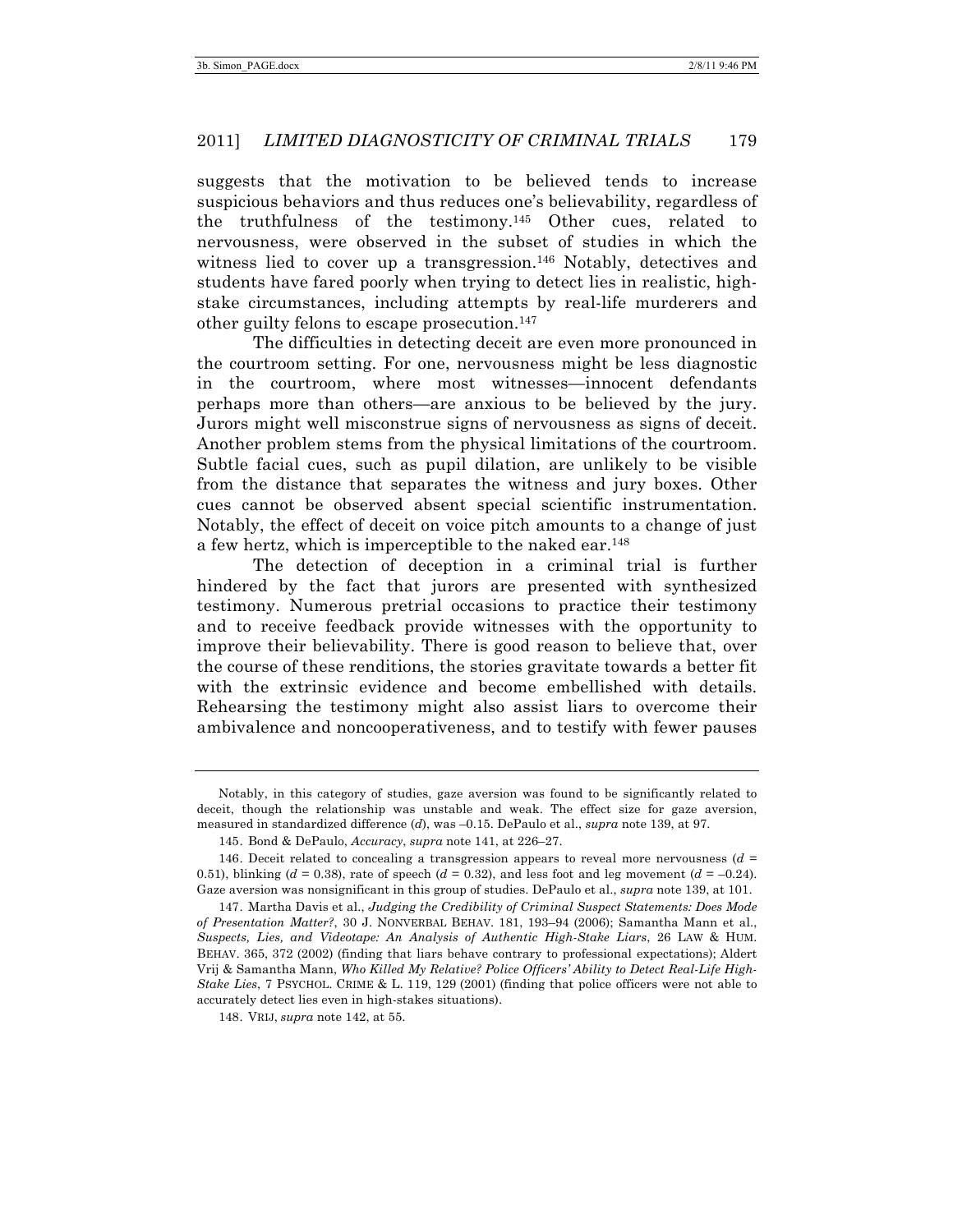and shorter response latencies—all of which are deemed to be cues of deception.149 Indeed, the research shows that observers are less accurate when judging prepared statements than when judging unprepared ones.150 One study found that over the course of successive interviews, deceitful witnesses' behavior became increasingly more believable.151

The inherent difficulty in detecting deceit makes this judgment susceptible to biases and non-diagnostic features. One study found that providing observers with positive (but irrelevant) information about the witness increased the testimony's believability, while negative information reduced it.152 Another study found that witnesses who were judged to be friendly, likeable, and attractive were also more likely to be believed, irrespective of the underlying truthfulness of their statements.153

The adverse effect of people's limited performance in detecting deceit is compounded by their overconfidence. One analysis found that participants believed that they were accurate seventy-three percent of the time, while in reality their accuracy rate was fifty-seven percent. A meta-analysis of eighteen studies found a confidence-accuracy relationship that was very close to zero, which means that confident judgments were no more accurate than doubtful ones.154 Moreover, observers' confidence is likely to be inflated by group deliberation, with no appreciable improvement in accuracy.<sup>155</sup>

# *F. False Corroboration*

The assessment of evidence is hindered also by systemic problems with the evidence produced at trial. One such issue stems from the widespread reliance on corroboration. A ubiquitous cue for

<sup>149.</sup> DePaulo et al. *supra* note 139, at 75.

<sup>150.</sup> Bond & DePaulo, *Accuracy*, *supra* note 141, at 227.

<sup>151.</sup> Pär Anders Granhag & Leif A. Strömwall, *Repeated Interrogations: Verbal and Nonverbal Cues to Deception*, 16 APPLIED COGNITIVE PSYCHOL. 243, 254 (2002).

<sup>152.</sup> Granhag & Strömwall, *supra* note 141, at 214.

<sup>153.</sup> Maureen O'Sullivan, *The Fundamental Attribution Error in Detecting Deception: The Boy-Who-Cried-Wolf Effect*, 29 PERSONALITY & SOC. PSYCHOL. BULL. 1316, 1319, 1324 (2003).

<sup>154.</sup> A meta-analysis of eighteen studies found the confidence-accuracy relationship to be minute and not statistically significant  $(r = 0.04)$ . Across the studies, the correlations ranged from –0.20 to 0.26. Bella M. DePaulo et al., *The Accuracy-Confidence Correlation in the Detection of Deception*, 1 PERSONALITY & SOC. PSYCHOL. REV. 346, 349, 351, 353 (1997).

<sup>155.</sup> Mark G. Frank et al., *Individual and Small Group Accuracy in Judging Truthful and Deceptive Communication*, 13 GROUP DECISION & NEGOTIATION 45, 53–54 (2004); Ernest S. Park et al., *Group and Individual Accuracy in Deception Detection*, 19 COMM. RES. REP. 99, 103 (2002).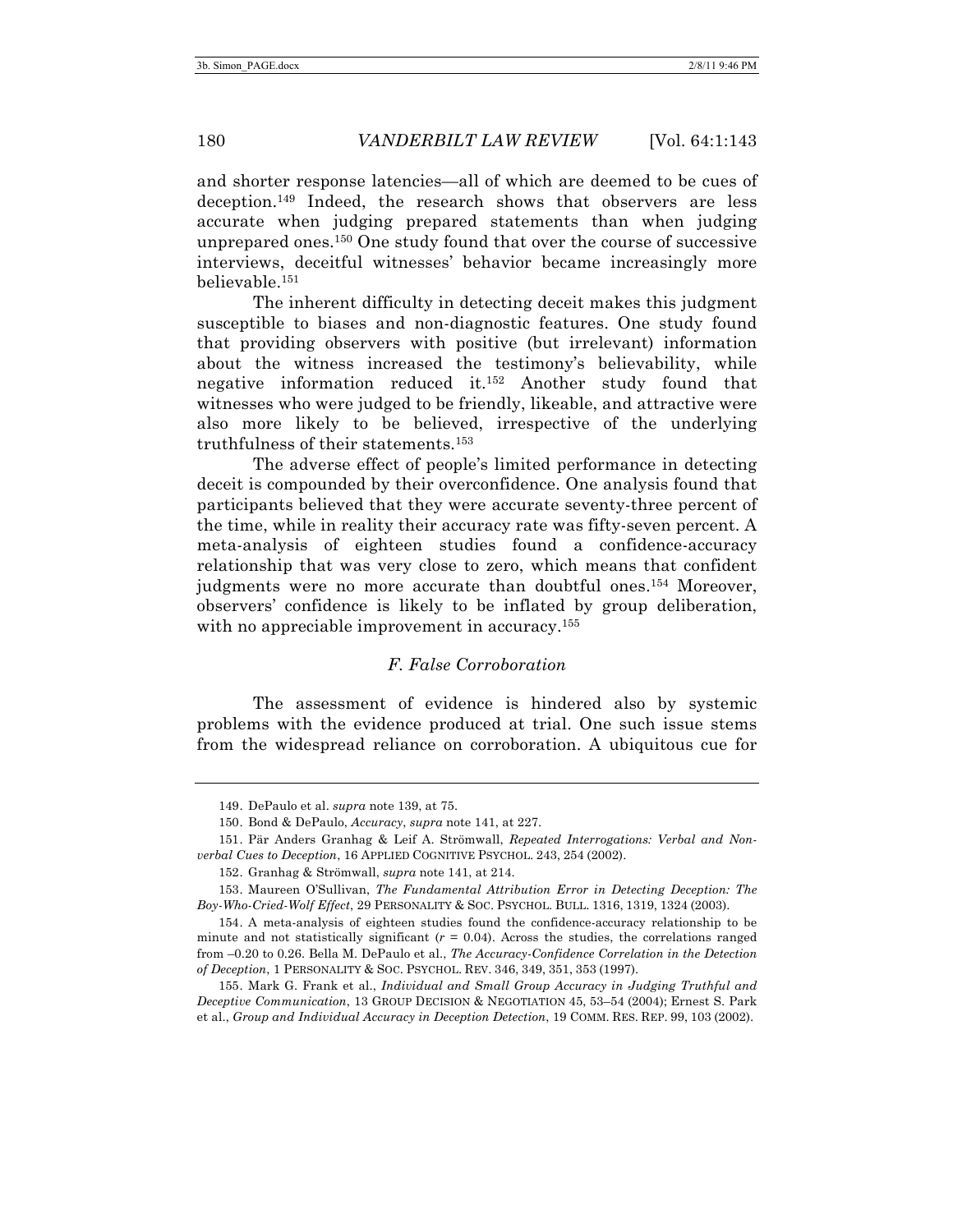drawing inferences is the volume of the evidence items that support the conclusion and the interrelationship among them. In principle, the larger the number of items and the stronger they corroborate one another, the more they are deemed to support the conclusion. In practice, however, corroboration can be misleading. In the normal course of an investigation, each lead follows and builds upon the already collected evidence, until a sufficient accumulation of items converges on the investigative conclusion. When the initial evidence item is erroneous, it can set off an *escalation of error* that sweeps through the entire investigation.156 The escalation is facilitated by the fact that investigative procedures are capable of actually *inducing* errors, which invariably cohere with and compound the extant mistaken evidence.157 Escalations are oftentimes exacerbated by the police's commitment to the initial course of action taken.158 This sense of commitment is particularly strong after the suspect has been named and taken into custody, which is when the bulk of the investigative work is performed.159

When the evidence items are not truly independent of one another, they create a false sense of corroboration. In other words, a full-bodied set of inculpatory evidence can be a misleading artifact of the investigative process. Indeed, in a number of known wrongful convictions, the case presented to the jury consisted of strongly corroborating evidence, all of which turned out to have been false.160 The availability of corroborating evidence might help explain why fewer than half of DNA exonerees even raised a claim contesting the sufficiency of evidence.<sup>161</sup> Albeit wrong, the evidence in these cases appeared to be compelling to appellate judges, as only one of the sixty innocent convicts received relief on this ground.<sup>162</sup>

161. These data pertain to the 133 DNA exonerations with written opinions (taken from the first 200 DNA exonerations). Garrett, *supra* note 24, at 96.

162. *Id.* at 112.

<sup>156.</sup> *See supra* notes 19–23 and accompanying text.

<sup>157.</sup> *See* SIMON, *supra* note 9, chs. 3–5.

<sup>158.</sup> *See* SIMON, *supra* note 9, ch. 2.

<sup>159.</sup> NAT'L RESEARCH COUNCIL, FAIRNESS AND EFFECTIVENESS IN POLICING: THE EVIDENCE 74 (Wesley G. Skogan & Kathleen Frydl eds., 2004).

<sup>160.</sup> For illustration, a capital prosecution of an innocent Maryland man included identifications by five eyewitnesses, a shoe impression, and a putatively incriminating statement made by the defendant, all leading the prosecutor to describe the evidence as being "extremely strong." SCHECK ET AL., *supra* note 116, at 222. For more on this investigation and trial of Kirk Bloodsworth, see TIM JUNKIN, BLOODSWORTH 39, 85–86, 136–37 (2004).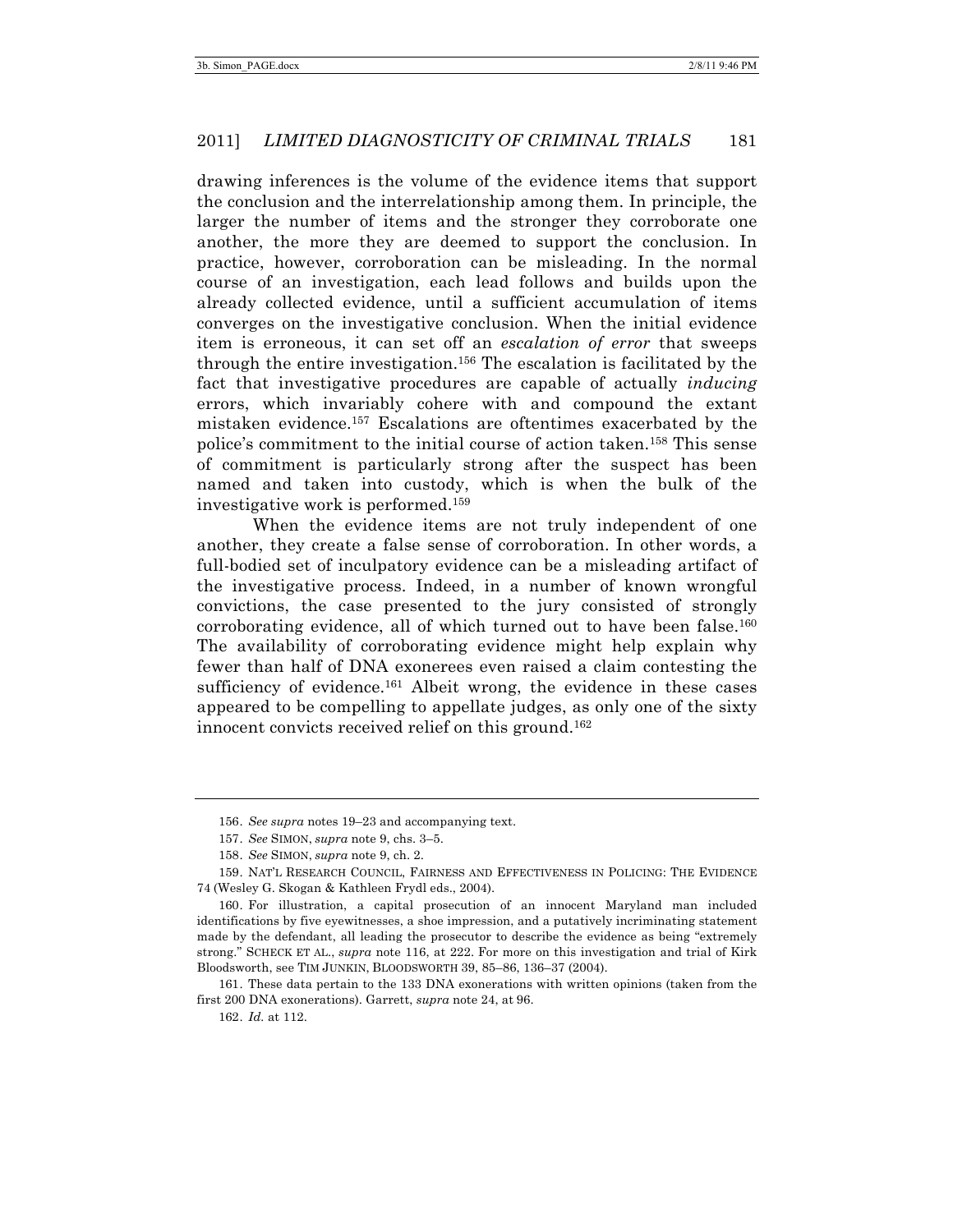### *G. Investigation Opacity*

Another systemic problem that hinders the assessment of evidence is that factfinders are largely uninformed, or ill-informed, about the manner in which the evidence was collected. As mentioned, one of the distinctive features of criminal investigations is that erroneous testimony can be induced by the investigative procedures themselves. Notably, misidentifications can be caused by poorly performed lineups, event memory errors can be triggered by suggestive questioning, and false confessions can be generated by investigative tactics.163 Factfinders would gain much by being able to compare witnesses' courtroom testimony with the exact statements they initially gave the police. It would also be helpful to provide factfinders with a complete record of the investigative procedures used to elicit their testimony, such as the precise manner in which the lineup was conducted, the verbatim wording of the interview, and the pressures applied in the interrogation room.

This information is typically unavailable to the factfinder, as the investigative process is rarely recorded. By their own admission, thirty-three percent of lineup administrators fail to keep any written reports of the lineups, and twenty-seven percent do not bother to keep a photographic record of the procedures. <sup>164</sup> Indeed, in about one-half of the eyewitness identification cases that have reached the Supreme Court, the Court noted the incompleteness of the record of the procedure (yet invariably upheld the identifications with little concern for the missing information).<sup>165</sup> Due to the limitations of memory, recalling every detail from a comprehensive investigation is simply impossible. The research shows that investigators forget much of the relevant information before the interview is over,<sup>166</sup> and there is little

<sup>163.</sup> *See* SIMON, *supra* note 9, chs. 2–5.

<sup>164.</sup> Michael S. Wogalter et al., *A National Survey of US Police on Preparation and Conduct of Identification Lineups*, 10 PSCYHOL. CRIME & L. 69, 74 (2004).

<sup>165.</sup> Incomplete records were mentioned in *United States v. Ash*, 413 U.S. 300, 313 n.8 (1973), *Neil v. Biggers*, 409 U.S. 188, 200 (1972), *Coleman v. Alabama*, 399 U.S. 1, 26 (1970) (Powell, J., dissenting), *Simmons v. United States*, 390 U.S. 377, 388 n.9 (1968), *Gilbert v. California*, 388 U.S. 263, 270 (1967), *Simmons v. United States*, 390 U.S. 377 (1968), and *Watkins v. Sowders*, 449 U.S. 341, 350 (1981).

<sup>166.</sup> Professional child abuse interviewers in a real-life study failed to recall one-quarter of the details reported by the witnesses and more than half of the questions they asked, even when taking contemporaneous verbatim notes during the interview. Michael E. Lamb et al., *Accuracy of Investigators' Verbatim Notes of Their Forensic Interviews with Alleged Child Abuse Victims*, 24 LAW & HUM. BEHAV. 699, 704–05 (2000). Likewise, experienced forensic and child protective interviewers recalled twenty-two percent of the questions they asked in a simulated interview.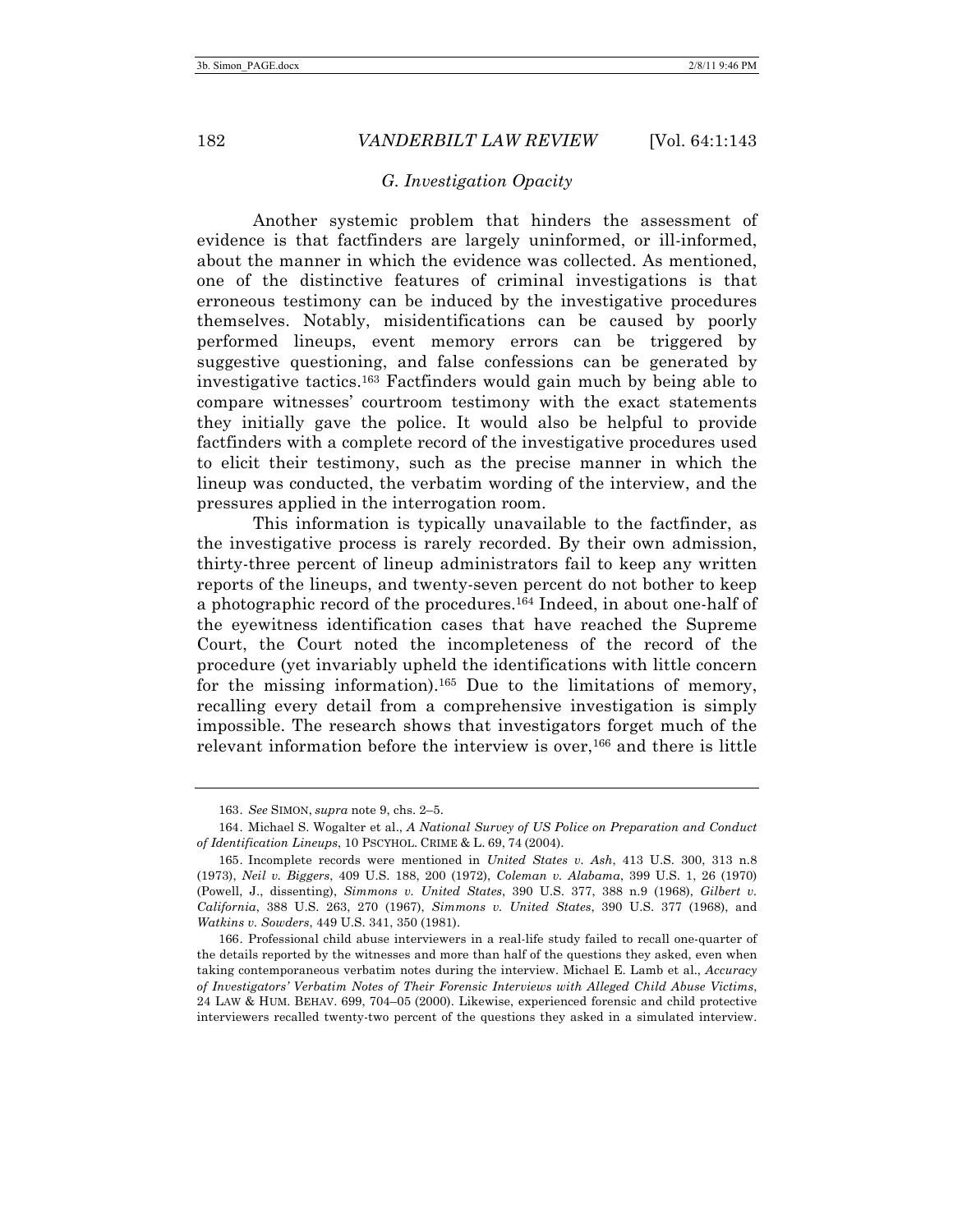reason to believe that witnesses will remember much more. This is particularly true when the inducing influences are conveyed by means of barely noticeable communications, such as slight variations in the instructions given at the lineup or subtle phraseology of questions.

Still, detectives routinely testify about investigative procedures, oftentimes in great detail. The concern is that this testimony is likely to be wanting due to the detectives' limited memory of the precise details, and to be skewed by the motivation to depict one's investigative work as professional and trustworthy. On the stand, detectives habitually deny influencing the witnesses' responses. In some instances, the denials are genuine, because the detective did not engage in any behavior that would induce error, was not aware that her conduct influenced the witness's response, or had simply forgotten what exactly she said or did. In other cases, detectives lie outright about their conduct, a practice known as *testilying*. 167 Regardless of the source of the detective's denial, it regularly contradicts the defendant's account. This happens most frequently in the context of interrogations which, despite their potential impact on the verdict, are one of the most obscure facets of the investigatory process. With no verifiable record in hand, these contradictory testimonies turn into *swearing contests* between police officers and defendants. Usually, the former come out ahead.

The unavailability of the investigative record deprives jurors of a valuable means of ascertaining the accuracy of testimony. With only incomplete and oftentimes biased information at their disposal, jurors are left with little choice but to trust or distrust the evidence blindly, or resort to superficial and often misleading features, such as the witness's confidence and demeanor.

Amye R. Warren et al., *Assessing the Effectiveness of a Training Program for Interviewing Child Witnesses*, 3 APPLIED DEVELOPMENTAL SCI. 128 (1999).

<sup>167.</sup> The term "testilying" was coined by officers who were involved in committing perjury. CITY OF N.Y. COMM'N TO INVESTIGATE ALLEGATIONS OF POLICE CORRUPTION & THE ANTI-CORRUPTION PROCEDURES OF THE POLICE DEP'T, COMMISSION REPORT 36 (1994); *see also* Christopher Slobogin, *Testilying: Police Perjury and What To Do About It*, 67 U. COLO. L. REV. 1037, 1040 (1996) (noting the ubiquity of testilying). Renowned criminologist Jerome Skolnick observes that for the police, "lying is a routine way of managing legal impediments—whether to protect fellow officers or to compensate for what [the officer] views as limitations the courts have placed on his capacity to deal with criminals." Jerome H. Skolnick, *Deception by Police*, 1 CRIM. JUST. ETHICS 40, 43 (1982).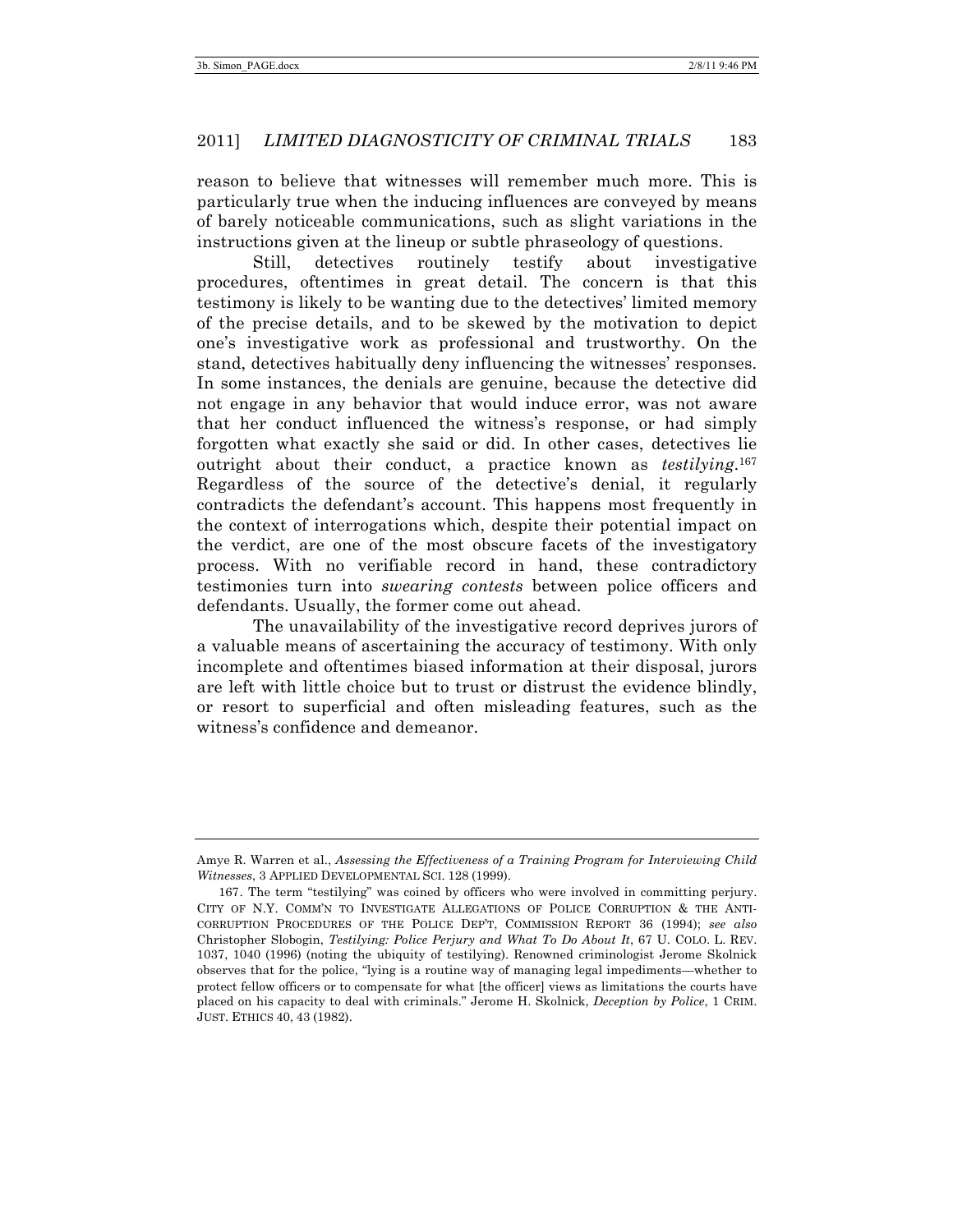### II. NON-EVIDENTIAL INFLUENCES

The preceding Part of this Article examined how the determination of the facts can be hindered by difficulties in drawing inferences from the testimony that is commonly presented at criminal trials. This Part focuses on non-evidential aspects of the adjudicatory process that compound these difficulties and pose additional threats to the integrity of criminal verdicts.

Deciding criminal verdicts in difficult cases can be a most taxing mental task, and the courtroom is hardly the ideal environment for rational, astute, levelheaded decisionmaking. Jurors are presented with a cacophony of ambiguous, conflicting, and incommensurable evidence, all driven through the polarizing force fields of adversarial advocacy. The evidence consists of unknown quantities of truth, errors, exaggerations, red herrings, and outright lies. Throughout the process, skilled attorneys inform, woo, and sometimes manipulate jurors, appealing to them with a panoply of persuasive efforts, rational and otherwise. The entire experience is often steeped in emotional pulls such as empathy and sadness, and sometimes also disgust, disdain, and vengefulness. Having to decide criminal verdicts in contested cases can be a source of stress for jurors.168

The law's concomitant commitment to rational inferences and its susceptibility to biasing influences evoke a body of research on *dual-process theories*, which distinguish between two general types of cognitive processing. The loose assortment of processes dubbed *System I* are typically holistic, associationistic, crude, and superficial. They are often driven by emotion, motivation, affect, effort-minimization, and closure-seeking. *System II* processing is purportedly analytical, thorough, and rational.169 While some researchers have maintained that the systems operate mostly separately from one another,<sup>170</sup> or

<sup>168.</sup> Brian H. Bornstein et al., *Juror Reactions to Jury Duty: Perceptions of the System and Potential Stressors*, 23 BEHAV. SCI. & L. 321, 322, 331–32 (2005).

<sup>169.</sup> KEITH E. STANOVICH, WHO IS RATIONAL?: STUDIES OF INDIVIDUAL DIFFERENCES IN REASONING 144–45 (1999); Seymour Epstein, *Integration of the Cognitive and Psychodynamic Unconscious*, 49 AM. PSYCHOLOGIST 709, 711 (1994); Daniel T. Gilbert, *Thinking Lightly about Others: Automatic Components of the Social Inference Process*, *in* UNINTENDED THOUGHT 189, 190 (James S. Uleman & John A. Bargh eds., 1989); Steven A. Sloman, *The Empirical Case for Two Systems of Reasoning*, 119 PSYCHOL. BULL. 3, 4–6 (1996).

<sup>170.</sup> Robert Abelson stated that "the reasoner and the inferencer don't talk much to each other." Robert P. Abelson, *The Reasoner and the Inferencer Don't Talk Much to Each Other*, *in* PROCEEDINGS OF THE 1975 WORKSHOP ON THEORETICAL ISSUES IN NATURAL LANGUAGE PROCESSING 3, 3 (1975). One view suggests that the two systems operate mostly in parallel. Seymour Epstein, *Cognitive-Experiential Self-Theory: An Integrative Theory of Personality*, *in*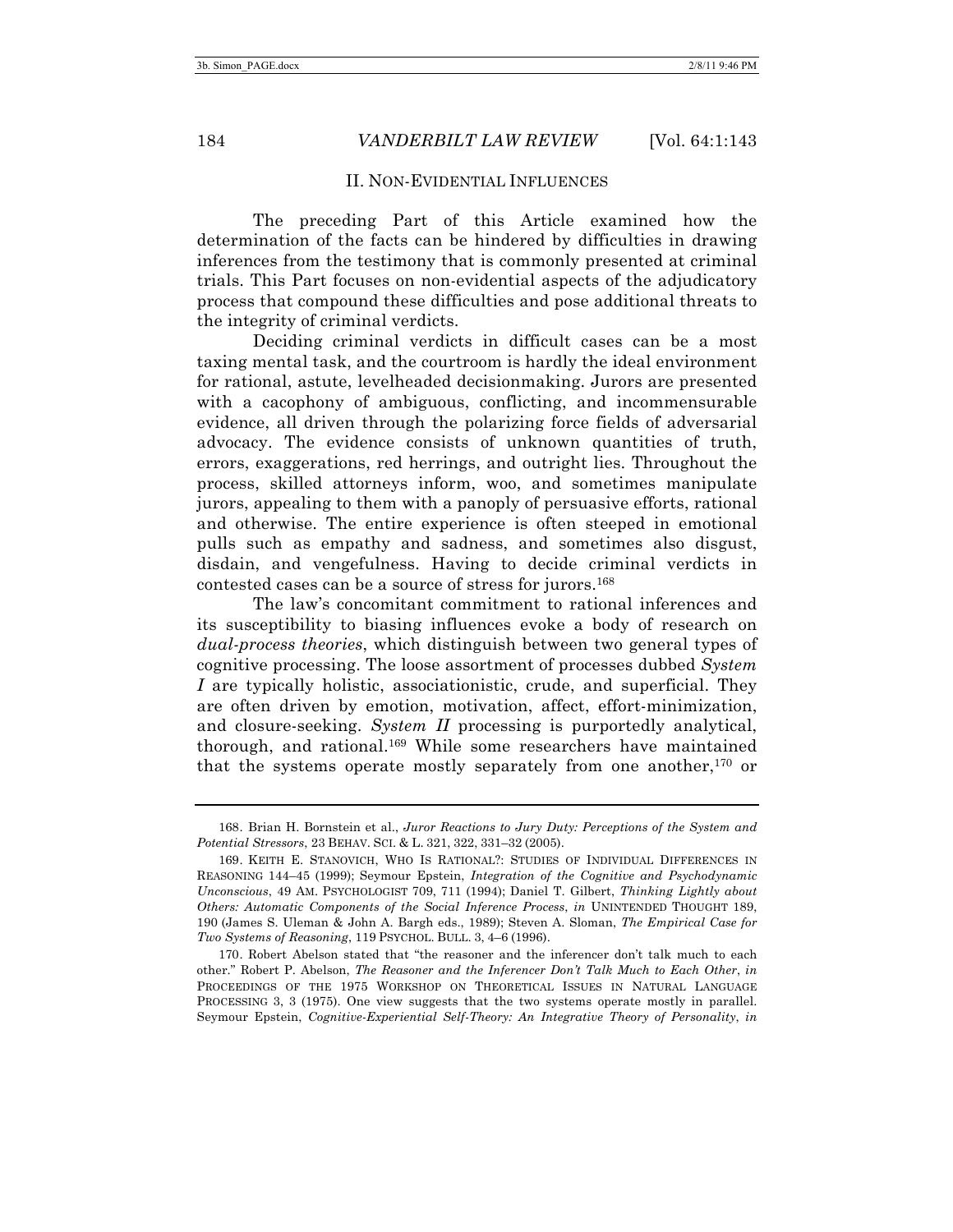that *System II* corrects and overrides *System I*,171 the emerging view is that the operations of the two systems are not so distinct. In particular, *System I* processing can play a decisive role in *System II* processing.172 In other words, analytic thinking is susceptible to being skewed by superficial heuristic processing.173

In the context of deciding criminal trials, the concern is that the avowed rational drawing of inferences will be swayed by a variety of biasing factors. As the biasing factors are generally unrelated to the defendant's actual guilt, any influence they bear on the verdict has the potential to distort the case's outcome. There is good reason to believe that competent attorneys are familiar with the biasing potential of these factors, even if implicitly so. These factors are routinely deployed by dueling attorneys in the hope of winning the adversarial contest. Cases that lend themselves to inculpating *System I* factors are more likely to command a harsh plea bargain, and, if tried, are most likely to be won. By the same token, cases that lend themselves to exculpating *System I* factors are more likely to be dismissed or to result in acquittal, again, irrespective of the defendant's guilt.

Both experimental and archival data show that decisions are least susceptible to biasing factors when the evidence is strong, one way or the other. The process becomes most vulnerable to bias when the decision is close, that is, when the evidence does not afford a clear determination of the facts.174 Many cases that go to trial lack such clarity.

THE RELATIONAL SELF: THEORETICAL CONVERGENCES IN PSYCHOANALYSIS AND SOCIAL PSYCHOLOGY 111, 124 (Rebecca C. Curtis ed., 1991).

<sup>171.</sup> Daniel Kahneman & Shane Frederick, *A Model of Heuristic Judgment*, *in* THE CAMBRIDGE HANDBOOK OF THINKING AND REASONING 267, 286–87 (Keith J. Holyoak & Robert G. Morrison eds., 2005).

<sup>172.</sup> Jonathan St. B.T. Evans, *Dual-Processing Accounts of Reasoning, Judgment, and Social Cognition*, 59 ANN. REV. PSYCHOL. 255, 258 (2008).

<sup>173.</sup> For example, stereotyping has been found to affect not only superficial judgments, but also ones that require deeper thinking. Duane T. Wegener et al., *Not All Stereotyping Is Created Equal: Differential Consequences of Thoughtful Versus Nonthoughtful Stereotyping*, 90 J. PERSONALITY & SOC. PSYCHOL. 42, 50 (2006).

<sup>174.</sup> The "liberation hypothesis" suggests that only when the evidence is closely balanced, do jurors feel free to insert their values and beliefs into their verdicts. *See* HARRY KALVEN, JR. & HANS ZEISEL, THE AMERICAN JURY 164–66 (1966) (discussing the liberation hypothesis). The particular sensitivity of close cases has been replicated in numerous other studies. For experimental data, see Brewer & Hupfeld, *supra* note 77 (providing empirical research on jury decisionmaking); James D. Johnson, Erik Whitestone, Lee Anderson Jackson & Leslie Gatto, *Justice Is Still Not Colorblind: Differential Racial Effects of Exposure to Inadmissible Evidence*, 21 PERSONALITY & SOC. PSYCHOL. BULL. 893, 895–96 (1995) (studying jury impressions of defendants of different races).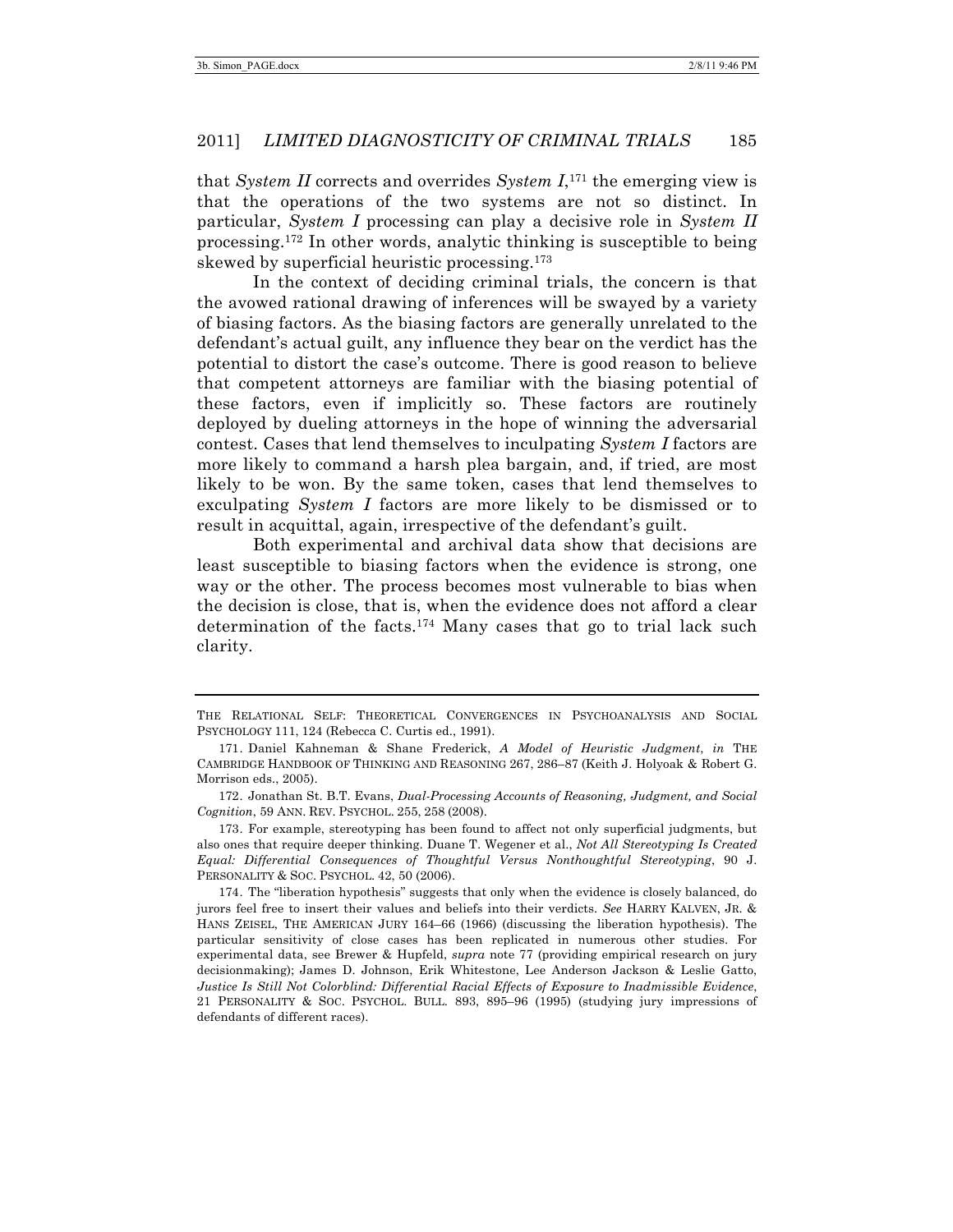### *A. Courtroom Persuasion*

At bottom, the trial consists of attorneys' attempts at persuading factfinders to believe and endorse their side of the case. As such, litigation is an inescapably persuasive endeavor. According to a prominent dual-process theory of persuasion, people can be convinced by means of the central route of persuasion, which resembles *System II* processing. This method emphasizes systematic and deliberative communication, and it relies on the presentation of facts and rationally drawn inferences. Alternatively, people can be persuaded through heuristic routes, which map onto *System I* processing. These methods of persuasion include superficial associations, similarities, metaphors, emotional appeals, and narratives.175 The research indicates that persuasion can be dominated by heuristic modes of communication, which means that factfinders stand to be persuaded by superficial cues rather than by analytic inferences drawn from the evidence.176

The most ubiquitous form of persuasion is storytelling. Narratives, more so than isolated facts, have the power to mentally transport the audience, temporarily altering their normal emotional and cognitive reactions to the information presented. By partly neutralizing the recipients' critical evaluation, the storyteller makes possible the acceptance of accounts that might otherwise have been rejected.177 A series of studies by Nancy Pennington and Reid Hastie shows that jurors naturally fit trial information into story-like formats. People are found to make sense of complicated evidence sets by constructing narratives that are formed around intuitive and familiar schemas or scripts of human action.178 Thus, evidence that

<sup>175.</sup> *See, e.g.*, Serena Chen & Shelly Chaiken, *The Heuristic-Systematic Model in Its Broader Context*, *in* DUAL-PROCESS THEORIES IN SOCIAL PSYCHOLOGY 73, 89 (Shelly Chaiken & Yaacov Trope eds., 1999) (discussing superficial associations); *see also* RICHARD E. PETTY & JOHN T. CACIOPPO, COMMUNICATION AND PERSUASION: CENTRAL AND PERIPHERAL ROUTES TO ATTITUDE CHANGE (1986) (discussing other factors of persuasion such as repetition of arguments, rhetorical questions, and arguer expertise).

<sup>176.</sup> Shelly Chaiken et al., *Heuristic and Systematic Information Processing Within and Beyond the Persuasion Context*, *in* UNINTENDED THOUGHT, *supra* note 169, at 219–20.

<sup>177.</sup> Melanie C. Green & Timothy C. Brock, *In the Mind's Eye Transportation-Imagery Model of Narrative Persuasion*, *in* NARRATIVE IMPACT: SOCIAL AND COGNITIVE FOUNDATIONS 315, 334– 35 (Melanie C. Green et al. eds., 2002).

<sup>178.</sup> Of the possible stories that could plausibly be constructed from the trial evidence, jurors tend to adopt the strongest narrative, as determined by its coverage of the known facts, internal consistency, correspondence with background knowledge, and its structural fit with familiar narratives structures. For a review, see Nancy Pennington & Reid Hastie, *The Story Model for*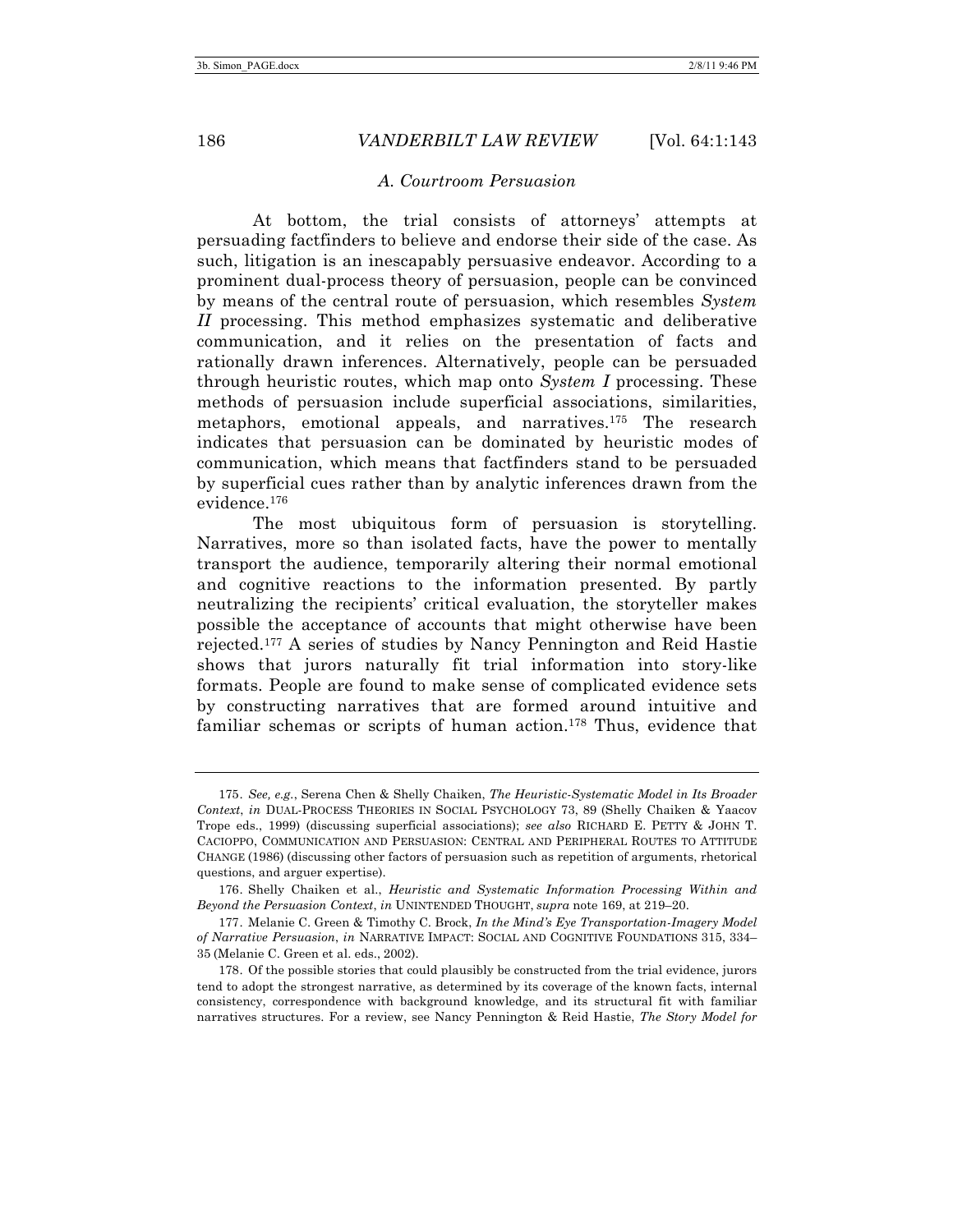lends itself to the story format is more likely to be presented at trial and to convince a jury.179 There is nothing inherently counternormative about the impact of narratives on courtroom persuasion, nor could one imagine how evidence would be presented without resorting to a narrative of one sort or another. There is also reason to believe that, in reality, truthful evidence is more likely to produce a good narrative than untruthful evidence. Still, there is a danger that factual inferences will be swamped by the narrative force of a case, as well as by the persuasiveness of the witnesses and attorneys who deliver it.

There are more serious concerns than mere storytelling. Research shows that persuasion is affected by a host of heuristic routes to persuasion, such as the use of emotional appeals, 180 metaphors,<sup>181</sup> irony,<sup>182</sup> rhetorical questions,<sup>183</sup> and humor and ridicule.184 Persuasion is affected also by the listeners' characteristics, such as attitudes and group membership, $185$  their affective states,  $186$ and confidence.187 People have been found to place greater weight on anecdotal and personal experiences than on more reliable sources of

180. William D. Crano & Radmila Prislin, *Attitudes and Persuasion*, 57 ANN. REV. PSYCHOL. 345, 357, 359 (2006).

181. Pradeep Sopory & James Price Dillard, *The Persuasive Effects of Metaphor: A Metaanalysis*, 28 HUM. COMM. RES. 382, 404 (2002).

182. Raymond W. Gibbs Jr. & Christin D. Izett, *Irony as Persuasive Communication*, *in*  FIGURATIVE LANGUAGE COMPREHENSION: SOCIAL AND CULTURAL INFLUENCES 131, 138–44 (Herbert L. Colston & Albert N. Katz eds., 2005).

183. David R. Roskos-Ewoldsen, *What Is the Role of Rhetorical Questions in Persuasion?*, *in*  COMMUNICATION AND EMOTION: ESSAYS IN HONOR OF DOLF ZILLMANN 297, 298–99 (Jennings Bryant et al. eds., 2003).

184. Pamela Hobbs, *Lawyers' Use of Humor as Persuasion*, 20 HUMOR: INT'L J. HUMOR RES. 123 *passim* (2007).

185. Wendy Wood, *Attitude Change: Persuasion and Social Influence*, 51 ANN. REV. PSYCHOL. 539, 557–58 (2000).

186. Richard E. Petty et al., *Attitudes and Attitude Change*, 48 ANN. REV. PSYCHOL. 609, 625 (1997).

187. Richard E. Petty et al., *Thought Confidence as a Determinant of Persuasion: The Self-Validation Hypothesis*, 82 J. PERSONALITY & SOC. PSYCHOL. 722, 727 (2002).

*Juror Decision Making*, *in* INSIDE THE JUROR: THE PSYCHOLOGY OF JUROR DECISION MAKING 192, 195 (Reid Hastie ed., 1993). The story model was preceded by W. LANCE BENNETT & MARTHA S. FELDMAN, RECONSTRUCTING REALITY IN THE COURTROOM: JUSTICE AND JUDGEMENT IN AMERICAN CULTURE 41–65 (1981); *see also* WILLEM ALBERT WAGENAAR ET AL., ANCHORED NARRATIVES: THE PSYCHOLOGY OF CRIMINAL EVIDENCE 55–57 (1993) (providing statistical and anecdotal evidence of the persuasive power of stories on jury decisionmaking).

<sup>179.</sup> This is not to say that the story model is entirely a construct of persuasion. Pennington and Hastie's research demonstrates that people apply the story format intrapersonally, as an adaptive cognitive tool to enable the handling of complex evidence sets. Pennington & Hastie, *supra* note 178, at 194.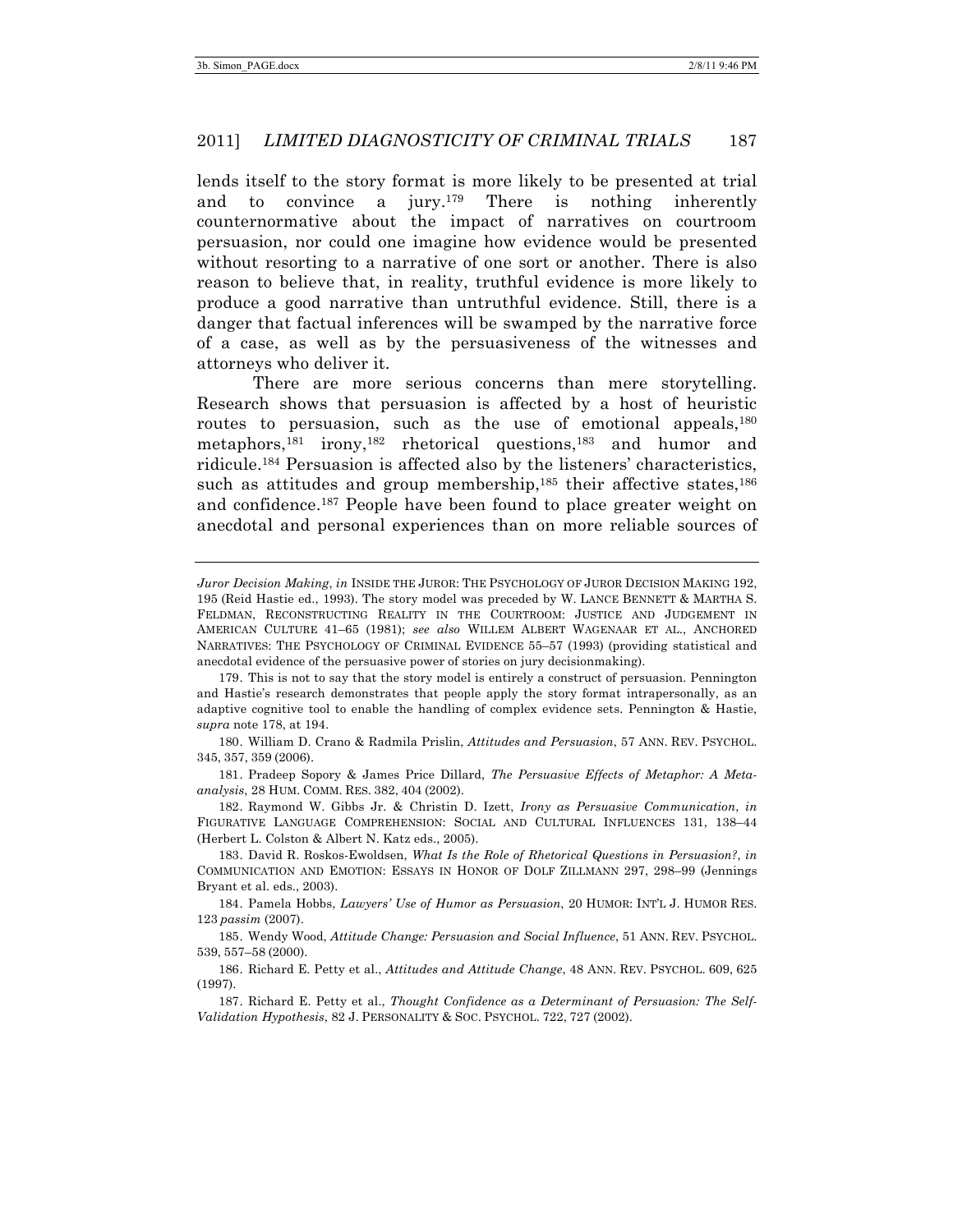information.188 People are also affected by the medium through which visual information is communicated, such as video, color photography, or text,189 as well as by the likeability of the speaker.190

It is hardly surprising to find that adversarial attorneys are tempted to put these heuristic forms of persuasion to use. A brief glance at conventional trial advocacy manuals and professional education materials reveals how seriously lawyers take heuristic persuasion. For illustration, lawyers are advised to dress properly, maintain an appearance of absolute sincerity, entertain the jurors, tell them a story, be brief, keep a distance from the jury box, and, tellingly, not sound like a lawyer.191 Another manual instructs lawyers to "be good," appear confident, maintain eye contact with the jury, dress to suit the jury's taste, and vary the tone, volume, and modulation of speech.192 Titles of mainstream training manuals include *Theater Tips and Strategies for Jury Trials* and *What Can Lawyers Learn From Actors?*<sup>193</sup> Some lawyers undergo therapy in the hope of connecting better with jurors.<sup>194</sup> The potential for exploiting heuristic persuasion is one of the driving forces behind the emergence of the trial consulting industry. The trade association's July 2008 newsletter offered lawyers advice on courtroom techniques, such as

<sup>188.</sup> Eugene Borgida & Richard E. Nisbett, *The Differential Impact of Abstract vs. Concrete Information on Decisions*, 7 J. APPLIED SOC. PSYCHOL. 258, 268 (1977). In a study testing a tort case, jurors were about twice as likely to find for the plaintiff when the defense's expert witness presented scientific data as compared to anecdotes (fifty-nine percent versus thirty-one percent). Brian H. Bornstein, *The Impact of Different Types of Expert Scientific Testimony on Mock Jurors' Liability Verdicts*, 10 PSYCHOL. CRIME & L. 429, 434–35 (2004).

<sup>189.</sup> In a simulated tort case, jurors awarded higher damages for a bodily injury when it was depicted in color photographs than in black and white photographs or in text form. Denise H. Whalen & Fletcher A. Blanchard, *Effects of Photographic Evidence on Mock Juror Judgement*, 12 J. APPLIED SOC. PSYCHOL. 30, 38 (1982).

<sup>190.</sup> Martin F. Kaplan & Lynn E. Miller, *Reducing the Effects of Juror Bias*, 36 J. PERSONALITY & SOC. PSYCHOL. 1443, 1450–53 (1978).

<sup>191.</sup> KEITH EVANS, THE COMMON SENSE RULES OF TRIAL ADVOCACY, 13–15, 20–21, 46–48, 54, 60 (1994).

<sup>192.</sup> ROGER HAYDOCK & JOHN SONSTENG, TRIAL: ADVOCACY BEFORE JUDGES, JURORS, AND ARBITRATORS 18–19 (3d ed. 2004).

<sup>193.</sup> These manuals are published by The National Institute for Trial Advocacy ("NITA"). NITA is a well-regarded,  $501(c)(3)$  charitable organization whose primary mission is to "promote" justice through effective and ethical advocacy." Mission Statement, NITA, http://www.nita.org /page.asp?id=2 (last visited Nov. 11, 2010).

<sup>194.</sup> For example, workshops in the group therapy technique of psychodrama have been designed for lawyers. While the promoters of the workshops claim that it helps attorneys become better people, proponents also contend that it could help them persuade juries. Jessica Garrison, *Lawyers Tap Their Feelings to Connect with Jurors: Attorneys Use a Technique Called Psychodrama to Learn to Win a Jury's Sympathy*, L.A. TIMES, Nov. 25, 2006, at B1.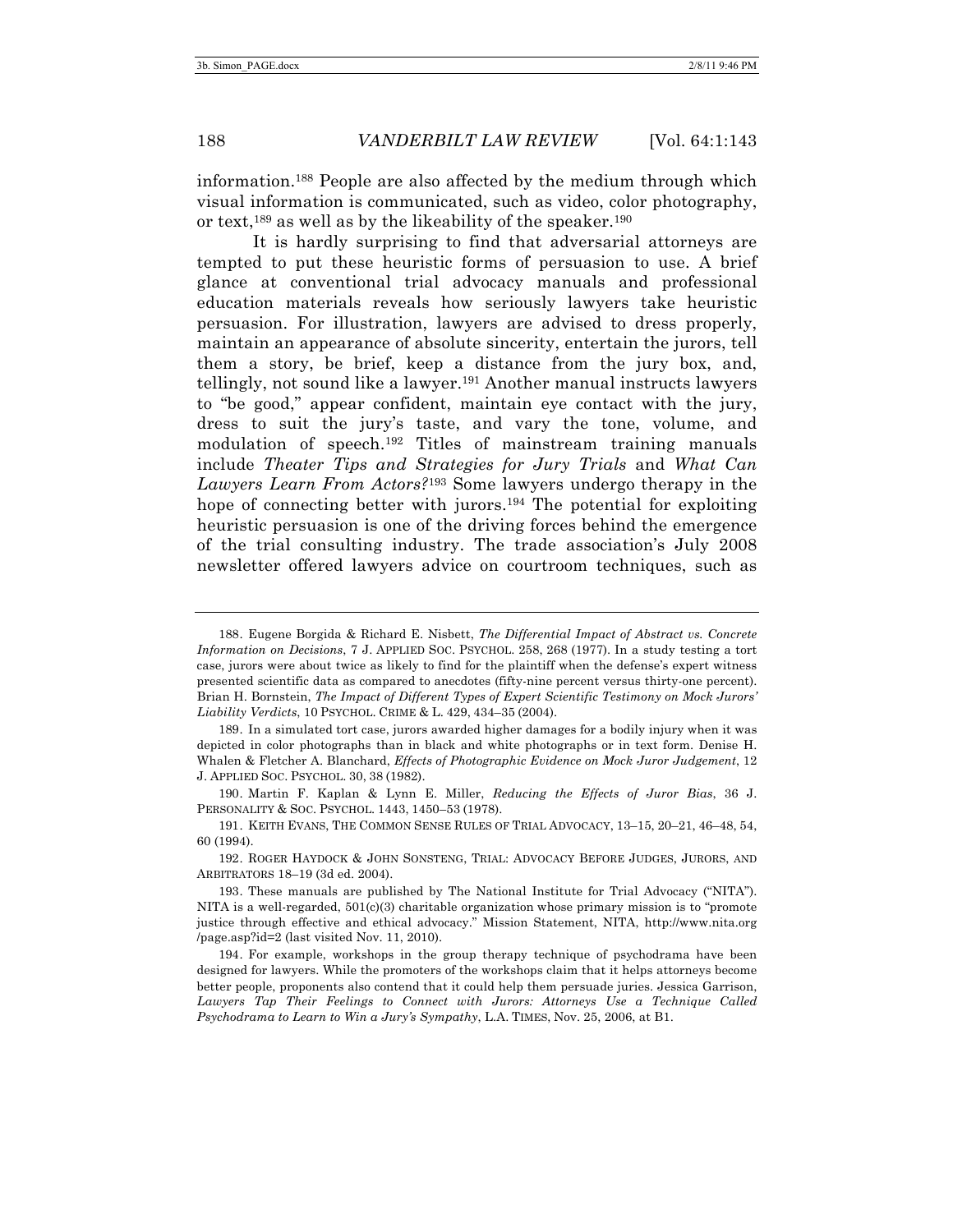developing easy and memorable themes, preparing compelling visual aids, and using religion effectively in the courtroom.195

### *B. Exposure to Impermissible Information*

A key feature of the Anglo-American trial is that the verdict ought to be based on the evidence admitted at trial. Information that was not admitted as evidence ought not to affect the decision.<sup>196</sup> This expectation might be jeopardized by the fact that jurors are often exposed to extra-evidential information. This information often comes from media reports, most of which originate from the police, but it can also stem from questioning during jury selection, utterances by witnesses, statements by lawyers, or courtroom gossip.

The potential effect of pretrial publicity has been observed in the laboratory as well as in the field. Field studies have found that prospective jurors' belief in the defendants' guilt was positively related to their exposure to information about the cases.197 The study of 179 Indiana trials revealed a significant correlation between exposure to pretrial publicity and the verdicts rendered.198 The presence and impact of pretrial publicity is bound to be strongest in high profile crimes, especially in small communities. In one notable case, a poll conducted by an Oklahoma City television station found that before any evidence was presented in court against a murder suspect, sixtyeight percent of the viewers voted that he was guilty. The defendant was convicted and sentenced to death, only to be exonerated by DNA ten years later.199

<sup>195.</sup> THE JURY EXPERT: THE ART AND SCIENCE OF LITIGATION ADVOCACY (July 2008), *available at* http://www.astcweb.org/public/publication/issue.cfm/July/2008/20/2/16.

<sup>196.</sup> Jurors are instructed to that effect. For example, the California pattern instructions state, "You must use only the evidence that is presented in the courtroom." JUDICIAL COUNCIL OF CAL. CRIMINAL JURY INSTRUCTIONS 104 (2010).

<sup>197.</sup> Gary Moran & Brian L. Cutler, *The Prejudicial Impact of Pretrial Publicity*, 21 J. APPLIED SOC. PSYCHOL. 345, 354, 359 (1991); Michael T. Nietzel & Ronald C. Dillehay, *Psychologists as Consultants for Changes of Venue: The Use of Public Opinion Surveys*, 7 LAW & HUM. BEHAV. 309, 321 (1983).

<sup>198.</sup> The correlation between exposure to media reports and guilty verdicts was 0.26. Consistent with the liberation hypothesis, the correlation was 0.39 for the cases in which the strength of evidence was intermediate Dennis J. Devine et al., *Strength of Evidence, Extraevidentiary Influence, and the Liberation Hypothesis: Data from the Field*, 33 LAW & HUM. BEHAV. 136, 142 (2009).

<sup>199.</sup> Ten years after Robert Miller was convicted and sentenced to death, he was exonerated by a DNA test that exculpated him and identified the true perpetrator. SCHECK ET AL., *supra* note 116, at 78–87, 92–106; *Robert Miller*, THE INNOCENCE PROJECT, http://www. innocenceproject.org/Content/Robert\_Miller.php (last visited Nov. 11, 2010).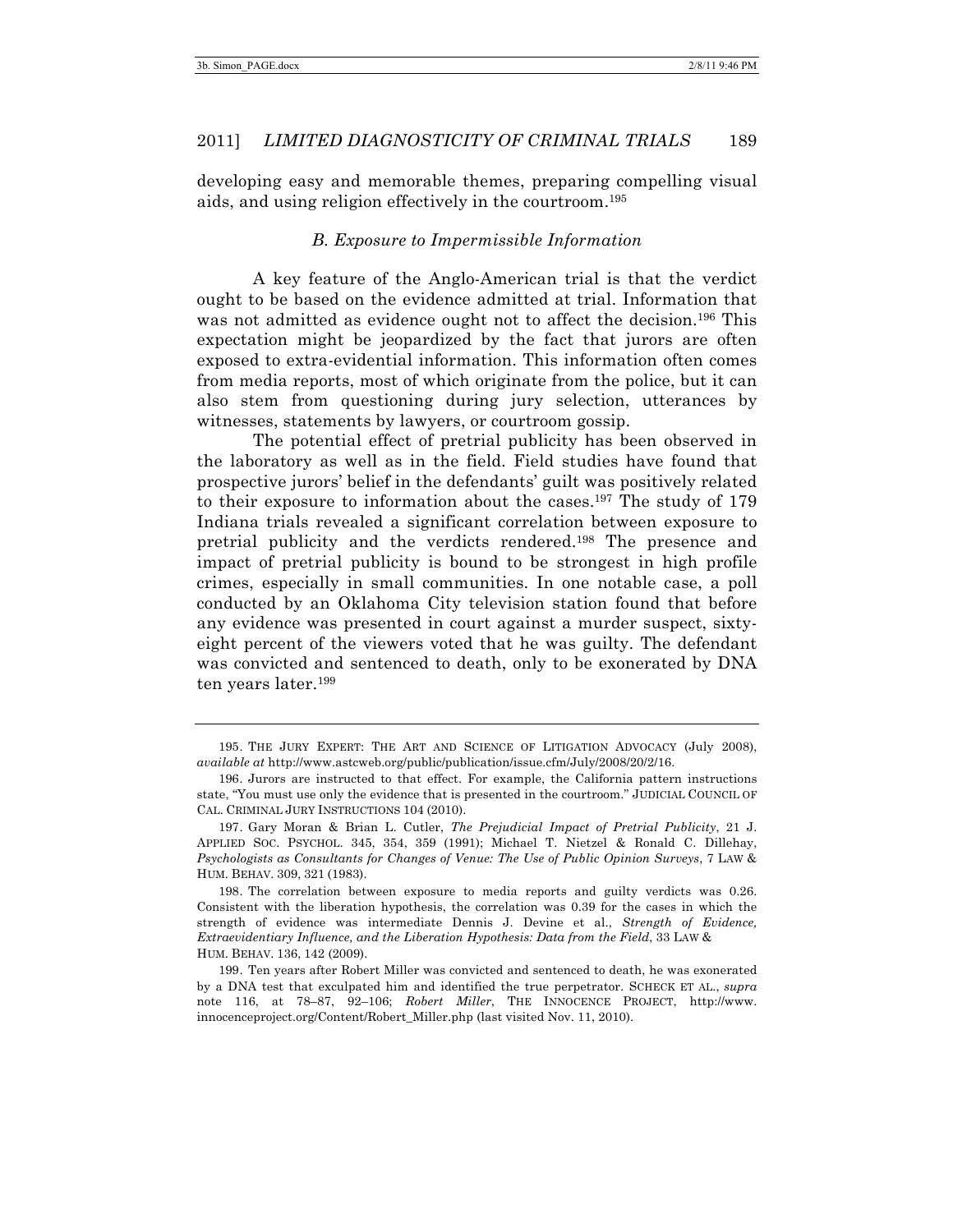Experimental research indicates that extra-evidential information can readily seep into the decisionmaking process and sway the verdict. Conviction rates have been found to rise after jurors have been exposed to inadmissible newspaper items that linked a defendant's gun to the murder,<sup>200</sup> reported on the defendant's prior suspicious conduct,<sup>201</sup> described the suspect as a friendless bully,<sup>202</sup> and provided information about an argument between the defendant and the victim on the day of her death.203 A meta-analysis of forty-four empirical tests involving more than 5,000 participants resulted in an overall increase of conviction rate of sixteen percent due to pretrial publicity. The effects are strongest in studies conducted under more realistic conditions.204 Presenting extra-evidential information in a graphical manner (on video) led to stronger biasing effects than less graphic presentations (in print).205

One explanation for the impact of pretrial publicity is that jurors cannot always recall whether a particular fact was presented at trial or was conveyed by an extra-evidential source.206 Another explanation is that, in striving to reach a result that seems just, jurors use any information they deem probative, regardless of whether it was admitted into evidence. In some instances, judges seek to counter the effects of pretrial publicity by instructing the jurors to ignore it. The

<sup>200.</sup> The exposure to the news item resulted in an increase in the rate of convictions from thirty-nine percent to forty-six percent. Stanley Sue et al., *Biasing Effects of Pretrial Publicity on Judicial Decisions*, 2 J. CRIM. JUST. 163, 169 (1974).

<sup>201.</sup> The predeliberation rates of conviction on the two cases rose from fifty-seven percent to sixty-five percent and from thirty-four percent to forty-two percent, respectively. Norbert L. Kerr, Keith E. Niedermeier & Martin F. Kaplan, *Bias in Jurors vs Bias in Juries: New Evidence from the SDS Perspective*, 80 ORGANIZATIONAL BEHAV. & HUM. DECISION PROCESSES 70, 77–78 (1999).

<sup>202.</sup> The rates of conviction rose from fifty-six percent to seventy-three percent. Lorraine Hope et al., *Understanding Pretrial Publicity: Predecisional Distortion of Evidence by Mock Jurors*, 10 J. EXPERIMENTAL PSYCHOL.: APPLIED 111, 113, 115 (2004).

<sup>203.</sup> The rates of conviction rose from thirty-seven percent to sixty-three percent. Christine Ruva et al., *Effects of Pre-trial Publicity and Jury Deliberation on Juror Bias and Source Memory Errors*, 21 APPLIED COGNITIVE PSYCHOL. 45, 53, 58, 65 (2007). A subsequent study using the same materials resulted in similar conviction rates (thirty-eight percent and seventy percent, respectively). Christine L. Ruva & Cathy McEvoy, *Negative and Positive Pretrial Publicity Affect Juror Memory and Decision Making*, 14 J. EXPERIMENTAL PSYCHOL.: APPLIED 226, 231 (2008).

<sup>204.</sup> Nancy Mehrkens Steblay et al., *The Effects of Pretrial Publicity on Juror Verdicts: A Meta-analytic Review*, 23 LAW & HUM. BEHAV. 219, 219, 223, 229 (1999).

<sup>205.</sup> James R. P. Ogloff & Neil Vidmar, *The Impact of Pretrial Publicity on Jurors: A Study to Compare the Relative Effects of Television and Print Media in a Child Sex Abuse Case*, 18 LAW & HUM. BEHAV. 507, 507 (1994).

<sup>206.</sup> Ruva et al., *supra* note 203, at 46. On issues surrounding the monitoring of the source of one's memories, see Mitchell & Johnson, *Source Monitoring: Attributing Mental Experiences*, *in*  THE OXFORD HANDBOOK OF MEMORY, *supra* note 82, at 184–85.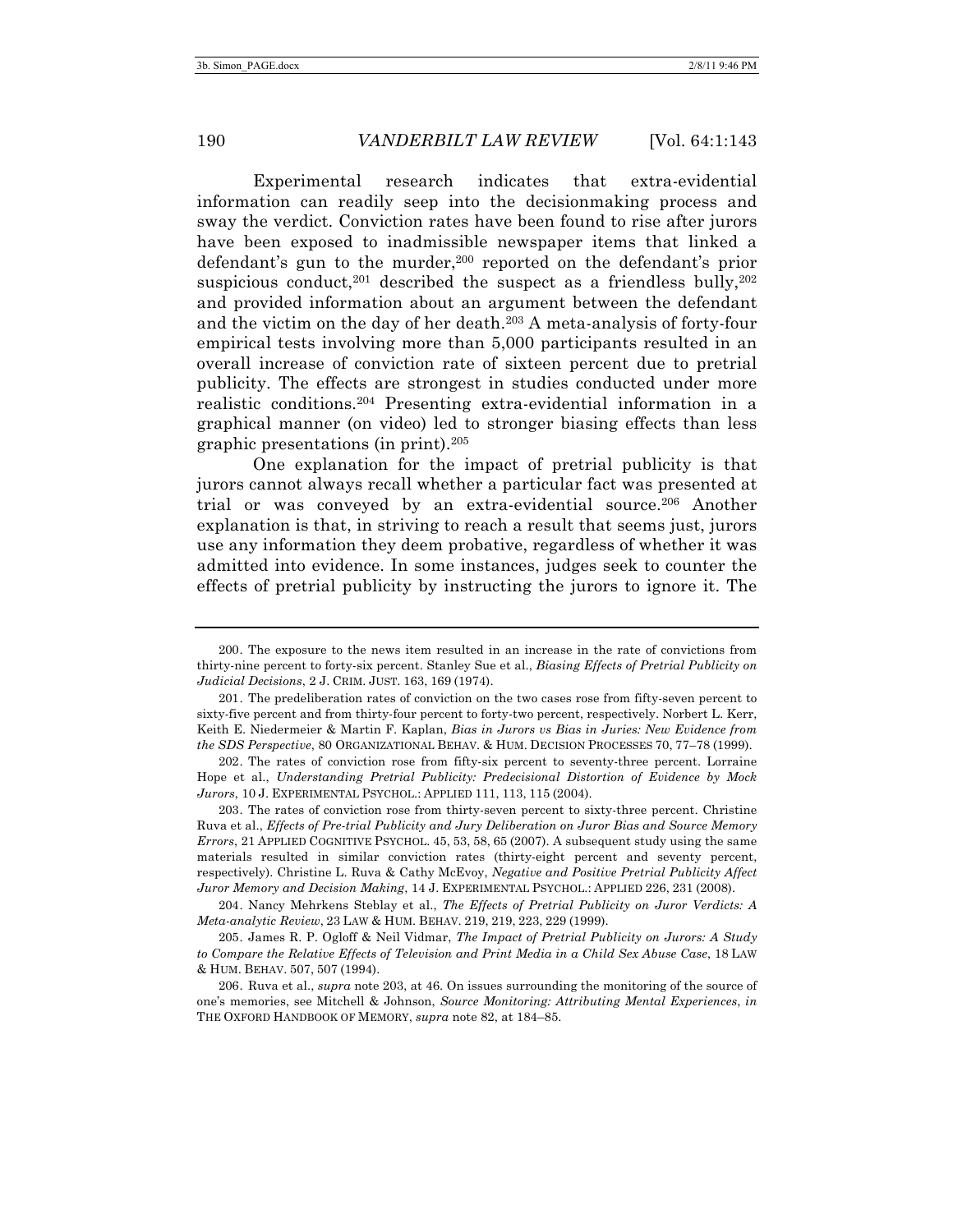effectiveness of these admonitions has been challenged by a sizeable body of experimental research.207

# *C. Emotional Arousal*

The tension between the law's aspiration to analytical processing of evidence and the potential biasing effects of *System I* factors is perhaps most pronounced when it comes to making decisions that are emotionally charged.208 Given the ubiquity and inextricability of emotion in everyday judgments, it would be impractical and arguably inadvisable to try to rid the decisionmaking of all emotion. The situation gets more complicated when it comes to intense emotions. Heinous crimes, for example, tend to arouse high levels of anger, disgust, outrage, and indignation.209 Social-psychological studies find that the arousal of anger bears profound effects on judgments of other people. Angry observers are more likely to attribute blame to the person being judged, to perceive her conduct as intentional, to lower the required threshold of evidence, and to neglect alternative explanations and mitigating circumstances.210 Anger has also been found to increase the reliance on stereotypes,<sup>211</sup> the desire

<sup>207.</sup> Nancy Steblay et al., *The Impact on Juror Verdicts of Judicial Instruction to Disregard Inadmissible Evidence: A Meta-analysis*, 30 LAW & HUM. BEHAV. 469, 469 (2006). For a review, see SIMON, *supra* note 9, ch. 7.

<sup>208.</sup> The legal system is well aware of the susceptibility of jury verdicts to emotional arousal, and jurors are routinely instructed not be overtaken by it. *See, e.g.*, JUDICIAL COUNCIL OF CAL. CRIMINAL JURY INSTRUCTIONS, *supra* note 196, at 101 ("Do not let bias, sympathy, prejudice, or public opinion influence your decision.").

<sup>209.</sup> Exposing people to gruesome images has been found to be strongly arousing. Noelle Robertson et al., *Vicarious Traumatisation as a Consequence of Jury Service*, 48 HOW. J. CRIM. JUST. 1, 1 (2009). On the relationship among these emotional reactions, see Daniel Kahneman & Cass R. Sunstein, *Cognitive Psychology of Moral Intuitions*, *in* NEUROBIOLOGY OF HUMAN VALUES 91, 91–103 (J.-P. Changeux et al. eds., 2005).

<sup>210.</sup> Julie H. Goldberg et al., *Rage and Reason: The Psychology of the Intuitive Prosecutor*, 29 EUR. J. SOC. PSYCHOL. 781, 781, 782 (1999); Jennifer S. Lerner et al., *Sober Second Thought: The Effects of Accountability, Anger, and Authoritarianism on Attributions of Responsibility*, 24 PERSONALITY & SOC. PSYCHOL. BULL. 563, 563 (1998); Brian M. Quigley & James T. Tedeschi, *Mediating Effects of Blame Attributions on Feelings of Anger*, 22 PERSONALITY & SOC. PSYCHOL. BULL. 1280, 1280 (1996). Anger was also found to mediate judgments of blame in apportioning responsibility for accidents. Neal Feigenson et al., *The Role of Emotions in Comparative Negligence Judgments*, 31 J. APPLIED SOC. PSYCHOL. 576, 576 (2001).

<sup>211.</sup> For example, arousal of anger increased participants' tendency to believe an allegation that a Hispanic person behaved violently and that a student athlete cheated on an exam. Galen V. Bodenhausen et al., *Negative Affect and Social Judgment: The Differential Impact of Anger and Sadness*, 24 EUR. J. SOC. PSYCHOL. 45, 45, 50 (1994).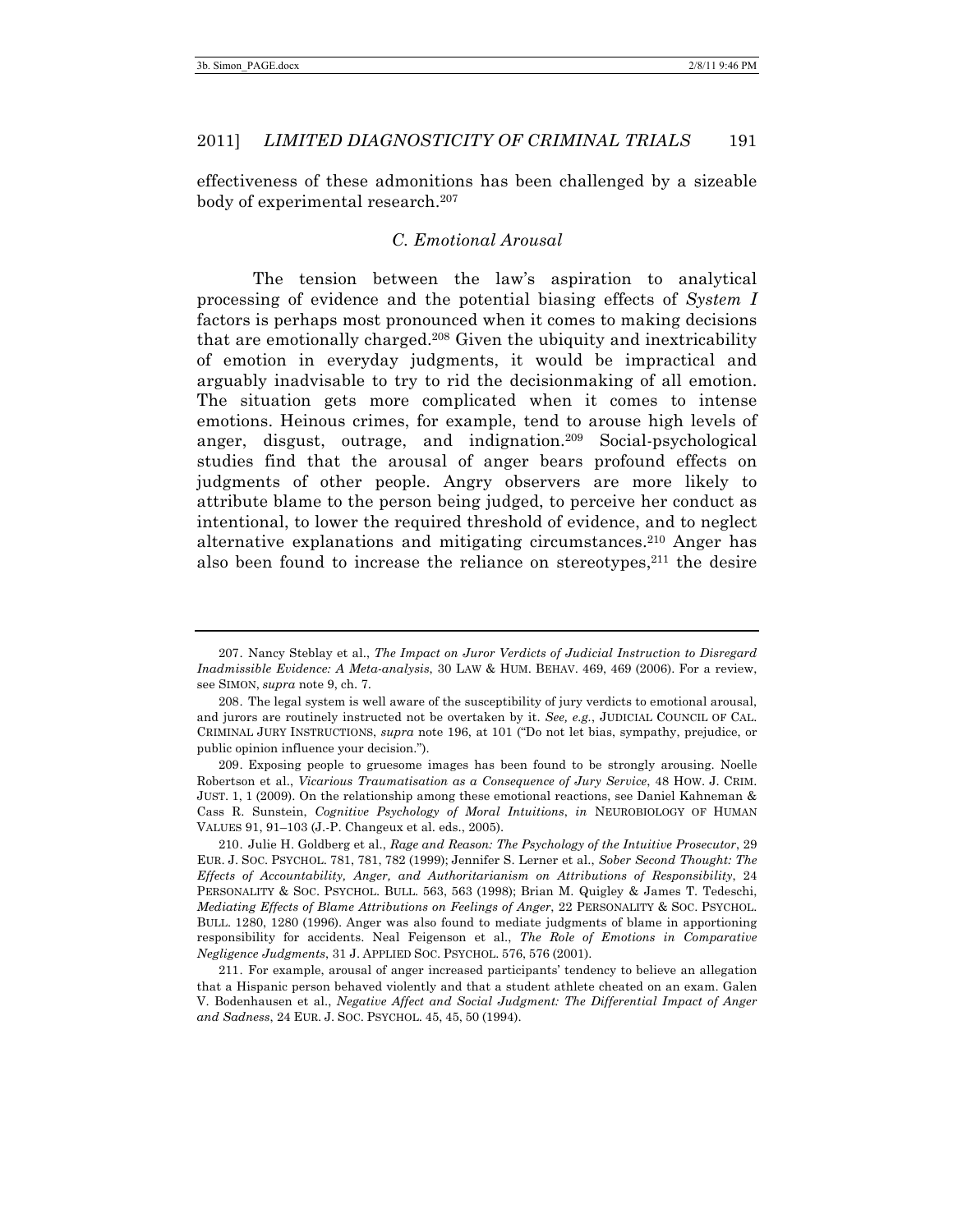for retaliation,212 and the motivation to take action to remedy the transgression.213 It is important to note that anger is a mood state, and its effects are not readily containable. In these studies, the state of anger affected judgments of people who were not related in any way to the event that triggered the anger.

The effects of anger were found also in studies that simulated legal decisionmaking. One study found that presenting simulated jurors with gruesome photographs of a stabbed murder victim led to an arousal of negative emotions—including feeling anxious, anguished, disturbed, and shocked—which resulted in a doubling of the conviction rate.214 Similar findings were made in studies that contained presentations of severe brutality and mutilation.215 Importantly, in these studies, the issue in question was the identity of the perpetrator, which means that the heinousness of the act was entirely irrelevant and nondiagnostic to deciding the verdict.216 In evidence law terminology, the heinous evidence bore a strong prejudicial effect while providing no probative value.217 Gruesome

214. Kevin S. Douglas et al., *The Impact of Graphic Photographic Evidence on Mock Jurors' Decisions in a Murder Trial: Probative or Prejudicial?*, 21 LAW & HUM. BEHAV. 485, 485, 492 (1997).

216. Anger can play a legitimate role in sentencing decisions. Various homicide statutes recognize heinousness as a factor that can aggravate a homicide to a first degree murder, and even to a capital murder. *See, e.g.*, TENN. CODE ANN. § 39–13–204(h)(i)(5) (2010) (including "heinous" nature of crime as an aggravating factor in sentencing of capital cases).

217. *See* FED. R. EVID. 403 (authorizing the exclusion of relevant evidence if its probative value is substantially outweighed by its prejudicial effect).

<sup>212.</sup> Tamara J. Ferguson & Brendan Gail Rule, *An Attributional Perspective on Anger and Aggression*, *in* AGGRESSION: THEORETICAL AND EMPIRICAL REVIEWS 41, 44 (RUSSELL G. GEEN & I. DONNERSTEIN eds., 1983).

<sup>213.</sup> Diane M. Mackie et al., *Intergroup Emotions: Explaining Offensive Action Tendencies in an Intergroup Context*, 79 J. PERSONALITY & SOC. PSYCHOL. 602, 602 (2000). Judgments of social situations can be affected also by other emotions. For the emotional effects of victim impact statements, see Janice Nadler & Mary R. Rose, *Victim Impact Testimony and the Psychology of Punishment*, 88 CORNELL L. REV. 419, 422 (2003).

<sup>215.</sup> In one study, exposure to gruesome evidence increased the conviction rate from 14 percent to 34 percent. David A. Bright & Jane Goodman-Delahunty, *The Influence of Gruesome Verbal Evidence on Mock Juror Verdicts*, 11 PSYCHIATRY PSYCHOL. & L. 154, 154 (2004)*; see also* David A. Bright & Jane Goodman-Delahunty, *Gruesome Evidence and Emotion: Anger, Blame, and Jury Decision-Making*, 30 LAW & HUM. BEHAV. 183, 183 (2006) (finding that exposure to gruesome photographs increased anger at the defendant as well as the conviction rate). Other studies, however, have provided only partial support for the effect of gruesome evidence. *See* Saul M. Kassin & David A. Garfield, *Blood and Guts: General and Trial-Specific Effects of Videotaped Crime Scenes on Mock Jurors*, 21 J. APPLIED SOC. PSYCHOL. 1459, 1459 (1991) (finding that gruesome evidence affected juries in different ways, and produced an overall prejudice in a trial).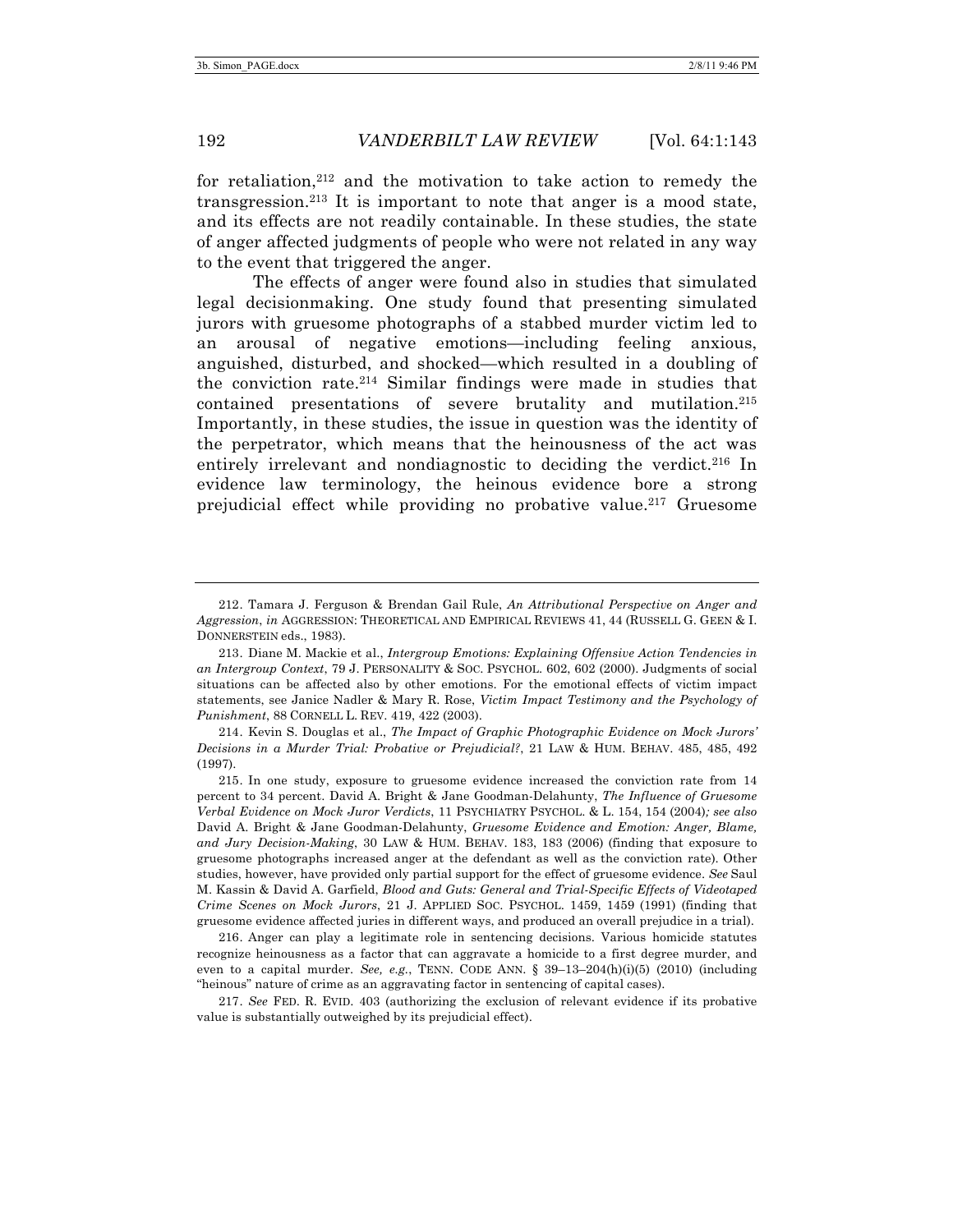evidence has been employed successfully in the prosecution of innocent defendants.218

### *D. Racial Prejudice*

Another threat to the integrity of the factfinding process stems from reliance on racial stereotypes. Given that prejudiced groups are subject to discrimination in various walks of life, $2^{19}$  it would not be surprising to find that they were also treated disparately by the criminal justice system. The research shows that racial bias influences conviction rates when the crime charged is typical of the stereotype of the defendant's group. For example, white defendants are more likely to be found guilty than black defendants for embezzlement, but the reverse is true for auto theft and burglary. The research shows that the congruence between the crime and the stereotype leads to more superficial and confirmatory searches for information regarding the defendant's guilt, to attributions of the criminal behavior to the internal personality of the defendant, and to higher predictions of future criminal behavior.<sup>220</sup>

These experimental results are consistent with data from the DNA exonerations, which come predominantly from convictions for rape, perhaps the most stereotypical of crimes. While seventy-three percent of the first 200 DNA exonerees convicted for rape were minorities, the overall proportion of minorities amongst people

<sup>218.</sup> For example, in the closing arguments in Darryl Hunt's second trial, prosecutor Dean Bowman brought some jurors to tears when describing how the victim of the rape-murder must have felt with the "thick yellow sickening fluid in her body? . . . Did she feel the life inside just trickle right out of her body right there on the grass?" Zerwick, *supra* note 22, pt. 6.

<sup>219.</sup> For illustration of discrimination in employment, see Marianne Bertrand & Sendhil Mullainathan, *Are Emily and Greg More Employable than Lakisha and Jamal? A Field Experiment on Labor Market Discrimination*, 94 AM. ECON. REV. 991, 991 (2004) (finding that differential treatment by race seems to remain prevalent in the U.S. labor market). For illustrations of discrimination in organ transplants and car purchasing, see IAN AYRES, PERVASIVE PREJUDICE?: UNCONVENTIONAL EVIDENCE OF RACE AND GENDER DISCRIMINATION 38– 39, 174–75 (2003).

<sup>220.</sup> Randall A. Gordon, *Attributions for Blue-Collar and White-Collar Crime: The Effects of Subject and Defendant Race on Simulated Juror Decisions*, 20 J. APPLIED SOC. PSYCHOL. 971, 971 (1990); Randall A. Gordon et al., *Perceptions of Blue-Collar and White-Collar Crime: The Effect of Defendant Race on Simulated Juror Decisions*, 128 J. SOC. PSYCHOL. 191, 191 (1988); Christopher S. Jones & Martin F. Kaplan, *The Effects of Racially Stereotypical Crimes on Juror Decision-Making and Information-Processing Strategies*, 25 BASIC & APPLIED SOC. PSYCHOL. 1, 1 (2003). Stereotype effects were observed in judgments of gay defendants accused of molestation and Hispanic defendants accused of assault. Galen V. Bodenhausen, *Second-Guessing the Jury: Stereotypic and Hindsight Biases in Perceptions of Court Cases*, 20 J. APPLIED SOC. PSYCHOL. 1112, 1112, 1155 (1990).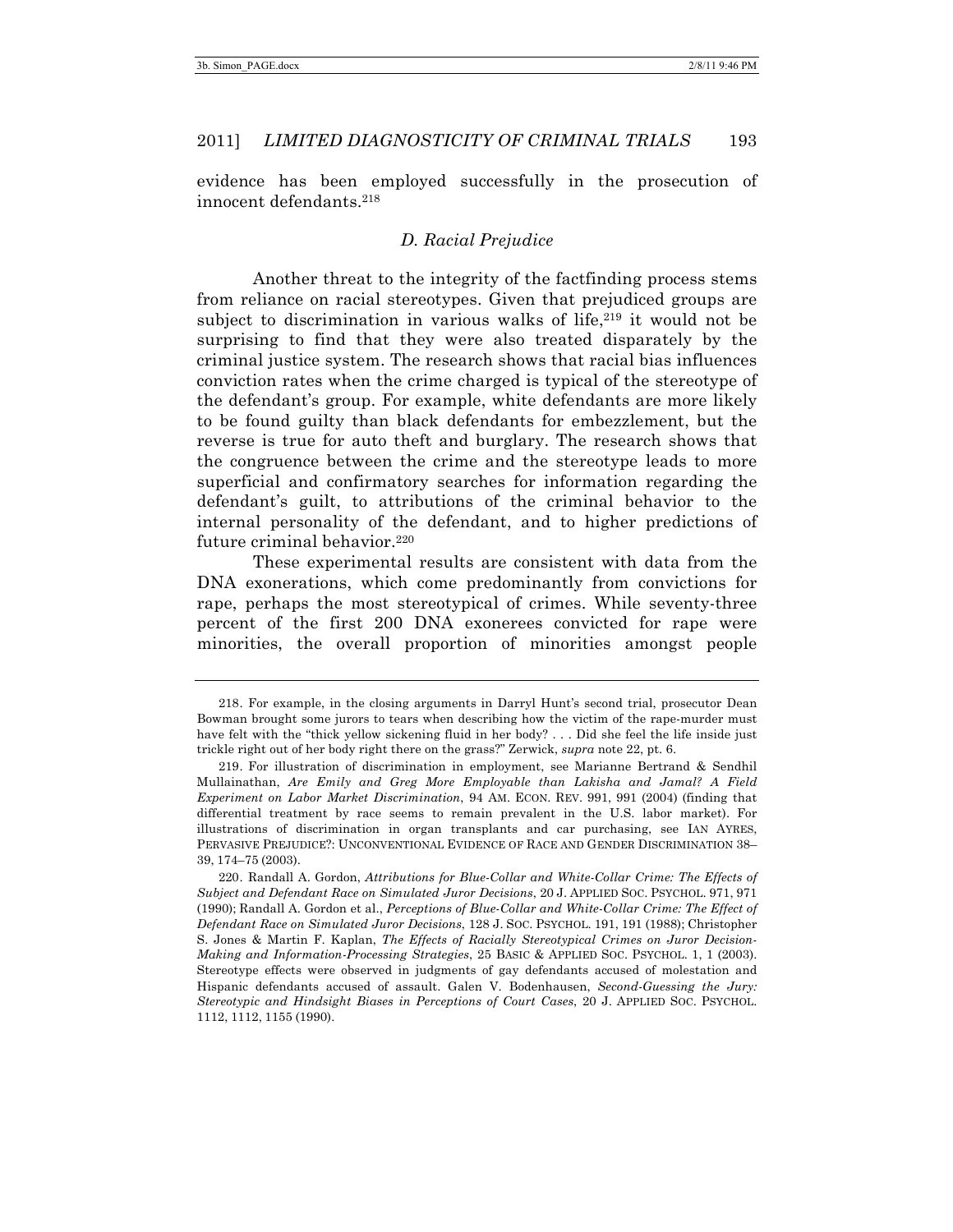convicted for rape is about half of that.<sup>221</sup> This pattern is particularly pronounced in cases where the victims are white. Although only fewer than one in six rapes perpetrated against white women are committed by black men,222 almost half of the people exonerated of rape by DNA testing were convicted for cross-racial rape, mostly black men charged with assaulting white women.<sup>223</sup>

Racial effects are observed also in the meting out of punishments, especially in the context of death sentencing. Archival data show that black defendants who killed white victims are more likely to be sentenced to death than any other racial combination.<sup>224</sup> It is also noteworthy that some black defendants are punished more harshly than others. Specifically, experiments show that black defendants with distinct Afrocentric facial features—notably, a broad nose, thick lips, and dark skin—are judged more harshly than black people who appear less stereotypically African.225 This finding is

224. *See* DAVID C. BALDUS ET AL., EQUAL JUSTICE AND THE DEATH PENALTY: A LEGAL AND EMPIRICAL ANALYSIS 173, 183 (1990) (finding generally that black defendants are more often given the death penalty than white defendants); John Blume et al., *Explaining Death Row's Population and Racial Composition*, 1 J. EMPIRICAL LEGAL STUD. 165, 165, 204 (2004) (finding that facial features are one factor in the higher proportion of black inmates on death row).

225. For laboratory findings, see Irene V. Blair et al., *The Role of Afrocentric Features in Person Perception: Judging by Features and Categories*, 83 J. PERSONALITY & SOC. PSYCHOL. 5, 5 (2002); Irene V. Blair et al., *The Use of Afrocentric Features as Cues for Judgment in the Presence of Diagnostic Information*, 35 EUR. J. SOC. PSYCHOL. 59, 59 (2005).

<sup>221.</sup> Garrett, *supra* note 24, at 96.

<sup>222.</sup> Of the 194,270 rapes reported by white victims in 2006, the race of the offender was known in 82.8 percent of the reports. Of these instances, 16.7 percent were perpetrated by black men. BUREAU OF JUSTICE STATISTICS, U.S. DEPT. OF JUSTICE, CRIMINAL VICTIMIZATION IN THE UNITED STATES 2006, tbl.42, *available at* http://bjs.ojp.usdoj.gov/content/pub/pdf/cvus0602.pdf.

<sup>223.</sup> THE INNOCENCE PROJECT, 200 EXONERATED: TOO MANY WRONGFULLY CONVICTED 20–21 (2007), *available at* http://www.innocenceproject.org/200/ip\_200.pdf. To be sure, these disparities cannot be attributed entirely to the decisionmaking process, as they could be caused by factors relating to the testimony—such as the cross-race effect in eyewitness identification—as well as by prosecutorial discretion. It is doubtful whether the cross-race effect can explain this marked disproportion. Note that a similar racial disproportion is observed in capital sentencing (discussed below), where eyewitness identification plays only a minor role. The similarity between these two domains suggests that racial prejudice affects the criminal justice process in deeper ways including, possibly, by skewing juries' determinations of guilt for minorities for stereotypically congruent crimes.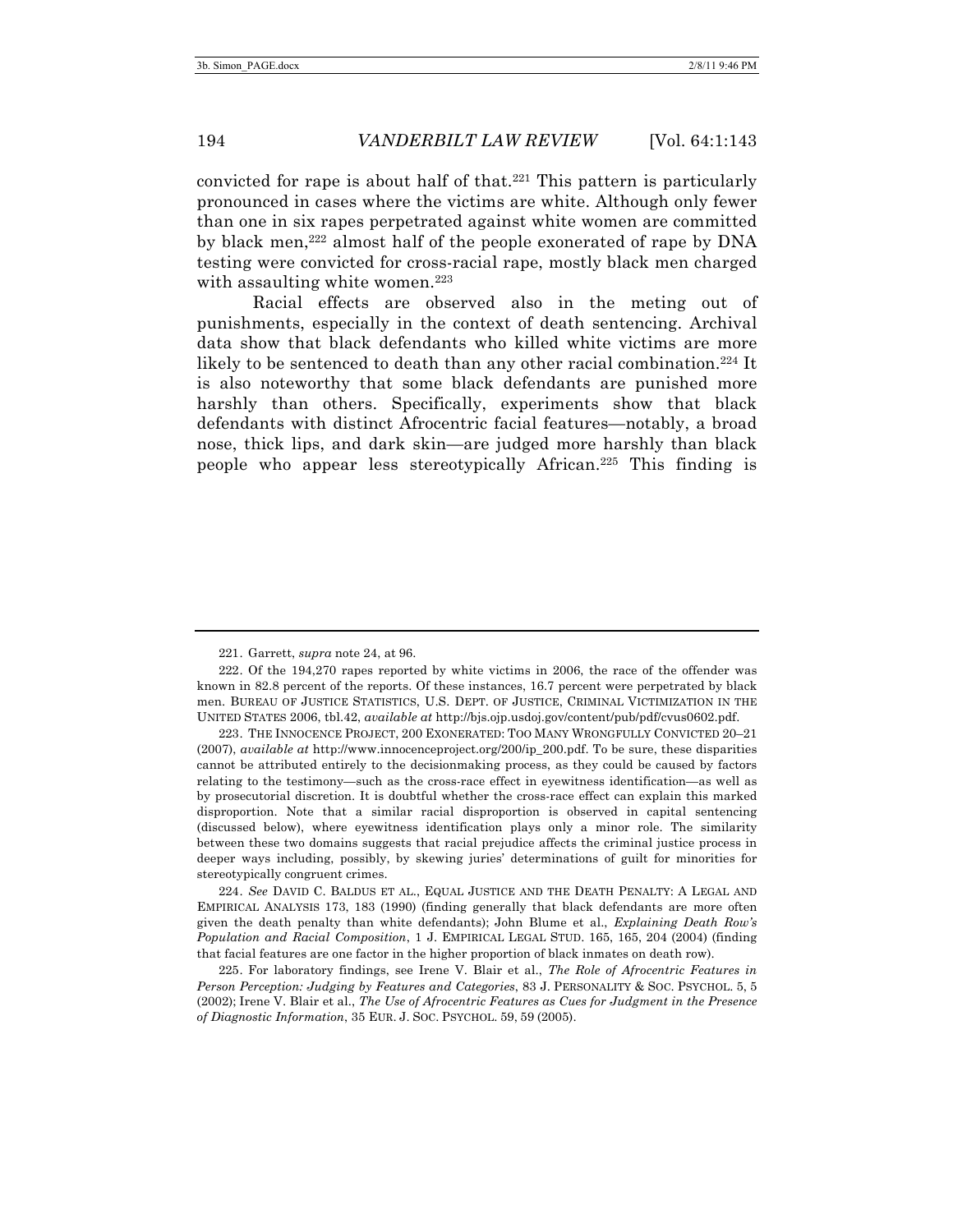manifested in archival data of prison sentencing,<sup>226</sup> and even in death penalty sentencing.227

# *E. The Coherence Effect*

One of the distinctive features of difficult cases is that they entail drawing inferences from multiple evidence items, all of which need to be integrated into a singular factual assessment and converted into a binary verdict choice. This task is no light matter given the sheer volume, uncertainty, incommensurability, and conflict among of the evidence presented. For illustration, an analysis of the evidence presented in the trial of Sacco and Vanzetti identified more than 300 facts and propositions.228

The integration of evidence in complex decision tasks is the subject of a body of research on the *coherence effect*. This basic psychological research program can be encapsulated by the Gestaltian notion that *what goes together, must fit together*. The research indicates that decisions are made effectively and comfortably when they are derived from *coherent* mental models of the case at hand.229 A mental model is deemed coherent when the conclusion is strongly supported by the bulk of the evidence, with only weak evidence or none at all supporting the contrary conclusion.230 The cognitive system

228. According to this count, the prosecution's case contained 139 evidence items and the defense's case comprised of 199. JOSEPH B. KADANE & DAVID A. SCHUM, A PROBABILISTIC ANALYSIS OF THE SACCO AND VANZETTI CASE 80, 286–337 (1996).

229. The term "mental model" is used here in the broad sense of a structured representation. *See* ARTHUR B. MARKMAN, KNOWLEDGE REPRESENTATION 248–50 (1999) (examining theories and uses of mental models).

230. "Coherence-based reasoning" is grounded in the cognitive architecture of Parallel Constraint Satisfaction, which was developed to explain mental processing involved in vision. The seminal work on constraint satisfaction theories is DAVID E. RUMELHART & JAMES L. MCCLELLAND, PARALLEL DISTRIBUTED PROCESSING: EXPLORATIONS IN THE MICROSTRUCTURE OF COGNITION (1986). For an introduction to connectionism, see PAUL THAGARD, COHERENCE IN THOUGHT AND ACTION 30–32 (2000) (explaining how to translate a coherence problem into a

<sup>226.</sup> A study of a sample of 216 Florida convicted inmates revealed that those whose appearance was one standard deviation above the group mean measure of Afrocentric features received sentences that were seven to eight months longer than inmates with one standard deviation below the mean. Irene V. Blair et al., *The Influence of Afrocentric Facial Features in Criminal Sentencing*, 15 PSYCHOL. SCI. 674, 674–75, 678 (2004).

<sup>227.</sup> Among the forty-four Philadelphia cases where black defendants were convicted for capital murder of a white victim, twenty-four percent of defendants classified as having low Afrocentric features were sentenced to death, whereas the rate was fifty-seven percent for defendants who had a strong stereotypical look. Jennifer L. Eberhardt et al., *Looking Deathworthy: Perceived Stereotypicality of Black Defendants Predicts Capital-Sentencing Outcomes*, 17 PSYCHOL. SCI. 383, 383, 384 (2006).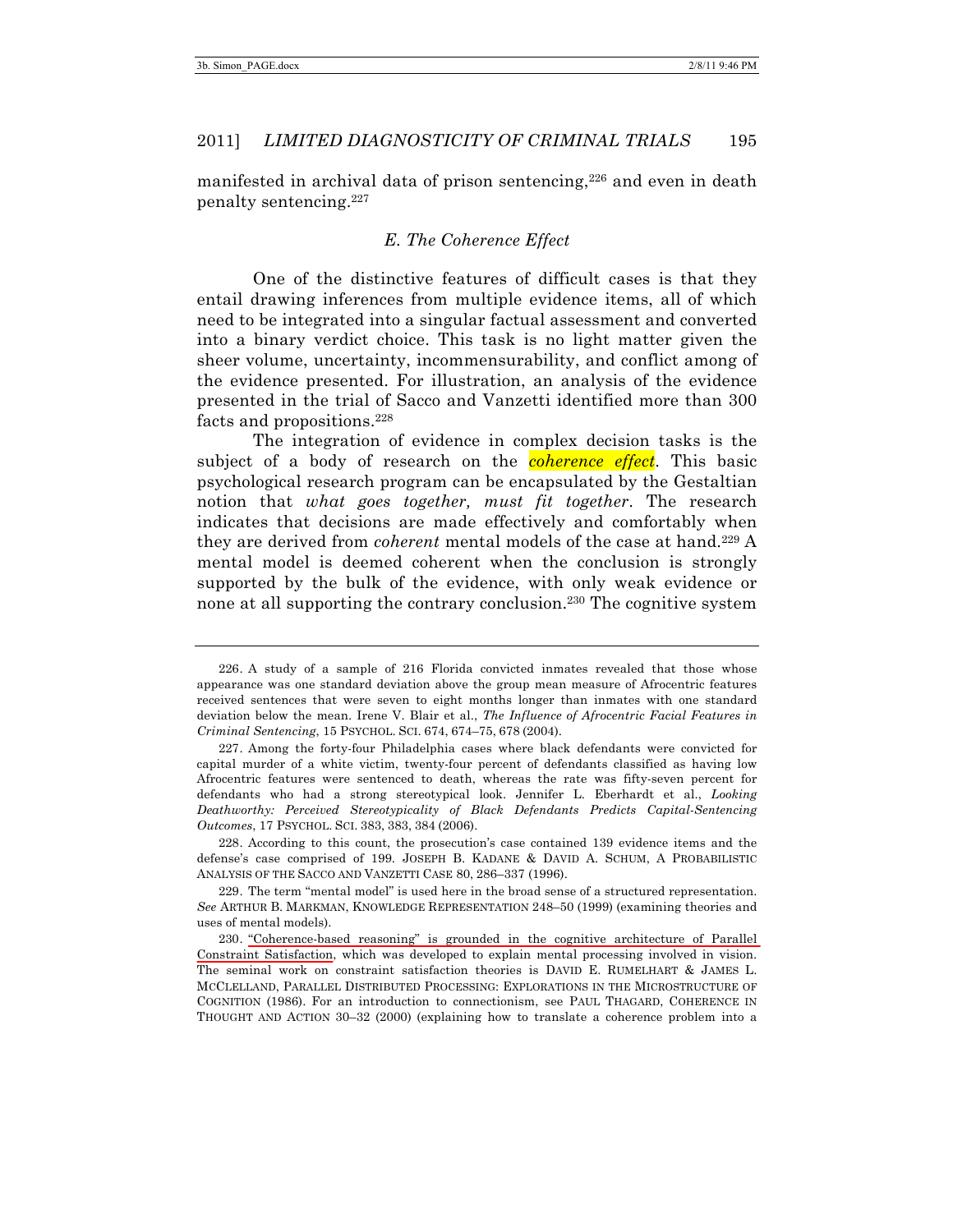stamps out complexity and decisional conflict by imposing coherence on the mental model of the task. Over the course of the decisionmaking process, the mental representation of the facts undergoes gradual change, from the initial state of complexity towards an ultimate state of coherence with the emerging conclusion. As the conclusion emerges—whether conviction or acquittal—the decisionmaker experiences the supporting evidence as stronger and more probative, while the contrary evidence wanes. The generation of coherence is driven by a bidirectional process of reasoning: just as the facts guide the choice of the preferred conclusion, the emergence of that conclusion radiates backwards and reshapes the facts to become more coherent with it. These *coherence shifts*, which occur primarily beneath the level of conscious awareness, serve to spread apart the available conclusions, leading to the dominance of one conclusion over the other, thus enabling a confident decision.231 While this effect is adaptive, it must be appreciated that the forcefulness of the evidence sets on which decisions are made is, to some degree, an artifact of the cognitive system rather than an objective assessment of the case at hand. In other words, successful decisionmaking entails a certain distortion of the evidence.

One important feature of the coherent effect is the *spreading apart* of the mental model of the case, that is, the bolstering of the evidence that supports one verdict and the weakening of the evidence that supports the opposite verdict. This polarization has the potential

problem that can be solved in a connectionist network). For an excellent review, see Stephen J. Read et al., *Connectionism, Parallel Constraint Satisfaction Processes, and Gestalt Principles: (Re)Introducing Cognitive Dynamics to Social Psychology*, 1 PERSONALITY & SOC. PSYCHOL. REV. 26 (1997).

<sup>231.</sup> *See* Keith J. Holyoak & Dan Simon, *Bidirectional Reasoning in Decision Making by Constraint Satisfaction*, 128 J. EXPERIMENTAL PSYCHOL.: GEN. 3, 3 (1999) (finding that constraint satisfaction can transform ambiguous inputs into coherent decisions); Dan Simon, Daniel C. Krawczyk & Keith J. Holyoak, *Construction of Preferences by Constraint Satisfaction*, 15 PSYCHOL. SCI. 331, 331 (2004) (demonstrating the coherence effect in nonlegal decisionmaking) [hereinafter Simon et al., *Construction of Preferences*]; Dan Simon, Lien B. Pham, Quang A. Le & Keith J. Holyoak, *The Emergence of Coherence Over the Course of Decision Making*, 27 J. EXPERIMENTAL PSYCHOL.: LEARNING, MEMORY, & COGNITION 1250, 1250 (2001) (finding that a coherence-generating mechanism operates in a variety of processing tasks which includes decisionmaking); Dan Simon, Chadwick J. Snow & Stephen J. Read, *The Redux of Cognitive Consistency Theories: Evidence Judgments by Constraint Satisfaction*, 86 J. PERSONALITY & SOC. PSYCHOL. 814, 814 (2004) (observing the coherence effect in the integration of evidence) [hereinafter Simon et al., *The Redux*]; Dan Simon, Daniel C. Krawczyk, Airom Bleicher & Keith J. Holyoak, *The Transience of Constructed Preferences*, 21 J. BEHAV. DECISION MAKING 1, 1 (2008) (examining the stability of constructed preferences over time). For a review, see Dan Simon, *A Third View of the Black Box: Cognitive Coherence in Legal Decision Making*, 71 U. CHI. L. REV. 511 (2004) [hereinafter Simon, *A Third View*].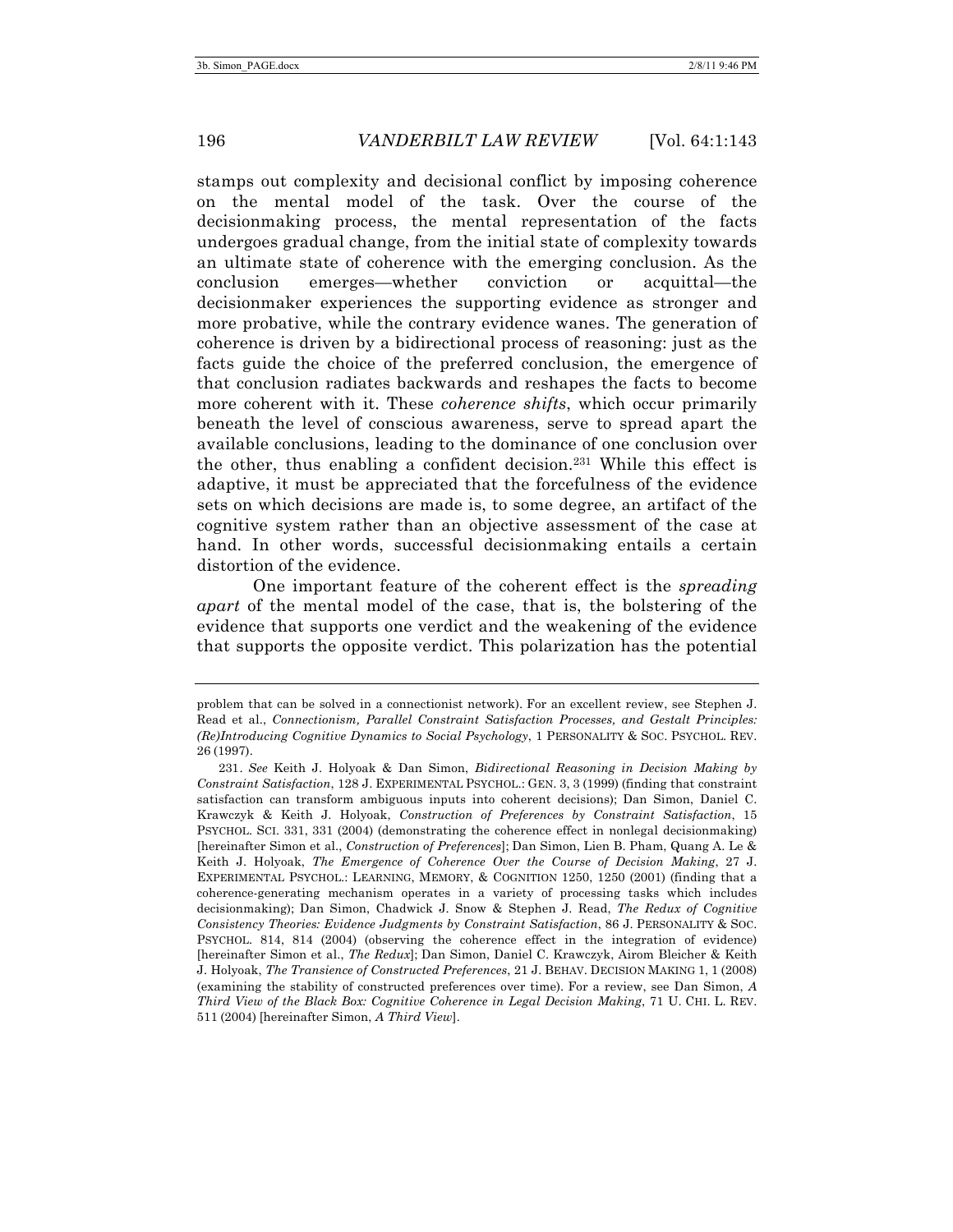to sway the verdict, especially when the decisionmaker is inclined towards voting to convict. First, the spreading apart of the evidence entails a substantial relegation of one subset of evidence items, namely, the evidence that is inconsistent with the emerging verdict.<sup>232</sup> When a juror leans towards conviction, the relegation of inconsistent evidence will amount to a reduction in the strength of the exculpating evidence, which might otherwise have given rise to a reasonable doubt. In other words, the coherence effect can turn a reasonable doubt into a negligible one. Second, the coherence effect results also in high levels of confidence, even when the evidence itself was initially ambiguous and complex.233 Confidence levels have been found to be correlated with the magnitude of the coherence shifts: the greater the spreading apart of the evidence, the higher the confidence.234 It is not hard to see how this can undermine the effect of the heightened standard of proof: confidence inflation can boost a mere leaning towards conviction up to a highly confident judgment of guilt that surpasses the requisite threshold for conviction.<sup>235</sup>

A second important feature of this cognitive phenomenon is the *non-independence* of evidence items. In principle, the probativeness of each evidence item ought to be based on its inherent value, and not to be influenced by other factors on which it is not logically dependent. Inferences are deemed to proceed exclusively unidirectionally, from evidence to verdicts. The research, however, demonstrates that the evidence items become intertwined with the larger task through bidirectional links to form a Gestaltian structure. As a result, the evaluation of the evidence shifts towards a state of coherence with the larger scheme of things.

The non-independence of evidence is manifested most clearly by studies that show that evidence can be distorted by means of backward reasoning, from the outcome back to the evidence.

<sup>232.</sup> Simon et al., *The Redux*, *supra* note 231, at 814; Andreas Glöckner & Christoph Engel, *Can We Trust Intuitive Jurors? Standards of Proof and the Probative Value of Evidence in Coherence Based Reasoning* 12, 17–19 (Max Planck Inst. for Research on Collective Goods, Preprint No. 2008/36) *available at* http://papers.ssrn.com/sol3/papers.cfm?abstract\_id=1307580.

<sup>233.</sup> In the experiments simulating a criminal case, more than half of the confidence ratings were eight or above and only fifteen percent were under six (on a scale of one to eleven). Simon et al., *The Redux*, *supra* note 231, at 819. In another study, three-quarters of the participants rated their confidence at a level or four or five, on a scale one to five. Holyoak & Simon, *supra* note 231, at 6.

<sup>234.</sup> *See* Simon et al., *The Redux*, *supra* note 231, at 821.

<sup>235.</sup> This shift has no such effect on the verdict when the juror is leaning towards acquittal. Given the heightened standard of proof in criminal trials, a juror who is inclined to acquit must do so regardless of the strength of that leaning.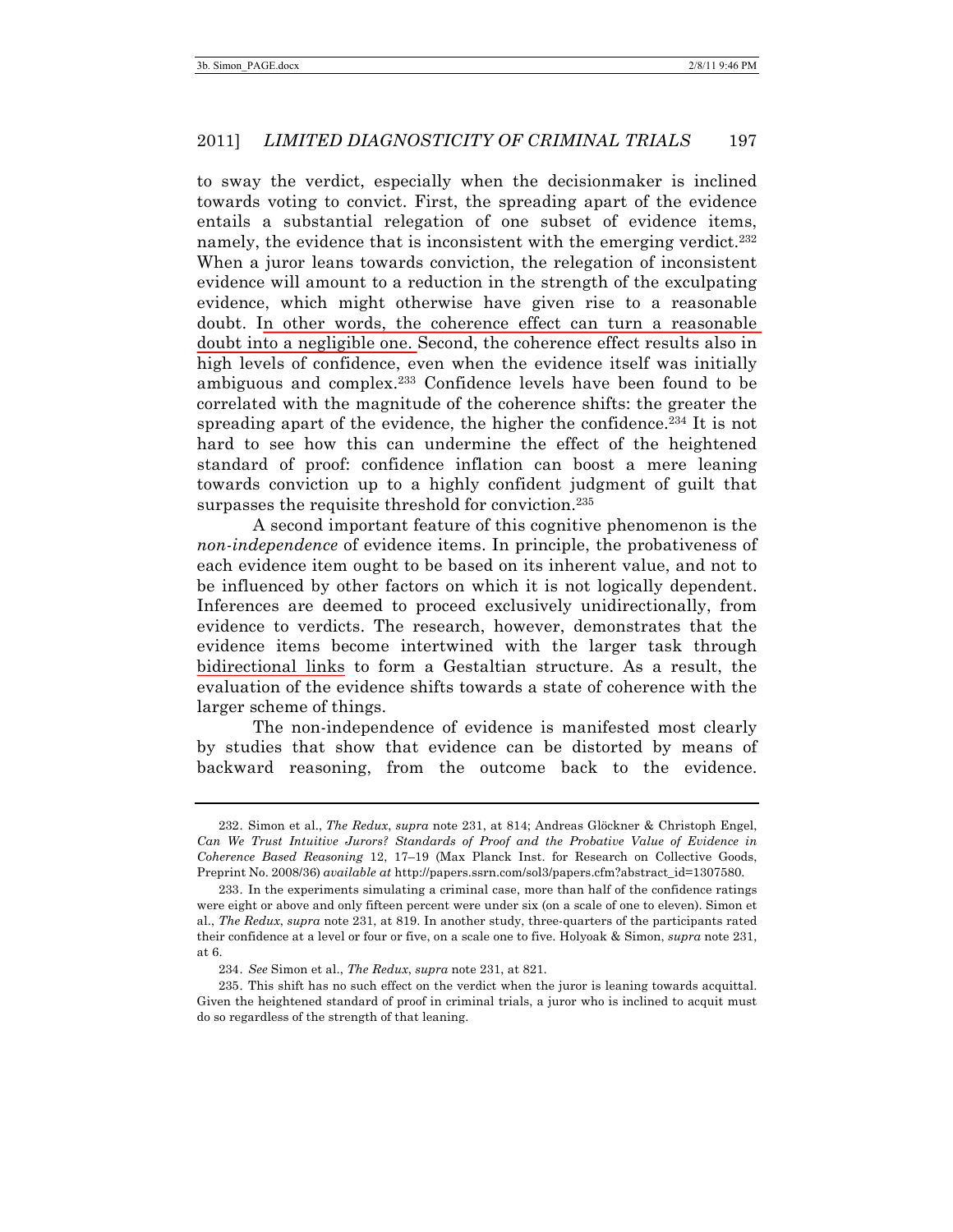Specifically, bad outcomes lead people to interpret ambiguous evidence as more adverse,<sup>236</sup> and the motivation to reach a particular outcome results in corresponding distortions of the evidence.237 Evidence is likewise influenced by the other evidence in the case, absent any rational connection between the items. Thus, adding a piece of probative information can sway the decision and all other evidence items to cohere with it.238 This nonnormative phenomenon was observed also incidentally in a number of experiments that found that the evidence for one side can be affected by evidence presented by the opposing side. Studies have found that including trivial details in one witness's testimony leads to decreases in the perceived believability of opposing witnesses,<sup>239</sup> disproving irrelevant details in a witness's testimony results in increases in the credibility of opposing witnesses,<sup>240</sup> and increasing the confidence of a prosecution eyewitness leads to a weakening of the credibility of the defense alibi evidence.<sup>241</sup>

By the same token, the coherence effect makes evidence appear to be more consistent with other evidence items supporting the same side. For example, simulated jurors were more likely to determine that an ambiguous composite drawing resembled the defendant after learning of other inculpating evidence against him,242 and discrediting an evidence item weakened the strength of other evidence supporting the same side. $243$  It should be noted that the impact of the coherence

238. For the effect of adding one piece of evidence on all the other evidence, see Holyoak & Simon, *supra* note 231, at 11–20; Simon et al., *Construction of Preferences*, *supra* note 231, at 331–33; Simon et al., *The Redux*, *supra* note 231, at 817–22, 824–27.

239. Bell & Loftus, *Degree of Detail*, *supra* note 75, at 1171; Bell & Loftus, *Vivid Persuasion*, *supra* note 75, at 659.

240. Jeffrey J. Borckardt et al., *Effects of the Inclusion and Refutation of Peripheral Details on Eyewitness Credibility*, 33 J. APPLIED SOC. PSYCHOL. 2187, 2187 (2003).

241. Brian C. Smith et al., *Jurors' Use of Probabilistic Evidence*, 20 LAW & HUM. BEHAV. 49, 49, 54, 61 (1996); *see also* Craig R.M. McKenzie et al., *When Negative Evidence Increases Confidence: Change in Belief After Hearing Two Sides of a Dispute*, 15 J. BEHAV. DECISION MAKING 1, 1 (2002) (finding that a case judged to weakly support one side often increased confidence in the other).

242. Steve D. Charman et al., *Exploring the Diagnostic Utility of Facial Composites: Beliefs of Guilt Can Bias Perceived Similarity Between Composite and Suspect*, 15 J. EXPERIMENTAL PSYCHOL.: APPLIED 76, 84–85 (2009).

243. David A. Lagnado & Nigel Harvey, *The Impact of Discredited Evidence*, 15 PSYCHONOMIC BULL. & REV. 1166, 1166 (2008).

<sup>236.</sup> Mark D. Alicke et al., *A Posteriori Adjustment of A Priori Decision Criteria*, 12 SOC. COGNITION 281, 281–83 (1994).

<sup>237.</sup> The most plausible explanation for the influence on motivation on interpretations of the evidence is that it is mediated by backward reasoning that goes through the verdict. *See* Dan Simon, Douglas Stenstrom & Stephen J. Read, *On the Objectivity of Investigations: An Experiment*, (CELS 2008 3rd Annual Conference on Empirical Legal Studies Paper, 2008).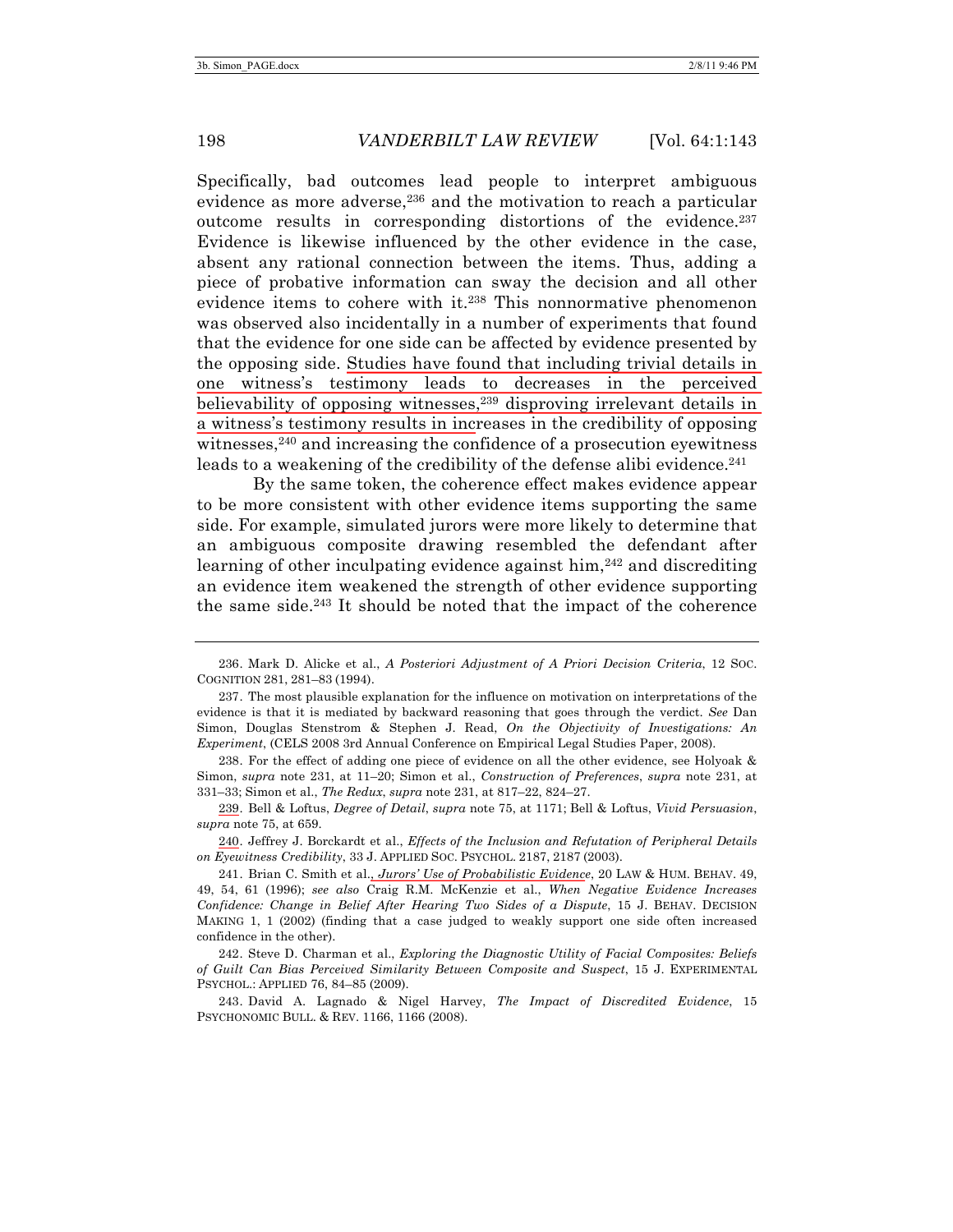effect is not limited to the decisionmaking phase. It can also result in distortions of the witnesses' perception of the criminal event and the investigators' conclusions.244

The non-independence phenomenon contributes to our understanding of the contaminating effect of extra-evidential information, such as pretrial publicity and innuendo. The effect of adding one piece of information to all other evidence items was observed incidentally in a number of studies. Informing jurors that the defendant in a murder trial was a friendless bully resulted in more inculpatory interpretations of the testimony of the patrol officer, the coroner, the victim's father, and the social worker.245 Informing jurors of a wiretapped conversation of the defendant incriminating himself led to more inculpatory interpretations of testimony from the other witnesses.246 Similar effects were observed when jurors were exposed to the defendant's prior criminal record.247 The coherence effect might also help explain why judicial admonitions to disregard extraevidential information are oftentimes futile. Even if people could obey instructions to disregard the information—in itself a difficult feat  $248$  the biasing effect of the exposure on the other, legitimate evidence items is bound to be harder to reverse.

<sup>244.</sup> For example, eyewitnesses' recognition of the perpetrator at a lineup decisions were strongly influenced by exposure to information that the suspect had confessed to the crime. Lisa E. Hasel & Saul M. Kassin, *On the Presumption of Evidentiary Independence: Can Confessions Corrupt Eyewitness Identifications?*, 20 PSYCHOL. SCI. 122, 122 (2009). Likewise, eyewitnesses' evaluations of the similarity of facial composites to the perpetrator were affected by the strength of the defendant's alibi. Dawn McQuiston-Surrett et al., *Evaluation of Facial Composite Evidence Depends on the Presence of Other Case Factors*, 13 LEGAL & CRIMINOLOGICAL PSYCHOL. 279, 279 (2008).

<sup>245.</sup> Hope et al., *supra* note 202, at 111, 113. For another study showing the effect of inadmissible pretrial publicity on juror verdicts, see Amy L. Otto et al., *The Biasing Impact of Pretrial Publicity on Juror Judgments*, 18 LAW & HUM. BEHAV. 453 (1994).

<sup>246.</sup> Saul M. Kassin & Samuel R. Sommers, *Inadmissible Testimony, Instructions to Disregard, and the Jury: Substantive Versus Procedural Considerations*, 23 PERSONALITY & SOC. PSYCHOL. BULL. 1046, 1046 (1997).

<sup>247.</sup> Edith Greene & Mary Dodge, *The Influence of Prior Record Evidence on Juror Decision Making*, 19 LAW & HUM. BEHAV. 67, 67 (1995); Valerie P. Hans & Anthony N. Doob, *Section 12 of the Canada Evidence Act and the Deliberations of Simulated Juries*, 18 CRIM. L.Q. 235, 242 (1976). Exposing jurors to incriminating pretrial publicity in a murder trial also led them to rate the prosecutor more favorably and the defense attorney more negatively, while exposure to publicity that was favorable to the defendant resulted in opposite assessments. Ruva & McEvoy, *supra* note 203, at 230, 231.

<sup>248.</sup> Jonathan M. Golding & Debra L. Long, *There's More to Intentional Forgetting than Directed Forgetting: An Integrative Review*, *in* INTENTIONAL FORGETTING: INTERDISCIPLINARY APPROACHES 59, 93 (Jonathan M. Golding & Colin M. MacLeod eds., 1998).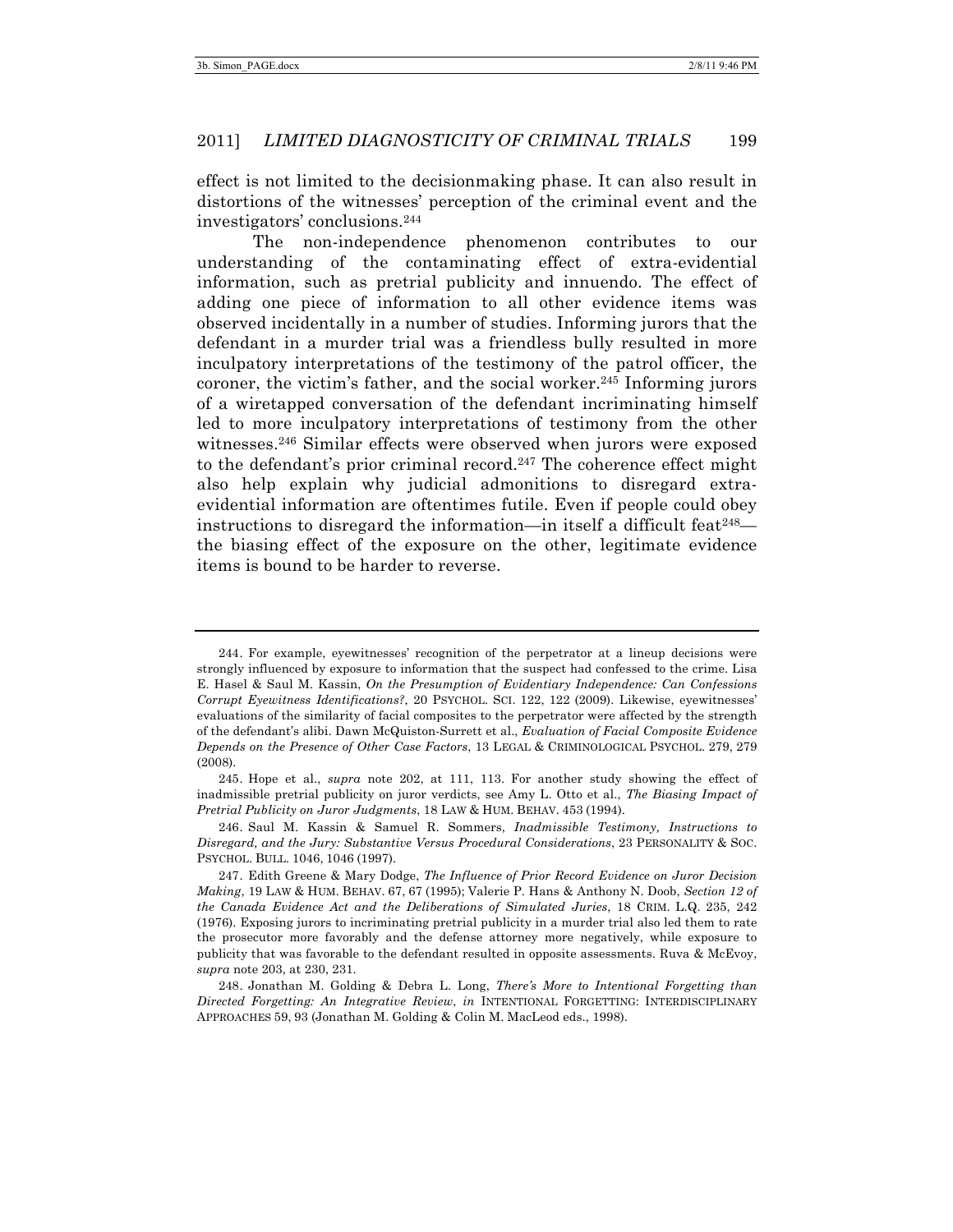### III. TOWARDS DIAGNOSTICITY

### *A. Limited Diagnosticity*

The research discussed in the previous two parts exposed problems with the adjudicative process's diagnosticity. Part I revealed that factfinders are likely to encounter considerable difficulties in deciphering the types of testimony typically presented in criminal trials. People are prone to overbelieve eyewitness identifications, are not adequately sensitive to the factors that hinder identifications, and place too much trust in the witnesses' frequently miscalibrated confidence. Assessments of people's memories for events tend to rely on cues that are only weakly diagnostic of accuracy. Reliance on poorly diagnostic cues also plagues assessments of the validity of suspects' confessions. Alibi evidence can often be misleading, as even for innocent suspects, alibis are difficult to produce, often incorrect, hard to corroborate, and readily disbelieved. The research finds also that the widespread practice of attempting to judge the truthfulness of testimony from the witness's demeanor is largely baseless. To complicate matters, the apparent corroboration within large sets of evidence might be no more than an artifact of the process by which evidence is accumulated in the investigatory phase. The factfinding task is crippled also by the paucity of the investigative record, which deprives factfinders of information that could help assess the reliability of the testimony. Furthermore, factfinders are provided only with *synthesized* testimony, which is the product of memories that have decayed and likely also been contaminated over the course of the investigation and the pretrial process. The evidence has typically undergone editing, embellishment, and alterations, and has been gutted of traces of accuracy.

Part II examined non-evidential features of the criminal decisionmaking process that have the potential to interfere with the factfinding task. Human judgment is susceptible to various forms of courtroom advocacy, including compelling narrative structures and superficial forms of persuasion. Jurors' judgment can be swayed by information that is inadmissible as evidence but was nonetheless communicated to the jurors, by the emotional arousal that follows exposure to heinous evidence, and by prejudice pertaining to the race of the defendant or the victim. Finally, the evaluation of evidence can be distorted by the cognitive process itself, namely, *the coherence effect*. Overall, the limited diagnosticity of the process is exacerbated by the fact that people tend to overestimate their performance on the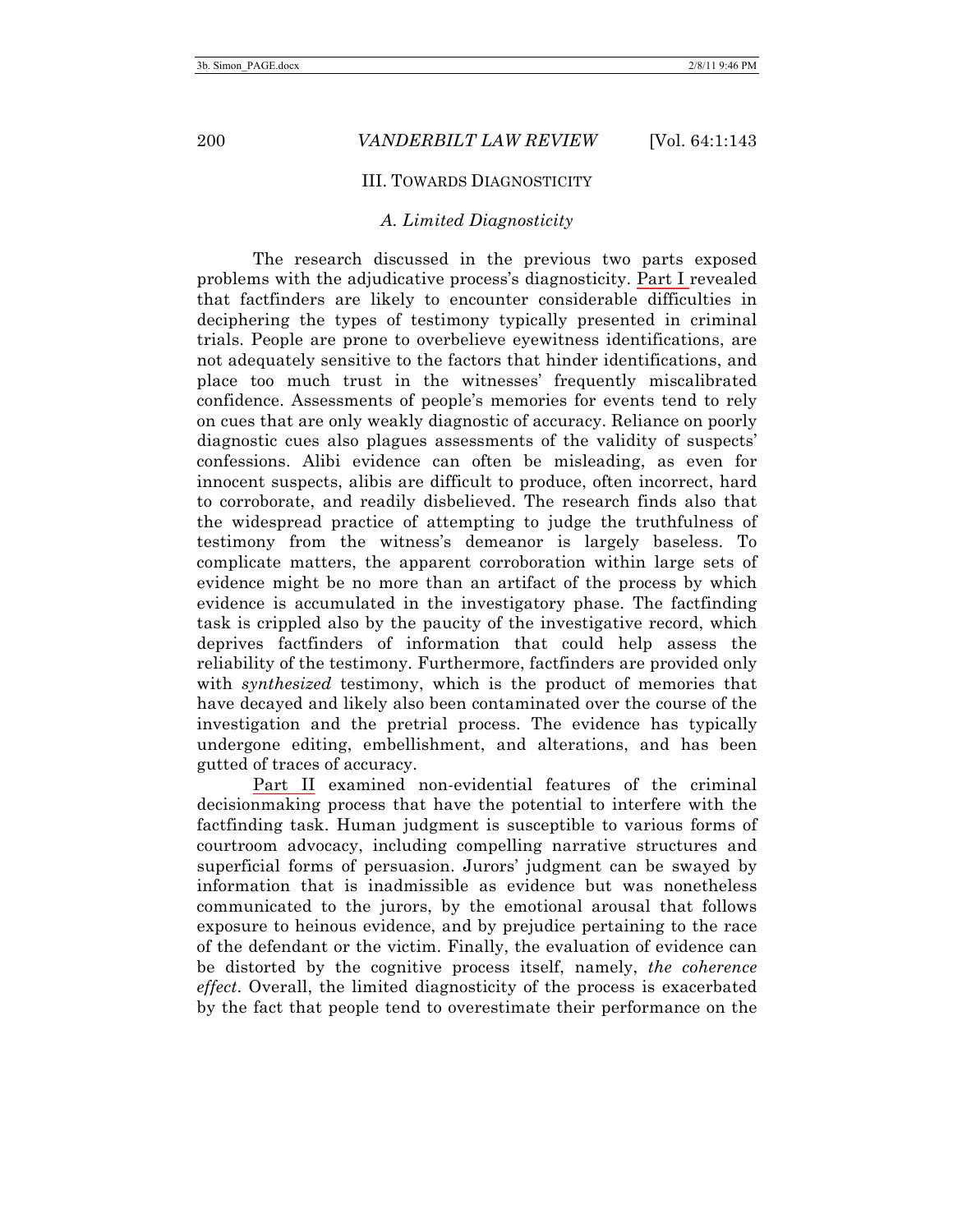tasks discussed in Part I, and to underestimate their susceptibility to the threats discussed in Part II.

These findings call into question two claims that proponents draw from research data in defense of the process. Proponents point to the well-established finding that judges and juries tend to agree on verdicts in about three-quarters of the cases.<sup>249</sup> While this agreement is germane to the debate comparing the performance of juries and judges, it hardly speaks to the actual diagnosticity of either one. The research gives reason to believe that when faced with the same trial evidence, judges and jurors will encounter similar difficulties in discerning the facts and will thus produce similar verdict patterns.

Proponents also stress that the strength of the evidence plays a major role in determining verdicts. That claim too is supported by the experimental research,<sup>250</sup> as well as by field data.<sup>251</sup> The fact that the correlations between the inculpating evidence and conviction rates are statistically significant is indeed encouraging. Yet, their strength gives reason for pause. In contexts where there is no reason to expect any relationship between two variables—say, between eating broccoli and academic performance—even a weak correlation would be considered a promising finding. The same cannot be said for contexts

<sup>249.</sup> *See, e.g.*, BURNS, *supra* note 5, at 153 (1999) (noting that "in the large majority of situations the judge and the jury reach the same conclusion"); VIDMAR & HANS, *supra* note 5, at 148–51 (examining recent research to support judge-jury agreement on verdicts); Richard Lempert, *Why Do Juries Get a Bum Rap? Reflections on the Work of Valerie Hans*, 48 DEPAUL L. REV. 453, 454 (1998) (examining Hans's work on judge-jury agreement on verdicts). This assertion is well documented. The rate of agreement was seventy-eight percent in the classic study reported in KALVEN & ZEISEL, *supra* note 174, at 57. A similar rate of seventy-five percent was observed in the study conducted by the National Center for State Courts ("NCSC") that examined more than 300 felony trials in four large metropolitan areas. *See* Theodore Eisenberg et al., *Judge-Jury Agreement in Criminal Cases: A Partial Replication of Kalven and Zeisel's* The American Jury, 2 J. EMPIRICAL LEGAL STUD. 171, 177, 180 (2005).

<sup>250.</sup> *See, e.g.*, SAUL KASSIN & LAWRENCE S. WRIGHTSMAN, THE PSYCHOLOGY OF EVIDENCE AND TRIAL PROCEDURE 83–91 (1985); Leticia De La Fuente et al., *Effects of Pretrial Juror Bias, Strength of Evidence and Deliberation Process on Juror Decisions: New Validity Evidence of the Juror Bias Scale Scores*, 9 PSYCHOL. CRIME & L. 197, 197 (2003) (finding that evidential issues and bias can successfully predict verdicts); Christy A. Visher, *Juror Decision Making: The Importance of Evidence*, 11 LAW & HUM. BEHAV. 1, 1 (1987) (finding that juror decisions are dominated by evidential issues).

<sup>251.</sup> The NCSC study found beta values of about 0.4 between juror verdicts and the assessments of the strength of the prosecution's evidence. Stephen P. Garvey et al., *Juror First Votes in Criminal Trials*, 1 J. EMPIRICAL LEGAL STUD. 371, 381, 396 (2004). These relationships refer to the strength of evidence as reported by the judges who sat on the cases. A study of 179 criminal jury trials conducted in Indianapolis found correlations ranging from 0.4–0.6. In this study, the strength of evidence was based on combined estimates from prosecutors, defense attorneys and judges. Devine et al., *supra* note 198, at 141, 142, 145. More data on this relationship would be most welcome.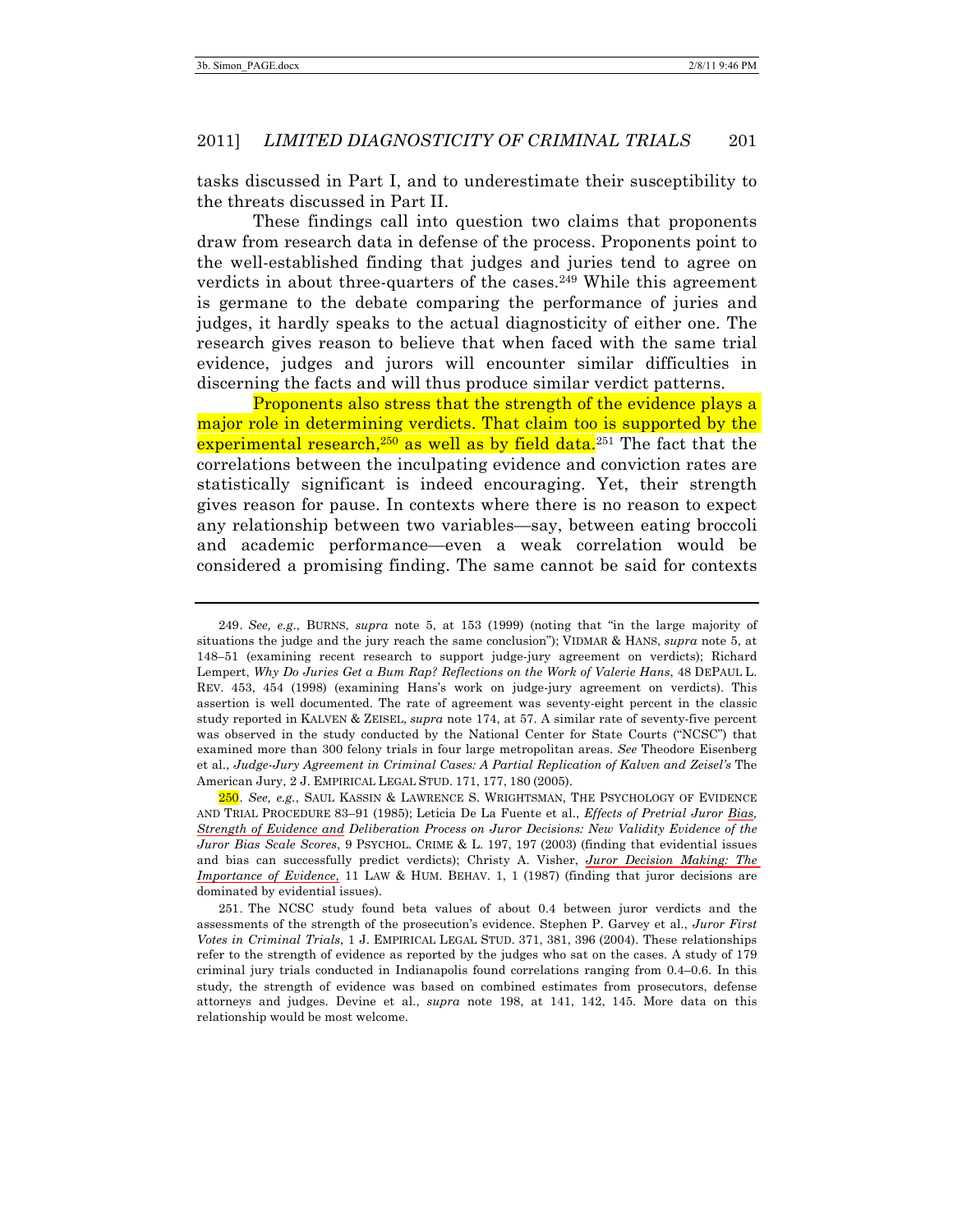where a powerful relationship is prescribed and expected in the first place. Given the adjudicative process's steadfast commitment to reliance on trial evidence and its commitment to high rates of accuracy, it is troubling to find that half or more of the variance in verdicts cannot be explained by the strength of the evidence.<sup>252</sup> There is reason to suspect that the unexplainable variance can be attributed at least in part to the factors discussed in Part II above.253

One possible objection to this critique is that much of the research cited in this Article is confined to human performance in decontextualized circumstances that fail to capture the potential for accuracy afforded by the legal procedure. Criminal factfinding might prove to be more diagnostic once embedded in the safeguards designed to correct for error and bias. These include cross-examination, jury instructions, jurors' assurances of impartiality, the prosecution's heightened burdens, jury deliberation, and judicial review by appellate and postconviction proceedings. A thorough discussion of this objection extends beyond the scope of this Article. Elsewhere, I analyze the research pertaining to the effectiveness of these safeguards and find that they bear mixed and weak effects. To a limited extent, the measures do improve the performance of the process, but, under a wide range of circumstances, they are ineffective and can even be detrimental to its diagnosticity.254

In sum, criminal verdicts are determined to a large degree at the investigative phase, with the trial serving primarily as a ritual

One might correctly contend that the relationship between the strength of evidence and verdict need not be linear, as the high standard of proof should result in a step function, with all cases that fall below the standard of proof resulting in acquittals and all cases above that level resulting in convictions. As indicated in the following footnote, this possibility is not borne out by the field data.

254. *See* SIMON, *supra* note 9, ch. 7.

<sup>252.</sup> As mentioned, the NCSC study found beta values of about 0.4 between juror verdicts and the assessments of the strength of the evidence. Stephen P. Garvey et al., *Juror First Votes in Criminal Trials*, 1 J. EMPIRICAL LEGAL STUD. 371, 381, 396 (2004). In the Indianapolis study, only thirty percent of the variance was explained by the strength of the evidence (Nagelkerke *R2* = 0.30). Devine et al., *supra* note 198, at 143. The relationship between the actual strength of the evidence and the verdicts in the above-mentioned field studies might have been even weaker than these data suggest. As discussed above, the "coherence effect" likely inflated the reported relationship by shifting the perception of the evidence to greater coherence with the verdict. *See supra* note 231 and accompanying text.

<sup>253.</sup> It is also troubling to find that both judges and jurors tend to vote to convict even when they deem the inculpatory evidence to be less than compelling. The NCSC study indicates that both jurors and judges displayed a similar tendency of over-convicting defendants relative to their own estimation of the strength of the prosecution's evidence. A majority of decisions in cases with medium-strength evidence resulted in convictions, as did about one in five cases with weak evidence. *See* Eisenberg et al., *supra* note 249, at 171, 186–87.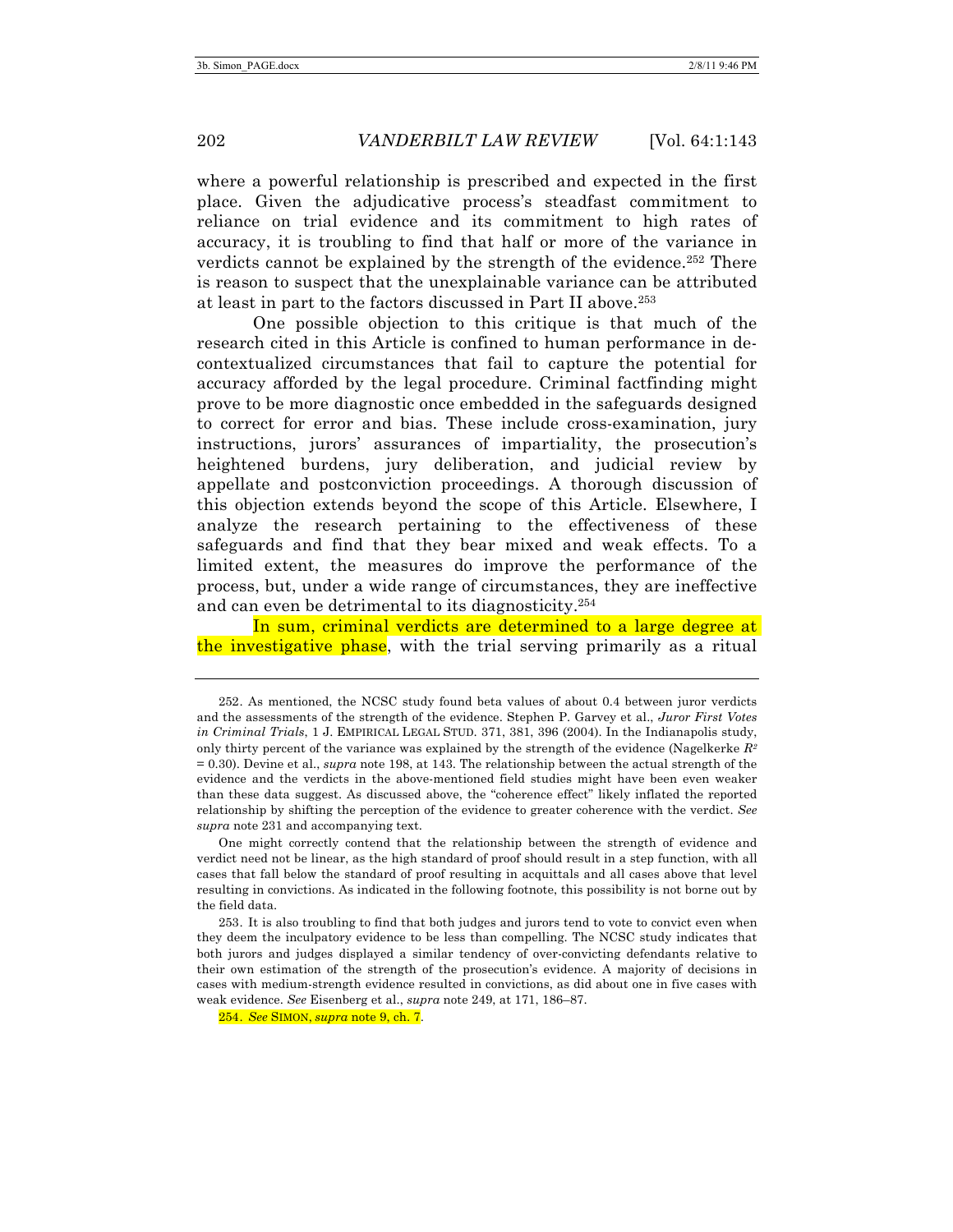that delivers more symbolic than real value.255 Given the widespread trust placed in its verdicts,256 the trial can be characterized as *pseudodiagnostic*. 257

The remainder of this Article deals with enhancing the diagnosticity of the criminal justice process. <sup>258</sup> First, however, it is imperative to examine two interrelated conceptual issues that serve to maintain criminal adjudication in its current form despite its limited diagnosticity: the relegation of factual accuracy and the denial of the process's shortcomings. The prospects of reform are to a large extent contingent on the prospects of altering these mindsets. Finally, I suggest practical measures that have the potential to improve the performance of the process.

256. High expectations of accuracy were expressed in the Jurors' Beliefs Survey, which surveyed 650 respondents. The median acceptable rate of wrongful convictions was two out of 1,000 convictions, and the mode response was zero. Simon et al., *supra* note 46. A survey of police chiefs, prosecutors, and judges in Ohio found that more than three quarters maintained that the acceptable level ought to be below 0.5%. Robert J. Ramsey & James Frank, *Wrongful Conviction: Perceptions of Criminal Justice Professionals Regarding the Frequency of Wrongful Conviction and the Extent of System Errors*, 53 CRIME & DELINQ. 436, 454 (2007). Michigan law enforcement officials were more stringent, with two thirds stating levels of zero. Marvin Zalman, Brad Smith & Angie Kiger, *Officials' Estimates of the Incidence of "Actual Innocence" Convictions*, 25 JUST. Q. 72, 87–88. A somewhat higher tolerance of error was obtained in a survey by Arkes and Mellers of 133 college students. These respondents reported an acceptable rate of wrongful convictions of five percent. Hal R. Arkes & Barbara A. Mellers, *Do Juries Meet Our Expectations?*, 26 LAW & HUM. BEHAV. 625, 631 (2002).

257. Juror decisionmaking was described by an early observer as "the great procedural opiate." Edson R. Sunderland, *Verdicts, General and Special*, 29 YALE L.J. 253, 262 (1920).

258. The costs of wrongful acquittals are well known: the failure to punish a truly guilty person thwarts society's interests in retribution, deterrence, incapacitation, rehabilitation, and value expression. There are also strong reasons for reducing the incidence of wrongful convictions to the lowest feasible level. Foremost, inflicting punishment on the innocent constitutes a moral transgression on that person, his family, and his social circle. Preventing wrongful convictions also serves a public-safety interest, in that every conviction of an innocent person effectively averts the pursuit and incapacitation of the true perpetrator. Of the first 250 people exonerated by DNA, forty-two percent of the exonerations resulted in the identification of the true perpetrator. THE INNOCENCE PROJECT, *supra* note 7.

<sup>255.</sup> Given the historical development of the common law's criminal justice process, its limited accuracy is not altogether surprising. As described by John Langbein, the English criminal process evolved piecemeal, as a series of ad hoc tactical measures intended to balance out the advantages of the opposing adversaries and to circumvent the disbursement of punishments that were discordant with the prevailing public sentiment. These historical developments transpired with little concern over the system's capacity or propensity to ascertain truth. JOHN H. LANGBEIN, THE ORIGINS OF ADVERSARY CRIMINAL TRIAL 306–36 (2003).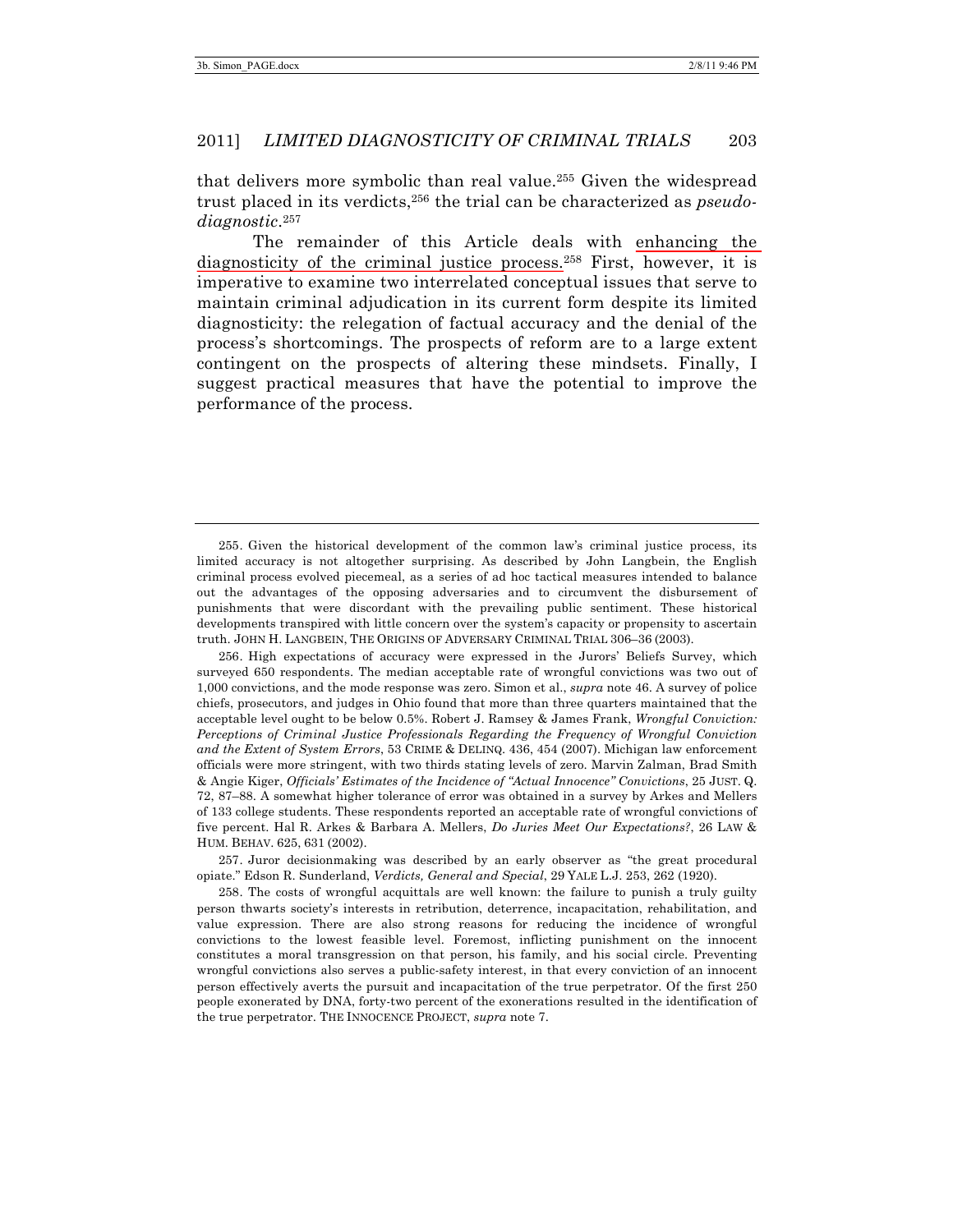#### *B. The Relegation of Factual Accuracy*

One of the most complicated and underappreciated features of the criminal justice process is the low value it assigns to the accuracy of its factual determinations—or, in legal parlance, the finding of truth. It would be naïve to suggest that determining facts—namely, who committed which crime—is the single desideratum of the criminal justice system. The process must fulfill a broader array of objectives, which include promoting the public's acceptance of verdicts, expressing society's values, asserting the authoritative power of the state, bringing closure to victims, and finalizing disputes.<sup>259</sup> The process must also comport with a number of constraints, such as expedience, cost-effectiveness, and timeliness, all the while protecting the privacy and autonomy interests of the people involved. A key challenge facing any criminal justice system is how to balance between and among the search for truth and these competing objectives and constraints.260

The framework that has been adopted by the U.S. criminal legal system to resolve these tensions centers on the preeminence of procedure. Notwithstanding occasional pronouncements of the importance of finding the truth,<sup>261</sup> that goal is effectively eclipsed by the prescribed procedural regime. This subversion of ends by means is punctuated by the fact that defendants are promised certain constitutional protections and procedural rights, not accurate outcomes.262 The legal regime is preoccupied with regulating issues

<sup>259.</sup> *See, e.g.*, ABRAMSON, *supra* note 5, at 99 (exploring the role of juries in a democratic system); MICHEL FOUCAULT, ETHICS: SUBJECTIVITY AND TRUTH 23–25 (Paul Rabinow ed., 1994) (explaining the purpose of a punitive society); VIDMAR & HANS, *supra* note 5, at 65 (exploring the role of juries in a democratic system); Charles R. Nesson, *The Evidence or the Event? On Judicial Proof and the Acceptability of Verdicts*, 98 HARV. L. REV. 1357, 1391 (1985) (discussing the objectives of adjudication).

<sup>260.</sup> As noted by Mirjan Damaška, the place of factual truth is contingent on the overall nature and objectives of the respective legal regime. MIRJAN R. DAMAŠKA, THE FACES OF JUSTICE AND STATE AUTHORITY: A COMPARATIVE APPROACH TO THE LEGAL PROCESS 119–30 (1985).

<sup>261.</sup> *E.g.*, Teague v. Lane, 489 U.S. 288, 334, 344 (1989) (Brennan, J., dissenting) (refusing to apply plurality's rule, arguing that it has insufficient truth-seeking functions); Murray v. Carrier, 477 U.S. 478, 495 (1986) (affirming that the purpose of constitutional standard of proof beyond a reasonable doubt is to overcome an aspect of a criminal trial that impairs the truthfinding function).

<sup>262.</sup> *See* 7 WAYNE R. LAFAVE ET AL., CRIMINAL PROCEDURE § 2 (3d ed. 2007); DAMAŠKA, *supra*  note 260, at 222. For example, in discussing the admissibility of confession evidence, Chief Justice Rehnquist explained: "The inquiry made by a court concerned with these matters is not whether the proponent of the evidence wins or loses his case on the merits, but whether the evidentiary Rules have been satisfied." Bourjaily v. United States, 483 U.S. 171, 175 (1987).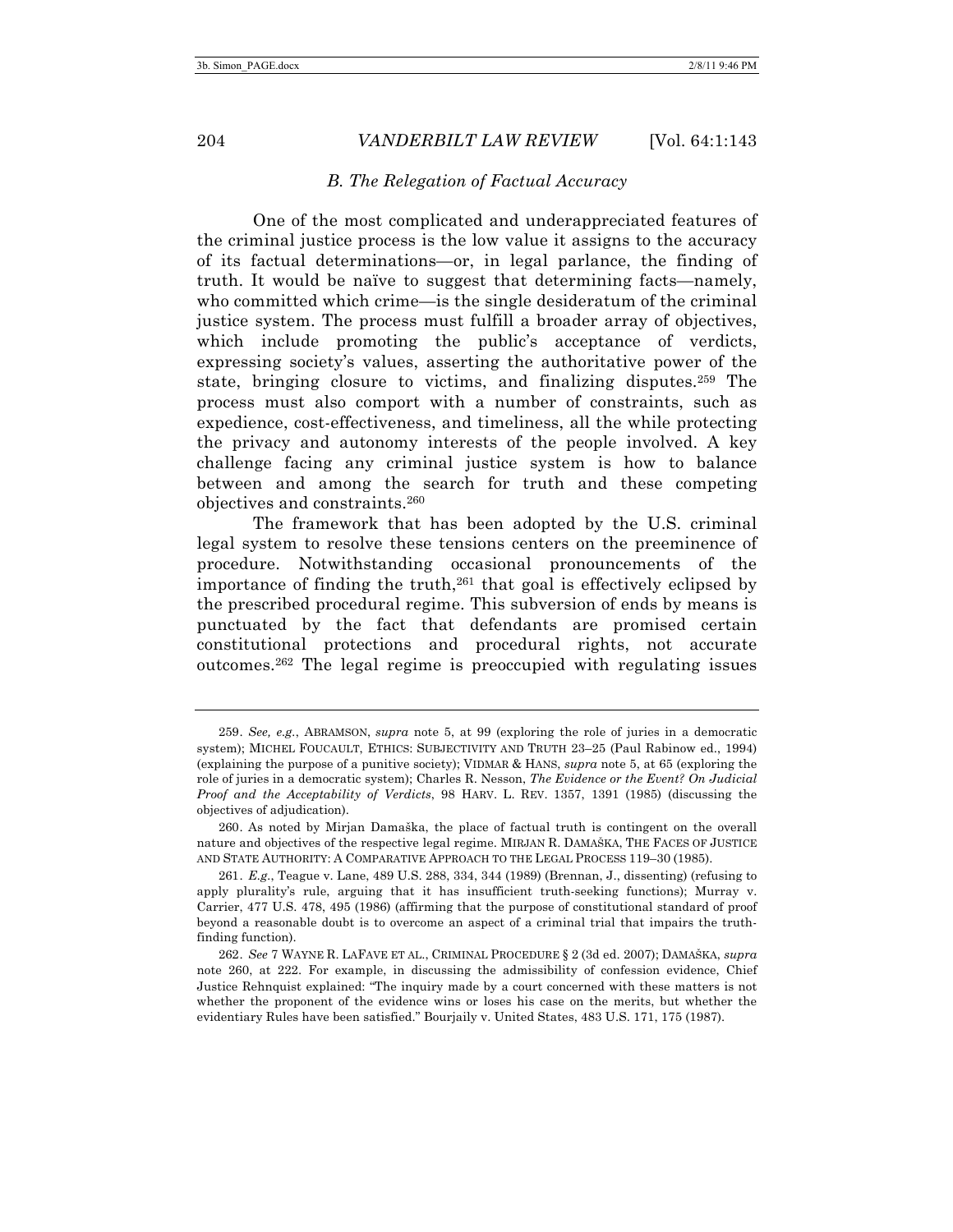such as search and seizure, confrontation of witnesses, selfincrimination, legal representation, the right to a jury trial, and jury selection—all of which bear nonobvious and even negative effects on the accuracy of the verdicts. <sup>263</sup> The preeminence of procedural rights is epitomized in Herbert Packer's influential *Two Models of the Criminal Process*. Notably, the pro-defendant *Due Process Model* is concerned primarily with protecting the defendant's right to a fair procedure.264 To a large extent, the procedures themselves have become the ultimate value of the process,  $265$  with fairness serving as its guiding principle. Yet, fairness is not deemed to stand for the substantive principle that people ought to get what they deserve. Rather, it serves as a mechanical device for balancing out the litigants' perceived advantages in the adversarial contest. The process is deemed fair if the playing field is roughly level,<sup>266</sup> with little regard to what actually transpires on it.267

The relegation of factual accuracy manifests itself throughout the criminal justice process. Investigative procedures vary

264. HERBERT L. PACKER, THE LIMITS OF THE CRIMINAL SANCTION 163–71 (1968).

265. *See* DONALD A. DRIPPS, ABOUT GUILT AND INNOCENCE: THE ORIGINS, DEVELOPMENT, AND FUTURE OF CONSTITUTIONAL CRIMINAL PROCEDURE 142–51 (2003) (noting the importance of procedural justice); GEORGE C. THOMAS, THE SUPREME COURT ON TRIAL: HOW THE AMERICAN JUSTICE SYSTEM SACRIFICES INNOCENT DEFENDANTS 139 (2008) (discussing the value of procedural justice); William Stuntz, *The Uneasy Relationship Between Criminal Procedure and Criminal Justice*, 107 YALE L.J. 1, 6 (1997) (proposing that criminal justice is too dependent upon procedural, and not substantive, safeguards).

266. *See* RICHARD H. UVILLER, THE TILTED PLAYING FIELD: IS CRIMINAL JUSTICE UNFAIR? 9 (1999) (discussing the limits of parity and the concept of the level playing field).

267. For example, in the case of Jeffrey Deskovic, convicted for raping and murdering a high school classmate, the judge explained: "Maybe you're innocent . . . but the jury has spoken." Fernanda Santos, *Vindicated by DNA, but a Lost Man on the Outside*, N.Y. TIMES, Nov. 25, 2007, at A1, *available at* http://www.nytimes.com/2007/11/25/us/25jeffrey.html?pagewanted=1&\_r= 1&hp. Deskovic was exonerated by a DNA test after having served fifteen years of a possible life sentence. *Jeff Deskovic*, The Innocence Project, http://www.innocenceproject.org/ Content/44.php (last visited Nov. 11, 2010).

<sup>263.</sup> To be sure, in reality defendants are not always awarded the prescribed procedures in full. The Court often reminds us that "[a] defendant is entitled to a fair trial but not a perfect one." Lutwak v. United States, 344 U.S. 604, 619 (1953); *see also* Delaware v. Van Arsdall, 475 U.S. 673, 681 (1986) (discussing the harmless-error doctrine in such circumstances). Thus, even when reviewing courts find procedural violations, they are often reluctant to overturn the convictions. Judges are becoming increasingly inclined to declare procedural errors "harmless," thus averting a disruption of lower courts' decisions. Harmlessness is typically determined by examining the totality of the evidence, which reverts the analysis to the trial court findings. *See, e.g.*, Fulminante v. Arizona, 499 U.S. 279, 307–08 (1991) (discussing the harmless-error doctrine); *Van Arsdall*, 475 U.S at 619 (same). This inquiry can be distorted by the false corroboration discussed above, as well as by the "coherence effect" on judges' own views of the case. *See* Simon, *A Third View*, *supra* note 231, at 575–83.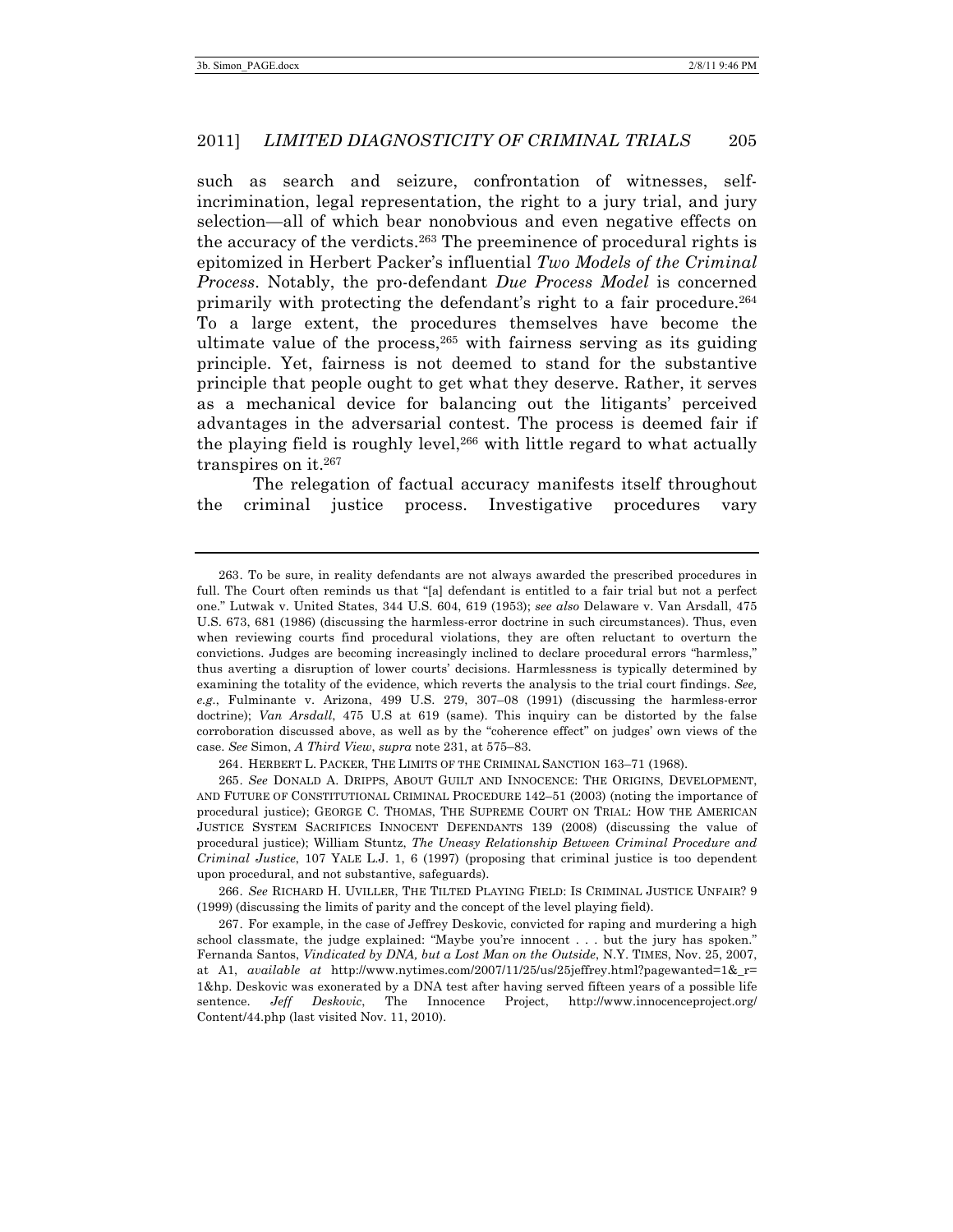considerably among law enforcement departments, are conducted with little regard to scientific research, and often fall short of bestpractices.268 Commonly used forensic sciences lack a verifiable scientific basis, and are often misused and misrepresented in court.269 The place of accuracy is especially obscure and perplexing at the pinnacle of the process—the jury's decisionmaking. Jurors are required only to issue a general verdict, $270$  are not expected to provide any reasons, and are generally unaccountable for their decisions. 271 Moreover, Federal Rule of Evidence 606(b) shrouds the deliberation process with a veil of secrecy by barring jurors from testifying about how the decision was reached and what transpired in the deliberation room.272 Yet the system reserves the factfinding task exclusively to the proverbial *province of the jury* and guards that dominion jealously.273

270. Research suggests that separate voting on each element of the charge would increase the accuracy of verdicts. Studies find a higher variance in holistic judgments than in judgments that are disaggregated into the task's constitutive elements. Hal. R. Arkes et al., *Assessing the Merits and Faults of Holistic and Disaggregated Judgments*, 23 J. BEHAV. DECISION MAKING 250, 264 (2009); Hal R. Arkes et al., *Comparing Holistic and Disaggregated Ratings in the Evaluation of Scientific Presentations*, J. BEHAV. DECISION MAKING, 429, 436–37 (2006).

271. The research indicates that the lack of accountability results in less critical and more superficial patterns of thinking. *See* Philip E. Tetlock et al., *Social and Cognitive Strategies for Coping with Accountability: Conformity, Complexity, and Bolstering*, 57 J. PERSONALITY & SOC. PSYCHOL. 632, 638–40 (1989); Philip E. Tetlock, *Social Functionalist Frameworks for Judgment and Choice: Intuitive Politicians, Theologians, and Prosecutors*, 109 PSYCHOL. REV. 451, 457 (2002) ("Self-critical thinkers are more cautious about drawing conclusions from incomplete evidence and are more willing to change their minds in response to evidence.").

272. The Court has upheld an order refusing an evidentiary hearing to explore jurors' allegations that fellow jurors had consumed large amounts alcohol, marijuana and cocaine during lunch breaks, causing them to sleep through trial sessions. Tanner v. United States, 483 U.S. 107, 127 (1987).

273. The Court recently stated "[t]he Federal Constitution's jury-trial guarantee assigns the determination of certain facts to the jury's exclusive province." Oregon v. Ice, 129 S. Ct. 711, 716 (2009). The Court has stated that it is decidedly "the responsibility of the trier of fact fairly to resolve conflicts in the testimony, to weigh the evidence, and to draw reasonable inferences from basic facts to ultimate facts." Jackson v. Virginia, 443 U.S. 307, 318–19 (1979). As the Supreme

<sup>268.</sup> *See* SIMON, *supra* note 9; Samuel R. Gross, *Convicting the Innocent*, 4 ANN. REV. L. & SOC. SCI. 173, 187 (2008) (arguing that unreliable police investigations contribute to the production of false convictions).

<sup>269.</sup> *See* Brandon L. Garrett & Peter J. Neufeld, *Invalid Forensic Science Testimony and Wrongful Convictions*, 95 VA. L. REV. 1, 84–89 (2009) (discussing unreliability of forensic testing and prosecutorial misuse of forensic evidence at trial); Paul C. Giannelli, *The Abuse of Scientific Evidence in Criminal Cases: The Need for Independent Crime Laboratories*, 4 VA. J. SOC. POL'Y & L. 439, 441 (1997) ("[A]lthough scientific evidence is far superior to other types of evidence . . . it is also subject to abuse."); D. Michael Risinger, *The NAS/NRC Report on Forensic Science: A Path Forward Fraught with Pitfalls*, UTAH L. REV. (forthcoming) (manuscript at 15–19), *available at* http://ssrn.com/abstract=1537038 (concluding that courts and defense attorneys must do more to ensure the prosecution does not misuse and misrepresent suspect forensic evidence).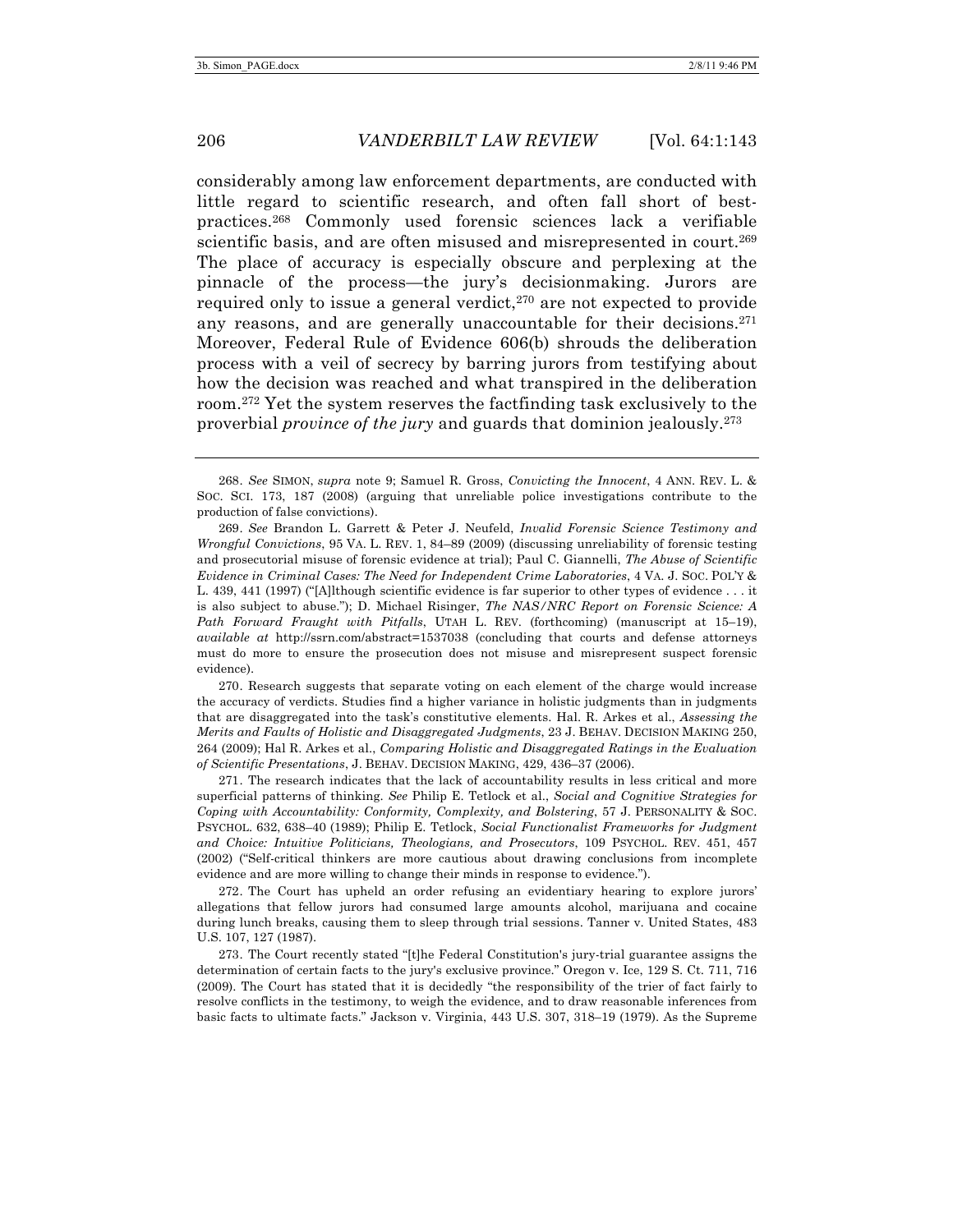Following the trial, convicted defendants face substantial barriers to obtaining meaningful appellate and collateral review of trial court verdicts. Access to reviewing courts is limited by intricate statutory and judicially created procedural conditions, including filing deadlines, contemporaneous objection at trial, narrow categories of cognizable claims, and exhaustion of claims.274 Reviewing courts generally refrain from conducting evidentiary hearings and impose stringent thresholds for intervention.275 Finally, cases with lingering doubts are often punted to the executive branch, $276$  for whom the political costs of freeing convicted inmates—even ones who are most likely innocent—is particularly high.277

The relegation of factual accuracy and low regard for claims of innocence are most jarring in the jurisprudence of the Supreme Court, which not only forges the law, but also fosters the ethos that envelopes the system. Most bewildering is that the Court has yet to resolve its doubts whether the Constitution affords a freestanding claim of actual innocence to capital defendants who can provide a "truly persuasive" demonstration of innocence.278 Justice Scalia recently reminded us that "[t]his Court has *never* held that the Constitution forbids the execution of a convicted defendant who has had a full and fair trial but is later able to convince a habeas court that he is 'actually' innocent."279 Even if the Court were to recognize such a right, it would

276. Herrera v. Collins, 506 U.S. 390, 411–12 (1993) ("Clemency is deeply rooted in our Anglo-American tradition of law, and is the historic remedy for preventing miscarriages of justice where judicial process has been exhausted.").

278. *See* Herrera v. Collins, 506 U.S. 390, 417 (1993) (assuming without deciding that "a truly persuasive demonstration of 'actual innocence' made after trial would render the execution of a defendant unconstitutional"). The Court added that if this "assumed right" were recognized, the threshold for establishing it would necessarily be "extraordinarily high." *Id.*

279. *In re* Davis, 130 S. Ct. 1, 3 (2009) (Scalia, J., dissenting) (emphasis in original).

Court conceives its role, once "a jury is convinced beyond a reasonable doubt, we can require no more." Holland v. United States, 348 U.S. 121, 140 (1954). In *Wright v. West*, Justice Thomas explained that "neither the Court of Appeals nor we may review" a jury's factual findings. 505 U.S. 277, 296 (1992).

<sup>274.</sup> *See, e.g.*, 28 U.S.C. §§ 2241–2266 (2008); RANDY HERTZ & JAMES LIEBMAN, FEDERAL HABEAS CORPUS PRACTICE AND PROCEDURE (2005).

<sup>275.</sup> Jackson v. Virginia, 443 U.S. 307, 318–19 (1979). As the Supreme Court conceives its role, once "the jury is convinced beyond a reasonable doubt, we can require no more." Holland v. United States, 348 U.S. 121, 140 (1954); *see also* 28 U.S.C. § 2254(d) (2006) (describing the very stringent standard for granting habeas corpus relief for issues that were "adjudicated on the merits in state court proceedings").

<sup>277.</sup> For examples, see the case of Earl Washington, *Earl Washington*, The Innocence Project, http://www.innocenceproject.org/Content/Earl\_Washington.php (last visited Jan. 3, 2011), and the case of the "Norfolk Four", TOM WELLS & RICHARD LEO, THE WRONG GUYS: MURDER, FALSE CONFESSIONS, AND THE NORFOLK FOUR (2008).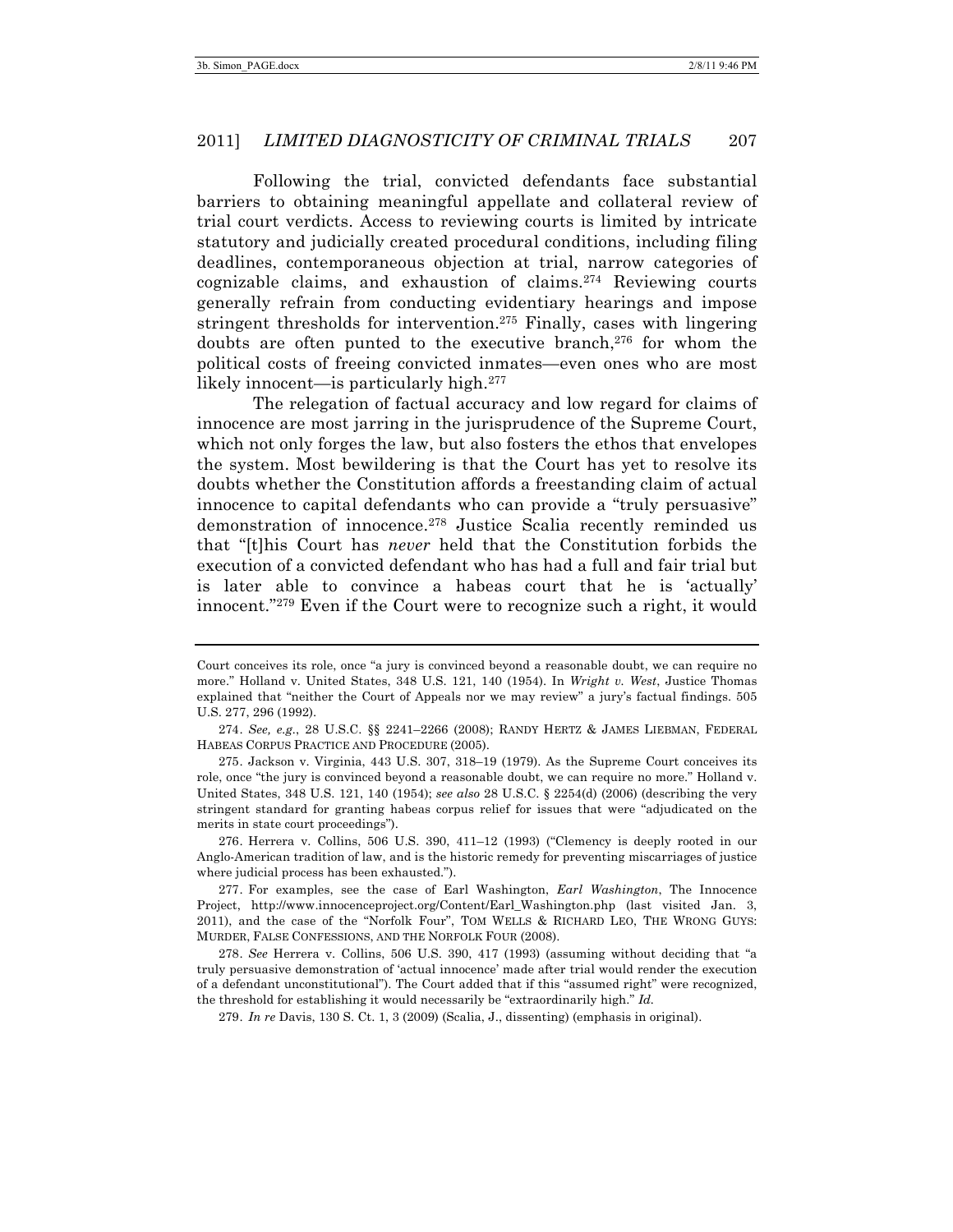likely not be made available to noncapital defendants, many of whom spend decades or their entire lives in prison.

The Court has placed defendants at an informational disadvantage by providing them with a limited right to prosecutorial disclosure of potentially exculpating evidence.<sup>280</sup> Oddly, criminal defendants are entitled to considerably less information about the evidence poised to deprive them of their liberty than are litigants in simple contract or tort proceedings.281 The right to disclosure of exculpatory evidence is even weaker in the widespread domain of plea negotiations.282 As a result, the majority of felony convictions follow agreements that are often based on stark information asymmetries. Further, the Court has denied convicted inmates access to the state's evidence to conduct DNA testing for the purpose of substantiating a claim of innocence.283

The Court has condoned the admission of evidence of questionable reliability, in particular suggestive identification procedures and dubious confessions.284 This approach is intertwined with a relegation of the significance of evidence, as manifested in the important decision of *Manson v. Brathwaite*:

It is part of our adversary system that we accept at trial much evidence that has strong elements of untrustworthiness . . . . While identification testimony is significant

281. David A. Sklansky & Stephen C. Yeazell, *Comparative Law Without Leaving Home: What Civil Procedure Can Teach Criminal Procedure, and Vice Versa*, 94 GEO. L.J. 683, 713 (2006).

282. The Court has found that prior to entering into a plea agreement, the prosecution has no constitutional obligation to disclose any impeachment evidence that would weaken the case against the defendant. United States v. Ruiz, 536 U.S. 622, 633 (2002).

283. Dist. Attorney's Office v. Osborne, 129 S. Ct. 2308, 2310 (2009).

<sup>280.</sup> *See* Brady v. Maryland, 373 U.S. 83, 90–91 (1963); Bennett Gershman, *Reflections on*  Brady v. Maryland, 47 S. TEX. L. REV. 685, 686 (2006) ("Reflecting on this landmark decision forty-three years later, one is struck by the dissonance between *Brady*'s grand expectations to civilize U.S. criminal justice and the grim reality of its largely unfulfilled promise."); Scott E. Sundby, *Fallen Superheroes and Constitutional Mirages: The Tale of Brady v. Maryland, 33* MCGEORGE L. REV. 643, 644 (2002) ("In other words, if anyone else has shared the belief that *Brady* sets forth an important constitutional right for discovering exculpatory evidence prior to trial, it is time that we re-examine *Brady* and realize that its superhero powers are far more limited.").

<sup>284.</sup> Suspicious identifications were admitted in the cases of *Neil v. Biggers*, 409 U.S. 188, 200 (1972), and *Manson v. Brathwaite*, 432 U.S. 98, 117 (1977). For a discussion, see SIMON, *supra* note 9, ch. 7; Gary L. Wells & Deah S. Quinlivan, *Suggestive Eyewitness Identification Procedures and the Supreme Court's Reliability Test in Light of Eyewitness Science: 30 Years Later*, 33 LAW & HUM. BEHAV. 1 (2009). For questionable confession evidence, see *Lego v. Twomey*, 404 U.S. 477 (1972), and *Colorado v. Connelly*, 479 U.S. 157 (1986)*. See also* George E. Dix, *Federal Constitutional Confession Law: The 1986 and 1987 Supreme Court Terms*, 67 TEX. L. REV. 231 (1988).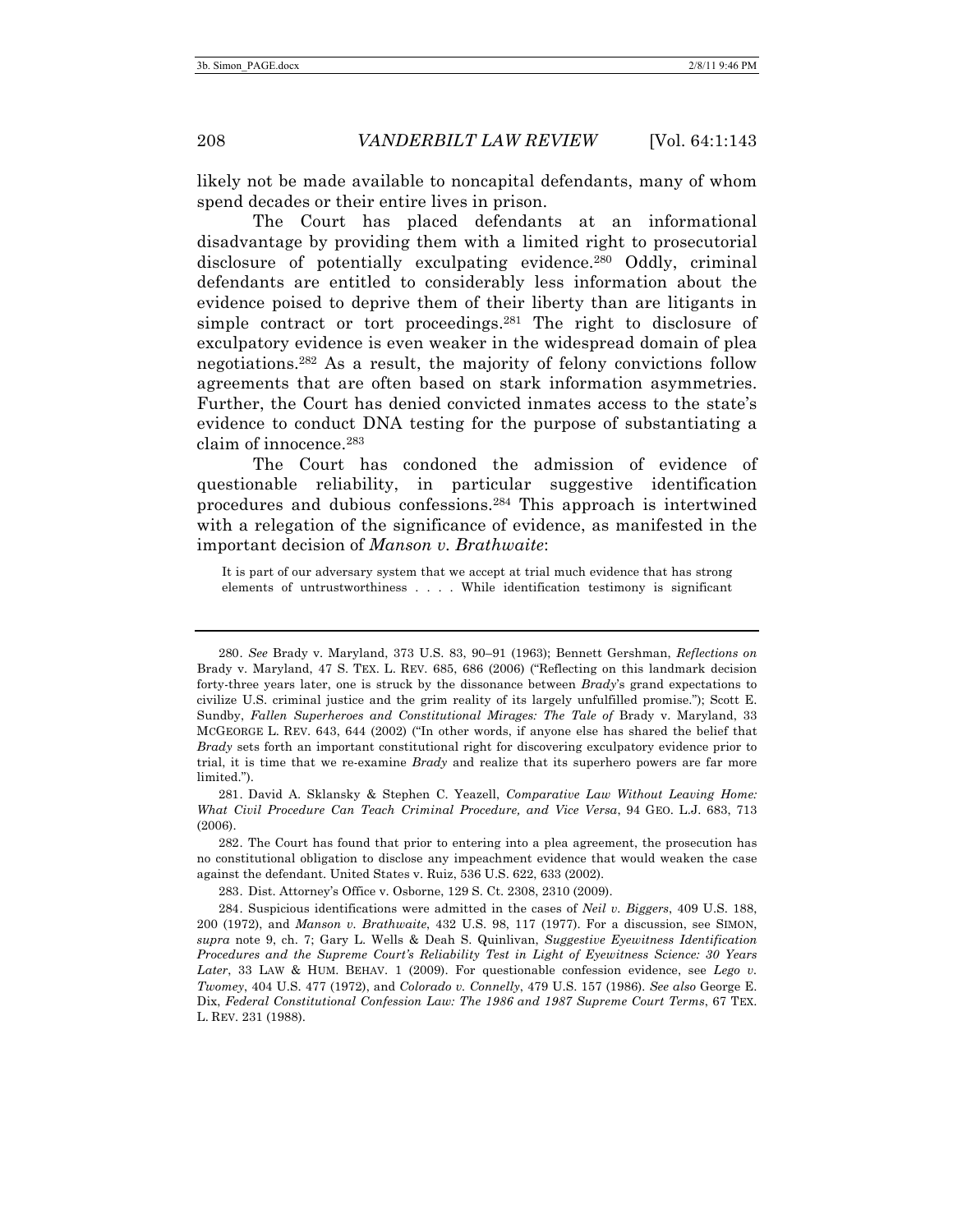evidence, such testimony is still only evidence, and, unlike the presence of counsel, is not a factor that goes to the very heart—the 'integrity'—of the adversary process.<sup>285</sup>

The Court's low concern for the prospect of factual innocence seeps through the values that inform its decisions. For example, in the *Herrera* opinion, the Court expressed its concern over "the very disruptive effect that entertaining claims of actual innocence would have on the need for finality in capital cases."<sup>286</sup> In permitting an eyewitness identification that was obtained from a suggestive lineup, the Court described the exclusion of the identification as a "Draconian sanction" to the prosecution, while making light of the risk that a misidentification posed to the defendant.287 In denying the right to disclosure of exculpatory impeachment evidence during plea negotiations, the Court stated that such a constitutional obligation could "seriously interfere with the Government's interest in securing those guilty pleas . . . and the efficient administration of justice."288 In denying an evidentiary hearing to investigate allegations that members of a jury consumed large amounts of alcohol and drugs during a trial, the Court prioritized the interests of finality, frank deliberation (ignoring the risk of excessive frankness), and, oddly, the public's trust in the system.289

The Court's attitude towards the value of factual accuracy is likely to foster a sense of skepticism among detectives, lawyers, and even judges, whose incentives are not always aligned with truth seeking in the first place. As proponents are quick to explain, the trial is not concerned with what actually happened at the crime scene, but with what can be proved in court. In the practitioners' universe, the currency of testimony is measured not by its correspondence with the truth, but by the muscle it provides in the adversarial contest. A positive identification by a confident eyewitness, for example, is a powerful prosecutorial weapon, regardless of any doubts about its accuracy or the source of its accompanying confidence. This atmosphere of evidence-skepticism is particularly corrosive in adversarial contexts.290 There is reason to believe that the skepticism

289. Tanner v. United States, 483 U.S. 107, 120–21 (1987).

290. Research shows that in adversarial contexts, the parties' biases are mutually exacerbated by their perception that their opponents are biased, with the result of an escalation

<sup>285.</sup> Manson v. Brathwaite, 432 U.S. 98, 113 (1977); Watkins v. Sowders, 449 U.S. 341, 348 (1981).

<sup>286.</sup> Herrera v. Collins, 506 U.S. 390, 417 (1993).

<sup>287.</sup> Mason v. Brathwaite, 432 U.S. 98, 113 (1977).

<sup>288.</sup> United States v. Ruiz, 536 U.S. 622, 633 (2002).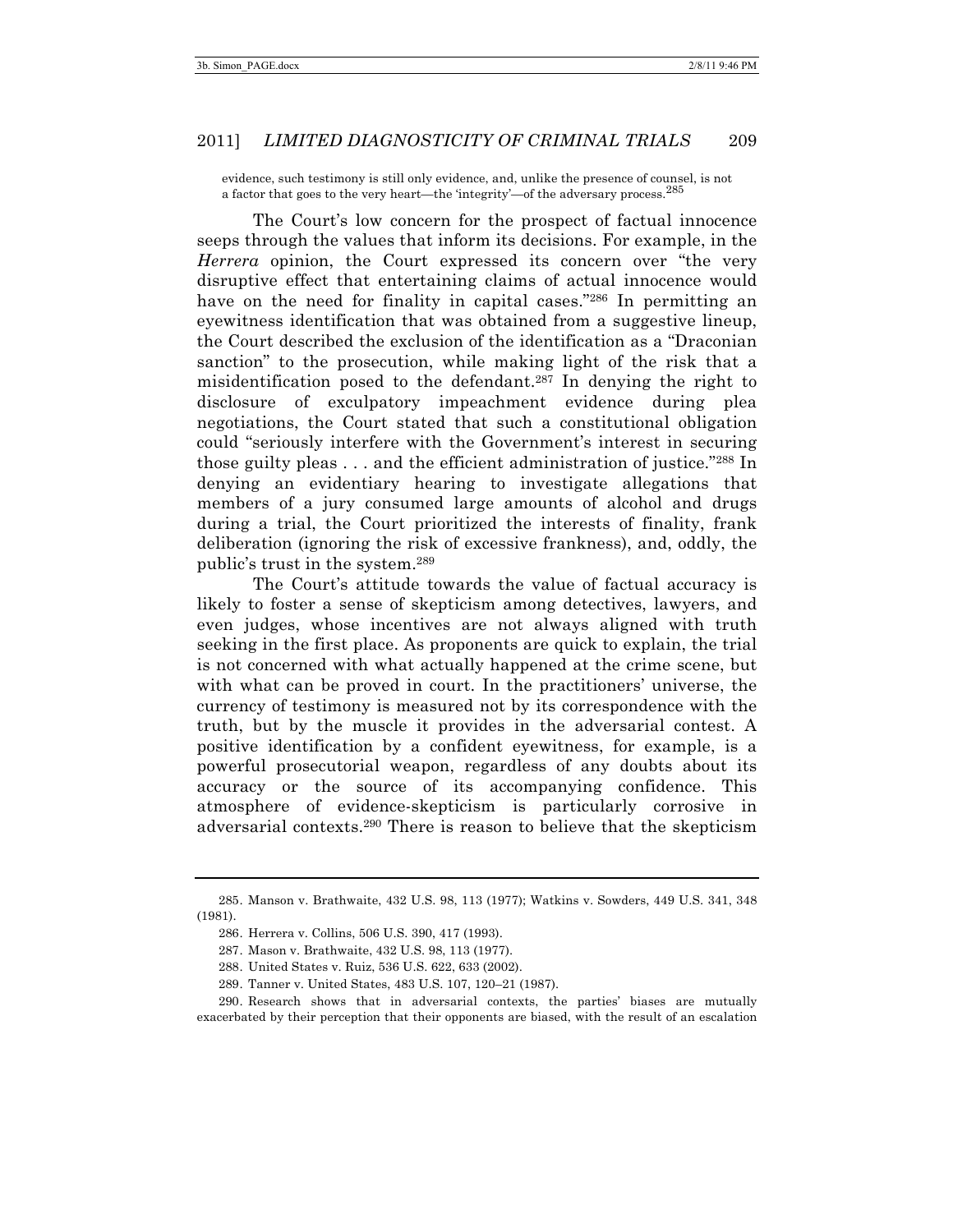also affects juror decisionmaking. On occasion, juries appear to doubt seemingly reliable and compelling evidence and thus arrive at questionable acquittals. 291

Not surprisingly, the Court's attitude also infuses the scholarly debate and legal pedagogy. Constitutional procedural rights dominate the content of leading American criminal procedure casebooks, with only a small fraction of the curriculum devoted to the question of accuracy. Notably, a substantial share of criminal procedure education and discourse focuses on the search and seizure doctrine which, by its nature, thwarts accuracy and works mostly to benefit guilty defendants.292

# *C. The Denial of Error*

It is noteworthy that despite the pervasive relegation of the correct determination of facts, proponents of the criminal justice process swear by the accuracy of its outcomes.293 Proponents seem to believe in a convenient confluence, by which adherence to the procedural safeguards leads to factually correct outcomes.294 As noted by an English jurist, the jury's "verdict does pass for truth."295 Justice

of the conflict. Kathleen A. Kennedy & Emily Pronin, *When Disagreement Gets Ugly: Perceptions of Bias and the Escalation of Conflict*, 34 PERSONALITY & SOC. PSYCHOL. BULL. 833, 833 (2008).

<sup>291.</sup> In some instances, this skepticism appears to be shared by jurors, which could explain the cases where juries voted to acquit defendants in the face of compelling evidence of guilt. *See, e.g.*, Jeffrey Rosen, *After 'One Angry Woman'*, 1998 U. CHI. LEGAL F. 179, 179–95 (examining race and acquittal rates); H. Richard Uviller, *Acquitting the Guilty: Two Case Studies of Jury Misgivings and the Misunderstood Standard of Proof*, 2 CRIM. L.F. 1, 1–43 (1990) (describing two situations where the jury acquitted despite strong evidence of guilt).

<sup>292.</sup> *See generally* WILLIAM PIZZI, TRIALS WITHOUT TRUTH: WHY OUR SYSTEM OF CRIMINAL TRIALS HAS BECOME AN EXPENSIVE FAILURE AND WHAT WE NEED TO DO TO REBUILD IT (1998).

<sup>293.</sup> On occasion, the Court utters fleeting and abstract admissions that the system cannot be perfect. *E.g.*, Dist. Attorney's Office v. Osborne, 129 S. Ct. 2308, 2323 (2009) ("[The criminal justice] system, like any human endeavor, cannot be perfect."). This truism, however, rarely affects the manner in which cases are adjudicated.

<sup>294.</sup> Monroe H. Freedman, *Our Constitutional Adversary System*, 1 CHAP. L. REV. 57, 59–64 (1998); Lon L. Fuller, *The Adversary System*, *in* TALKS ON AMERICAN LAW 30, 39–43 (Harold J. Berman ed., 1961). For a disparaging view of this approach, see FRANK, *supra* note 10, at 80–85; LLOYD L. WEINREB, DENIAL OF JUSTICE 18–19 (1977). The Court all but admits that it has no choice but to believe in the integrity of the process: "[T]he proper evaluation of evidence under the instructions of the trial judge is the very task our system must assume juries can perform." Watkins v. Sauders, 449 U.S. 341, 347 (1981).

<sup>295.</sup> R. v. William Russell (Trial of William Lord Russell), (1683) 9 St. Tr. 577 (K.B.) 666; *see also* LANGBEIN, *supra* note 255, at 332 (identifying the speaker as George Treby, the recorder of London, sentencing Lord Russell to death for treason).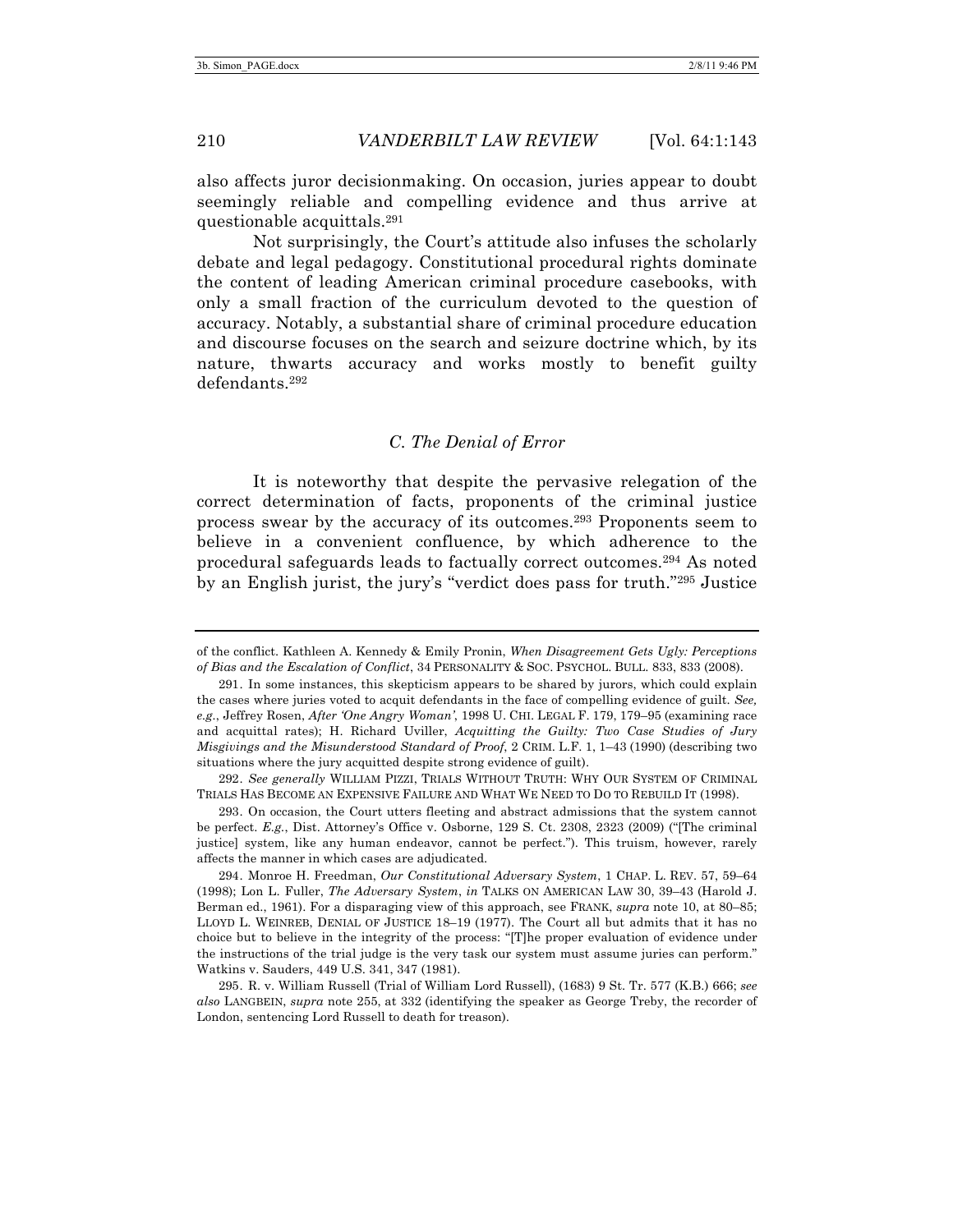O'Connor stated that a person cannot be legally or factually innocent if he was awarded the constitutional protections and found guilty by a jury of his peers.<sup>296</sup> This widespread faith was famously captured by Judge Learned Hand's assurance that, while the criminal justice system had always been "haunted by the ghost of the innocent man convicted," that concern was merely "an unreal dream."297 The denial of error is shared also by law enforcement officials who operate the system on a daily basis. A majority of surveyed police chiefs, prosecutors, and trial judges insist that mistaken verdicts never occur or occur only at an infinitesimal rate, at least within their jurisdictions.298

The underpinning of the Court's faith in the accuracy of the process is its unwavering faith in the sagacious abilities of the factfinders to discern the truth. In explaining the liberal admission of dubious evidence, the Court recites its trust in "the good sense and judgment of American juries,"299 and also extends that trust to cases where the underlying evidence is itself unreliable.<sup>300</sup> The Court has stated, "A fundamental premise of our criminal trial system is that 'the *jury* is the lie detector.' " <sup>301</sup> One sitting judge has opined that "[t]here is something almost mystical in [the jury's] collective ability to find the truth about a case." <sup>302</sup> As mentioned above, prominent scholars exhibit a similarly sanguine view of the factfinding capacity of juries. 303

The proclaimed trust in the performance of the process intensifies in the face of challenges to the system's legitimacy. For

<sup>296.</sup> Herrera v. Collins, 506 U.S. 390, 419 (1993) (O'Connor, J., concurring).

<sup>297.</sup> United States v. Garsson, 291 F. 646, 649 (S.D.N.Y. 1923).

<sup>298.</sup> A survey of 798 Ohio law enforcement officials found that some thirty percent of police chiefs and prosecutors and fifteen percent of judges believed that the incidence of wrongful convictions in their jurisdiction was zero. A large majority (seventy-seven percent, seventy-eight percent, and forty-six percent, respectively) believed that the incidence was less than 0.5 percent. These officials maintained that the incidence is considerably higher elsewhere in the United States. Ramsey & Frank, *supra* note 256, at 448, 452–55 (2007). Similar findings were made in a survey of Michigan law enforcement officials. Zalman, Smith& Kiger, *supra* note 256, at 83–87.

<sup>299.</sup> Mason v. Brathwaite, 432 U.S. 98, 116 (1977).

<sup>300.</sup> For illustration, in a decision to admit as evidence an eyewitness identification which was acknowledged by the state to have been suggestive and unnecessary, the Court explains: "Juries are not so susceptible that they cannot measure intelligently the weight of identification testimony that has some questionable feature." *Id.*

<sup>301.</sup> United States v. Scheffer, 523 U.S. 303, 313 (1997).

<sup>302.</sup> Morris B. Hoffman, *The Myth of Factual Innocence*, 82 CHI.-KENT L. REV. 663, 664 (2007).

<sup>303.</sup> *See, e.g.*, BURNS, *supra* note 5, at 153; VIDMAR & HANS, *supra* note 5; Lempert, *supra*  note 249.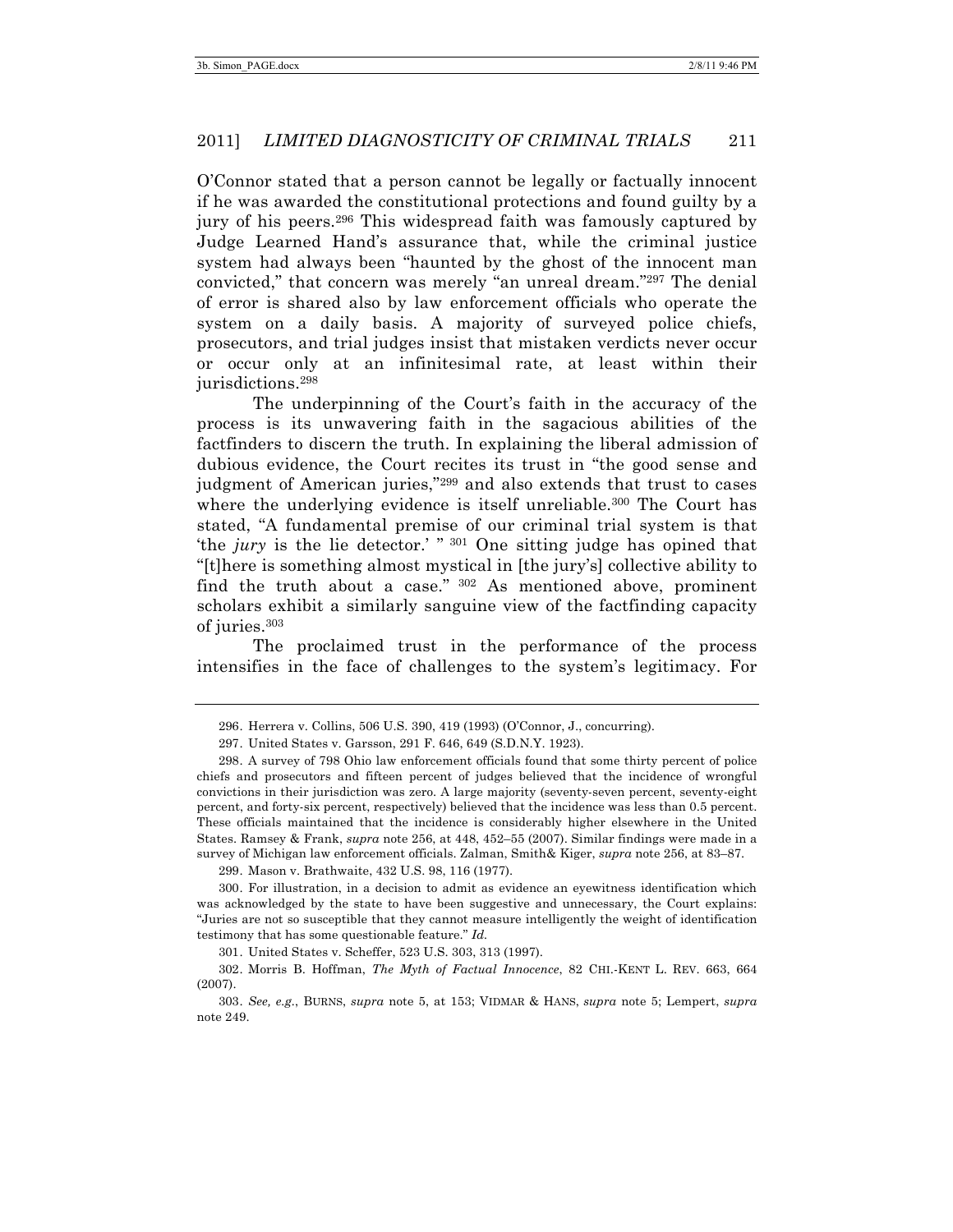example, in a polemical opinion in the death penalty case of *Kansas v. Marsh*, Justice Scalia dismissed wrongful convictions as an "insignificant minimum,"304 and stated mystifyingly that their exposure is a testament not to the process's failure, "but its success."305 The defensiveness becomes particularly pointed when the adversarial system is compared unfavorably to the continental *inquisitorial* system, with its explicit commitment to the discovery of truth.306 These critiques are typically met with manifestations of *legal nationalism*, <sup>307</sup> consisting of a fervent defense of the American system and counter-criticisms of the inquisitorial framework.308 In that same opinion, Justice Scalia lamented that the dissenters' mere mention of the prospect of error will be "trumpeted abroad as vindication" of the criticism of the United States' criminal justice system by "sanctimonious" and "finger-wagg[ing]" nations, which he subsequently identified as members of the European Union.309 Rather

306. For notable critiques, see generally MARVIN E. FRANKEL, PARTISAN JUSTICE (1978); GEORGE C. THOMAS, III, THE SUPREME COURT ON TRIAL (2008); WEINREB, *supra* note 294; Albert W. Alschuler, *The Preservation of a Client's Confidences: One Value Among Many or a Categorical Imperative?* 52 U. COLO. L. REV. 349 (1981); John H. Langbein, *Land Without Plea Bargaining: How the Germans Do It*, 78 MICH. L. REV. 204 (1979); John H. Langbein & Lloyd L. Weinreb, *Continental Criminal Procedure: "Myth" and Reality*, 87 YALE L.J. 1549 (1978).

307. SARAH J. SUMMERS, FAIR TRIALS: THE EUROPEAN CRIMINAL PROCEDURAL TRADITION AND THE EUROPEAN COURT OF HUMAN RIGHTS 11 (2007). Legal nationalism also has popular manifestations. In a 1999 survey conducted by the ABA, only thirty percent of respondents were either extremely or very confident in the American justice system. Still, eighty percent agreed or strongly agreed that "the American justice system is still the best in the world." AM. BAR ASS'N, PERCEPTIONS OF THE U.S. JUSTICE SYSTEM 50, 59 (1999), *available at* http://www.abanet.org /media/perception/perceptions.pdf.

308. *See* Ronald J. Allen et al., *The German Advantage in Civil Procedure: A Plea for More Details and Fewer Generalities in Comparative Scholarship*, 82 NW. U. L. REV. 705, 721–22 (1988); Monroe H. Freedman, *Our Constitutional Adversary System*, 1 CHAP. L. REV. 57, 73–75 (1998); Abraham S. Goldstein & Martin Marcus, *Comment on Continental Criminal Procedure*, 87 YALE L.J. 1570 (1978); Abraham S. Goldstein & Martin Marcus, *The Myth of Judicial Supervision in Three "Inquisitorial" Systems: France, Italy, and Germany*, 87 YALE L.J. 240 (1977).

309. *Marsh*, 548 U.S. at 187–88 (Scalia, J., concurring).

<sup>304.</sup> Kansas v. Marsh, 548 U.S. 163, 193, 199 (2006) (Scalia, J., concurring). For a critique of the mathematical formula that underlies this claim, see Samuel R. Gross, *Souter Passant, Scalia Rampant: Combat in the* Marsh, 105 MICH. L. REV. FIRST IMPRESSIONS 67, 69–70 (2006), http://www.michiganlawreview.org/assets/fi/105/gross.pdf.

<sup>305.</sup> *Marsh*, 548 U.S. at 193. In reality, a large number of exonerations have been obtained over bitter resistance by prosecutors and even judges. For a discussion of prosecutorial intransigence in the face of exculpating DNA evidence, see Daniel S. Medwed, *The Zeal Deal: Prosecutorial Resistance to Post-conviction Claims of Innocence*, 84 B.U. L. REV. 125 (2004).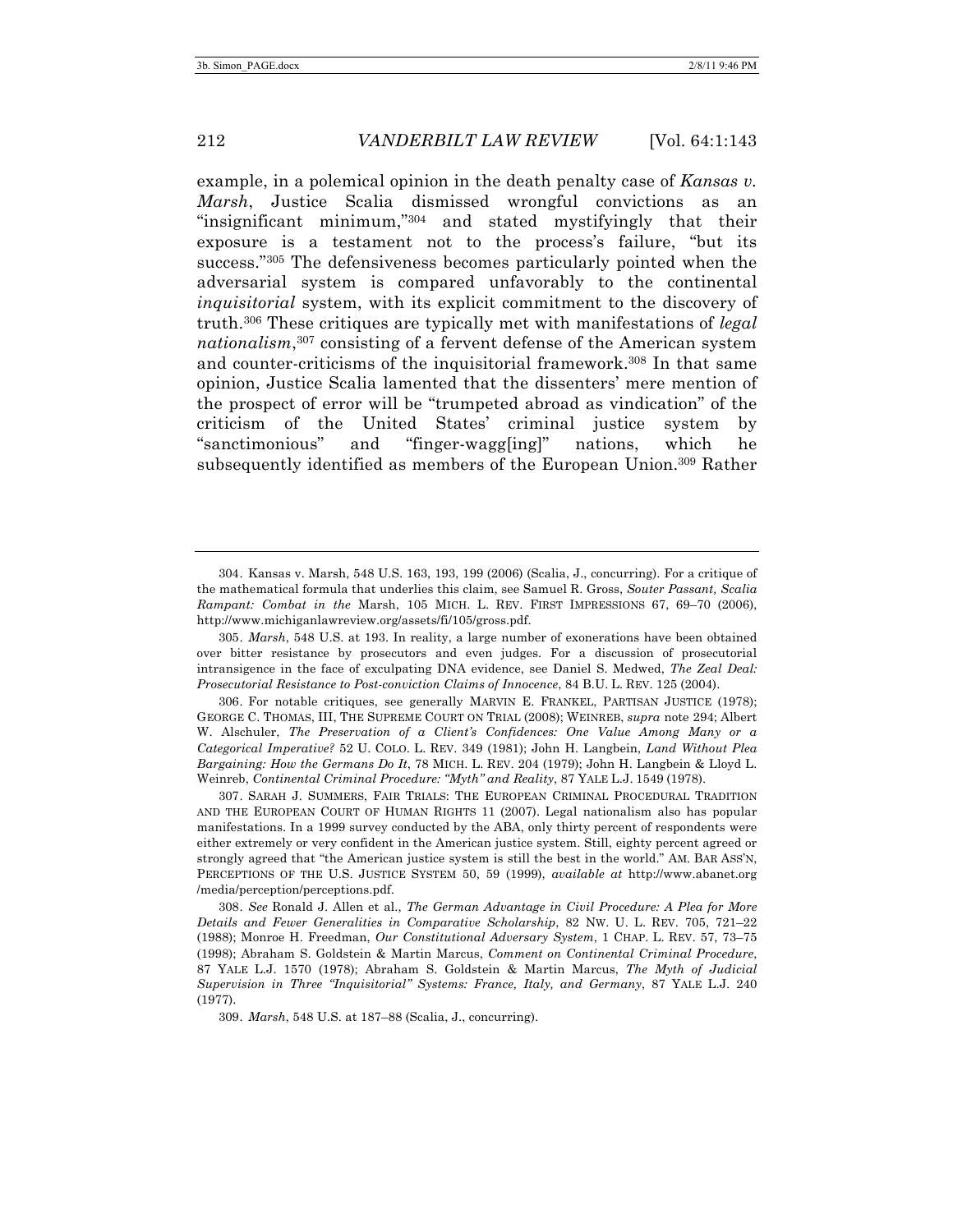than foster introspection, these debates appear to have entrenched the system's aversion to acknowledging its deficiencies.<sup>310</sup>

There is little doubt that this self-assurance in the process's diagnosticity caters to important psychological and societal needs. For one, people tend towards favorable assessments of the prevailing social order, deeming it to be just and legitimate.311 The mere notion that the state can wreck the lives of innocent people casts a disconcerting shadow over the integrity of the system. More importantly, perceiving oneself as competent and fair is a ubiquitous and powerful personal need.312 The prospect of contributing to a wrongful conviction poses a personal threat to the psyche of the people involved in its operation. Ironically, the prevalent response to threats of this kind is to deny their existence.313 Thus, rather than address the weaknesses of this complex, vulnerable, and yet potentially lethal social process, the criminal justice system comforts itself with a palliative insistence on its infallibility. To paraphrase Justice Jackson, the system is entrusted with dispensing the state's punitive powers not because it is infallible; it deems itself infallible because of the powers it possesses.314

313. *See, e.g.*, Roy F. Baumeister et al., *Freudian Defense Mechanisms and Empirical Findings in Modern Social Psychology: Reaction Formation, Projection, Displacement, Undoing, Isolation, Sublimation, and Denial*, 66 J. PERSONALITY, 1081, 1108 (1998).

<sup>310.</sup> *See* David Alan Sklansky, *Anti-inquisitorialism*, 122 HARV. L. REV. 1634, 1636 (2009) (noting that the inquisitorial system was "the principal evil at which the Confrontation Clause was directed" (quoting Crawford v. Washington, 541 U.S. 36, 50 (2004))). At the same time, critics should acknowledge that the inquisitorial system is an imperfect method of discovering truth. *See generally* JACQUELINE HODGSON, FRENCH CRIMINAL JUSTICE: A COMPARATIVE ACCOUNT OF THE INVESTIGATION AND PROSECUTION OF CRIME IN FRANCE (2005) (critiquing the French criminal justice system and suggesting means of improvement).

<sup>311.</sup> On the psychological construct of "system justification," see John T. Jost & Orsolya Hunyady, *The Psychology of System Justification and the Palliative Function of Ideology*, 13 EUR. REV. SOC. PSYCHOL. 111, 114 (2002). In this regard, system justification theory overlaps with cognitive dissonance theory. *See* LEON FESTINGER, A THEORY OF COGNITIVE DISSONANCE (1957).

<sup>312.</sup> *See* Barry R. Schlenker, *Self-Presentation*, *in* HANDBOOK OF SELF AND IDENTITY 492, 498 (Mark R. Leary & June Price Tangney eds., 2003) ("People want others to see them as having positive, socially desirable qualities."); *cf.* Cynthia McPherson Frantz, *I AM Being Fair: The Bias Blind Spot as a Stumbling Block to Seeing Both Sides*, 28 BASIC & APPLIED SOC. PSYCHOL., 157, 157 (2006); Emily Pronin et al., *Objectivity in the Eye of the Beholder: Divergent Perceptions of Bias in Self Versus Others*, 111 PSYCHOL. REV. 781, 781 (2004) (exploring the relationship between the ability of individuals to detect bias in others while denying such biases in themselves in the context of self and social perception).

<sup>314.</sup> In *Brown v. Allen*, Justice Jackson explained the power of the Court: "We are not final because we are infallible, but we are infallible only because we are final." 344 U.S. 443, 540 (1953) (Jackson, J., concurring).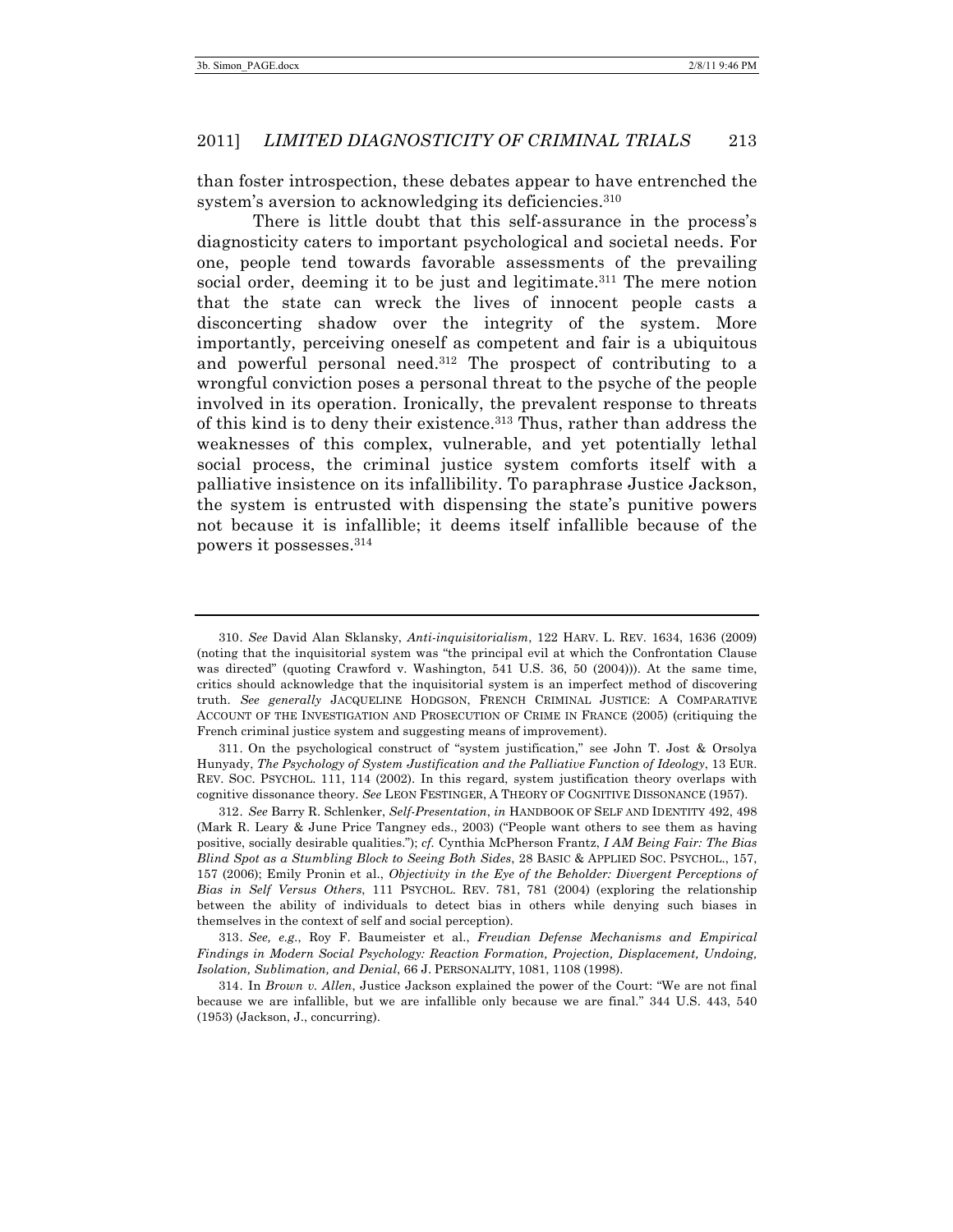#### *D. Enhancing the Diagnosticity of the Process*

The criminal justice system can no longer afford to skirt the issue of factual guilt. <sup>315</sup> As a normative matter, one can neither justify nor dismiss the risk of wrongful convictions, no matter which other competing objectives might be served by them. Convicting a person for a crime he did not commit renders any such objective—the public's acceptance of the verdict, the assertion of the state's authority, and the expression of society's values—a vacuous, even cynical, exercise of power. Before being subjected to the state's punitive powers, people deserve more than procedural rights; they deserve to be proven guilty beyond a reasonable doubt by a system that is deeply committed to getting the facts right. In the majority of criminal cases, verdicts consist of little more than factual determinations and as such, they are essentially extrapolations from the evidence presented at trial. Thus, the criminal justice system must abandon the view that evidence "is still only evidence,"316 which can be readily subsumed to competing considerations. While the Court is correct in stating that evidence does not go to the heart of the adversary process, <sup>317</sup> it fails to appreciate that evidence is the matter from which criminal verdicts are made. The time is ripe for elevating factual accuracy to the preeminent status it deserves.

It is incumbent on the criminal justice system to soften its claim to certitude and to acknowledge the process's limitations and susceptibility to error. Entrusting the vital task of criminal factfinding to the "good sense and judgment of American juries"318 is indeed an appealing ideal. Still, one cannot ignore the limits of juries' ability to accurately determine the facts from the hodgepodge of truths, errors, biases, and lies presented at trial. Thus, the criminal justice process ought to adopt a more realistic approach towards the performance of its factfinders and find ways to make their task more manageable. The fact that an appreciable number of wrongful convictions has emerged from under the thick layers of finality suggests that something troubling is brewing below the surface of proceduralism. In

<sup>315.</sup> As noted by Hannah Arendt, in judging complex social matters, the truth is "the ground on which we stand and the sky that stretches above us." HANNAH ARENDT, BETWEEN PAST AND FUTURE: EIGHT EXERCISES IN POLITICAL THOUGHT 259 (1977).

<sup>316.</sup> Watkins v. Sowders, 449 U.S. 341, 348 (1981); Manson v. Brathwaite, 432 U.S. 98, 113 (1977).

<sup>317.</sup> *Manson*, 432 U.S. at 113.

<sup>318.</sup> *Id.* at 116.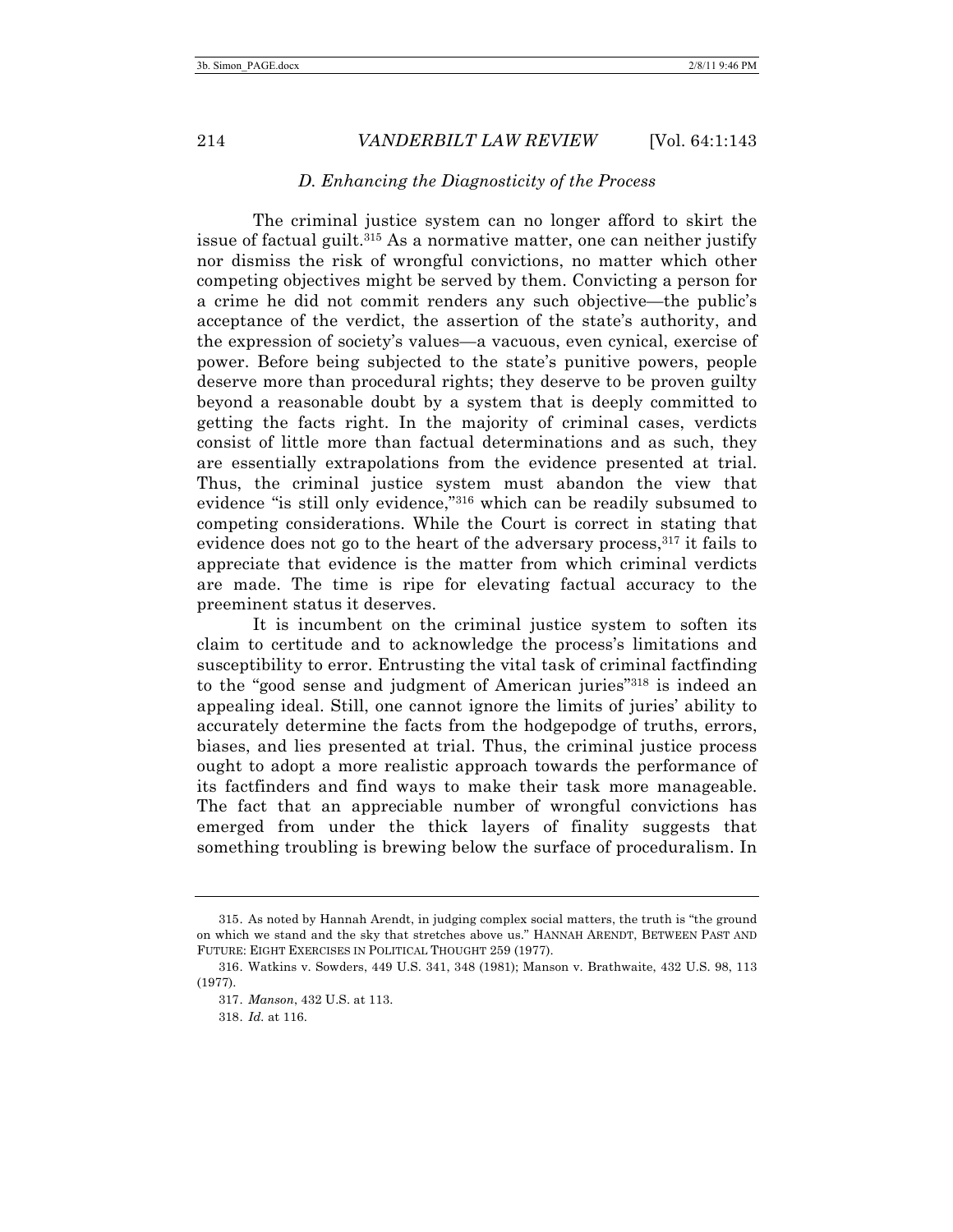approaching the question of reform, the discourse must transcend the habitual hyper-adversarial mindset that colors all things criminal in shades of pro-prosecution and pro-defense. Importantly, reforms should not be designed to reduce the rate of convictions or acquittals across the board, but should be targeted as narrowly as possible at *wrongful* convictions and acquittals. 319

A first concrete step towards improving the diagnosticity of the process is to restrict the admissibility of evidence that is clouded by serious doubt. Put simply, the evidence admitted at court must be reasonably reliable. This is especially important with respect to eyewitness identifications and confessions, two highly persuasive yet frequently unreliable types of evidence. This goal can be achieved by tightening the doctrines that are currently used to determine admissibility. Eyewitness identifications borne by flawed lineup procedures ought to be ruled inadmissible *per se*, and the substantive criteria used for determining reliability should be based on scientific evidence rather than on judicial intuitions.320 When it comes to admitting questionable confessions, courts should resume the examination of their reliability rather than limit the analysis to the question of voluntariness. These decisions should also be based on more stringent criteria than the standard of preponderance of the evidence that is currently used. <sup>321</sup> In short, flawed identifications,

321. For more on this recommendation and the research that underlies it, *see generally* Richard A. Leo et al., *Bringing Reliability Back In: False Confessions and Legal Safeguards in* 

<sup>319.</sup> A measure intended to reduce the rate of one type of error across an entire category of defendants will fail to address the uneven distribution of errors among the individual cases, and thus benefit some guilty defendants but not other innocent ones. In other words, blunt attempts to reduce false positives stand to result in a disproportionate increase in the opposite type of error, namely, false negatives. It must be acknowledged that translating this caution into policy is complicated by the uncertainty surrounding the distribution of truly guilty and innocent defendants in the mix of the cases, and by the perplexing task of weighting the social costs of the respective errors.

One must also be cognizant of the potential unintended and unwanted consequences of reform. As noted by Carol and Jordan Steiker, the concept of actual innocence can be used as a double edged sword, and it has been deployed successfully by the Court and by Congress to justify policies that deprive defendants of a fair review of their cases. Carol S. Steiker & Jordan M. Steiker, *The Seduction of Innocence: The Attraction and Limitations of the Focus on Innocence in Capital Punishment Law and Advocacy*, 95 J. CRIM. L. & CRIMINOLOGY 587, 609–11 (2005).

<sup>320.</sup> For more on these recommendations and the research that underlies them, *see* SIMON, *supra* note 9, chs. 3, 7, 8. Needless to mention, identifications should not be barred for minor flaws in the procedure. Delineating the appropriate boundaries for exclusion is beyond the scope of this discussion. Suffice it to say that the identifications that were the subject of the landmark cases *Neil v. Biggers* and *Manson v. Brathwaite* bore the signs of unreliability and should therefore have been excluded. It is important also the vacuous practice of in-court identifications never be used as a cure for flawed identification procedures.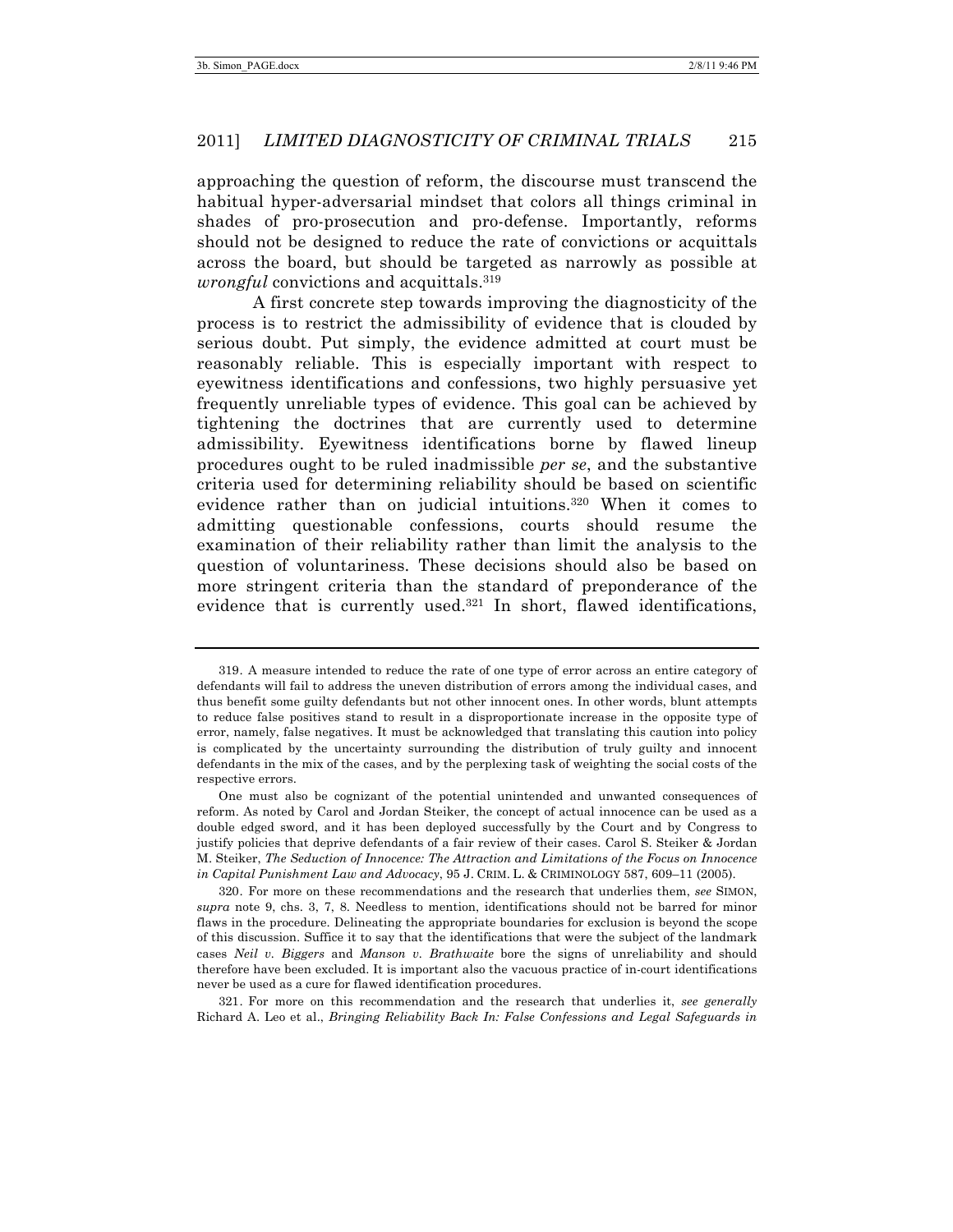unreliable confessions, and other faulty evidence ought not to be "customary grist for the jury mill."322

Second, when needed, factfinders should be aided by expert testimony. As discussed above, lay people are not sufficiently familiar with the numerous factors that affect the accuracy of eyewitness identification, memory for the event, confessions, and alibi testimony. Instead, people tend to rely on intuitive and often incorrect cues.<sup>323</sup> Yet expert testimony is often unavailable, as it is deemed inadmissible in many jurisdictions. <sup>324</sup> The limited research that tested the impact of expert testimony indicates that it tends to increase juror sensitivity to the accuracy of the evidence with few downside effects.325

Third, jurors should be discouraged from attempting to determine the truthfulness of the testimony from the witnesses' demeanor. As mentioned, people generally perform poorly in detecting deceit, with accuracy rates that barely exceed chance levels. Yet, a juror's conclusion that a witness is deceitful is often enough to dismiss her entire testimony, if not that party's case altogether. The danger emanating from erroneous determinations of deceit is exacerbated by the fact that jurors are regularly given explicit instructions to make inferences of credibility from the witness's demeanor. Thus, jury instructions should be revised to inform jurors about the peril of deceit detection from demeanor and caution them against attempting to engage in that task. While the effects of such an instruction are unknown, it will likely do more good than harm.

Recall that the research found also that the opportunity to observe the communicator does not contribute to the accuracy of deceit detection. Reading a transcript of the statement or hearing an audio recording of it has been found to be at least as accurate, and even

*the Twenty-First Century*, 2006 WISC. L. REV. 479; SIMON, *supra* note 9, chs. 5, 7, 8. For a discussion on the courts' backing away from examination of the reliability of confessions, see Dix, *supra* note 284, at 272–76.

<sup>322.</sup> *Manson*, 432 U.S. at 116.

<sup>323.</sup> As such, the admission of expert testimony should "assist the trier of fact to understand the evidence or to determine a fact in issue," and thus meet the criterion prescribed by Federal Rule of Evidence 702.

<sup>324.</sup> Schmechel et al., *supra* note 30, at 183–93.

<sup>325.</sup> This research has been confined mostly to eyewitness identification testimony. *See* Brian L. Cutler et al., *The Eyewitness, the Expert Psychologist, and the Jury*, 13 LAW & HUM. BEHAV., 311, 318–26 (1989); Jennifer L. Devenport et al., *How Effective are the Cross-Examination and Expert Testimony Safeguards? Jurors' Perceptions of the Suggestiveness and Fairness of Biased Lineup Procedures*, 87 J. APPLIED PSYCHOL. 1042, 1046–49 (2002). For a review, see Michael R. Leippe, *The Case for Expert Testimony About Eyewitness Memory*, 1 PSYCHOL. PUB. POL'Y & L. 909 (1995).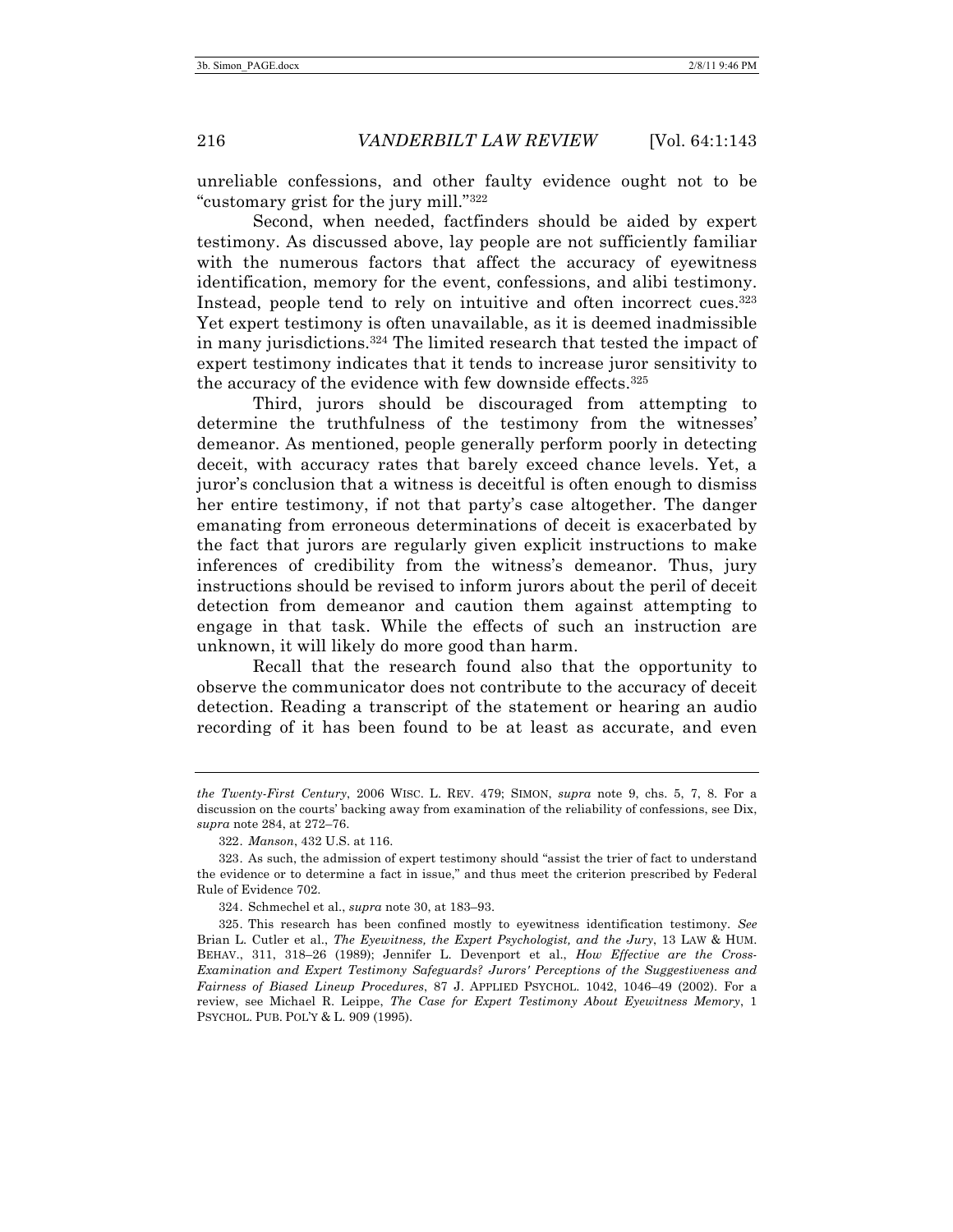more accurate, than viewing the communicator firsthand. This finding suggests that appellate and postconviction judges are in no disadvantage relative to courtroom factfinders when it comes to assessing the veracity of the testimony. It follows that this perceived disadvantage ought not to prevent these judges from intervening in factual findings made by trial courts.

Finally, the most significant contribution to the diagnosticity of the criminal trial entails intervention at the investigative process, specifically, by enhancing the *transparency* of the investigatory process. Greater transparency can be achieved by electronically recording investigations and making the record available to all parties. The recording should capture the investigations in their entirety, including all lineups, interviews, and interrogations.<sup>326</sup>

A major benefit of conducting transparent investigations is that they are likely to produce more accurate evidence. The record will make available the witness's original statements, which are usually the most accurate account of the criminal event.327 Thus, the record will effectively freeze the witness's statements at their *raw* state, and thereby minimize the effects of memory decay, contamination, and any biases or distortions borne by the investigative and pre-trial processes. This should bind witnesses to their original statements, and also reduce the pressure applied on them to alter their testimony.<sup>328</sup>

The creation of a record is bound also to serve an informational tool by capturing forensic details that would otherwise be collected. The well-known RAND study of police investigations found that many investigative records are incomplete and casually maintained. Police files covered between twenty-six percent and forty-five percent of the evidentiary questions considered essential by prosecutors. The authors posited that poor record-keeping resulted in higher case dismissal rates and weakening of the prosecutors' plea bargaining position. PETER W. GREENWOOD ET AL., *supra* note 11. Likewise, experienced Canadian police officers concede that their note-taking habits result in case dismissals. John C. Yuille, *Research and Teaching with Police: A Canadian Example*, 33 APPLIED PSYCHOL. 5, 5–23 (1984). Freeing police detectives from unnecessary court proceedings and hostile cross examinations should also enable them to devote more effort to solving crimes.

<sup>326.</sup> The recording should include all investigative efforts, even if they are not used in court, such as interviews with witnesses whose statement do not support the prosecution. Meticulous records should be made also of the collection of physical evidence, forensic tests, and the like.

<sup>327.</sup> On occasion, an early statement might be clouded by the immediate arousal following the crime, or be based on a rash interpretation of the event. Still, in the vast majority of cases, *raw evidence* is bound to be more complete and less contaminated than *synthesized evidence*.

<sup>328.</sup> Moreover, transparent investigations are expected to have an ameliorative effect on the investigative process itself. The availability of a record would increase investigators' sense of accountability for the way they conduct their investigations. Transparency would help ensure that investigators adhere to best-practices by providing law enforcement agencies with a tool for training, oversight, and quality assurance, and by deterring police misconduct.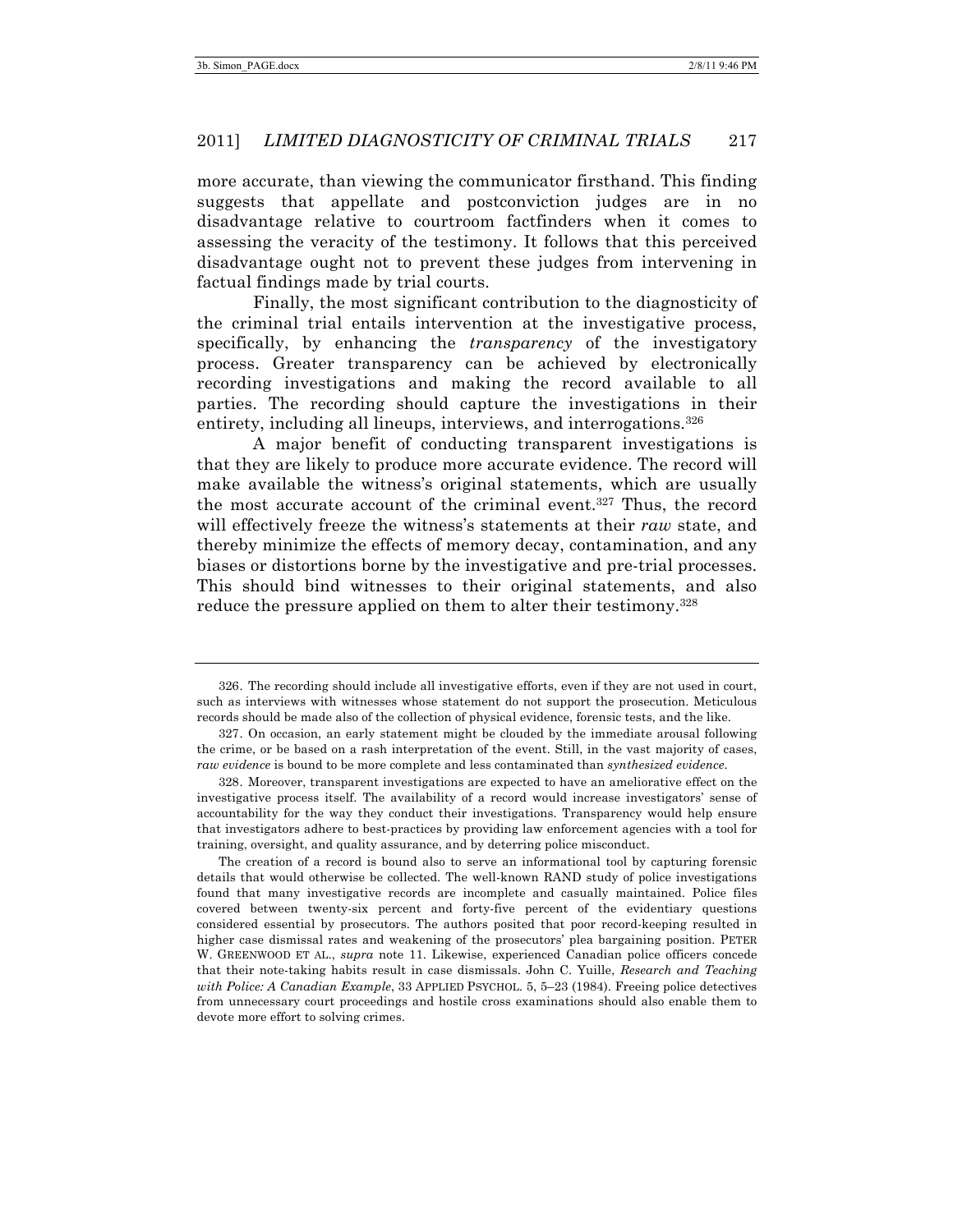The combined effects of greater accuracy and transparency of the evidence should make a profound impact on the legal proceedings, starting with the widespread practice of plea bargaining. As mentioned, more than ninety percent of the people imprisoned for felony convictions admitted to their guilt in a privately negotiated agreement, rather than being convicted in open court.<sup>329</sup> One cannot ignore the fact that defendants are forced to make fateful choices based on sparse and uncertain evidence, which will likely never be scrutinized.<sup>330</sup> Greater transparency should lead prosecutors to offer plea deals that are more fair and justified, and enable defendants to better assess their situation before signing off on long terms of imprisonment.331

More accurate and transparent testimony will undoubtedly have an auspicious effect on the integrity of the verdicts produced at trial. Naturally, factfinders will be in a better position to determine the facts when presented with more accurate accounts of the criminal event. Recent studies punctuate the benefit that can be derived from access to the investigative record. Studies show that judgments of eyewitness identifications are substantially improved by supplementing the witness's testimony with the speed of her choice at the lineup and her raw confidence. One study found that choices made within ten seconds and accompanied by high confidence were considerably more accurate than slow and low confidence choices (eighty-eight versus fifty-four percent accuracy).332 Likewise, a large field study conducted in Germany found substantial differences

<sup>329.</sup> For critiques of the practice, see Albert W. Alschuler, *The Trial Judge's Role in Plea Bargaining, Part One*, 76 COLUM. L. REV. 1059, 1059–154 (1976); William J. Stuntz, *Plea Bargaining and Criminal Law's Disappearing Shadow*, 117 HARV. L. REV. 2548, 2548–69 (2004). *But see* Thomas W. Church, *In Defense of Bargain Justice, Law & Society Review*, 13 LAW & SOC'Y REV. 509, 509–25 (1979) (arguing that the plea bargaining system sufficiently protects defendants' rights if certain fairness-related criteria are met). On the heightened risk that plea bargaining poses for innocent defendants, see Albert W. Alschuler, *Straining at Gnats and Swallowing Camels: The Selective Morality of Professor Bibas*, 88 CORNELL L. REV. 1412, 1412– 24 (2003) [hereinafter Alschuler, *Straining at Gnats*].

<sup>330.</sup> As mentioned, the Court has imposed only partial duties of disclosure in the context of plea bargaining. United States v. Ruiz, 536 U.S. 622, 633 (2002).

<sup>331.</sup> It should be realized that in devising their plea offers, prosecutors trade off the probability of prevailing at trial with the severity of the offered sentence. Alschuler, *Straining at Gnats*, *supra* note 329, at 1412–13. Higher predictability is thus expected to increase the sentences reached in plea negotiations.

<sup>332.</sup> Choices were considered confident for levels above ninety percent, and low for levels under eighty percent. Nathan Weber et al., *Eyewitness Identification Accuracy and Response Latency: The Unruly 10-12-Second Rule*, 10 J. EXPERIMENTAL PSYCHOL.: APPLIED 139, 139–47 (2004).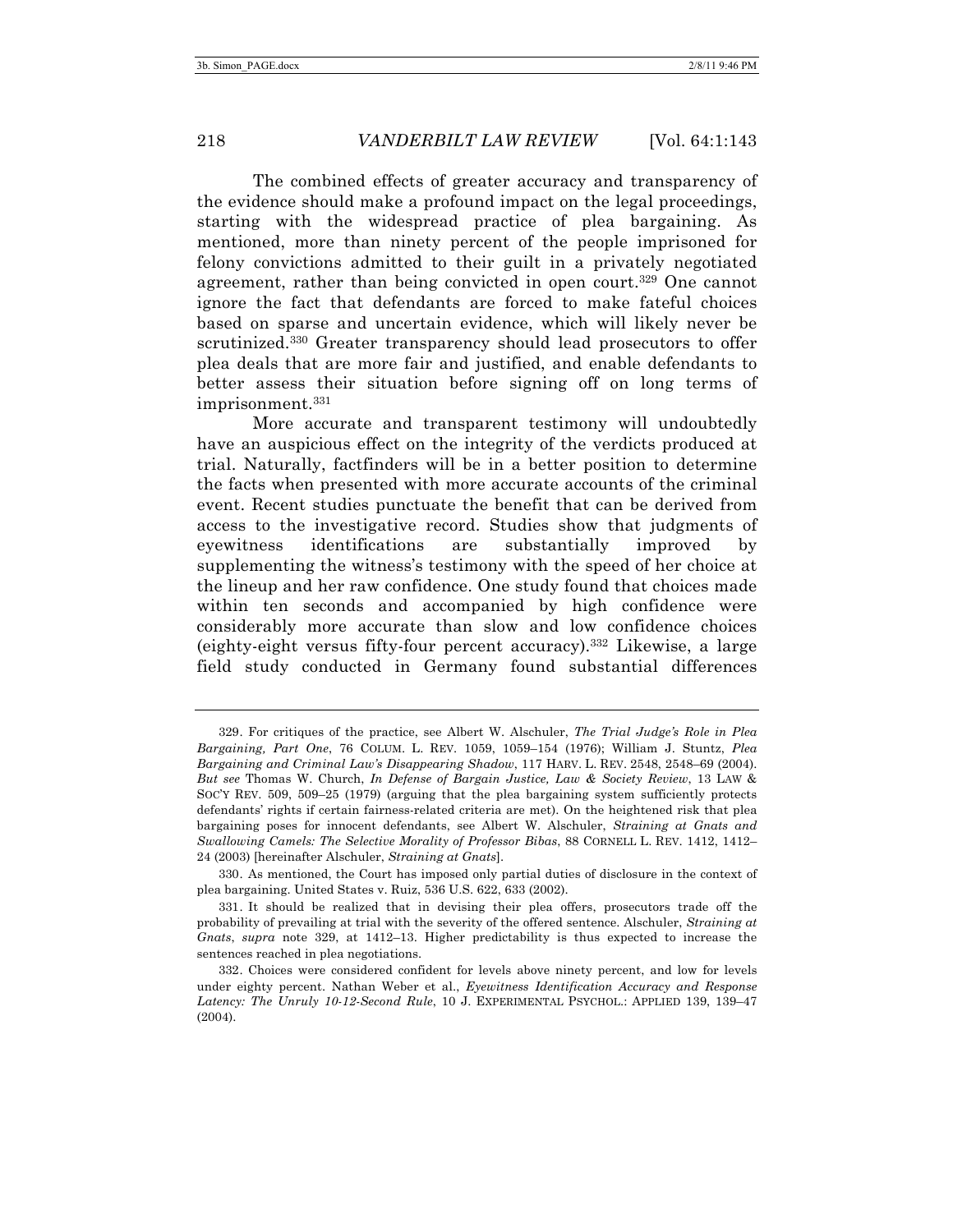between witnesses who decided within six seconds and were more than ninety percent confident, and witnesses who were slower and less confident (ninety-seven versus thirty-two percent accurate).333 It has also been found that simulated jurors are more successful at ascertaining the accuracy of eyewitness identifications when they are shown video recordings of the initial interviews with the witnesses and the lineups where they picked out the target. Notably, the study revealed greater circumspection in trusting inaccurate witnesses.334

Jurors' ability to decipher the evidence is likely to be enhanced also by shedding light on the investigative procedures used to elicit the testimony. In particular, exposure to the particulars of the investigation should help them determine whether the testimony might have been swayed or otherwise biased by the investigation itself. For example, jurors will have much to gain from learning whether explicit or implicit suggestions were made at the lineup, leading questions were asked at the interview, witnesses experienced pressures to respond in any particular manner, or coercive techniques were deployed in the interrogation room. Statements borne by such procedures would be treated with circumspection, while testimony obtained by sound procedures would command higher regard.335

More accurate and transparent testimony is expected also to markedly improve the manner in which criminal trials are conducted. Greater confidence in the integrity of the evidence should reduce the distrust between the adversarial parties and soften the contentiousness of the process. The range of plausible claims will be curbed, with the effect of narrowing the opportunities for unjust

<sup>333.</sup> It should be noted that about one-third of the witnesses could not be classified into either of these categories. Melanie Sauerland & Siegfried L. Sporer, *Fast and Confident: Postdicting Eyewitness Identification Accuracy in a Field Study*, 15 J. EXPERIMENTAL PSYCHOL.: APPLIED 46, 46–62 (2009).

<sup>334.</sup> Exposing the simulated jurors to the videotapes of inaccurate witnesses reduced the conviction rate from forty-nine percent to thirty-three percent. The rate was hardly affected when the witnesses were accurate (fifty percent versus forty-six percent). Margaret C. Reardon & Ronald P. Fisher, *Effect of Viewing the Interview and Identification Process on Juror Perceptions of Eyewitness Accuracy*, APPLIED COGNITIVE PSYCHOL. (forthcoming).

<sup>335.</sup> It must be acknowledged that the creation of the electronic record itself can introduce bias. Factors such as camera perspective, framing, lighting and editing can shape the narrative impact of the film. For example, research on taping interrogations has found that focusing the video camera exclusively on the suspect inflates the perceived voluntariness of the suspect's statements, which results in unwarranted trust in coerced confessions. G. Daniel Lassiter et al., *Evidence of the Camera Perspective Bias in Authentic Videotaped Interrogations: Implications for Emerging Reform in the Criminal Justice System*, 14 LEGAL & CRIM. PSYCHOL. 157–70 (2009); G.D. Lassiter et al., *Videotaped Confessions: Is Guilt in the Eye of the Camera?*, *in* 33 ADVANCES EXPERIMENTAL SOC. PSYCHOL. 189 (M.P. Zanna ed., 2001).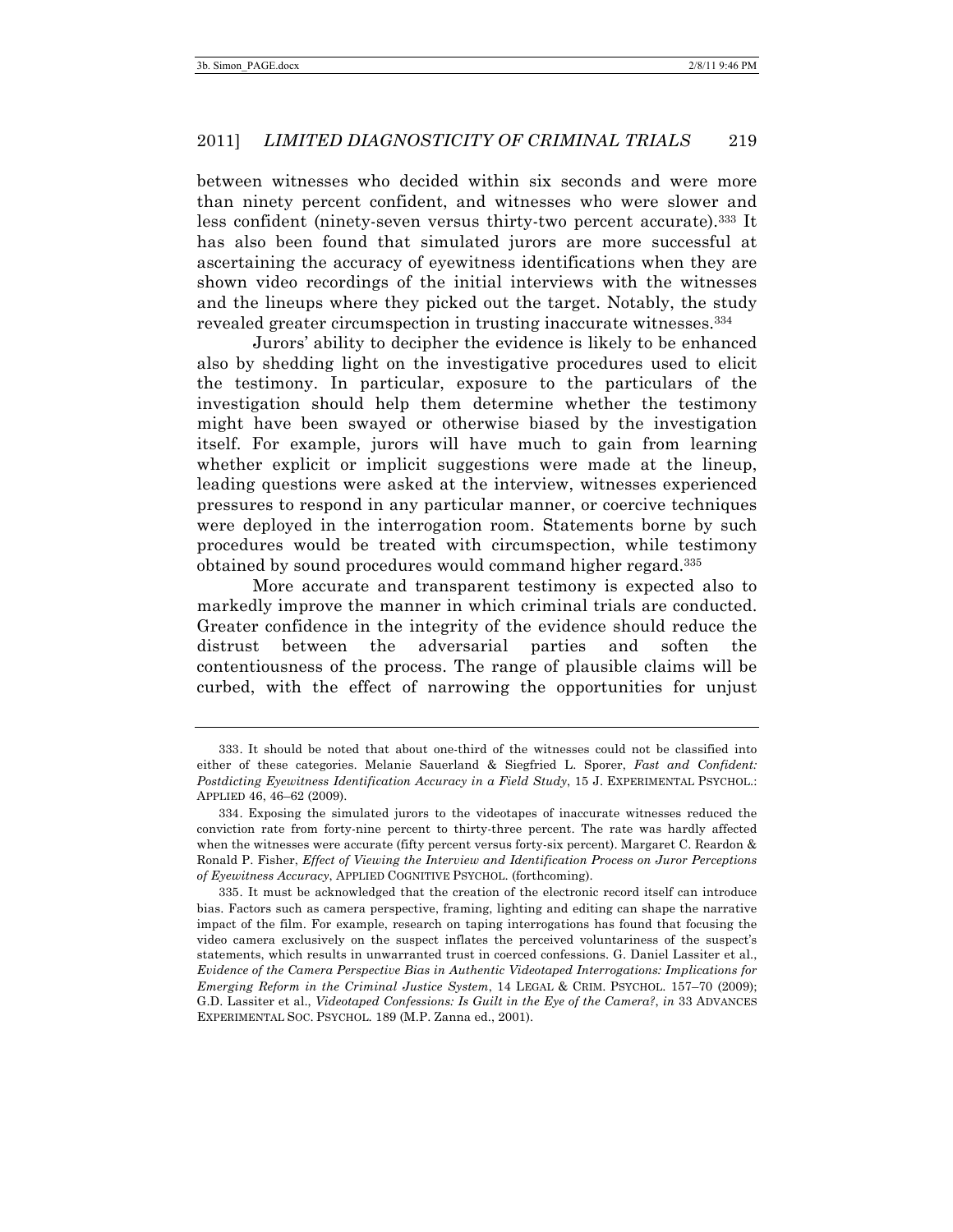prosecutions and frivolous defenses. Prosecutors would be in a position to pursue strong cases more forcefully, and defense attorneys would be better equipped to defend innocent defendants and to pursue valid claims of their clients. The incidence of swearing contests between defendants and detectives is likely to decrease, thus averting the need to sort out the murky facts through the costly, cumbersome, and imprecise process of litigation. <sup>336</sup> In sum, both plea negotiations and trials stand to become more accurate, focused, and less contentious, resulting in fewer appeals, habeas proceedings, civil suits, and damage payouts.

To be sure, the recommendation to create investigative records is bound to be met with resistance from some law enforcement agencies. The Federal Bureau of Investigation, for example, has steadfastly resisted taping custodial interrogations of crime suspects. The Bureau expressed concerns over disclosure of investigative methods, heightened risks for witnesses, prohibitive monetary costs, and the suppression of confessions due to failures to record.337 These concerns, however, have been largely dispelled by the experience of numerous law enforcement agencies in the handful of states and scores of counties where the practice is currently mandated. The consistent reaction of police personnel and prosecutors in these jurisdictions is nothing short of enthusiastic support. Transparency has turned out to be a beneficial tool in the hands of law enforcement, even as it continues to receive backing from defense attorneys.338 As stated by a Minnesota law enforcement official, the order by the state Supreme Court to tape interrogations was "the best thing we've ever had rammed down our throats."339 A survey of 630 active police investigators found that eighty-one percent of the respondents believed that interrogations ought to be recorded in full.340 Cost and

<sup>336.</sup> Freeing police detectives from excessive court proceedings and hostile cross examinations should also reduce the adversarial pressures they encounter and enable them to devote more effort to solving crimes.

<sup>337.</sup> For an account and critique of the FBI's arguments, see generally Thomas P. Sullivan, *Recording Federal Custodial Interviews*, 45 AM. CRIMINAL L. REV. 45 (2008).

<sup>338.</sup> *See also* Thomas P. Sullivan & Andrew W. Vail, *The Consequences of Law Enforcement Officials' Failure To Record Custodial Interviews as Required by Law*, 99 J. CRIM. L. & CRIMINOLOGY, 221 221–22 (2009) (advocating against presumed inadmissibility of testimony about custodial interviews).

<sup>339.</sup> Thomas P. Sullivan, *Electronic Recordings of Custodial Interrogations: Everybody Wins*, 95 J. CRIM. L. & CRIMINOLOGY 1127, 1127 (2005) (quoting Alan K. Harris, Hennepin County Deputy Prosecutor).

<sup>340.</sup> Saul M. Kassin et al., *Police Interviewing and Interrogation: A Self-Report Survey of Police Practices and Beliefs*, 31 LAW & HUM. BEHAV. 381, 385, 393 (2007).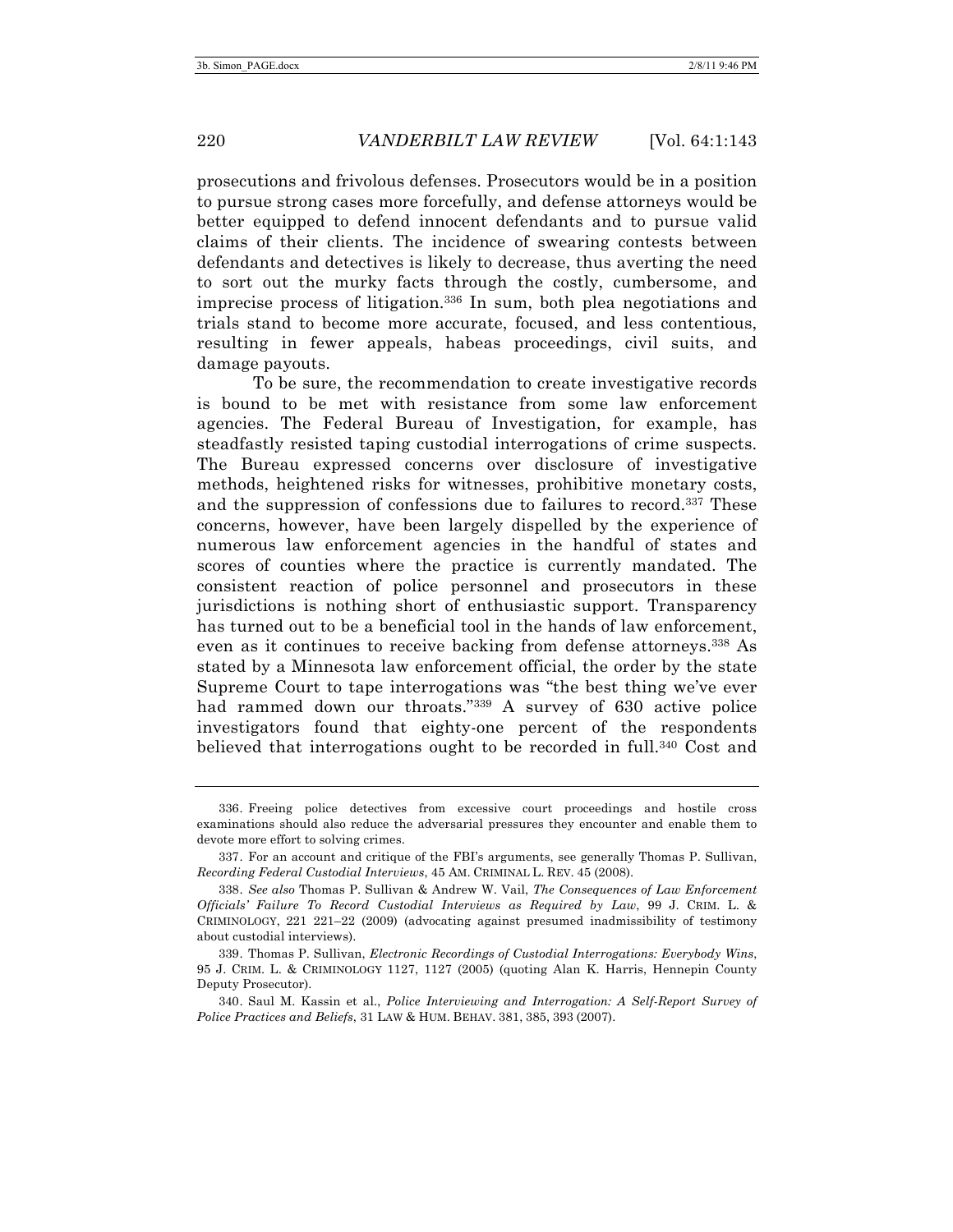logistics are hardly a reason to thwart this initiative. Recording encounters with members of the public is becoming increasingly common, as patrol cars and even individual police officers are being equipped with electronic recording devices. 341

Critics are likely also to resist sharing investigative recordings with the defense, which would effectively afford defendants greater discovery than is currently mandated. A comprehensive debate about the merit of expanded discovery is beyond the scope of this discussion.342 It should be noted, however, that here too the resistance to discovery is mostly conjectural and unnecessarily apprehensive. A number of states, including Arizona, Colorado, Florida, New Jersey, and North Carolina, have implemented liberal discovery, with no apparent regrets. In particular, these jurisdictions have not experienced the much feared increase in perjury and witness intimidation.343

While recording investigations is no panacea,  $344$  there is good reason to believe that greater transparency—alongside improvements

344. It must be acknowledged that the creation of the electronic record itself can introduce bias. Factors such as camera perspective, framing, lighting, and editing can shape the narrative impact of the film. For example, research on taping interrogations has found that focusing the video camera exclusively on the suspect inflates the perceived voluntariness of the suspect's statements, which results in unwarranted trust in coerced confessions. G. Daniel Lassiter et al., *Evidence of the Camera Perspective Bias in Authentic Videotaped Interrogations: Implications for Emerging Reform in the Criminal Justice System*, 14 LEGAL & CRIMINALOGICAL PSYCHOL. 157, 159–60 (2009).

It is inevitable also that some investigations will go unrecorded, whether due to equipment failure, witness noncooperation, or police misconduct. Based on the experience with taping of custodial interrogations, there is reason to believe that the majority of investigations will be

<sup>341.</sup> Personal use of helmet cameras have been implemented in San Jose, California and in the UK. *See* Claudia Cowan, *Helmet Cams for Cops*, FOXNEWS.COM (Nov. 3, 2009), http:// liveshots.blogs.foxnews.com/2009/11/03/helmet-cams-for-cops/; Alan Travis, *Police to Use Helmet Cams to Record Public Order Incidents*, GUARDIAN, July 12, 2007, http://www. guardian.co.uk/uk/2007/jul/12/humanrights.ukcrime.

<sup>342.</sup> For a discussion, see LAFAVE ET AL., *supra* note 262, § 20.1.

<sup>343.</sup> For a discussion, see THE JUSTICE PROJECT, EXPANDED DISCOVERY IN CRIMINAL CASES; A POLICY REVIEW (2007), *available at* http://www.thejusticeproject.org/~jmiller/wpcontent/uploads/polpack\_discovery-hirez-native-file.pdf. Critics might oppose this proposed measure also on the grounds that it alters the principle of "orality," a central feature of the Anglo-American criminal trial by which testimony is heard live, in open court. Crawford v. Washington, 541 U.S. 36, 50–52 (2004). The proposition, however, should not be seen as a challenge to the principle of orality, as the recorded testimony should supplement, rather than replace, oral testimony. The admission of investigative records into evidence is bound to raise various issues with the rules of evidence, notably with connection to the doctrines on hearsay and the authentication of evidence. A full discussion of these issues is beyond the boundaries of this Article. For now, suffice it to say that the proposed regime will need to be reconciled with extant evidence law.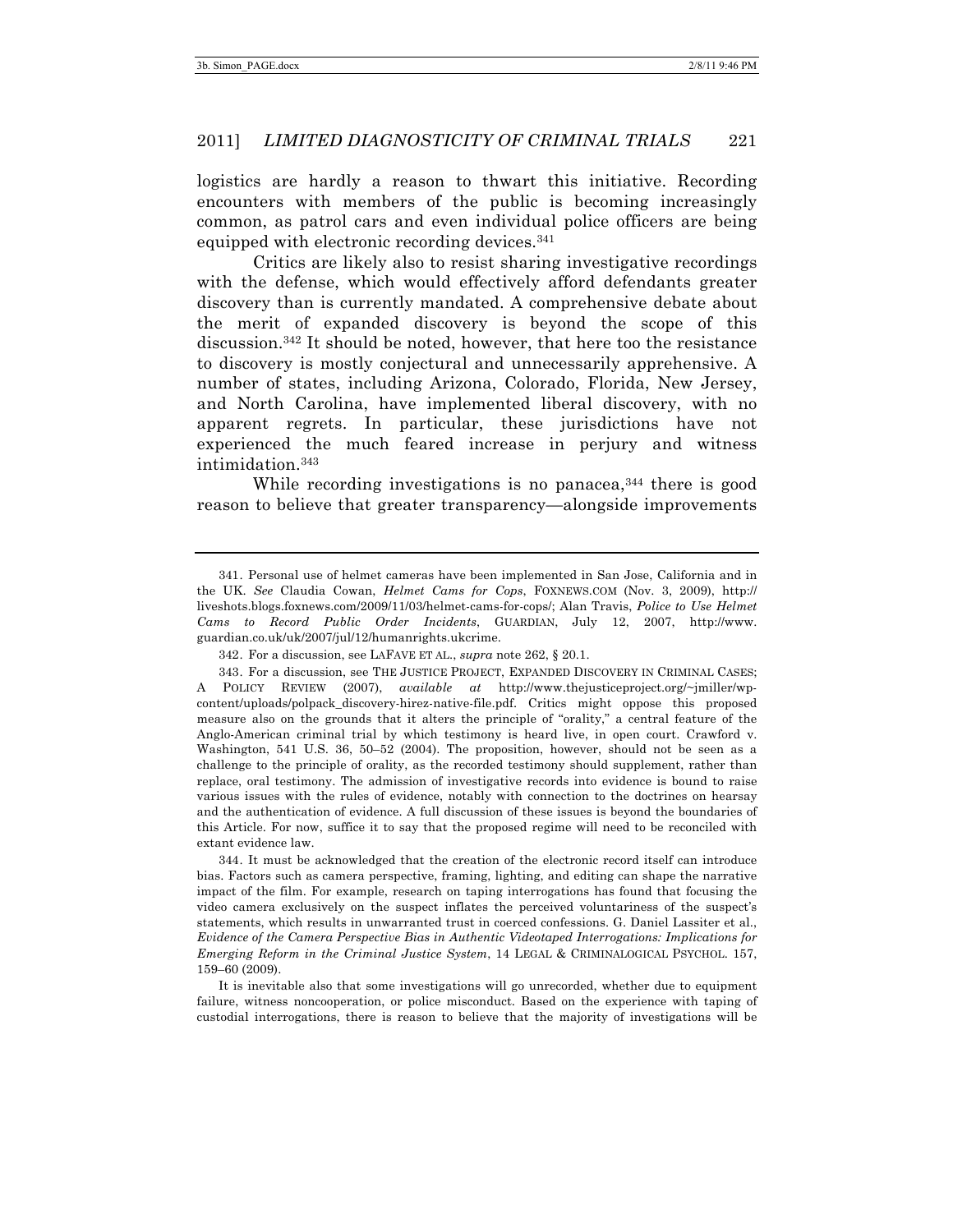in investigative procedures345—should enhance the integrity of the evidence from which criminal verdicts are made. This should make plea negotiations and trials more accurate, focused, and less contentious, thus resulting in fewer appellate and habeas proceedings, civil suits, and damage payouts. This state of affairs should increase the prospects of determining the culpability of guilty defendants and the innocence of those who committed no crime.346

## **CONCLUSION**

The research discussed in this Article leads to the conclusion that the cognitive processing involved in determining the facts in difficult criminal cases is more complex, fickle, and vulnerable to manipulation than is generally believed. As a result, the adjudicative process falls short of reliably distinguishing between guilty and innocent defendants. Thus, the process fails to deliver the level of diagnosticity that befits its epistemic demands and the certitude it proclaims. This shortfall is generally ignored or denied by those entrusted with governing the criminal justice system, and is not adequately recognized in the scholarly debate. This Article has suggested ways to ameliorate some of the issues identified here. Still,

346. When all else fails, mistaken convictions can be corrected at the very end of the process, via "innocence commissions," such as those established in the UK, Norway, and the state of North Carolina. In general terms, these quasi-judicial agencies are commissioned to review possible wrongful convictions and refer valid cases back to the court system. *See* CRIMINAL CASES REVIEW COMM'N, ANNUAL REPORT AND ACCOUNTS 2008, at 8–10 (2009). On the North Carolina Innocence Inquiry Commission, see N.C. GEN. STAT. § 15A–1460 to 1475; N.C. INNOCENCE INQUIRY COMM'N, http://www.innocencecommission-nc.gov/index.htm (last visited Nov. 11, 2010) (describing the work and structure of the Commission in detail). While having to drudge through the entire criminal justice process can take a heavy toll on the life of an innocent inmate, belated justice is far superior to injustice.

taped, primarily because it will be in the police's best interests to do so. Sullivan & Vail, *supra* note 338, at 221–22 (describing the reasons that police officers prefer to tape interrogations).

<sup>345.</sup> Elsewhere, I offer specific proposals to improve lineup procedures, interviews with cooperative witnesses, interrogations of suspects, and management of the investigative process. *See* SIMON, *supra* note 9, chs. 2–5. Although implementing reform of investigative procedures across the numerous police departments is no easy feat, it is encouraging to note that a number of states and jurisdictions have already made commendable progress in this regard. Notable examples include reforms of lineup procedures that been put into effect in Wisconsin, New Jersey, North Carolina, and various counties. Mandatory taping of interrogations is in force in Minnesota, Alaska, Illinois and other counties. *See* THE INNOCENCE PROJECT, FIX THE SYSTEM: PRIORITY ISSUES (2010), *available at* http://www.innocenceproject.org/fix/Priority-Issues.php (detailing efforts to reform eyewitness identification, false confessions, DNA testing access, evidence preparation, forensic oversight, innocence commissions, and exoneree compensation).